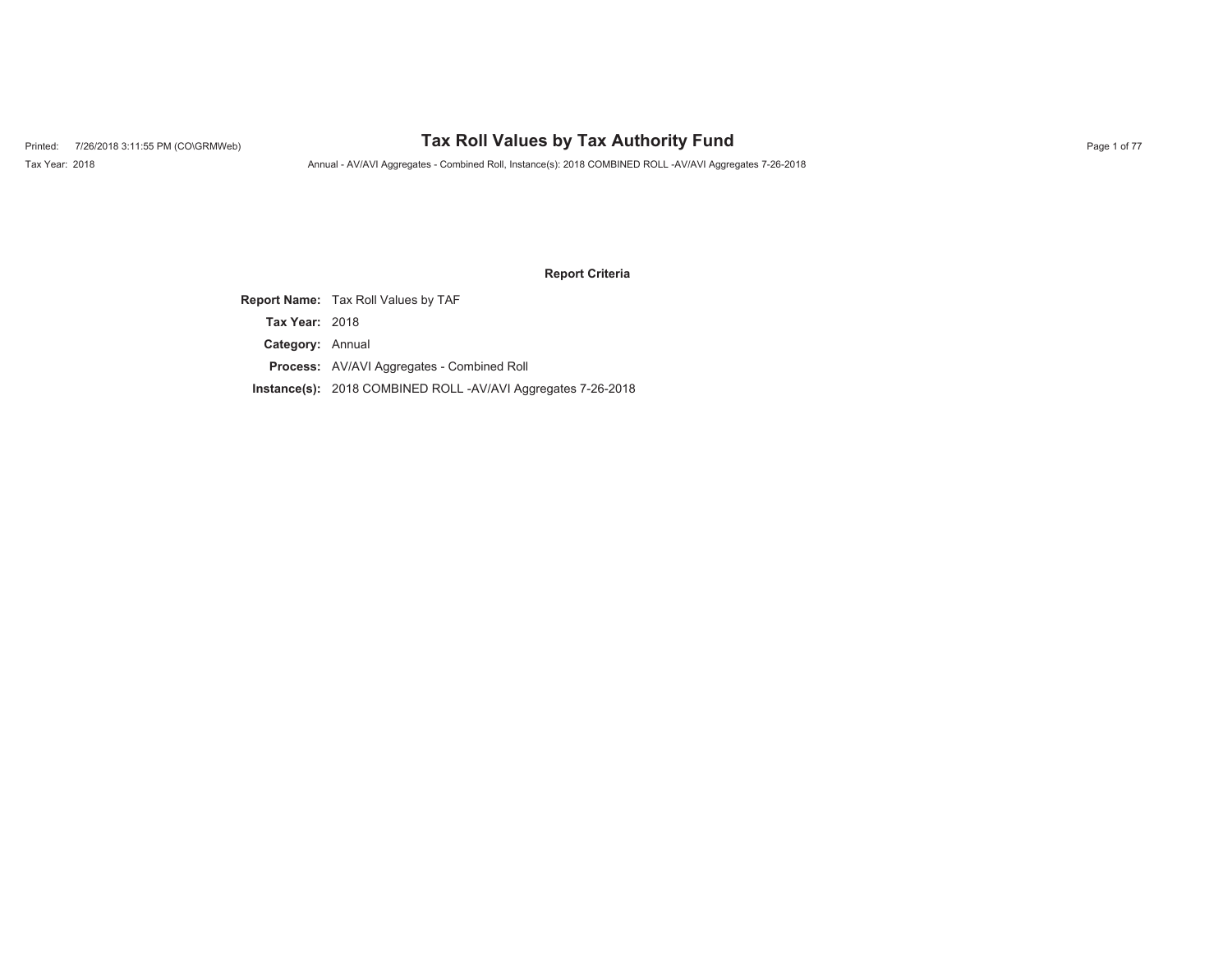# Printed: 7/26/2018 3:11:55 PM (CO\GRMWeb) **Tax Roll Values by Tax Authority Fund** Page 2 of 77

Tax Year: 2018 Annual - AV/AVI Aggregates - Combined Roll, Instance(s): 2018 COMBINED ROLL -AV/AVI Aggregates 7-26-2018

#### **TAF: 1998 A LAKESIDE SCHOOL DISTRICT BOND**

| <b>Value Type</b>    | <b>Secured Roll</b> | <b>SBE Roll</b> | <b>Combined Secured</b><br>& SBE | <b>Unsecured Roll</b><br><b>No Aircraft</b> | <b>Unsecured Roll</b><br><b>Aircraft Only</b> | <b>Total All Rolls</b> |
|----------------------|---------------------|-----------------|----------------------------------|---------------------------------------------|-----------------------------------------------|------------------------|
| LAND:                | 206,199,192         | 0               | 206,199,192                      | 48,704                                      | 0                                             | 206,247,896            |
| <b>IMPROVEMENTS:</b> | 165,132,210         | 0               | 165, 132, 210                    | 456,851                                     | 0                                             | 165,589,061            |
| PERSONAL PROP:       | 997,381             | 0               | 997,381                          | 1,635,055                                   | 0                                             | 2,632,436              |
| GROSS:               | 372.328.783         | 0               | 372,328,783                      | 2,140,610                                   | 0                                             | 374,469,393            |
| -EXEMPTIONS:         | 4,168,198           | 0               | 4,168,198                        |                                             | 0                                             | 4,168,198              |
| <b>TAXABLE NET:</b>  | 368,160,585         | 0               | 368,160,585                      | 2,140,610                                   | 0                                             | 370,301,195            |
| +HO EXEM:            | 1,862,000           | $\Omega$        | 1,862,000                        |                                             | 0                                             | 1,862,000              |
| <b>ADJUSTED NET:</b> | 370.022.585         | 0               | 370.022.585                      | 2.140.610                                   | 0                                             | 372,163,195            |
| PIN COUNT:           |                     |                 |                                  |                                             |                                               | 810                    |

#### **TAF: 1998 A LOS GATOS HIGH SCHOOL BOND**

| <b>Value Type</b>    | <b>Secured Roll</b> | <b>SBE Roll</b> | <b>Combined Secured</b><br>& SBE | <b>Unsecured Roll</b><br><b>No Aircraft</b> | <b>Unsecured Roll</b><br><b>Aircraft Only</b> | <b>Total All Rolls</b> |
|----------------------|---------------------|-----------------|----------------------------------|---------------------------------------------|-----------------------------------------------|------------------------|
| LAND:                | 762,211,633         |                 | 762,211,633                      | 48,704                                      |                                               | 762,260,337            |
|                      |                     |                 |                                  |                                             | υ                                             |                        |
| <b>IMPROVEMENTS:</b> | 620,235,693         |                 | 620,235,693                      | 1,248,594                                   | 0                                             | 621,484,287            |
| PERSONAL PROP:       | 1,028,881           |                 | 1,028,881                        | 2,678,802                                   | 0                                             | 3,707,683              |
| GROSS:               | 1,383,476,207       |                 | 1,383,476,207                    | 3,976,100                                   | 0                                             | 1,387,452,307          |
| -EXEMPTIONS:         | 11,414,587          | 0               | 11.414.587                       | 0                                           | 0                                             | 11,414,587             |
| <b>TAXABLE NET:</b>  | 1,372,061,620       |                 | 1,372,061,620                    | 3,976,100                                   | 0                                             | 1,376,037,720          |
| +HO EXEM:            | 7.491.400           |                 | 7.491.400                        | $\Omega$                                    |                                               | 7,491,400              |
| <b>ADJUSTED NET:</b> | 1,379,553,020       | 0               | 1,379,553,020                    | 3,976,100                                   | 0                                             | 1,383,529,120          |
| PIN COUNT:           |                     |                 |                                  |                                             |                                               | 2,517                  |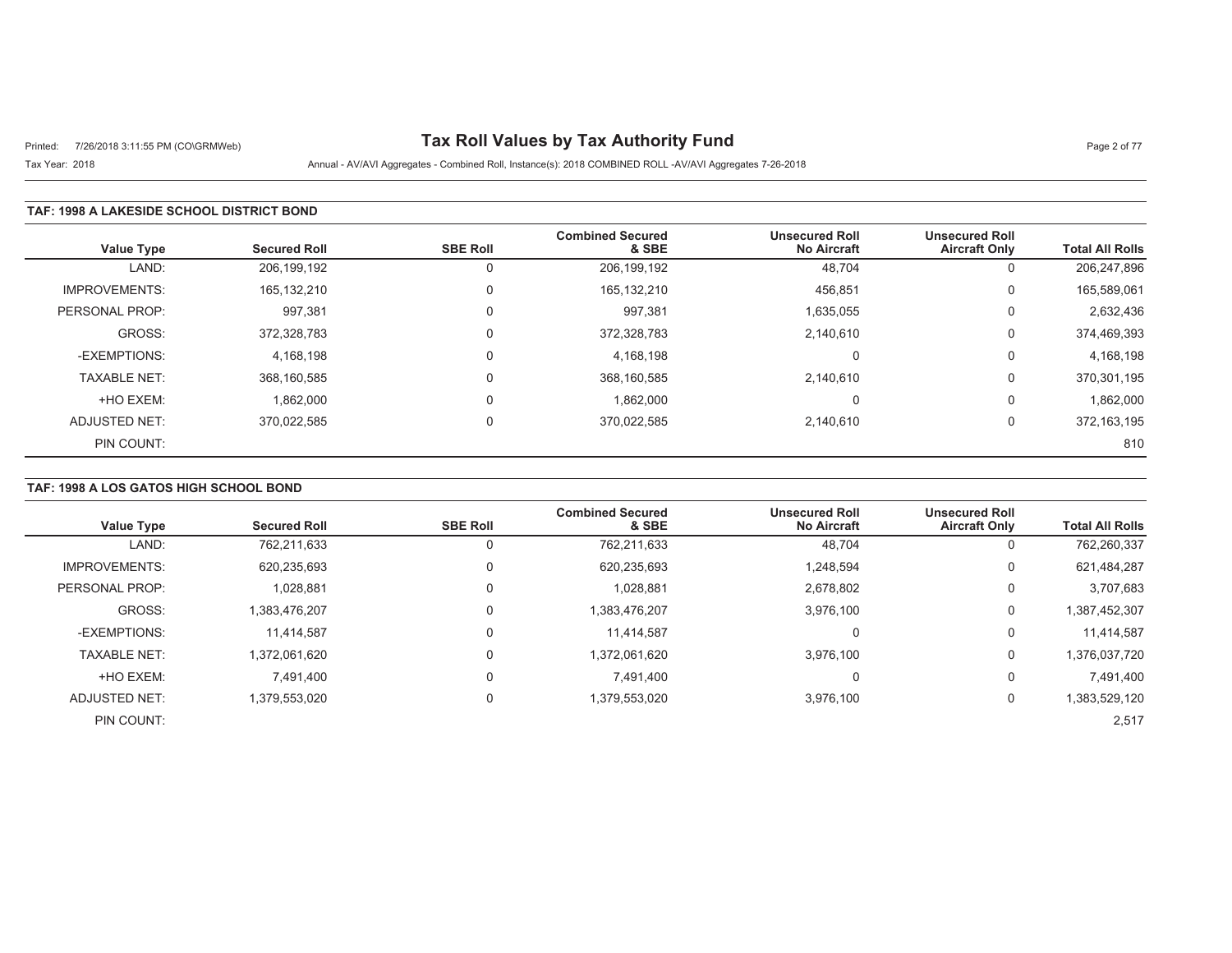# Printed: 7/26/2018 3:11:55 PM (CO\GRMWeb) **Tax Roll Values by Tax Authority Fund** Page 3 of 77

## Tax Year: 2018 Annual - AV/AVI Aggregates - Combined Roll, Instance(s): 2018 COMBINED ROLL -AV/AVI Aggregates 7-26-2018

### **TAF: 1998 C SANTA CRUZ CITY ELEM SCHOOL DISTRICT BOND**

| <b>Value Type</b>    | <b>Secured Roll</b> | <b>SBE Roll</b> | <b>Combined Secured</b><br>& SBE | <b>Unsecured Roll</b><br><b>No Aircraft</b> | <b>Unsecured Roll</b><br><b>Aircraft Only</b> | <b>Total All Rolls</b> |
|----------------------|---------------------|-----------------|----------------------------------|---------------------------------------------|-----------------------------------------------|------------------------|
| LAND:                | 5,654,874,522       | 0               | 5,654,874,522                    | 15.546.884                                  | 0                                             | 5,670,421,406          |
| <b>IMPROVEMENTS:</b> | 4.537.297.600       | $\Omega$        | 4,537,297,600                    | 118.566.108                                 | 0                                             | 4,655,863,708          |
| PERSONAL PROP:       | 47.048.403          | $\mathbf 0$     | 47.048.403                       | 155.364.789                                 | 0                                             | 202,413,192            |
| GROSS:               | 10.239.220.525      | $\Omega$        | 10,239,220,525                   | 289.477.781                                 | 0                                             | 10,528,698,306         |
| -EXEMPTIONS:         | 305.081.966         | $\Omega$        | 305,081,966                      | 31.622.808                                  | 0                                             | 336,704,774            |
| <b>TAXABLE NET:</b>  | 9,934,138,559       | $\mathbf 0$     | 9,934,138,559                    | 257,854,973                                 | 0                                             | 10,191,993,532         |
| +HO EXEM:            | 52,436,851          | $\mathbf 0$     | 52,436,851                       | 68,600                                      | 0                                             | 52,505,451             |
| ADJUSTED NET:        | 9,986,575,410       | $\mathbf 0$     | 9,986,575,410                    | 257.923.573                                 | 0                                             | 10,244,498,983         |
| PIN COUNT:           |                     |                 |                                  |                                             |                                               | 22,316                 |

## **TAF: 1998 C SANTA CRUZ CITY HIGH SCHOOL DISTRICT BOND**

| <b>Value Type</b>    | <b>Secured Roll</b> | <b>SBE Roll</b> | <b>Combined Secured</b><br>& SBE | <b>Unsecured Roll</b><br><b>No Aircraft</b> | <b>Unsecured Roll</b><br><b>Aircraft Only</b> | <b>Total All Rolls</b> |
|----------------------|---------------------|-----------------|----------------------------------|---------------------------------------------|-----------------------------------------------|------------------------|
|                      |                     |                 |                                  |                                             |                                               |                        |
| LAND:                | 12,002,883,742      | 288,515         | 12,003,172,257                   | 20,236,337                                  | 0                                             | 12,023,408,594         |
| <b>IMPROVEMENTS:</b> | 9.345.822.638       | 0               | 9,345,822,638                    | 237,980,327                                 | 0                                             | 9,583,802,965          |
| PERSONAL PROP:       | 93.752.918          | 0               | 93,752,918                       | 277,604,214                                 | 79,578                                        | 371,436,710            |
| GROSS:               | 21.442.459.298      | 288.515         | 21.442.747.813                   | 535.820.878                                 | 79.578                                        | 21,978,648,269         |
| -EXEMPTIONS:         | 710.334.681         | 0               | 710,334,681                      | 57,320,259                                  | 0                                             | 767,654,940            |
| <b>TAXABLE NET:</b>  | 20.732.124.617      | 288.515         | 20,732,413,132                   | 478.500.619                                 | 79.578                                        | 21,210,993,329         |
| +HO EXEM:            | 113.103.550         | 0               | 113,103,550                      | 159.600                                     | 0                                             | 113,263,150            |
| ADJUSTED NET:        | 20.845.228.167      | 288,515         | 20,845,516,682                   | 478.660.219                                 | 79,578                                        | 21,324,256,479         |
| PIN COUNT:           |                     |                 |                                  |                                             |                                               | 47.480                 |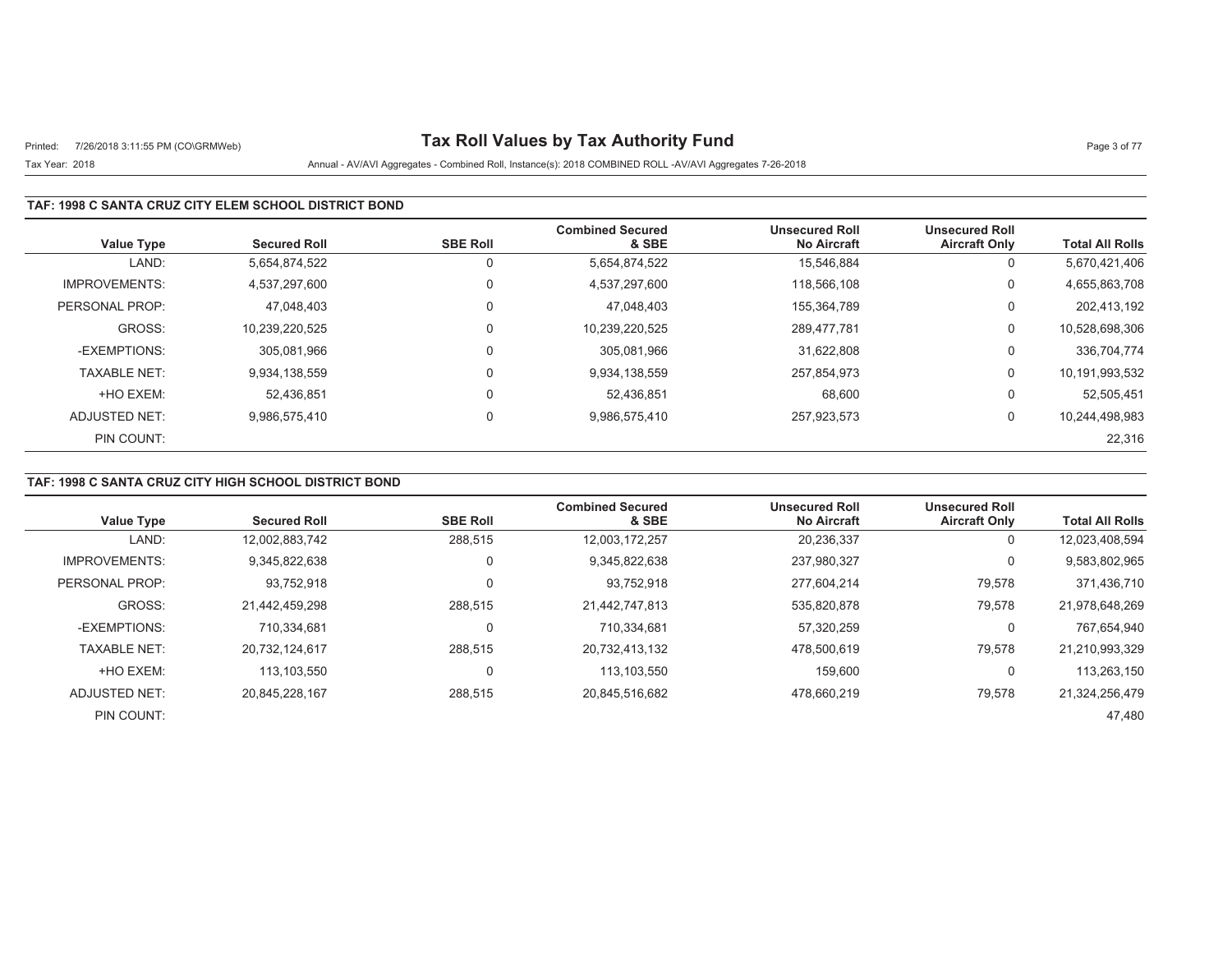# Printed: 7/26/2018 3:11:55 PM (CO\GRMWeb) **Tax Roll Values by Tax Authority Fund** Page 4 of 77

Tax Year: 2018 Annual - AV/AVI Aggregates - Combined Roll, Instance(s): 2018 COMBINED ROLL -AV/AVI Aggregates 7-26-2018

### **TAF: 1999 CITY OF SANTA CRUZ BOND**

| <b>Value Type</b>    | <b>Secured Roll</b> | <b>SBE Roll</b> | <b>Combined Secured</b><br>& SBE | <b>Unsecured Roll</b><br><b>No Aircraft</b> | <b>Unsecured Roll</b><br><b>Aircraft Only</b> | <b>Total All Rolls</b> |
|----------------------|---------------------|-----------------|----------------------------------|---------------------------------------------|-----------------------------------------------|------------------------|
| LAND:                | 5,414,276,856       |                 | 5,414,276,856                    | 17,522,730                                  | 0                                             | 5,431,799,586          |
| <b>IMPROVEMENTS:</b> | 4,310,401,586       | $\Omega$        | 4,310,401,586                    | 121.797.718                                 | 0                                             | 4,432,199,304          |
| PERSONAL PROP:       | 46,651,008          | $\Omega$        | 46,651,008                       | 169,065,258                                 | 0                                             | 215,716,266            |
| GROSS:               | 9,771,329,450       | $\Omega$        | 9,771,329,450                    | 308,385,706                                 | 0                                             | 10,079,715,156         |
| -EXEMPTIONS:         | 296.521.688         |                 | 296,521,688                      | 33,358,070                                  | 0                                             | 329,879,758            |
| <b>TAXABLE NET:</b>  | 9,474,807,762       | $\Omega$        | 9,474,807,762                    | 275,027,636                                 | 0                                             | 9,749,835,398          |
| +HO EXEM:            | 49,333,200          | $\Omega$        | 49,333,200                       | 152,600                                     | 0                                             | 49,485,800             |
| ADJUSTED NET:        | 9,524,140,962       | $\Omega$        | 9,524,140,962                    | 275.180.236                                 | 0                                             | 9,799,321,198          |
| PIN COUNT:           |                     |                 |                                  |                                             |                                               | 21,659                 |

## **TAF: 1999 REF 1991 BONNY DOON SCHOOL DISTRICT BOND**

| <b>Value Type</b>    | <b>Secured Roll</b> | <b>SBE Roll</b> | <b>Combined Secured</b><br>& SBE | <b>Unsecured Roll</b><br><b>No Aircraft</b> | <b>Unsecured Roll</b><br><b>Aircraft Only</b> | <b>Total All Rolls</b> |
|----------------------|---------------------|-----------------|----------------------------------|---------------------------------------------|-----------------------------------------------|------------------------|
| LAND:                | 353,815,704         |                 | 353,815,704                      | 71.574                                      | 0                                             | 353,887,278            |
| <b>IMPROVEMENTS:</b> | 296,730,049         |                 | 296,730,049                      | 11,990,924                                  | 0                                             | 308,720,973            |
| PERSONAL PROP:       | 213.040             |                 | 213,040                          | 4,914,929                                   | 22,489                                        | 5,150,458              |
| GROSS:               | 650,758,793         |                 | 650,758,793                      | 16,977,427                                  | 22.489                                        | 667,758,709            |
| -EXEMPTIONS:         | 7,715,979           |                 | 7,715,979                        | υ                                           | 0                                             | 7,715,979              |
| <b>TAXABLE NET:</b>  | 643.042.814         |                 | 643.042.814                      | 16.977.427                                  | 22.489                                        | 660,042,730            |
| +HO EXEM:            | 4.260.200           |                 | 4,260,200                        | 0                                           | 0                                             | 4.260.200              |
| ADJUSTED NET:        | 647,303,014         |                 | 647,303,014                      | 16,977,427                                  | 22.489                                        | 664,302,930            |
| PIN COUNT:           |                     |                 |                                  |                                             |                                               | 1,393                  |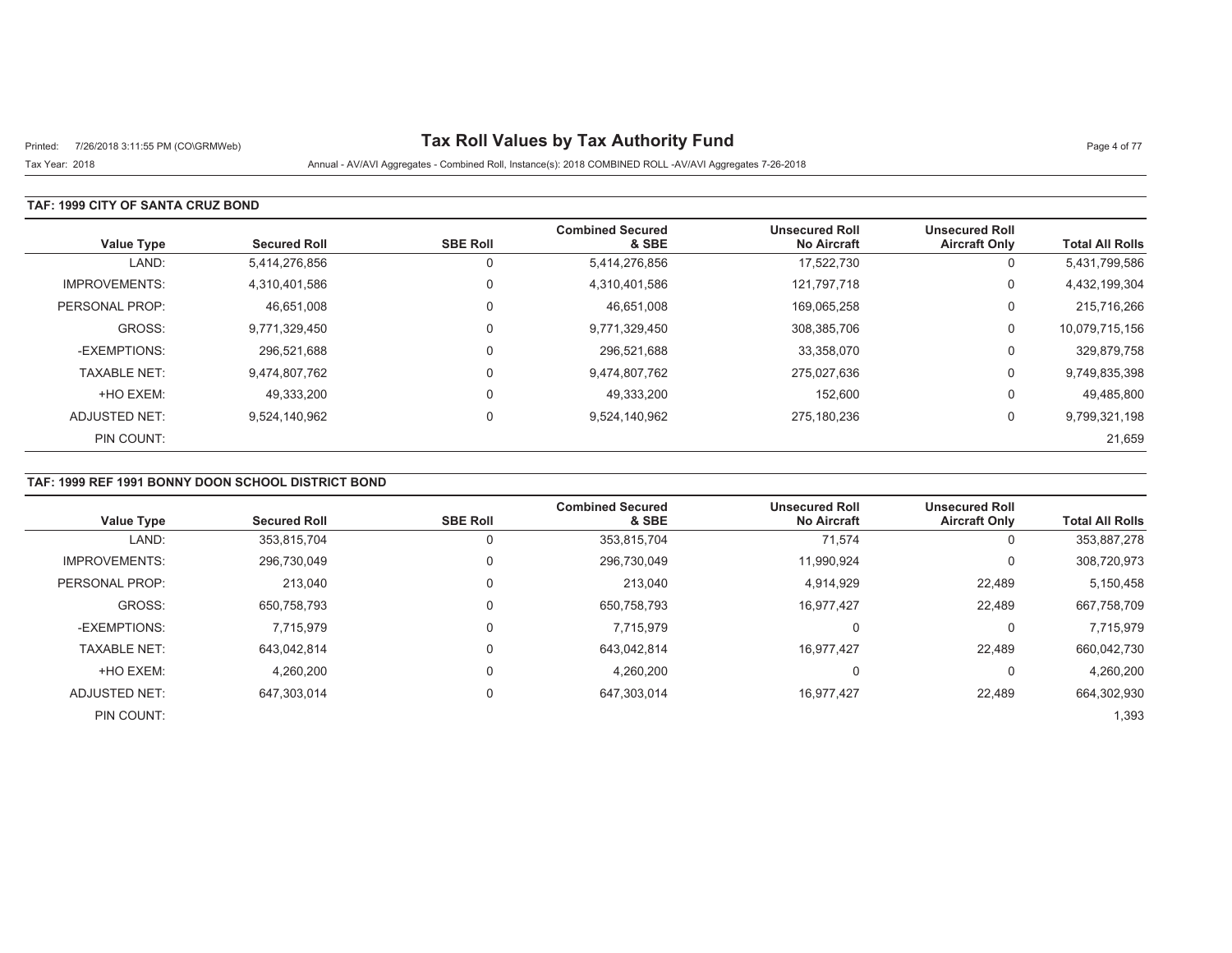# Printed: 7/26/2018 3:11:55 PM (CO\GRMWeb) **Tax Roll Values by Tax Authority Fund** Page 5 of 77

## Tax Year: 2018 Annual - AV/AVI Aggregates - Combined Roll, Instance(s): 2018 COMBINED ROLL -AV/AVI Aggregates 7-26-2018

### **TAF: 2000 A SAN LORENZO VALLEY SCHOOL DISTRICT BOND**

| <b>Value Type</b>    | <b>Secured Roll</b> | <b>SBE Roll</b> | <b>Combined Secured</b><br>& SBE | <b>Unsecured Roll</b><br><b>No Aircraft</b> | <b>Unsecured Roll</b><br><b>Aircraft Only</b> | <b>Total All Rolls</b> |
|----------------------|---------------------|-----------------|----------------------------------|---------------------------------------------|-----------------------------------------------|------------------------|
| LAND:                | 2,190,798,326       | 87,600          | 2,190,885,926                    | 1.324.148                                   | 0                                             | 2,192,210,074          |
| <b>IMPROVEMENTS:</b> | 1.726.286.567       | 0               | 1,726,286,567                    | 18,020,358                                  | 0                                             | 1,744,306,925          |
| PERSONAL PROP:       | 13.376.680          | 0               | 13.376.680                       | 10.130.903                                  | 0                                             | 23,507,583             |
| GROSS:               | 3,930,461,573       | 87,600          | 3,930,549,173                    | 29,475,409                                  | 0                                             | 3,960,024,582          |
| -EXEMPTIONS:         | 130.217.137         | 0               | 130,217,137                      | 105.846                                     | 0                                             | 130,322,983            |
| <b>TAXABLE NET:</b>  | 3,800,244,436       | 87,600          | 3,800,332,036                    | 29,369,563                                  | 0                                             | 3,829,701,599          |
| +HO EXEM:            | 33.098.800          | 0               | 33.098.800                       | $\Omega$                                    | 0                                             | 33,098,800             |
| ADJUSTED NET:        | 3,833,343,236       | 87,600          | 3,833,430,836                    | 29,369,563                                  | 0                                             | 3,862,800,399          |
| PIN COUNT:           |                     |                 |                                  |                                             |                                               | 18,223                 |

## **TAF: 2000 B SAN LORENZO VALLEY SCHOOL DISTRICT BOND**

| <b>Value Type</b>    | <b>Secured Roll</b> | <b>SBE Roll</b> | <b>Combined Secured</b><br>& SBE | <b>Unsecured Roll</b><br><b>No Aircraft</b> | <b>Unsecured Roll</b><br><b>Aircraft Only</b> | <b>Total All Rolls</b> |
|----------------------|---------------------|-----------------|----------------------------------|---------------------------------------------|-----------------------------------------------|------------------------|
| LAND:                | 2,190,798,326       | 87,600          | 2,190,885,926                    | 1,324,148                                   | U                                             | 2,192,210,074          |
| <b>IMPROVEMENTS:</b> | 1.726.286.567       | 0               | 1,726,286,567                    | 18,020,358                                  | U                                             | 1,744,306,925          |
| PERSONAL PROP:       | 13,376,680          | 0               | 13,376,680                       | 10,130,903                                  | υ                                             | 23,507,583             |
| GROSS:               | 3,930,461,573       | 87,600          | 3,930,549,173                    | 29.475.409                                  | U                                             | 3,960,024,582          |
| -EXEMPTIONS:         | 130,217,137         | 0               | 130,217,137                      | 105,846                                     | υ                                             | 130,322,983            |
| <b>TAXABLE NET:</b>  | 3.800.244.436       | 87.600          | 3,800,332,036                    | 29.369.563                                  | U                                             | 3,829,701,599          |
| +HO EXEM:            | 33.098.800          | 0               | 33.098.800                       | 0                                           | 0                                             | 33,098,800             |
| ADJUSTED NET:        | 3,833,343,236       | 87,600          | 3,833,430,836                    | 29,369,563                                  | U                                             | 3,862,800,399          |
| PIN COUNT:           |                     |                 |                                  |                                             |                                               | 18,223                 |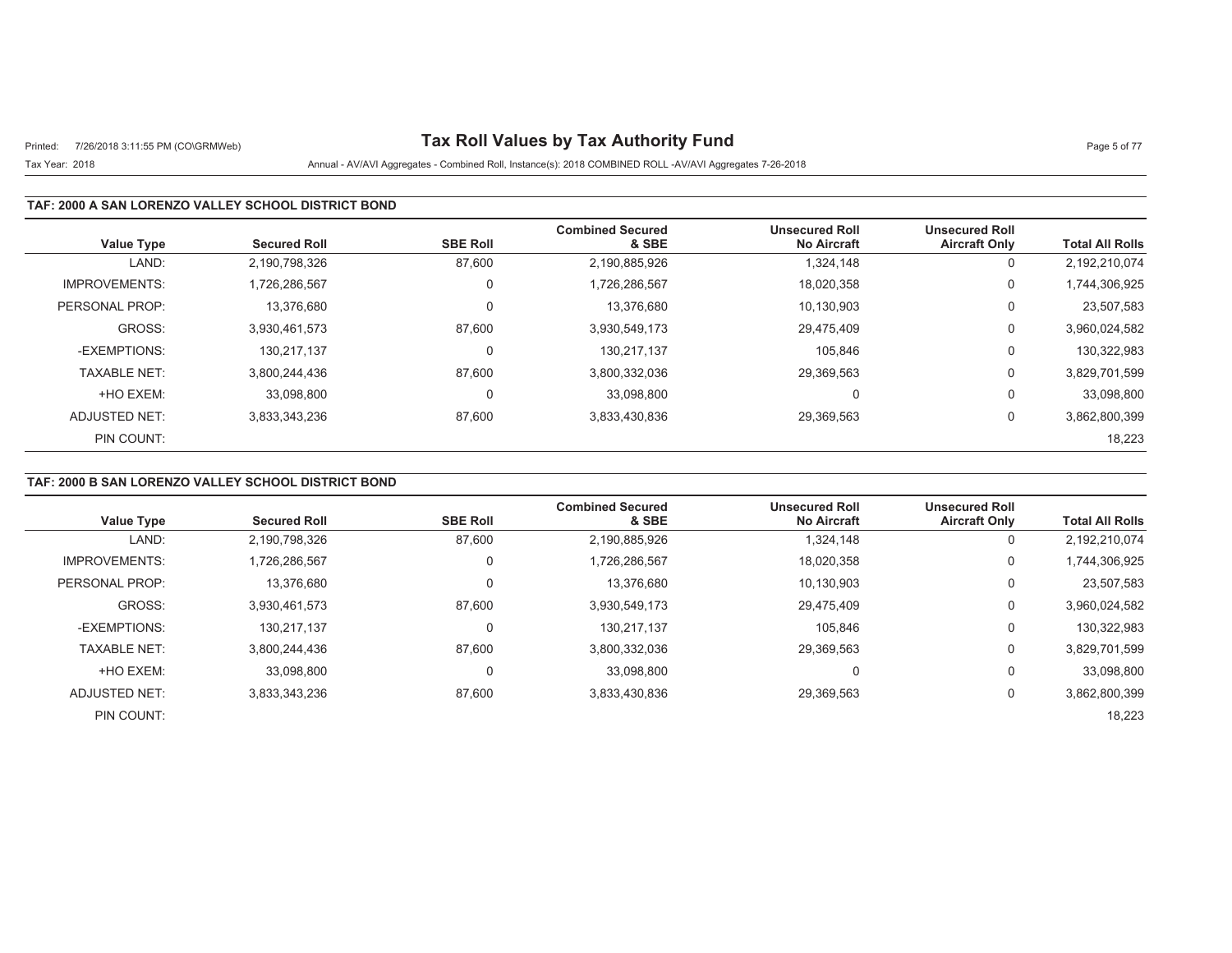# Printed: 7/26/2018 3:11:55 PM (CO\GRMWeb) **Tax Roll Values by Tax Authority Fund** Page 6 of 77

## Tax Year: 2018 Annual - AV/AVI Aggregates - Combined Roll, Instance(s): 2018 COMBINED ROLL -AV/AVI Aggregates 7-26-2018

### **TAF: 2000 C SAN LORENZO VALLEY SCHOOL DISTRICT BOND**

| Value Type           | <b>Secured Roll</b> | <b>SBE Roll</b> | <b>Combined Secured</b><br>& SBE | <b>Unsecured Roll</b><br><b>No Aircraft</b> | <b>Unsecured Roll</b><br><b>Aircraft Only</b> | <b>Total All Rolls</b> |
|----------------------|---------------------|-----------------|----------------------------------|---------------------------------------------|-----------------------------------------------|------------------------|
| LAND:                | 2,190,798,326       | 87,600          | 2,190,885,926                    | 1,324,148                                   | U                                             | 2,192,210,074          |
| <b>IMPROVEMENTS:</b> | 726,286,567         | 0               | 1,726,286,567                    | 18,020,358                                  | 0                                             | 1,744,306,925          |
| PERSONAL PROP:       | 13.376.680          | 0               | 13.376.680                       | 10.130.903                                  | υ                                             | 23,507,583             |
| GROSS:               | 3,930,461,573       | 87,600          | 3,930,549,173                    | 29,475,409                                  | 0                                             | 3,960,024,582          |
| -EXEMPTIONS:         | 130.217.137         | 0               | 130,217,137                      | 105.846                                     | 0                                             | 130,322,983            |
| <b>TAXABLE NET:</b>  | 3,800,244,436       | 87,600          | 3,800,332,036                    | 29,369,563                                  | 0                                             | 3,829,701,599          |
| +HO EXEM:            | 33.098.800          | 0               | 33,098,800                       | $\Omega$                                    | 0                                             | 33,098,800             |
| ADJUSTED NET:        | 3.833.343.236       | 87,600          | 3,833,430,836                    | 29,369,563                                  | 0                                             | 3,862,800,399          |
| PIN COUNT:           |                     |                 |                                  |                                             |                                               | 18,223                 |

## **TAF: 2002 A AROMAS/SAN JUAN SCHOOL DISTRICT BOND**

|                      |                     |                 | <b>Combined Secured</b> | <b>Unsecured Roll</b> | <b>Unsecured Roll</b> |                        |
|----------------------|---------------------|-----------------|-------------------------|-----------------------|-----------------------|------------------------|
| <b>Value Type</b>    | <b>Secured Roll</b> | <b>SBE Roll</b> | & SBE                   | <b>No Aircraft</b>    | <b>Aircraft Only</b>  | <b>Total All Rolls</b> |
| LAND:                | 14,900,467          |                 | 14,900,467              |                       | 0                     | 14,900,467             |
| <b>IMPROVEMENTS:</b> | 5,262,394           |                 | 5,262,394               | 51,538                | 0                     | 5,313,932              |
| PERSONAL PROP:       | 128,278             |                 | 128,278                 | 952,153               | 0                     | 1,080,431              |
| GROSS:               | 20,291,139          |                 | 20,291,139              | 1,003,691             | 0                     | 21,294,830             |
| -EXEMPTIONS:         | 452,453             |                 | 452,453                 |                       | $\Omega$              | 452,453                |
| <b>TAXABLE NET:</b>  | 19,838,686          |                 | 19,838,686              | 1.003.691             | 0                     | 20,842,377             |
| +HO EXEM:            | 63,000              |                 | 63,000                  |                       | 0                     | 63,000                 |
| ADJUSTED NET:        | 19,901,686          |                 | 19,901,686              | 1,003,691             | 0                     | 20,905,377             |
| PIN COUNT:           |                     |                 |                         |                       |                       | 86                     |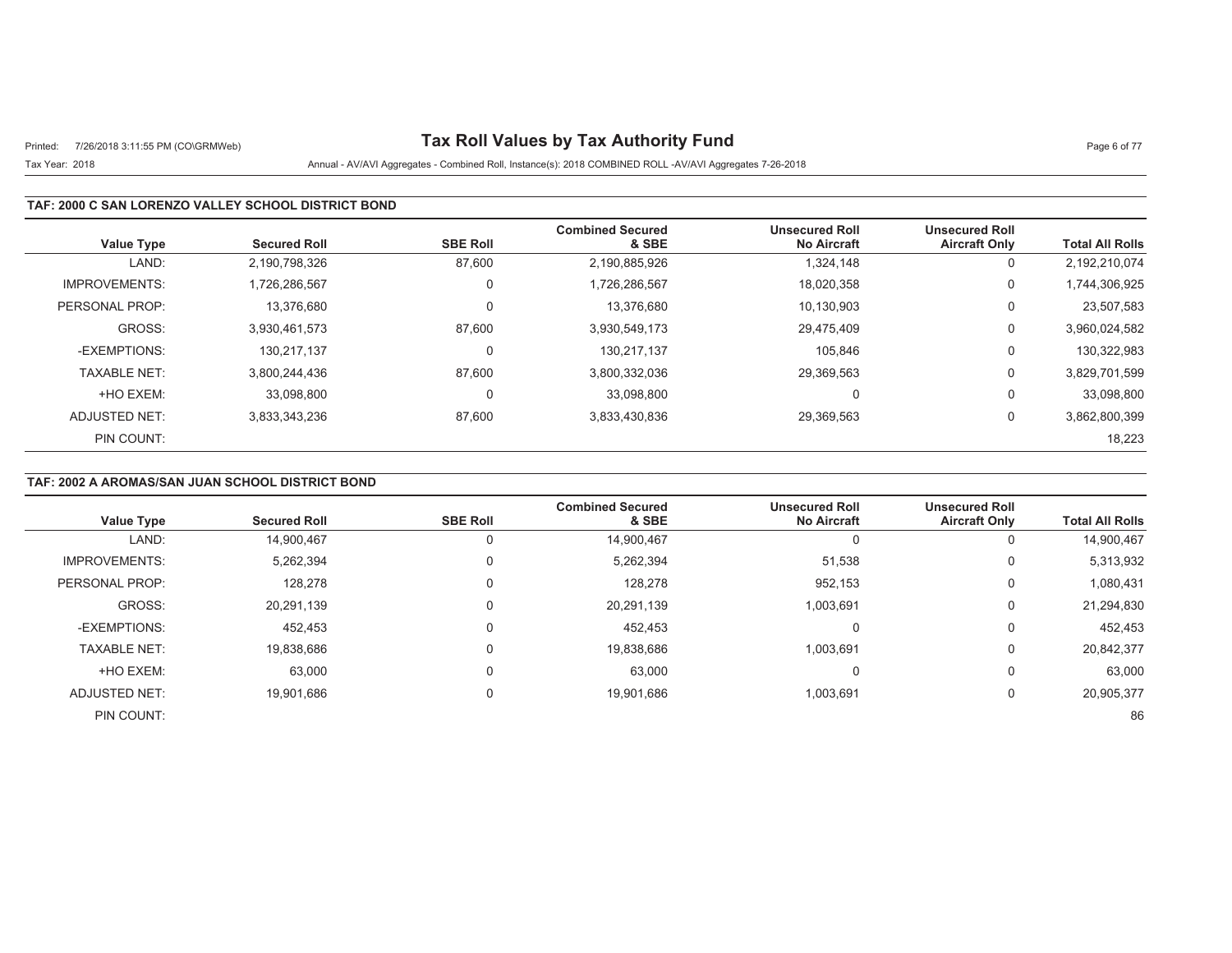# Printed: 7/26/2018 3:11:55 PM (CO\GRMWeb) **Tax Roll Values by Tax Authority Fund** Page 7 of 77

Tax Year: 2018 Annual - AV/AVI Aggregates - Combined Roll, Instance(s): 2018 COMBINED ROLL -AV/AVI Aggregates 7-26-2018

### **TAF: 2002 A LOMA PRIETA SCHOOL DISTRICT BOND**

| <b>Value Type</b>    | <b>Secured Roll</b> | <b>SBE Roll</b> | <b>Combined Secured</b><br>& SBE | <b>Unsecured Roll</b><br><b>No Aircraft</b> | <b>Unsecured Roll</b><br><b>Aircraft Only</b> | <b>Total All Rolls</b> |
|----------------------|---------------------|-----------------|----------------------------------|---------------------------------------------|-----------------------------------------------|------------------------|
| LAND:                | 556.012.441         | 0               | 556,012,441                      | J.                                          | 0                                             | 556,012,441            |
| <b>IMPROVEMENTS:</b> | 455,103,483         | 0               | 455,103,483                      | 791.743                                     | 0                                             | 455,895,226            |
| PERSONAL PROP:       | 31,500              | $\Omega$        | 31,500                           | 1,043,747                                   | 0                                             | 1,075,247              |
| GROSS:               | 1,011,147,424       | $\Omega$        | 1,011,147,424                    | 1,835,490                                   | 0                                             | 1,012,982,914          |
| -EXEMPTIONS:         | 7,246,389           | $\Omega$        | 7,246,389                        | $\Omega$                                    | 0                                             | 7,246,389              |
| <b>TAXABLE NET:</b>  | 1,003,901,035       | $\Omega$        | 1,003,901,035                    | 1,835,490                                   | 0                                             | 1,005,736,525          |
| +HO EXEM:            | 5,629,400           | $\Omega$        | 5.629.400                        | $\Omega$                                    | 0                                             | 5,629,400              |
| ADJUSTED NET:        | 1,009,530,435       | $\Omega$        | 1,009,530,435                    | 1,835,490                                   | 0                                             | 1,011,365,925          |
| PIN COUNT:           |                     |                 |                                  |                                             |                                               | 1,707                  |

## **TAF: 2002 A SOQUEL ELEM SCHOOL DISTRICT BOND**

| <b>Value Type</b>    | <b>Secured Roll</b> | <b>SBE Roll</b> | <b>Combined Secured</b><br>& SBE | <b>Unsecured Roll</b><br><b>No Aircraft</b> | <b>Unsecured Roll</b><br><b>Aircraft Only</b> | <b>Total All Rolls</b> |
|----------------------|---------------------|-----------------|----------------------------------|---------------------------------------------|-----------------------------------------------|------------------------|
|                      |                     |                 |                                  |                                             |                                               |                        |
| LAND:                | 3,259,386,520       |                 | 3,259,386,520                    | 684,537                                     | 0                                             | 3,260,071,057          |
| <b>IMPROVEMENTS:</b> | 2.578.707.843       |                 | 2,578,707,843                    | 72.116.644                                  | 0                                             | 2,650,824,487          |
| PERSONAL PROP:       | 42.220.422          | $\Omega$        | 42.220.422                       | 72.446.668                                  | 57,089                                        | 114,724,179            |
| GROSS:               | 5,880,314,785       | $\Omega$        | 5,880,314,785                    | 145.247.849                                 | 57,089                                        | 6,025,619,723          |
| -EXEMPTIONS:         | 304.912.619         |                 | 304,912,619                      | 23.026.481                                  | 0                                             | 327,939,100            |
| <b>TAXABLE NET:</b>  | 5,575,402,166       |                 | 5,575,402,166                    | 122,221,368                                 | 57,089                                        | 5,697,680,623          |
| +HO EXEM:            | 30.612.400          |                 | 30.612.400                       | 7,000                                       | $\Omega$                                      | 30,619,400             |
| ADJUSTED NET:        | 5,606,014,566       | $\Omega$        | 5,606,014,566                    | 122,228,368                                 | 57,089                                        | 5,728,300,023          |
| PIN COUNT:           |                     |                 |                                  |                                             |                                               | 12,749                 |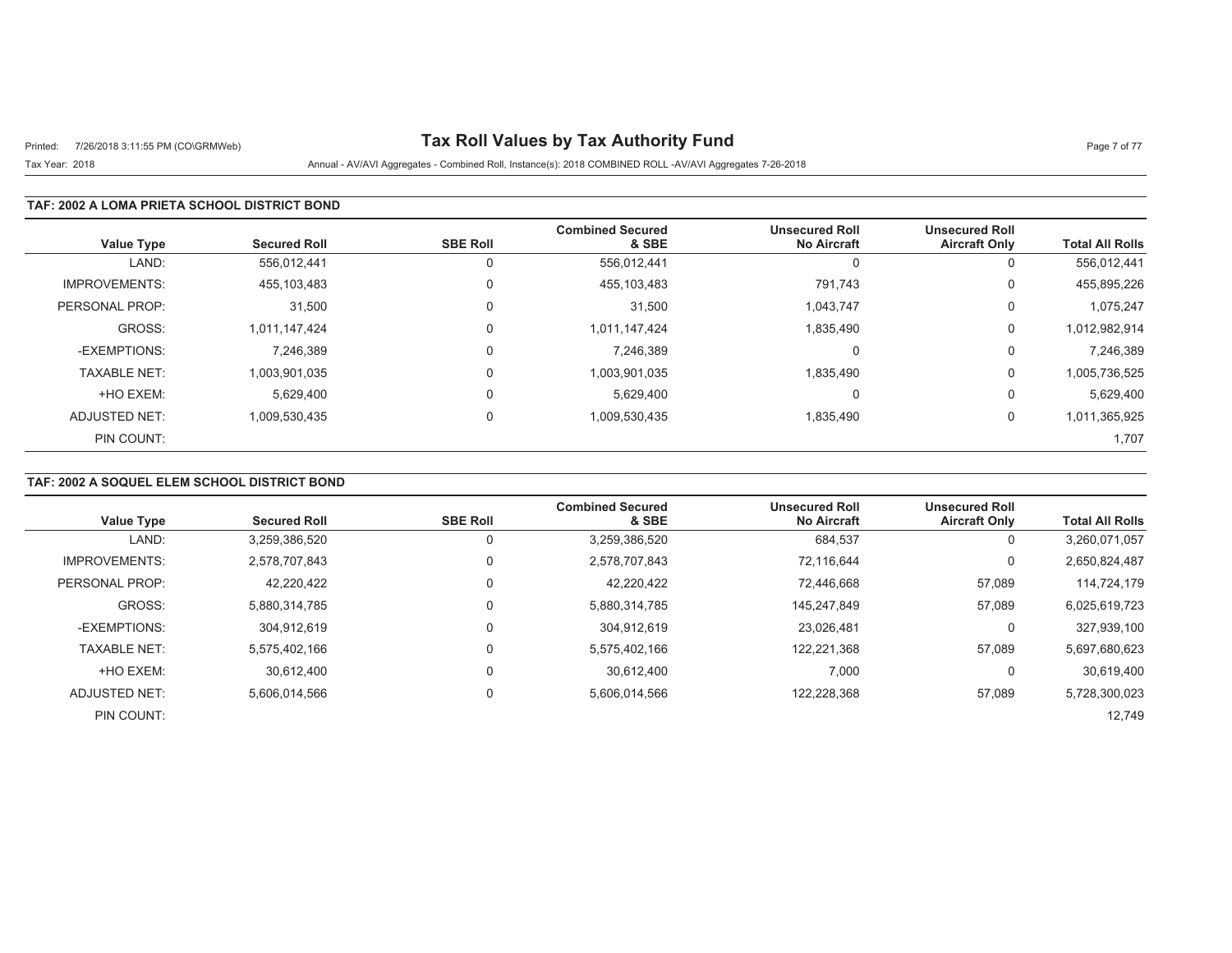# Printed: 7/26/2018 3:11:55 PM (CO\GRMWeb) **Tax Roll Values by Tax Authority Fund** Page 8 of 77

#### Tax Year: 2018 Annual - AV/AVI Aggregates - Combined Roll, Instance(s): 2018 COMBINED ROLL -AV/AVI Aggregates 7-26-2018

#### **TAF: 2002 B PAJARO VALLEY SCHOOL DISTRICT BOND**

| <b>Value Type</b>    | <b>Secured Roll</b> | <b>SBE Roll</b> | <b>Combined Secured</b><br>& SBE | <b>Unsecured Roll</b><br><b>No Aircraft</b> | <b>Unsecured Roll</b><br><b>Aircraft Only</b> | <b>Total All Rolls</b> |
|----------------------|---------------------|-----------------|----------------------------------|---------------------------------------------|-----------------------------------------------|------------------------|
| LAND:                | 8,320,425,138       | 9,732           | 8,320,434,870                    | 5,077,867                                   | U                                             | 8,325,512,737          |
| <b>IMPROVEMENTS:</b> | 6.618.425.049       | 0               | 6,618,425,049                    | 123.791.619                                 | 0                                             | 6,742,216,668          |
| PERSONAL PROP:       | 74.912.549          |                 | 74.912.549                       | 218,918,503                                 | 24,569,703                                    | 318,400,755            |
| GROSS:               | 15,013,762,736      | 9,732           | 15,013,772,468                   | 347,787,989                                 | 24,569,703                                    | 15,386,130,160         |
| -EXEMPTIONS:         | 560.010.693         |                 | 560.010.693                      | 9.179.430                                   | 579.725                                       | 569,769,848            |
| <b>TAXABLE NET:</b>  | 14,453,752,043      | 9,732           | 14,453,761,775                   | 338,608,559                                 | 23,989,978                                    | 14,816,360,312         |
| +HO EXEM:            | 81.415.214          |                 | 81.415.214                       | 0                                           |                                               | 81,415,214             |
| ADJUSTED NET:        | 14.535.167.257      | 9,732           | 14,535,176,989                   | 338,608,559                                 | 23.989.978                                    | 14,897,775,526         |
| PIN COUNT:           |                     |                 |                                  |                                             |                                               | 34,639                 |

## **TAF: 2002 B SOQUEL ELEM SCHOOL DISTRICT BOND**

|                      |                     |                 | <b>Combined Secured</b> | <b>Unsecured Roll</b> | <b>Unsecured Roll</b> |                        |
|----------------------|---------------------|-----------------|-------------------------|-----------------------|-----------------------|------------------------|
| <b>Value Type</b>    | <b>Secured Roll</b> | <b>SBE Roll</b> | & SBE                   | <b>No Aircraft</b>    | <b>Aircraft Only</b>  | <b>Total All Rolls</b> |
| LAND:                | 3,259,386,520       |                 | 3,259,386,520           | 684,537               | 0                     | 3,260,071,057          |
| <b>IMPROVEMENTS:</b> | 2.578.707.843       | $\Omega$        | 2,578,707,843           | 72.116.644            | 0                     | 2,650,824,487          |
| PERSONAL PROP:       | 42.220.422          |                 | 42.220.422              | 72.446.668            | 57,089                | 114,724,179            |
| GROSS:               | 5,880,314,785       | $\Omega$        | 5,880,314,785           | 145.247.849           | 57,089                | 6,025,619,723          |
| -EXEMPTIONS:         | 304.912.619         |                 | 304.912.619             | 23,026,481            | 0                     | 327,939,100            |
| <b>TAXABLE NET:</b>  | 5.575.402.166       | 0               | 5,575,402,166           | 122,221,368           | 57,089                | 5,697,680,623          |
| +HO EXEM:            | 30.612.400          |                 | 30.612.400              | 7,000                 | 0                     | 30,619,400             |
| ADJUSTED NET:        | 5,606,014,566       | 0               | 5,606,014,566           | 122,228,368           | 57,089                | 5,728,300,023          |
| PIN COUNT:           |                     |                 |                         |                       |                       | 12,749                 |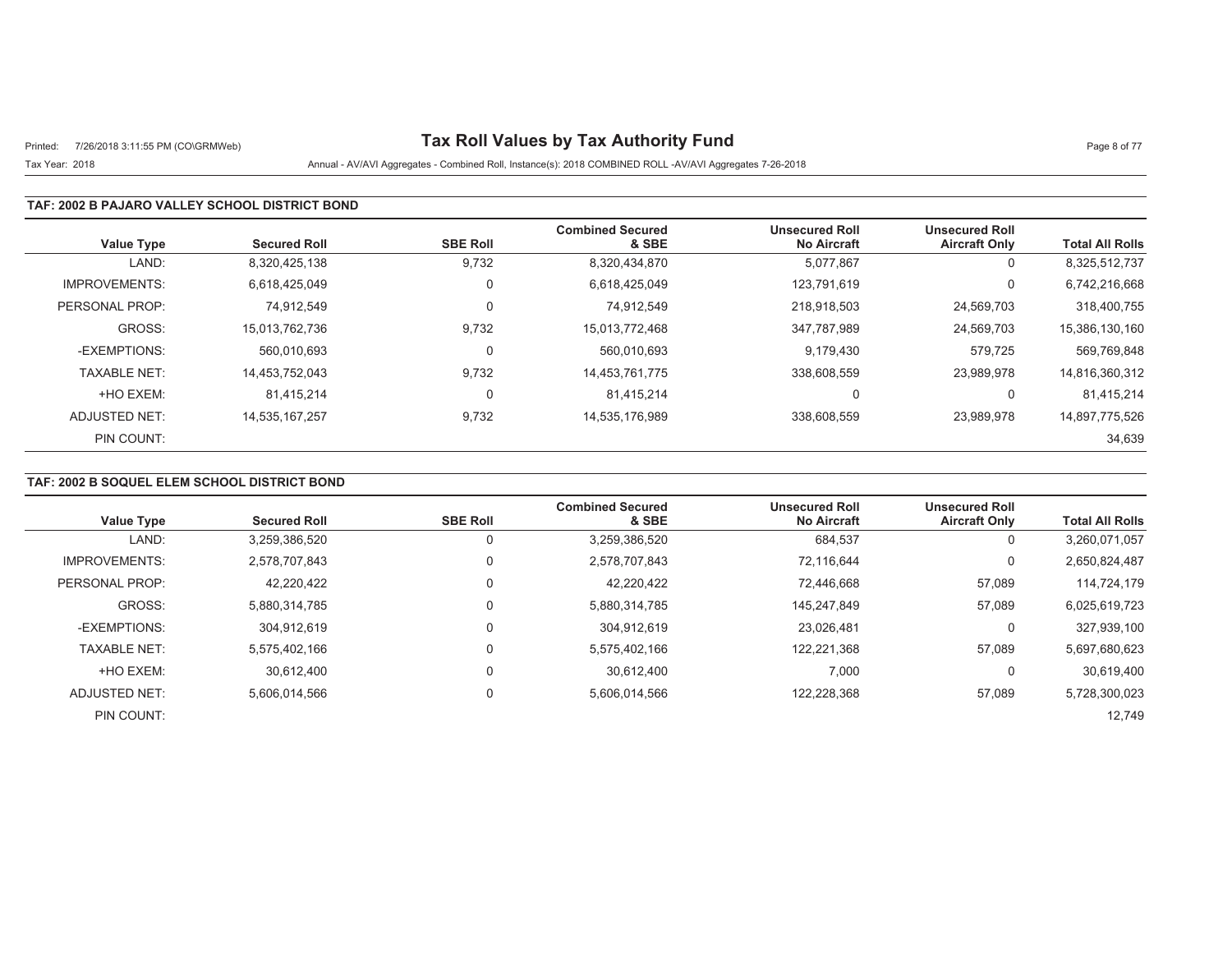# Printed: 7/26/2018 3:11:55 PM (CO\GRMWeb) **Tax Roll Values by Tax Authority Fund** Page 9 of 77

### Tax Year: 2018 Annual - AV/AVI Aggregates - Combined Roll, Instance(s): 2018 COMBINED ROLL -AV/AVI Aggregates 7-26-2018

### **TAF: 2002 C SOQUEL ELEM SCHOOL DISTRICT BOND**

| <b>Value Type</b>    | <b>Secured Roll</b> | <b>SBE Roll</b> | <b>Combined Secured</b><br>& SBE | <b>Unsecured Roll</b><br><b>No Aircraft</b> | <b>Unsecured Roll</b><br><b>Aircraft Only</b> | <b>Total All Rolls</b> |
|----------------------|---------------------|-----------------|----------------------------------|---------------------------------------------|-----------------------------------------------|------------------------|
| LAND:                | 3,259,386,520       |                 | 3,259,386,520                    | 684,537                                     | 0                                             | 3,260,071,057          |
| <b>IMPROVEMENTS:</b> | 2.578.707.843       | 0               | 2,578,707,843                    | 72.116.644                                  | 0                                             | 2,650,824,487          |
| PERSONAL PROP:       | 42,220,422          |                 | 42,220,422                       | 72.446.668                                  | 57,089                                        | 114,724,179            |
| GROSS:               | 5.880.314.785       | 0               | 5,880,314,785                    | 145.247.849                                 | 57,089                                        | 6,025,619,723          |
| -EXEMPTIONS:         | 304.912.619         |                 | 304.912.619                      | 23.026.481                                  | 0                                             | 327,939,100            |
| <b>TAXABLE NET:</b>  | 5,575,402,166       | $\Omega$        | 5,575,402,166                    | 122,221,368                                 | 57,089                                        | 5,697,680,623          |
| +HO EXEM:            | 30.612.400          |                 | 30.612.400                       | 7,000                                       | 0                                             | 30,619,400             |
| ADJUSTED NET:        | 5,606,014,566       | $\Omega$        | 5,606,014,566                    | 122,228,368                                 | 57,089                                        | 5,728,300,023          |
| PIN COUNT:           |                     |                 |                                  |                                             |                                               | 12,749                 |

### **TAF: 2003 A REF 1992 A LIVE OAK SCHOOL DISTRICT BOND**

| <b>Value Type</b>    | <b>Secured Roll</b> | <b>SBE Roll</b> | <b>Combined Secured</b><br>& SBE | <b>Unsecured Roll</b><br><b>No Aircraft</b> | <b>Unsecured Roll</b><br><b>Aircraft Only</b> | <b>Total All Rolls</b> |
|----------------------|---------------------|-----------------|----------------------------------|---------------------------------------------|-----------------------------------------------|------------------------|
| LAND:                | 2,325,466,041       | 110,892         | 2,325,576,933                    | 3,852,957                                   | 0                                             | 2,329,429,890          |
|                      |                     |                 |                                  |                                             |                                               |                        |
| <b>IMPROVEMENTS:</b> | .591.293.057        | $\Omega$        | 1,591,293,057                    | 30,337,219                                  | 0                                             | 1,621,630,276          |
| PERSONAL PROP:       | 3,012,323           | $\mathbf 0$     | 3,012,323                        | 40,976,778                                  | 0                                             | 43,989,101             |
| GROSS:               | 3.919.771.421       | 110.892         | 3,919,882,313                    | 75.166.954                                  | 0                                             | 3,995,049,267          |
| -EXEMPTIONS:         | 80,121,512          | $\Omega$        | 80,121,512                       | 2,660,720                                   | 0                                             | 82,782,232             |
| <b>TAXABLE NET:</b>  | 3.839.649.909       | 110.892         | 3,839,760,801                    | 72.506.234                                  | 0                                             | 3,912,267,035          |
| +HO EXEM:            | 21.302.533          | 0               | 21,302,533                       | 84,000                                      | 0                                             | 21,386,533             |
| ADJUSTED NET:        | 3.860.952.442       | 110,892         | 3,861,063,334                    | 72,590,234                                  | 0                                             | 3,933,653,568          |
| PIN COUNT:           |                     |                 |                                  |                                             |                                               | 9,033                  |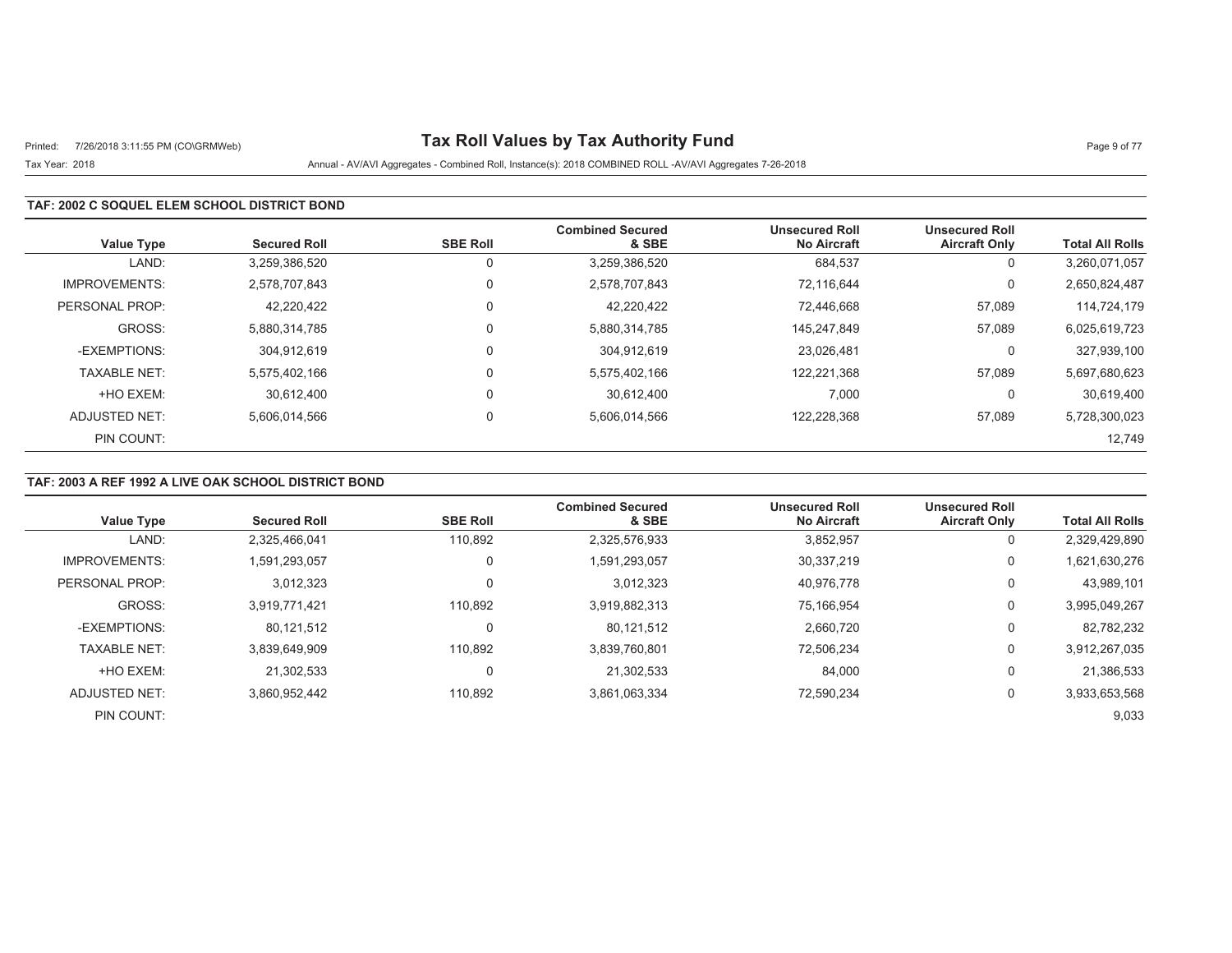# Printed: 7/26/2018 3:11:55 PM (CO\GRMWeb) **Tax Roll Values by Tax Authority Fund** Page 10 of 77

## Tax Year: 2018 Annual - AV/AVI Aggregates - Combined Roll, Instance(s): 2018 COMBINED ROLL -AV/AVI Aggregates 7-26-2018

### **TAF: 2003 B REF 1992 B LIVE OAK SCHOOL DISTRICT BOND**

| <b>Value Type</b>    | <b>Secured Roll</b> | <b>SBE Roll</b> | <b>Combined Secured</b><br>& SBE | <b>Unsecured Roll</b><br><b>No Aircraft</b> | <b>Unsecured Roll</b><br><b>Aircraft Only</b> | <b>Total All Rolls</b> |
|----------------------|---------------------|-----------------|----------------------------------|---------------------------------------------|-----------------------------------------------|------------------------|
| LAND:                | 2,325,466,041       | 110,892         | 2,325,576,933                    | 3,852,957                                   | 0                                             | 2,329,429,890          |
| <b>IMPROVEMENTS:</b> | 1,591,293,057       | $\mathbf 0$     | 1,591,293,057                    | 30,337,219                                  | 0                                             | 1,621,630,276          |
| PERSONAL PROP:       | 3,012,323           | $\Omega$        | 3,012,323                        | 40,976,778                                  | 0                                             | 43,989,101             |
| GROSS:               | 3.919.771.421       | 110.892         | 3,919,882,313                    | 75,166,954                                  | 0                                             | 3,995,049,267          |
| -EXEMPTIONS:         | 80,121,512          | 0               | 80,121,512                       | 2,660,720                                   | 0                                             | 82,782,232             |
| <b>TAXABLE NET:</b>  | 3,839,649,909       | 110,892         | 3,839,760,801                    | 72,506,234                                  | 0                                             | 3,912,267,035          |
| +HO EXEM:            | 21.302.533          | 0               | 21.302.533                       | 84,000                                      | 0                                             | 21,386,533             |
| ADJUSTED NET:        | 3,860,952,442       | 110,892         | 3,861,063,334                    | 72,590,234                                  | 0                                             | 3,933,653,568          |
| PIN COUNT:           |                     |                 |                                  |                                             |                                               | 9,033                  |

## **TAF: 2003 REF 1994 A SCOTTS VALLEY SCHOOL DISTRICT BOND**

| <b>Value Type</b>    | <b>Secured Roll</b> | <b>SBE Roll</b> | <b>Combined Secured</b><br>& SBE | <b>Unsecured Roll</b><br><b>No Aircraft</b> | <b>Unsecured Roll</b><br><b>Aircraft Only</b> | <b>Total All Rolls</b> |
|----------------------|---------------------|-----------------|----------------------------------|---------------------------------------------|-----------------------------------------------|------------------------|
| LAND:                | 2,209,166,765       | 0               | 2,209,166,765                    | 437.101                                     | U                                             | 2,209,603,866          |
| <b>IMPROVEMENTS:</b> | 2,052,021,345       | 0               | 2,052,021,345                    | 44,390,593                                  | 0                                             | 2,096,411,938          |
| PERSONAL PROP:       | 5,039,616           | 0               | 5,039,616                        | 62,836,017                                  | 0                                             | 67,875,633             |
| GROSS:               | 4.266.227.726       | 0               | 4,266,227,726                    | 107.663.711                                 | 0                                             | 4,373,891,437          |
| -EXEMPTIONS:         | 66,119,020          | 0               | 66,119,020                       | 1.101.790                                   | 0                                             | 67,220,810             |
| <b>TAXABLE NET:</b>  | 4.200.108.706       | 0               | 4,200,108,706                    | 106.561.921                                 | 0                                             | 4,306,670,627          |
| +HO EXEM:            | 24.486.798          | 0               | 24,486,798                       | $\Omega$                                    | 0                                             | 24,486,798             |
| ADJUSTED NET:        | 4.224.595.504       | 0               | 4,224,595,504                    | 106,561,921                                 | 0                                             | 4,331,157,425          |
| PIN COUNT:           |                     |                 |                                  |                                             |                                               | 8,612                  |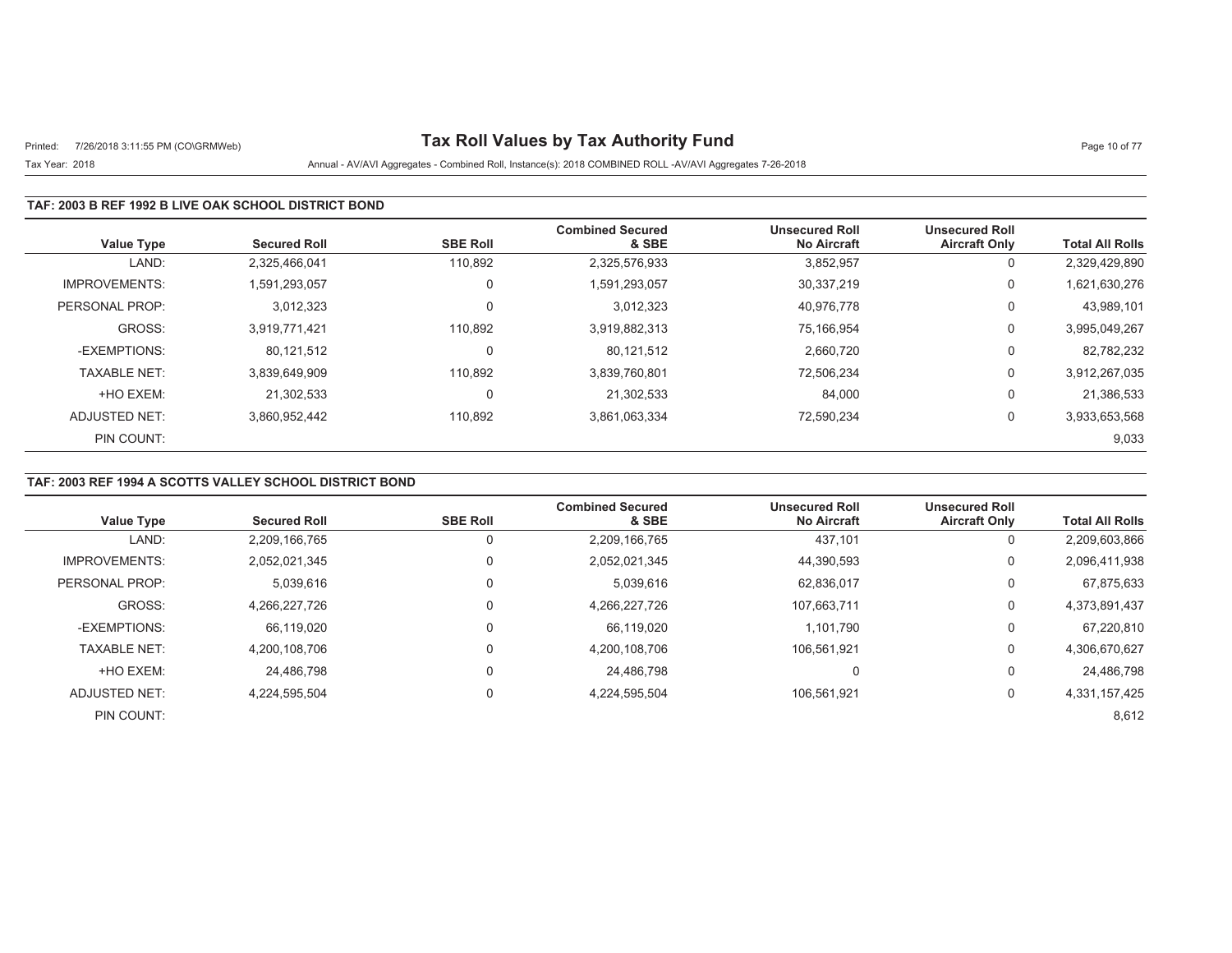# Printed: 7/26/2018 3:11:55 PM (CO\GRMWeb) **Tax Roll Values by Tax Authority Fund** Page 11 of 77

Tax Year: 2018 Annual - AV/AVI Aggregates - Combined Roll, Instance(s): 2018 COMBINED ROLL -AV/AVI Aggregates 7-26-2018

#### **TAF: 2004 A LIVE OAK SCHOOL DISTRICT BOND**

| <b>Value Type</b>    | <b>Secured Roll</b> | <b>SBE Roll</b> | <b>Combined Secured</b><br>& SBE | <b>Unsecured Roll</b><br><b>No Aircraft</b> | <b>Unsecured Roll</b><br><b>Aircraft Only</b> | <b>Total All Rolls</b> |
|----------------------|---------------------|-----------------|----------------------------------|---------------------------------------------|-----------------------------------------------|------------------------|
| LAND:                | 2,325,466,041       | 110,892         | 2,325,576,933                    | 3,852,957                                   | $\mathbf{0}$                                  | 2,329,429,890          |
| <b>IMPROVEMENTS:</b> | 1.591.293.057       | 0               | 1,591,293,057                    | 30,337,219                                  | 0                                             | 1,621,630,276          |
| PERSONAL PROP:       | 3,012,323           | $\Omega$        | 3,012,323                        | 40.976.778                                  | 0                                             | 43,989,101             |
| GROSS:               | 3,919,771,421       | 110.892         | 3,919,882,313                    | 75,166,954                                  | 0                                             | 3,995,049,267          |
| -EXEMPTIONS:         | 80,121,512          | 0               | 80,121,512                       | 2,660,720                                   | 0                                             | 82,782,232             |
| <b>TAXABLE NET:</b>  | 3,839,649,909       | 110.892         | 3,839,760,801                    | 72,506,234                                  | 0                                             | 3,912,267,035          |
| +HO EXEM:            | 21.302.533          | 0               | 21,302,533                       | 84,000                                      | 0                                             | 21,386,533             |
| ADJUSTED NET:        | 3,860,952,442       | 110,892         | 3,861,063,334                    | 72,590,234                                  | 0                                             | 3,933,653,568          |
| PIN COUNT:           |                     |                 |                                  |                                             |                                               | 9,033                  |

## **TAF: 2004 B LIVE OAK SCHOOL DISTRICT BOND**

| <b>Value Type</b>    | <b>Secured Roll</b> | <b>SBE Roll</b> | <b>Combined Secured</b><br>& SBE | <b>Unsecured Roll</b><br><b>No Aircraft</b> | <b>Unsecured Roll</b><br><b>Aircraft Only</b> | <b>Total All Rolls</b> |
|----------------------|---------------------|-----------------|----------------------------------|---------------------------------------------|-----------------------------------------------|------------------------|
| LAND:                | 2,325,466,041       | 110.892         | 2,325,576,933                    | 3,852,957                                   | 0                                             | 2,329,429,890          |
| <b>IMPROVEMENTS:</b> | 1,591,293,057       | $\Omega$        | 1,591,293,057                    | 30,337,219                                  | 0                                             | 1,621,630,276          |
| PERSONAL PROP:       | 3,012,323           |                 | 3.012.323                        | 40,976,778                                  | 0                                             | 43,989,101             |
| GROSS:               | 3,919,771,421       | 110,892         | 3,919,882,313                    | 75.166.954                                  | 0                                             | 3,995,049,267          |
| -EXEMPTIONS:         | 80,121,512          |                 | 80,121,512                       | 2,660,720                                   | 0                                             | 82,782,232             |
| <b>TAXABLE NET:</b>  | 3.839.649.909       | 110.892         | 3,839,760,801                    | 72,506,234                                  | 0                                             | 3,912,267,035          |
| +HO EXEM:            | 21.302.533          |                 | 21,302,533                       | 84,000                                      | 0                                             | 21,386,533             |
| ADJUSTED NET:        | 3,860,952,442       | 110,892         | 3,861,063,334                    | 72,590,234                                  | 0                                             | 3,933,653,568          |
| PIN COUNT:           |                     |                 |                                  |                                             |                                               | 9,033                  |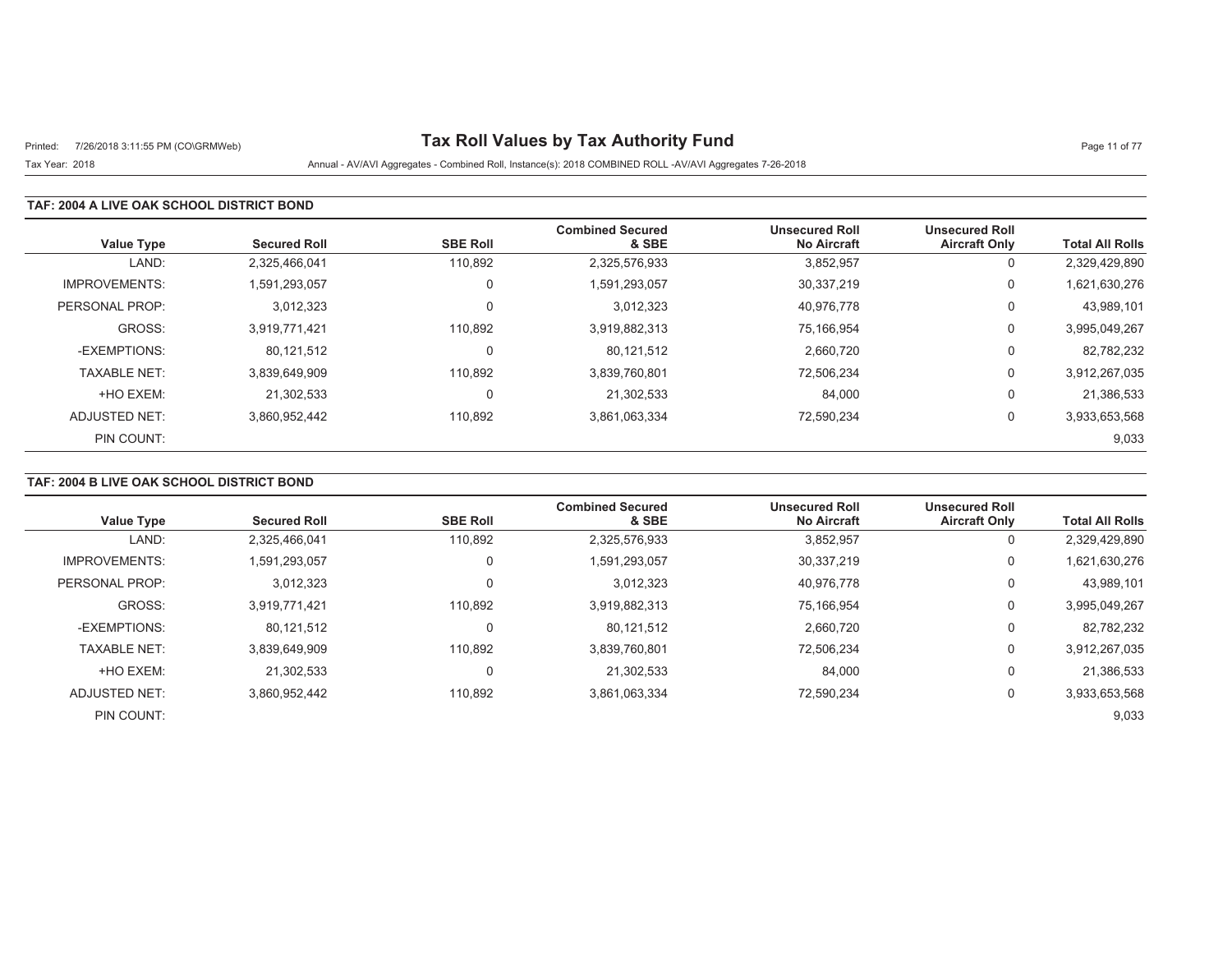# Printed: 7/26/2018 3:11:55 PM (CO\GRMWeb) **Tax Roll Values by Tax Authority Fund** Page 12 of 77

## Tax Year: 2018 Annual - AV/AVI Aggregates - Combined Roll, Instance(s): 2018 COMBINED ROLL -AV/AVI Aggregates 7-26-2018

### **TAF: 2004 REF 1994 B SCOTTS VALLEY SCHOOL DISTRICT BOND**

| <b>Value Type</b>    | <b>Secured Roll</b> | <b>SBE Roll</b> | <b>Combined Secured</b><br>& SBE | <b>Unsecured Roll</b><br><b>No Aircraft</b> | <b>Unsecured Roll</b><br><b>Aircraft Only</b> | <b>Total All Rolls</b> |
|----------------------|---------------------|-----------------|----------------------------------|---------------------------------------------|-----------------------------------------------|------------------------|
| LAND:                | 2,209,166,765       | 0               | 2,209,166,765                    | 437.101                                     | 0                                             | 2,209,603,866          |
| <b>IMPROVEMENTS:</b> | 2,052,021,345       | $\Omega$        | 2,052,021,345                    | 44,390,593                                  | 0                                             | 2,096,411,938          |
| PERSONAL PROP:       | 5,039,616           | $\mathbf 0$     | 5,039,616                        | 62,836,017                                  | 0                                             | 67,875,633             |
| GROSS:               | 4.266.227.726       | $\Omega$        | 4,266,227,726                    | 107.663.711                                 | 0                                             | 4,373,891,437          |
| -EXEMPTIONS:         | 66,119,020          | $\Omega$        | 66,119,020                       | 1,101,790                                   | 0                                             | 67,220,810             |
| <b>TAXABLE NET:</b>  | 4,200,108,706       | $\mathbf 0$     | 4,200,108,706                    | 106.561.921                                 | 0                                             | 4,306,670,627          |
| +HO EXEM:            | 24,486,798          | $\mathbf 0$     | 24,486,798                       | $\Omega$                                    | 0                                             | 24,486,798             |
| ADJUSTED NET:        | 4.224.595.504       | $\mathbf 0$     | 4,224,595,504                    | 106.561.921                                 | 0                                             | 4,331,157,425          |
| PIN COUNT:           |                     |                 |                                  |                                             |                                               | 8,612                  |

### **TAF: 2004 WEST VALLEY COLLEGE BOND**

| <b>Value Type</b>    | <b>Secured Roll</b> | <b>SBE Roll</b> | <b>Combined Secured</b><br>& SBE | <b>Unsecured Roll</b><br><b>No Aircraft</b> | <b>Unsecured Roll</b><br><b>Aircraft Only</b> | <b>Total All Rolls</b> |
|----------------------|---------------------|-----------------|----------------------------------|---------------------------------------------|-----------------------------------------------|------------------------|
| LAND:                | 748.186.878         | 0               | 748,186,878                      | 48,704                                      | 0                                             | 748,235,582            |
| <b>IMPROVEMENTS:</b> | 609,446,961         | 0               | 609,446,961                      | 1,248,594                                   | 0                                             | 610,695,555            |
| PERSONAL PROP:       | 1,028,881           | $\mathbf 0$     | 1,028,881                        | 2,665,875                                   | 0                                             | 3,694,756              |
| GROSS:               | 1,358,662,720       | 0               | 1,358,662,720                    | 3,963,173                                   | 0                                             | 1,362,625,893          |
| -EXEMPTIONS:         | 11,272,971          | 0               | 11.272.971                       | 0                                           | 0                                             | 11,272,971             |
| <b>TAXABLE NET:</b>  | 1,347,389,749       | 0               | 1,347,389,749                    | 3,963,173                                   | 0                                             | 1,351,352,922          |
| +HO EXEM:            | 7,351,400           | $\mathbf 0$     | 7,351,400                        | 0                                           | 0                                             | 7,351,400              |
| ADJUSTED NET:        | 1,354,741,149       | 0               | 1,354,741,149                    | 3,963,173                                   | 0                                             | 1,358,704,322          |
| PIN COUNT:           |                     |                 |                                  |                                             |                                               | 2,465                  |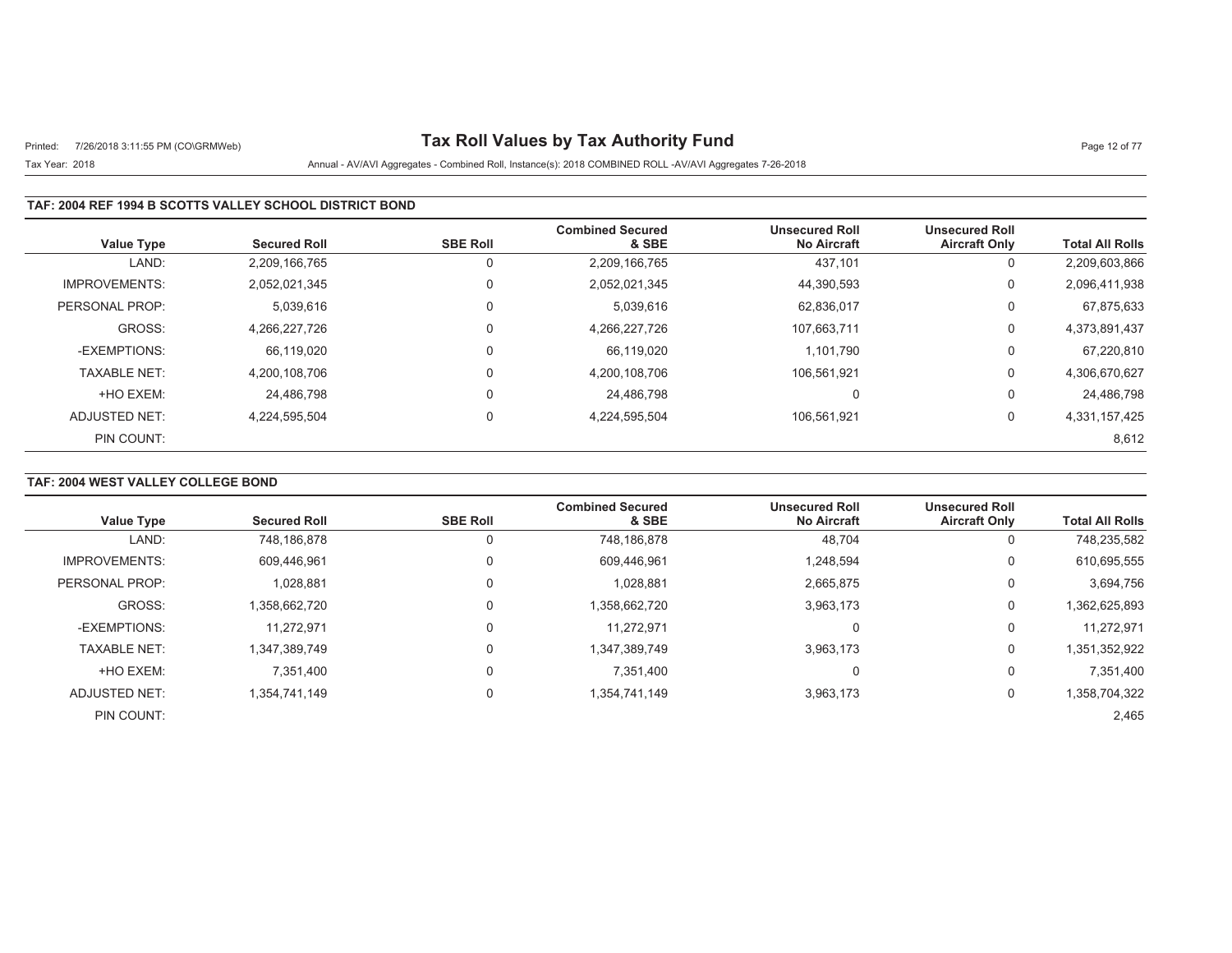# Printed: 7/26/2018 3:11:55 PM (CO\GRMWeb) **Tax Roll Values by Tax Authority Fund** Page 13 of 77

## Tax Year: 2018 Annual - AV/AVI Aggregates - Combined Roll, Instance(s): 2018 COMBINED ROLL -AV/AVI Aggregates 7-26-2018

### **TAF: 2005 REF 1998 SANTA CRUZ CITY ELEM SCHOOL DISTRICT BOND**

| <b>Value Type</b>    | <b>Secured Roll</b> | <b>SBE Roll</b> | <b>Combined Secured</b><br>& SBE | <b>Unsecured Roll</b><br><b>No Aircraft</b> | <b>Unsecured Roll</b><br><b>Aircraft Only</b> | <b>Total All Rolls</b> |
|----------------------|---------------------|-----------------|----------------------------------|---------------------------------------------|-----------------------------------------------|------------------------|
| LAND:                | 5,654,874,522       | 0               | 5,654,874,522                    | 15.546.884                                  | 0                                             | 5,670,421,406          |
| <b>IMPROVEMENTS:</b> | 4.537.297.600       | 0               | 4,537,297,600                    | 118.566.108                                 | 0                                             | 4,655,863,708          |
| PERSONAL PROP:       | 47.048.403          | $\Omega$        | 47.048.403                       | 155.364.789                                 | 0                                             | 202,413,192            |
| GROSS:               | 10,239,220,525      | $\mathbf 0$     | 10,239,220,525                   | 289,477,781                                 | 0                                             | 10,528,698,306         |
| -EXEMPTIONS:         | 305.081.966         | 0               | 305,081,966                      | 31.622.808                                  | 0                                             | 336,704,774            |
| <b>TAXABLE NET:</b>  | 9,934,138,559       | $\mathbf 0$     | 9,934,138,559                    | 257,854,973                                 | 0                                             | 10,191,993,532         |
| +HO EXEM:            | 52.436.851          | $\Omega$        | 52.436.851                       | 68.600                                      | 0                                             | 52,505,451             |
| ADJUSTED NET:        | 9.986.575.410       | $\mathbf 0$     | 9,986,575,410                    | 257,923,573                                 | 0                                             | 10,244,498,983         |
| PIN COUNT:           |                     |                 |                                  |                                             |                                               | 22,316                 |

## **TAF: 2005 REF 1998 SANTA CRUZ CITY HIGH SCHOOL DISTRICT BOND**

|                      |                     |                 | <b>Combined Secured</b> | <b>Unsecured Roll</b> | <b>Unsecured Roll</b> |                        |
|----------------------|---------------------|-----------------|-------------------------|-----------------------|-----------------------|------------------------|
| <b>Value Type</b>    | <b>Secured Roll</b> | <b>SBE Roll</b> | & SBE                   | <b>No Aircraft</b>    | <b>Aircraft Only</b>  | <b>Total All Rolls</b> |
| LAND:                | 12,002,883,742      | 288,515         | 12,003,172,257          | 20,236,337            | U                     | 12,023,408,594         |
| <b>IMPROVEMENTS:</b> | 9.345.822.638       | $\mathbf 0$     | 9,345,822,638           | 237,980,327           | υ                     | 9,583,802,965          |
| PERSONAL PROP:       | 93,752,918          | 0               | 93,752,918              | 277.604.214           | 79,578                | 371,436,710            |
| GROSS:               | 21.442.459.298      | 288.515         | 21,442,747,813          | 535.820.878           | 79,578                | 21.978.648.269         |
| -EXEMPTIONS:         | 710.334.681         | 0               | 710,334,681             | 57,320,259            | U                     | 767,654,940            |
| <b>TAXABLE NET:</b>  | 20.732.124.617      | 288.515         | 20,732,413,132          | 478.500.619           | 79,578                | 21,210,993,329         |
| +HO EXEM:            | 113.103.550         | 0               | 113,103,550             | 159.600               | U                     | 113,263,150            |
| ADJUSTED NET:        | 20.845.228.167      | 288,515         | 20,845,516,682          | 478.660.219           | 79,578                | 21,324,256,479         |
| PIN COUNT:           |                     |                 |                         |                       |                       | 47.480                 |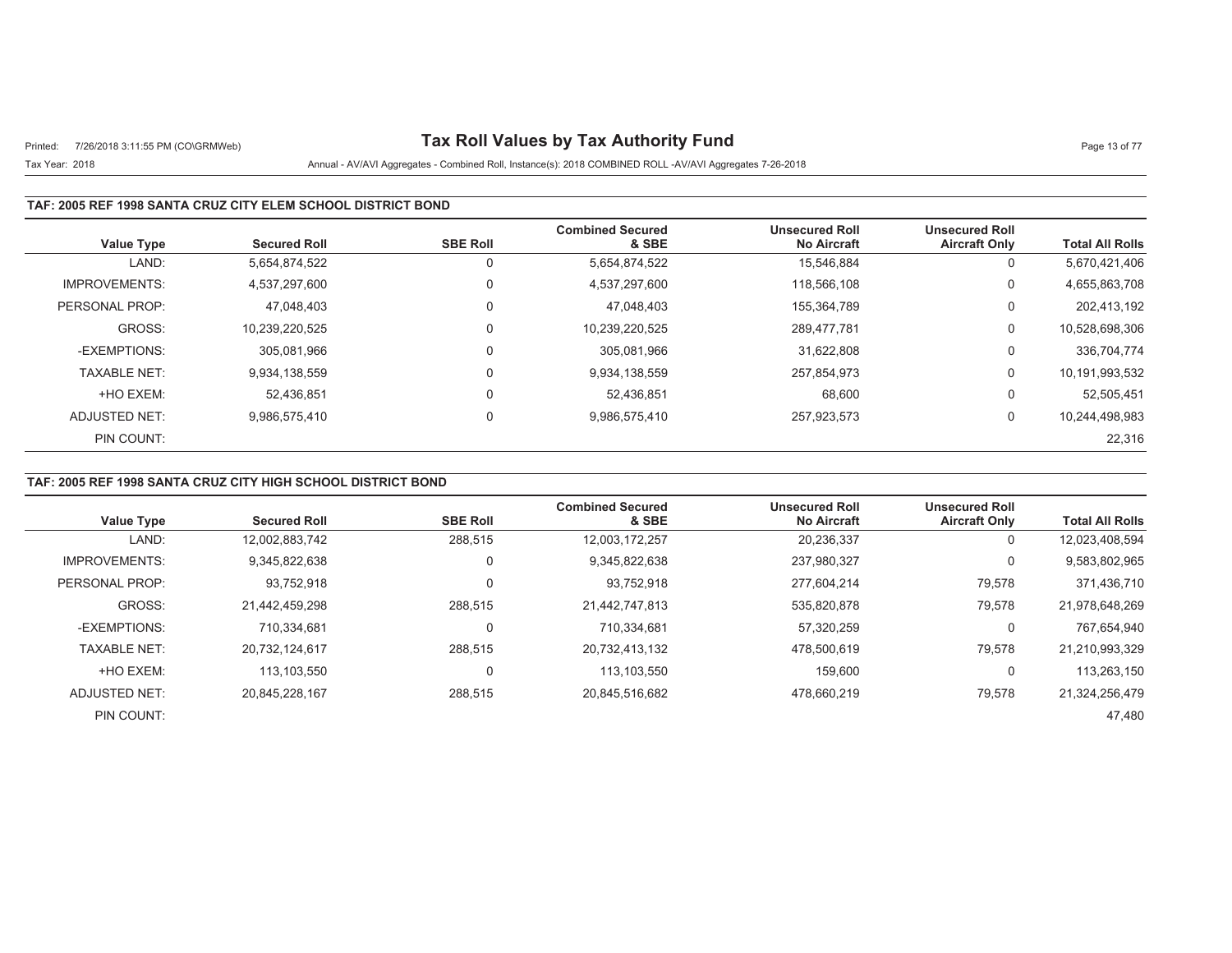# Printed: 7/26/2018 3:11:55 PM (CO\GRMWeb) **Tax Roll Values by Tax Authority Fund** Page 14 of 77

## Tax Year: 2018 Annual - AV/AVI Aggregates - Combined Roll, Instance(s): 2018 COMBINED ROLL -AV/AVI Aggregates 7-26-2018

### **TAF: 2005 REF 2002 A PAJARO VALLEY SCHOOL DISTRICT BOND**

| <b>Value Type</b>    | <b>Secured Roll</b> | <b>SBE Roll</b> | <b>Combined Secured</b><br>& SBE | <b>Unsecured Roll</b><br><b>No Aircraft</b> | <b>Unsecured Roll</b><br><b>Aircraft Only</b> | <b>Total All Rolls</b> |
|----------------------|---------------------|-----------------|----------------------------------|---------------------------------------------|-----------------------------------------------|------------------------|
| LAND:                | 8,320,425,138       | 9,732           | 8,320,434,870                    | 5,077,867                                   | 0                                             | 8,325,512,737          |
| <b>IMPROVEMENTS:</b> | 6.618.425.049       | $\mathbf 0$     | 6,618,425,049                    | 123.791.619                                 | 0                                             | 6,742,216,668          |
| PERSONAL PROP:       | 74.912.549          | 0               | 74.912.549                       | 218.918.503                                 | 24,569,703                                    | 318,400,755            |
| GROSS:               | 15,013,762,736      | 9,732           | 15,013,772,468                   | 347.787.989                                 | 24,569,703                                    | 15,386,130,160         |
| -EXEMPTIONS:         | 560.010.693         | 0               | 560,010,693                      | 9.179.430                                   | 579.725                                       | 569,769,848            |
| <b>TAXABLE NET:</b>  | 14,453,752,043      | 9,732           | 14,453,761,775                   | 338,608,559                                 | 23,989,978                                    | 14,816,360,312         |
| +HO EXEM:            | 81.415.214          | 0               | 81.415.214                       |                                             | 0                                             | 81,415,214             |
| ADJUSTED NET:        | 14,535,167,257      | 9,732           | 14,535,176,989                   | 338,608,559                                 | 23.989.978                                    | 14,897,775,526         |
| PIN COUNT:           |                     |                 |                                  |                                             |                                               | 34,639                 |

### **TAF: 2008 A SAN LORENZO VALLEY SCHOOL DISTRICT BOND**

|                      |                     |                 | <b>Combined Secured</b> | <b>Unsecured Roll</b> | <b>Unsecured Roll</b> |                        |
|----------------------|---------------------|-----------------|-------------------------|-----------------------|-----------------------|------------------------|
| <b>Value Type</b>    | <b>Secured Roll</b> | <b>SBE Roll</b> | & SBE                   | <b>No Aircraft</b>    | <b>Aircraft Only</b>  | <b>Total All Rolls</b> |
| LAND:                | 2,190,798,326       | 87,600          | 2,190,885,926           | 1,324,148             | 0                     | 2,192,210,074          |
| <b>IMPROVEMENTS:</b> | 1.726.286.567       | 0               | 1,726,286,567           | 18,020,358            | 0                     | 1,744,306,925          |
| PERSONAL PROP:       | 13,376,680          | 0               | 13.376.680              | 10,130,903            | 0                     | 23,507,583             |
| GROSS:               | 3.930.461.573       | 87,600          | 3,930,549,173           | 29.475.409            | 0                     | 3,960,024,582          |
| -EXEMPTIONS:         | 130,217,137         | 0               | 130,217,137             | 105,846               | 0                     | 130,322,983            |
| <b>TAXABLE NET:</b>  | 3,800,244,436       | 87.600          | 3,800,332,036           | 29.369.563            | 0                     | 3,829,701,599          |
| +HO EXEM:            | 33.098.800          | 0               | 33.098.800              | 0                     | 0                     | 33,098,800             |
| ADJUSTED NET:        | 3,833,343,236       | 87,600          | 3,833,430,836           | 29,369,563            | 0                     | 3,862,800,399          |
| PIN COUNT:           |                     |                 |                         |                       |                       | 18,223                 |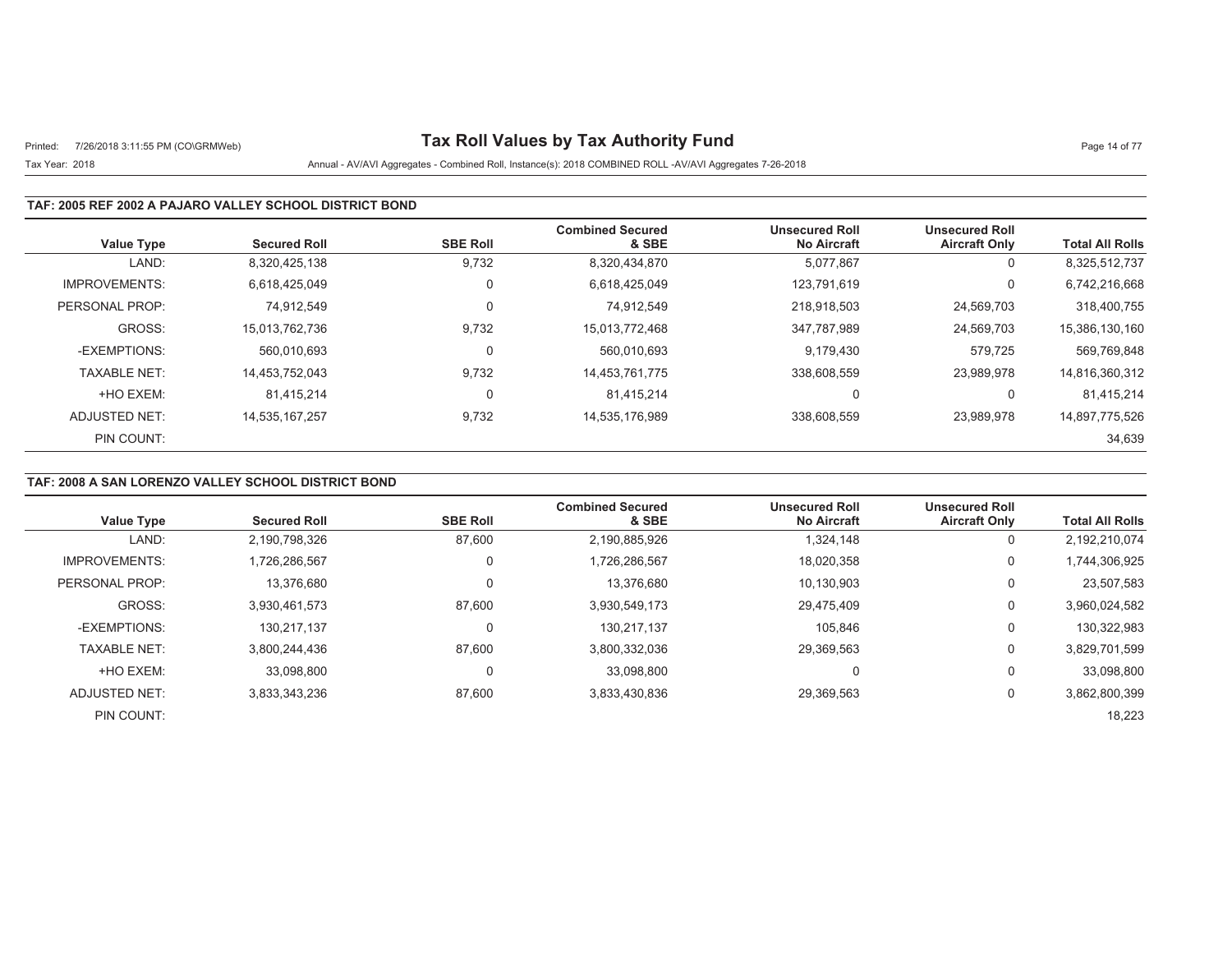# Printed: 7/26/2018 3:11:55 PM (CO\GRMWeb) **Tax Roll Values by Tax Authority Fund** Page 15 of 77

## Tax Year: 2018 Annual - AV/AVI Aggregates - Combined Roll, Instance(s): 2018 COMBINED ROLL -AV/AVI Aggregates 7-26-2018

### **TAF: 2008 B SAN LORENZO VALLEY SCHOOL DISTRICT BOND**

| <b>Value Type</b>    | <b>Secured Roll</b> | <b>SBE Roll</b> | <b>Combined Secured</b><br>& SBE | <b>Unsecured Roll</b><br><b>No Aircraft</b> | <b>Unsecured Roll</b><br><b>Aircraft Only</b> | <b>Total All Rolls</b> |
|----------------------|---------------------|-----------------|----------------------------------|---------------------------------------------|-----------------------------------------------|------------------------|
| LAND:                | 2,190,798,326       | 87,600          | 2,190,885,926                    | 1.324.148                                   | 0                                             | 2,192,210,074          |
| <b>IMPROVEMENTS:</b> | 1.726.286.567       | 0               | 1,726,286,567                    | 18,020,358                                  | 0                                             | 1,744,306,925          |
| PERSONAL PROP:       | 13.376.680          | 0               | 13.376.680                       | 10.130.903                                  | 0                                             | 23,507,583             |
| GROSS:               | 3,930,461,573       | 87,600          | 3,930,549,173                    | 29,475,409                                  | 0                                             | 3,960,024,582          |
| -EXEMPTIONS:         | 130.217.137         | 0               | 130,217,137                      | 105.846                                     | 0                                             | 130,322,983            |
| <b>TAXABLE NET:</b>  | 3,800,244,436       | 87,600          | 3,800,332,036                    | 29,369,563                                  | 0                                             | 3,829,701,599          |
| +HO EXEM:            | 33.098.800          | 0               | 33.098.800                       | $\Omega$                                    | 0                                             | 33,098,800             |
| ADJUSTED NET:        | 3,833,343,236       | 87,600          | 3,833,430,836                    | 29,369,563                                  | 0                                             | 3,862,800,399          |
| PIN COUNT:           |                     |                 |                                  |                                             |                                               | 18,223                 |

## **TAF: 2011 REF 2000 A SAN LORENZO VALLEY SCHOOL BOND**

| <b>Value Type</b>    | <b>Secured Roll</b> | <b>SBE Roll</b> | <b>Combined Secured</b><br>& SBE | <b>Unsecured Roll</b><br><b>No Aircraft</b> | <b>Unsecured Roll</b><br><b>Aircraft Only</b> | <b>Total All Rolls</b> |
|----------------------|---------------------|-----------------|----------------------------------|---------------------------------------------|-----------------------------------------------|------------------------|
| LAND:                | 2,190,798,326       | 87,600          | 2,190,885,926                    | 1,324,148                                   | U                                             | 2,192,210,074          |
| <b>IMPROVEMENTS:</b> | 1.726.286.567       | 0               | 1,726,286,567                    | 18,020,358                                  | U                                             | 1,744,306,925          |
| PERSONAL PROP:       | 13,376,680          | 0               | 13,376,680                       | 10,130,903                                  | υ                                             | 23,507,583             |
| GROSS:               | 3,930,461,573       | 87,600          | 3,930,549,173                    | 29.475.409                                  | U                                             | 3,960,024,582          |
| -EXEMPTIONS:         | 130,217,137         | 0               | 130,217,137                      | 105,846                                     | υ                                             | 130,322,983            |
| <b>TAXABLE NET:</b>  | 3.800.244.436       | 87.600          | 3,800,332,036                    | 29.369.563                                  | υ                                             | 3,829,701,599          |
| +HO EXEM:            | 33.098.800          | 0               | 33.098.800                       | 0                                           | 0                                             | 33,098,800             |
| ADJUSTED NET:        | 3,833,343,236       | 87,600          | 3,833,430,836                    | 29,369,563                                  | U                                             | 3,862,800,399          |
| PIN COUNT:           |                     |                 |                                  |                                             |                                               | 18,223                 |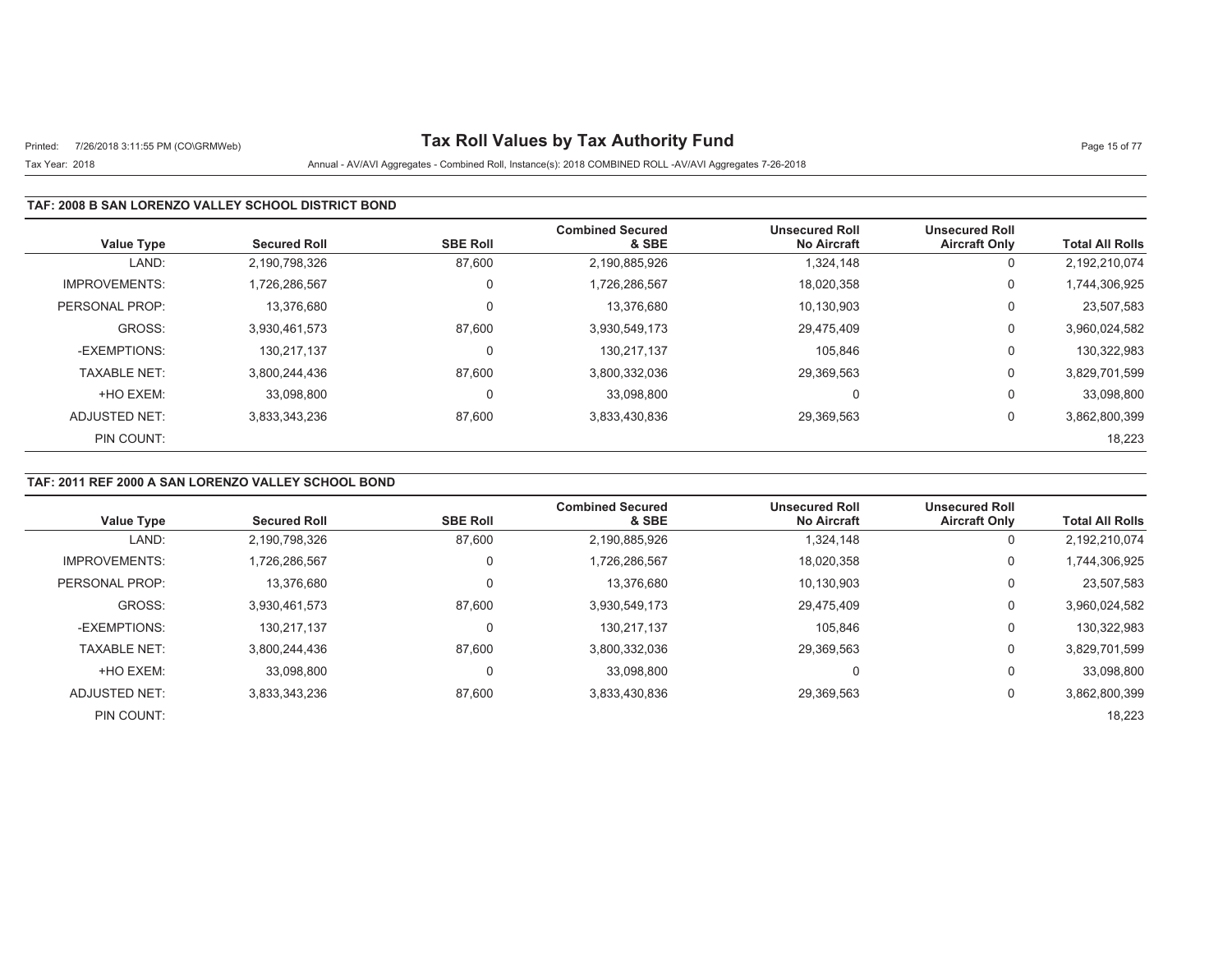# Printed: 7/26/2018 3:11:55 PM (CO\GRMWeb) **Tax Roll Values by Tax Authority Fund** Page 16 of 77

### Tax Year: 2018 Annual - AV/AVI Aggregates - Combined Roll, Instance(s): 2018 COMBINED ROLL -AV/AVI Aggregates 7-26-2018

#### **TAF: 2012 A PAJARO VALLEY SCHOOL DISTRICT BOND**

| <b>Value Type</b>    | <b>Secured Roll</b> | <b>SBE Roll</b> | <b>Combined Secured</b><br>& SBE | <b>Unsecured Roll</b><br><b>No Aircraft</b> | <b>Unsecured Roll</b><br><b>Aircraft Only</b> | <b>Total All Rolls</b> |
|----------------------|---------------------|-----------------|----------------------------------|---------------------------------------------|-----------------------------------------------|------------------------|
| LAND:                | 8,320,425,138       | 9,732           | 8,320,434,870                    | 5,077,867                                   | 0                                             | 8,325,512,737          |
| <b>IMPROVEMENTS:</b> | 6.618.425.049       | $\Omega$        | 6,618,425,049                    | 123.791.619                                 | $\Omega$                                      | 6,742,216,668          |
| PERSONAL PROP:       | 74.912.549          | $\Omega$        | 74.912.549                       | 218.918.503                                 | 24,569,703                                    | 318,400,755            |
| GROSS:               | 15,013,762,736      | 9,732           | 15,013,772,468                   | 347,787,989                                 | 24,569,703                                    | 15,386,130,160         |
| -EXEMPTIONS:         | 560.010.693         |                 | 560.010.693                      | 9,179,430                                   | 579.725                                       | 569,769,848            |
| <b>TAXABLE NET:</b>  | 14,453,752,043      | 9,732           | 14,453,761,775                   | 338,608,559                                 | 23,989,978                                    | 14,816,360,312         |
| +HO EXEM:            | 81.415.214          | $\Omega$        | 81.415.214                       | 0                                           | 0                                             | 81,415,214             |
| ADJUSTED NET:        | 14.535.167.257      | 9,732           | 14,535,176,989                   | 338,608,559                                 | 23.989.978                                    | 14,897,775,526         |
| PIN COUNT:           |                     |                 |                                  |                                             |                                               | 34,639                 |

## **TAF: 2012 B PAJARO VALLEY SCHOOL DISTRICT BOND**

|                      |                     |                 | <b>Combined Secured</b> | <b>Unsecured Roll</b> | <b>Unsecured Roll</b> |                        |
|----------------------|---------------------|-----------------|-------------------------|-----------------------|-----------------------|------------------------|
| <b>Value Type</b>    | <b>Secured Roll</b> | <b>SBE Roll</b> | & SBE                   | <b>No Aircraft</b>    | <b>Aircraft Only</b>  | <b>Total All Rolls</b> |
| LAND:                | 8,320,425,138       | 9,732           | 8,320,434,870           | 5,077,867             | U                     | 8,325,512,737          |
| <b>IMPROVEMENTS:</b> | 6.618.425.049       |                 | 6,618,425,049           | 123.791.619           |                       | 6,742,216,668          |
| PERSONAL PROP:       | 74.912.549          | $\Omega$        | 74.912.549              | 218.918.503           | 24,569,703            | 318,400,755            |
| GROSS:               | 15.013.762.736      | 9,732           | 15,013,772,468          | 347.787.989           | 24,569,703            | 15,386,130,160         |
| -EXEMPTIONS:         | 560.010.693         | $\Omega$        | 560,010,693             | 9,179,430             | 579,725               | 569,769,848            |
| <b>TAXABLE NET:</b>  | 14.453.752.043      | 9,732           | 14,453,761,775          | 338.608.559           | 23.989.978            | 14,816,360,312         |
| +HO EXEM:            | 81.415.214          | $\Omega$        | 81.415.214              | 0                     |                       | 81.415.214             |
| ADJUSTED NET:        | 14.535.167.257      | 9,732           | 14,535,176,989          | 338.608.559           | 23.989.978            | 14,897,775,526         |
| PIN COUNT:           |                     |                 |                         |                       |                       | 34,639                 |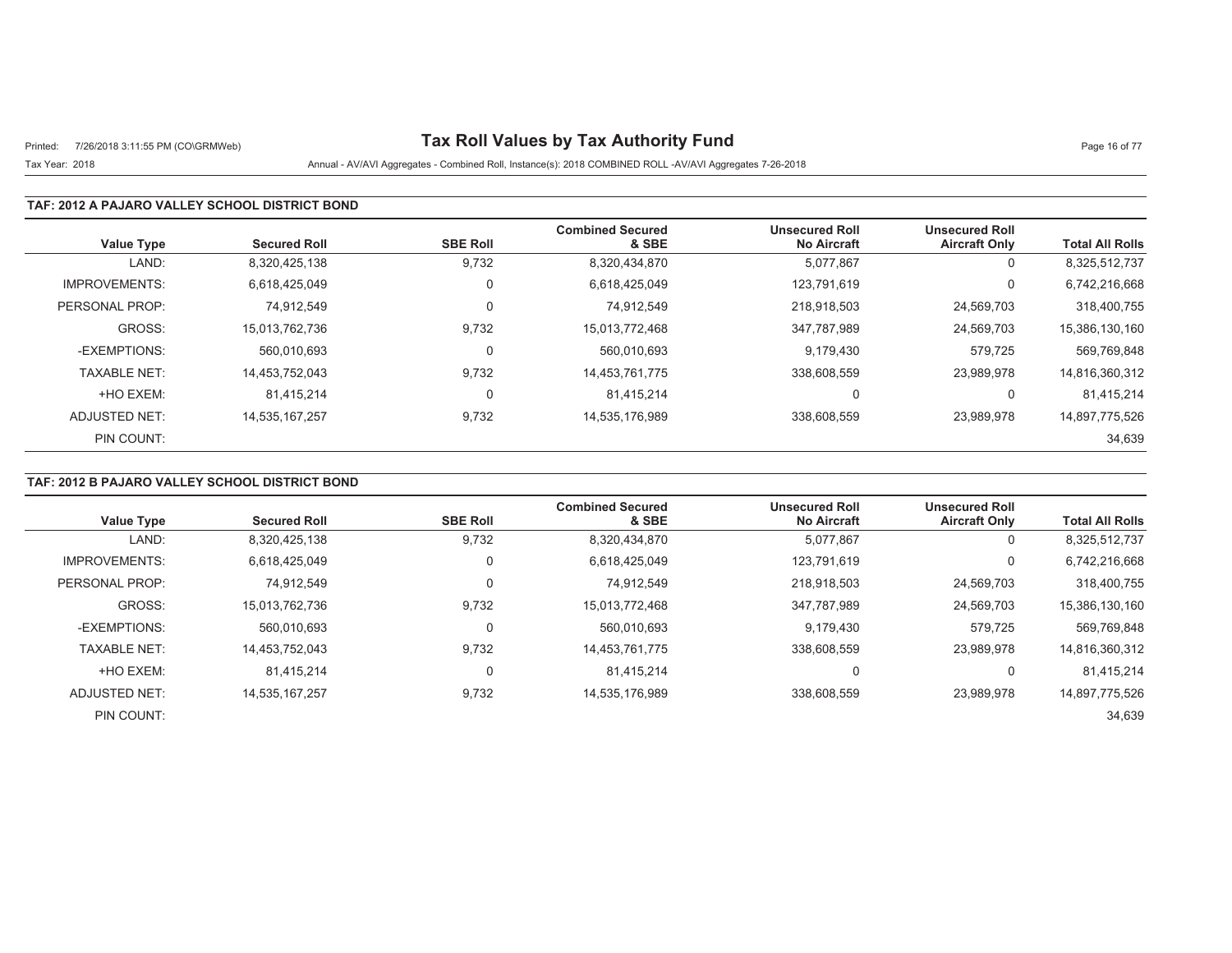# Printed: 7/26/2018 3:11:55 PM (CO\GRMWeb) **Tax Roll Values by Tax Authority Fund** Page 17 of 77

## Tax Year: 2018 Annual - AV/AVI Aggregates - Combined Roll, Instance(s): 2018 COMBINED ROLL -AV/AVI Aggregates 7-26-2018

#### **TAF: 2012 C PAJARO VALLEY SCHOOL DISTRICT BOND**

| <b>Value Type</b>    | <b>Secured Roll</b> | <b>SBE Roll</b> | <b>Combined Secured</b><br>& SBE | <b>Unsecured Roll</b><br><b>No Aircraft</b> | <b>Unsecured Roll</b><br><b>Aircraft Only</b> | <b>Total All Rolls</b> |
|----------------------|---------------------|-----------------|----------------------------------|---------------------------------------------|-----------------------------------------------|------------------------|
| LAND:                | 8,320,425,138       | 9,732           | 8,320,434,870                    | 5,077,867                                   | 0                                             | 8,325,512,737          |
| <b>IMPROVEMENTS:</b> | 6.618.425.049       | $\Omega$        | 6,618,425,049                    | 123.791.619                                 | $\Omega$                                      | 6,742,216,668          |
| PERSONAL PROP:       | 74.912.549          | $\Omega$        | 74.912.549                       | 218.918.503                                 | 24,569,703                                    | 318,400,755            |
| GROSS:               | 15,013,762,736      | 9,732           | 15,013,772,468                   | 347,787,989                                 | 24,569,703                                    | 15,386,130,160         |
| -EXEMPTIONS:         | 560.010.693         |                 | 560.010.693                      | 9,179,430                                   | 579.725                                       | 569,769,848            |
| <b>TAXABLE NET:</b>  | 14,453,752,043      | 9,732           | 14,453,761,775                   | 338,608,559                                 | 23,989,978                                    | 14,816,360,312         |
| +HO EXEM:            | 81.415.214          | $\Omega$        | 81.415.214                       | 0                                           | 0                                             | 81,415,214             |
| ADJUSTED NET:        | 14.535.167.257      | 9,732           | 14,535,176,989                   | 338,608,559                                 | 23.989.978                                    | 14,897,775,526         |
| PIN COUNT:           |                     |                 |                                  |                                             |                                               | 34,639                 |

## **TAF: 2012 PACIFIC SCHOOL BOND**

|                      |                     |                 | <b>Combined Secured</b> | <b>Unsecured Roll</b> | <b>Unsecured Roll</b> |                        |
|----------------------|---------------------|-----------------|-------------------------|-----------------------|-----------------------|------------------------|
| <b>Value Type</b>    | <b>Secured Roll</b> | <b>SBE Roll</b> | & SBE                   | <b>No Aircraft</b>    | <b>Aircraft Only</b>  | <b>Total All Rolls</b> |
| LAND:                | 86,936,481          | 177,623         | 87,114,104              | 80,385                | 0                     | 87,194,489             |
| <b>IMPROVEMENTS:</b> | 62,725,530          |                 | 62,725,530              | 588,691               | 0                     | 63,314,221             |
| PERSONAL PROP:       | 580,639             |                 | 580,639                 | 2,090,278             | 0                     | 2,670,917              |
| GROSS:               | 150.242.650         | 177.623         | 150,420,273             | 2,759,354             | 0                     | 153, 179, 627          |
| -EXEMPTIONS:         | 3,904,820           |                 | 3,904,820               |                       | $\Omega$              | 3,904,820              |
| <b>TAXABLE NET:</b>  | 146,337,831         | 177.623         | 146,515,454             | 2.759.354             | 0                     | 149,274,808            |
| +HO EXEM:            | 691,966             |                 | 691,966                 |                       | 0                     | 691,966                |
| ADJUSTED NET:        | 147.029.797         | 177,623         | 147,207,420             | 2,759,354             | 0                     | 149,966,774            |
| PIN COUNT:           |                     |                 |                         |                       |                       | 660                    |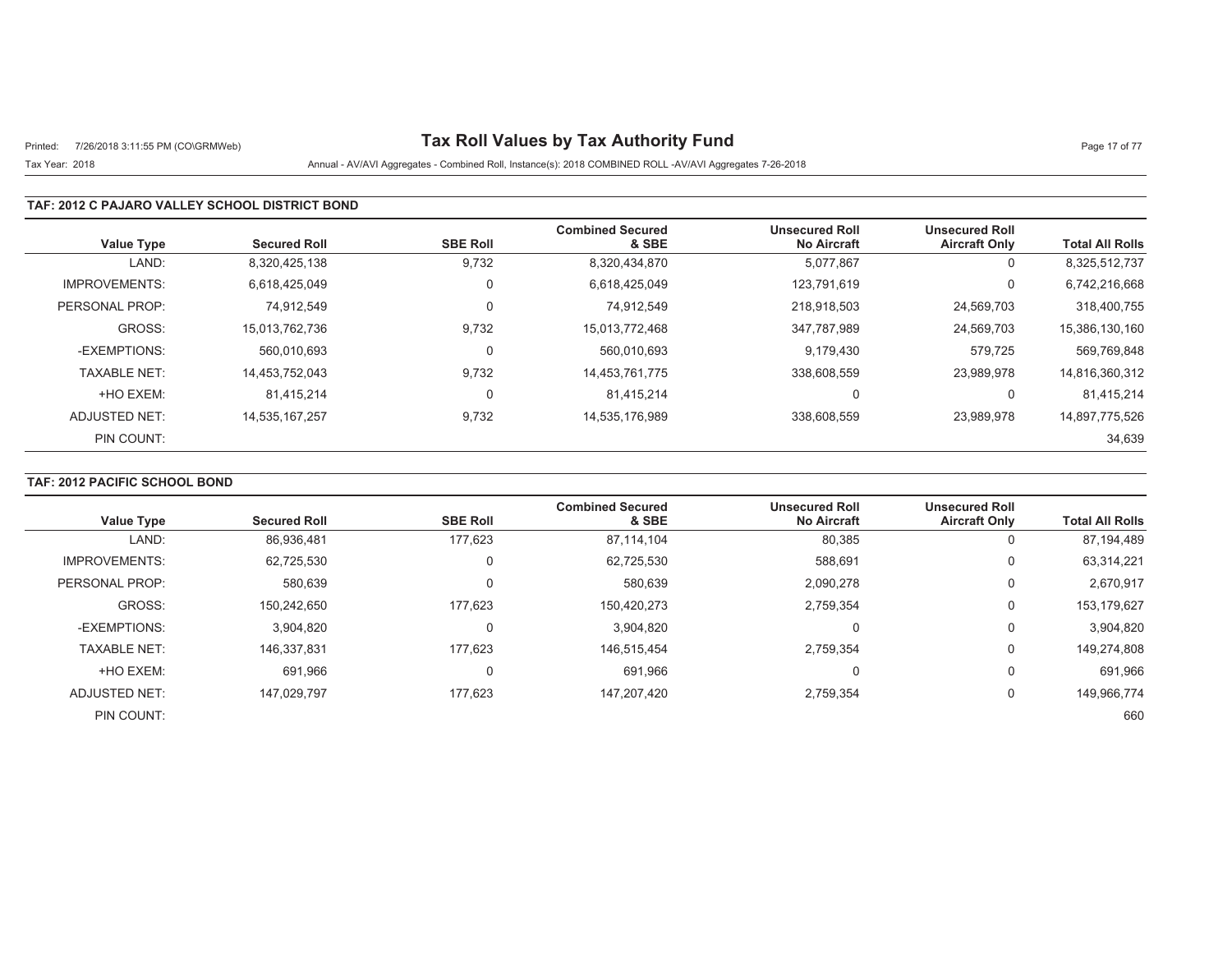# Printed: 7/26/2018 3:11:55 PM (CO\GRMWeb) **Tax Roll Values by Tax Authority Fund** Page 18 of 77

Tax Year: 2018 Annual - AV/AVI Aggregates - Combined Roll, Instance(s): 2018 COMBINED ROLL -AV/AVI Aggregates 7-26-2018

### **TAF: 2012 WEST VALLEY COLLEGE BOND**

| <b>Value Type</b>    | <b>Secured Roll</b> | <b>SBE Roll</b> | <b>Combined Secured</b><br>& SBE | <b>Unsecured Roll</b><br><b>No Aircraft</b> | <b>Unsecured Roll</b><br><b>Aircraft Only</b> | <b>Total All Rolls</b> |
|----------------------|---------------------|-----------------|----------------------------------|---------------------------------------------|-----------------------------------------------|------------------------|
| LAND:                | 748,186,878         | 0               | 748,186,878                      | 48,704                                      | 0                                             | 748,235,582            |
| <b>IMPROVEMENTS:</b> | 609,446,961         | 0               | 609,446,961                      | 1,248,594                                   | 0                                             | 610,695,555            |
| PERSONAL PROP:       | 1,028,881           | 0               | 1,028,881                        | 2,665,875                                   | 0                                             | 3,694,756              |
| GROSS:               | 1,358,662,720       | 0               | 1,358,662,720                    | 3,963,173                                   | 0                                             | 1,362,625,893          |
| -EXEMPTIONS:         | 11.272.971          | $\Omega$        | 11.272.971                       |                                             | 0                                             | 11,272,971             |
| <b>TAXABLE NET:</b>  | 1,347,389,749       | $\Omega$        | 1,347,389,749                    | 3,963,173                                   | 0                                             | 1,351,352,922          |
| +HO EXEM:            | 7,351,400           | 0               | 7,351,400                        |                                             | 0                                             | 7,351,400              |
| ADJUSTED NET:        | 1,354,741,149       | $\Omega$        | 1,354,741,149                    | 3,963,173                                   | 0                                             | 1,358,704,322          |
| PIN COUNT:           |                     |                 |                                  |                                             |                                               | 2,465                  |

## **TAF: 2013 A REF 2002 PAJARO VALLEY SCHOOL DISTRICT BOND**

| <b>Value Type</b>    | <b>Secured Roll</b> | <b>SBE Roll</b> | <b>Combined Secured</b><br>& SBE | <b>Unsecured Roll</b><br><b>No Aircraft</b> | <b>Unsecured Roll</b><br><b>Aircraft Only</b> | <b>Total All Rolls</b> |
|----------------------|---------------------|-----------------|----------------------------------|---------------------------------------------|-----------------------------------------------|------------------------|
| LAND:                | 8,320,425,138       | 9,732           | 8,320,434,870                    | 5,077,867                                   | 0                                             | 8,325,512,737          |
| <b>IMPROVEMENTS:</b> | 6,618,425,049       | 0               | 6,618,425,049                    | 123.791.619                                 | 0                                             | 6,742,216,668          |
| PERSONAL PROP:       | 74.912.549          | $\mathbf 0$     | 74.912.549                       | 218.918.503                                 | 24.569.703                                    | 318,400,755            |
| GROSS:               | 15,013,762,736      | 9.732           | 15.013.772.468                   | 347.787.989                                 | 24,569,703                                    | 15,386,130,160         |
| -EXEMPTIONS:         | 560,010,693         | 0               | 560,010,693                      | 9,179,430                                   | 579.725                                       | 569,769,848            |
| <b>TAXABLE NET:</b>  | 14.453.752.043      | 9,732           | 14.453.761.775                   | 338.608.559                                 | 23.989.978                                    | 14,816,360,312         |
| +HO EXEM:            | 81.415.214          | 0               | 81.415.214                       |                                             | 0                                             | 81.415.214             |
| ADJUSTED NET:        | 14,535,167,257      | 9,732           | 14,535,176,989                   | 338,608,559                                 | 23.989.978                                    | 14,897,775,526         |
| PIN COUNT:           |                     |                 |                                  |                                             |                                               | 34,639                 |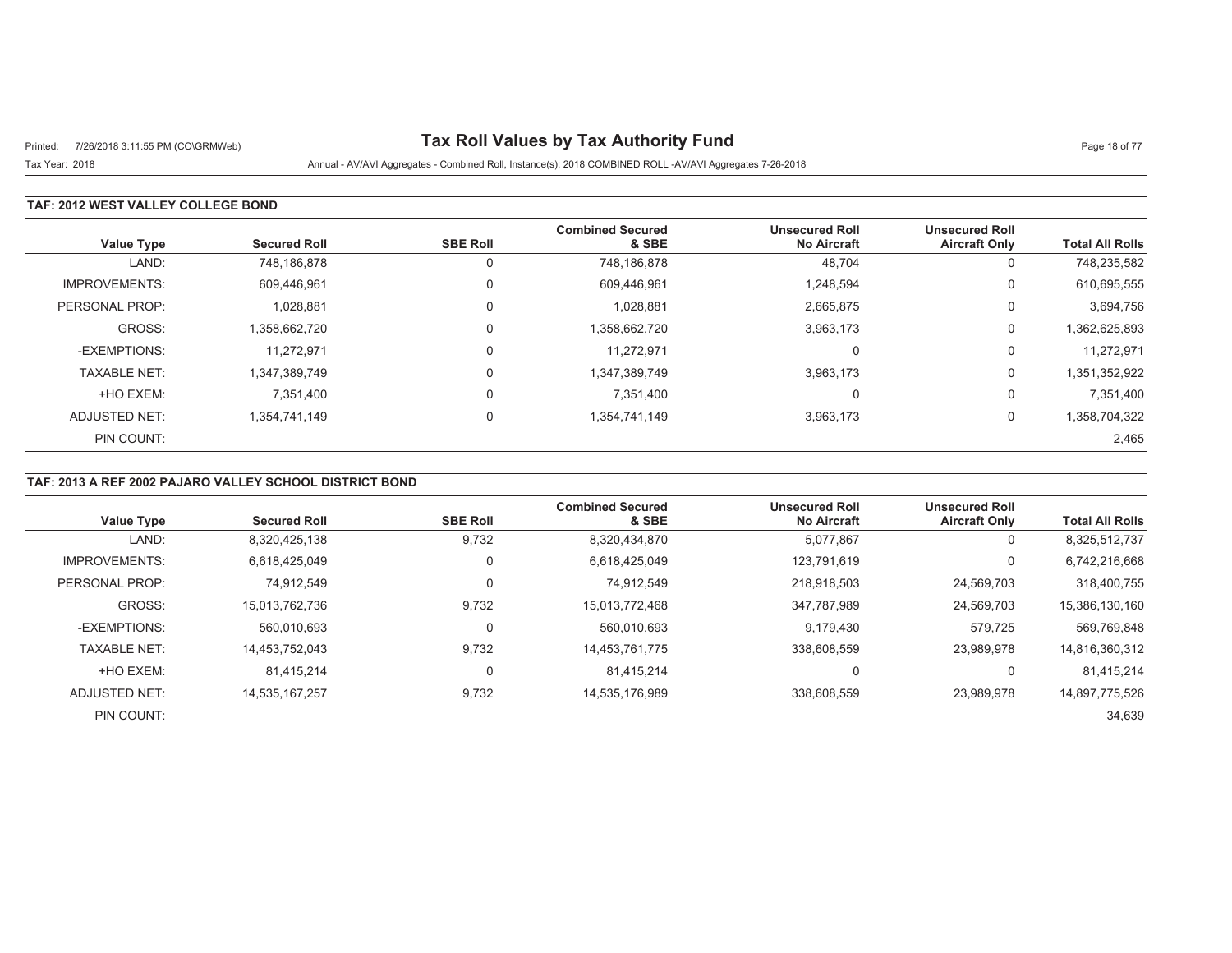# Printed: 7/26/2018 3:11:55 PM (CO\GRMWeb) **Tax Roll Values by Tax Authority Fund** Page 19 of 77

## Tax Year: 2018 Annual - AV/AVI Aggregates - Combined Roll, Instance(s): 2018 COMBINED ROLL -AV/AVI Aggregates 7-26-2018

### **TAF: 2013 B REF 2002 PAJARO VALLEY SCHOOL DISTRICT BOND**

| <b>Value Type</b>    | <b>Secured Roll</b> | <b>SBE Roll</b> | <b>Combined Secured</b><br>& SBE | <b>Unsecured Roll</b><br><b>No Aircraft</b> | <b>Unsecured Roll</b><br><b>Aircraft Only</b> | <b>Total All Rolls</b> |
|----------------------|---------------------|-----------------|----------------------------------|---------------------------------------------|-----------------------------------------------|------------------------|
| LAND:                | 8,320,425,138       | 9,732           | 8,320,434,870                    | 5,077,867                                   | 0                                             | 8,325,512,737          |
| <b>IMPROVEMENTS:</b> | 6.618.425.049       | $\mathbf 0$     | 6,618,425,049                    | 123.791.619                                 | 0                                             | 6,742,216,668          |
| PERSONAL PROP:       | 74.912.549          | $\mathbf 0$     | 74.912.549                       | 218,918,503                                 | 24,569,703                                    | 318,400,755            |
| GROSS:               | 15,013,762,736      | 9,732           | 15.013.772.468                   | 347.787.989                                 | 24,569,703                                    | 15,386,130,160         |
| -EXEMPTIONS:         | 560.010.693         | 0               | 560.010.693                      | 9.179.430                                   | 579.725                                       | 569,769,848            |
| <b>TAXABLE NET:</b>  | 14,453,752,043      | 9,732           | 14,453,761,775                   | 338,608,559                                 | 23,989,978                                    | 14,816,360,312         |
| +HO EXEM:            | 81.415.214          | 0               | 81.415.214                       |                                             | 0                                             | 81,415,214             |
| ADJUSTED NET:        | 14,535,167,257      | 9,732           | 14,535,176,989                   | 338,608,559                                 | 23.989.978                                    | 14,897,775,526         |
| PIN COUNT:           |                     |                 |                                  |                                             |                                               | 34,639                 |

## **TAF: 2013 REF 2002 A SOQUEL ELEM SCHOOL DISTRICT BOND**

| <b>Value Type</b>    | <b>Secured Roll</b> | <b>SBE Roll</b> | <b>Combined Secured</b><br>& SBE | <b>Unsecured Roll</b><br><b>No Aircraft</b> | <b>Unsecured Roll</b><br><b>Aircraft Only</b> | <b>Total All Rolls</b> |
|----------------------|---------------------|-----------------|----------------------------------|---------------------------------------------|-----------------------------------------------|------------------------|
| LAND:                | 3,259,386,520       | 0               | 3,259,386,520                    | 684,537                                     | 0                                             | 3,260,071,057          |
| <b>IMPROVEMENTS:</b> | 2.578.707.843       | $\Omega$        | 2,578,707,843                    | 72.116.644                                  | 0                                             | 2,650,824,487          |
| PERSONAL PROP:       | 42,220,422          | $\mathbf 0$     | 42.220.422                       | 72.446.668                                  | 57,089                                        | 114,724,179            |
| GROSS:               | 5.880.314.785       | $\Omega$        | 5,880,314,785                    | 145.247.849                                 | 57.089                                        | 6,025,619,723          |
| -EXEMPTIONS:         | 304.912.619         | $\Omega$        | 304.912.619                      | 23.026.481                                  | 0                                             | 327,939,100            |
| <b>TAXABLE NET:</b>  | 5,575,402,166       | $\Omega$        | 5,575,402,166                    | 122,221,368                                 | 57,089                                        | 5,697,680,623          |
| +HO EXEM:            | 30.612.400          | $\Omega$        | 30,612,400                       | 7,000                                       | 0                                             | 30,619,400             |
| ADJUSTED NET:        | 5,606,014,566       | $\mathbf 0$     | 5,606,014,566                    | 122,228,368                                 | 57,089                                        | 5,728,300,023          |
| PIN COUNT:           |                     |                 |                                  |                                             |                                               | 12,749                 |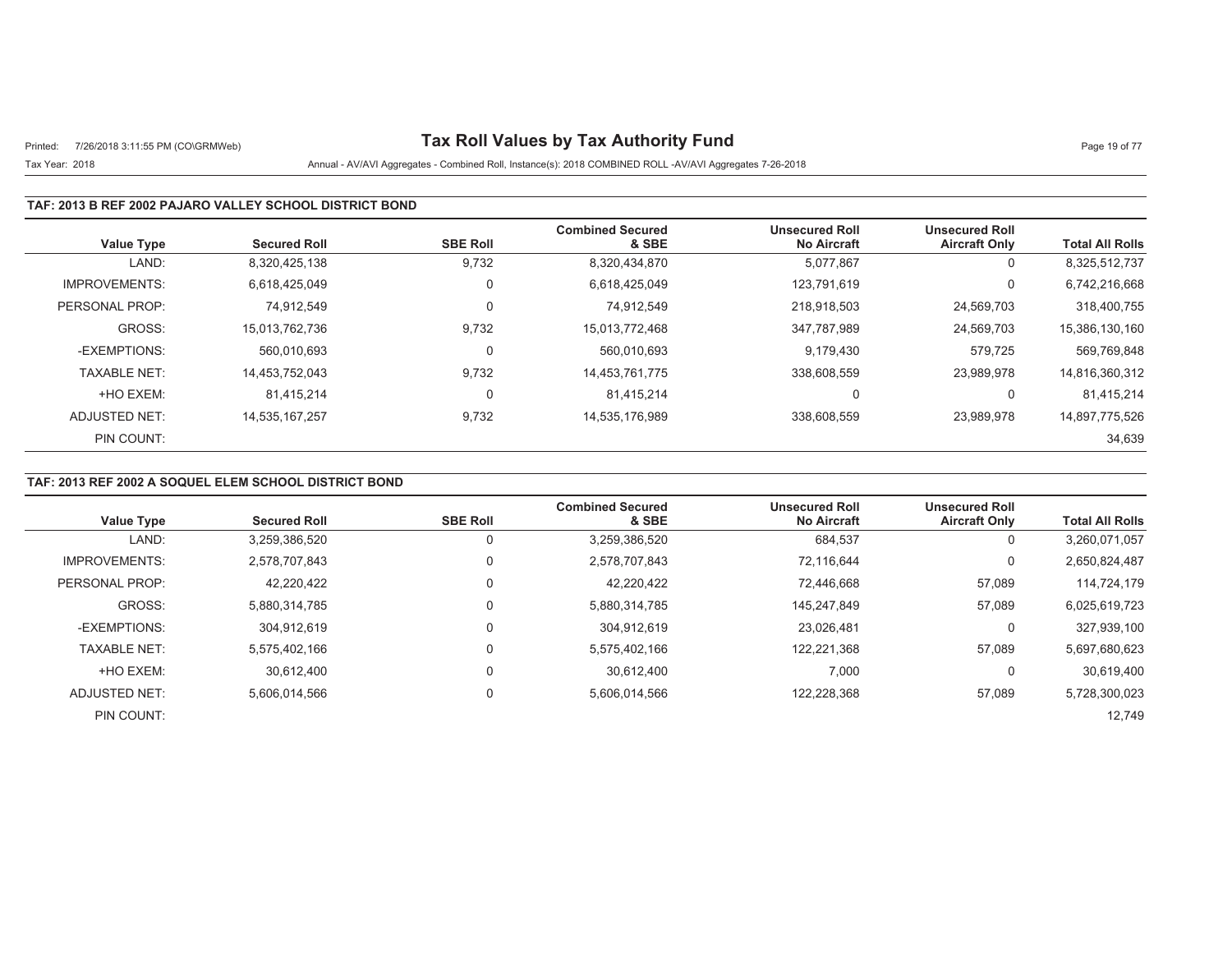# Printed: 7/26/2018 3:11:55 PM (CO\GRMWeb) **Tax Roll Values by Tax Authority Fund** Page 20 of 77

## Tax Year: 2018 Annual - AV/AVI Aggregates - Combined Roll, Instance(s): 2018 COMBINED ROLL -AV/AVI Aggregates 7-26-2018

### **TAF: 2013 REF 2005 SANTA CRUZ CITY ELEM SCHOOL DISTRICT BOND**

| <b>Value Type</b>    | <b>Secured Roll</b> | <b>SBE Roll</b> | <b>Combined Secured</b><br>& SBE | <b>Unsecured Roll</b><br><b>No Aircraft</b> | <b>Unsecured Roll</b><br><b>Aircraft Only</b> | <b>Total All Rolls</b> |
|----------------------|---------------------|-----------------|----------------------------------|---------------------------------------------|-----------------------------------------------|------------------------|
| LAND:                | 5,654,874,522       | 0               | 5,654,874,522                    | 15.546.884                                  | 0                                             | 5,670,421,406          |
| <b>IMPROVEMENTS:</b> | 4,537,297,600       | 0               | 4,537,297,600                    | 118.566.108                                 | 0                                             | 4,655,863,708          |
| PERSONAL PROP:       | 47.048.403          | 0               | 47.048.403                       | 155.364.789                                 | 0                                             | 202,413,192            |
| GROSS:               | 10.239.220.525      | 0               | 10,239,220,525                   | 289.477.781                                 | 0                                             | 10,528,698,306         |
| -EXEMPTIONS:         | 305,081,966         | 0               | 305,081,966                      | 31.622.808                                  | 0                                             | 336,704,774            |
| <b>TAXABLE NET:</b>  | 9,934,138,559       | $\mathbf 0$     | 9,934,138,559                    | 257,854,973                                 | 0                                             | 10,191,993,532         |
| +HO EXEM:            | 52.436.851          | 0               | 52,436,851                       | 68.600                                      | 0                                             | 52,505,451             |
| ADJUSTED NET:        | 9.986.575.410       | 0               | 9,986,575,410                    | 257,923,573                                 | 0                                             | 10,244,498,983         |
| PIN COUNT:           |                     |                 |                                  |                                             |                                               | 22,316                 |

## **TAF: 2013 REF 2005 SANTA CRUZ CITY HIGH SCHOOL DISTRICT BOND**

|                      |                     |                 | <b>Combined Secured</b> | <b>Unsecured Roll</b> | <b>Unsecured Roll</b> |                        |
|----------------------|---------------------|-----------------|-------------------------|-----------------------|-----------------------|------------------------|
| <b>Value Type</b>    | <b>Secured Roll</b> | <b>SBE Roll</b> | & SBE                   | <b>No Aircraft</b>    | <b>Aircraft Only</b>  | <b>Total All Rolls</b> |
| LAND:                | 12,002,883,742      | 288,515         | 12,003,172,257          | 20,236,337            | U                     | 12,023,408,594         |
| <b>IMPROVEMENTS:</b> | 9.345.822.638       | $\mathbf 0$     | 9,345,822,638           | 237,980,327           | υ                     | 9,583,802,965          |
| PERSONAL PROP:       | 93,752,918          | 0               | 93,752,918              | 277.604.214           | 79,578                | 371,436,710            |
| GROSS:               | 21.442.459.298      | 288.515         | 21,442,747,813          | 535.820.878           | 79,578                | 21.978.648.269         |
| -EXEMPTIONS:         | 710.334.681         | 0               | 710,334,681             | 57,320,259            | U                     | 767,654,940            |
| <b>TAXABLE NET:</b>  | 20.732.124.617      | 288.515         | 20,732,413,132          | 478.500.619           | 79,578                | 21,210,993,329         |
| +HO EXEM:            | 113.103.550         | 0               | 113,103,550             | 159.600               | U                     | 113,263,150            |
| ADJUSTED NET:        | 20.845.228.167      | 288,515         | 20,845,516,682          | 478.660.219           | 79,578                | 21,324,256,479         |
| PIN COUNT:           |                     |                 |                         |                       |                       | 47.480                 |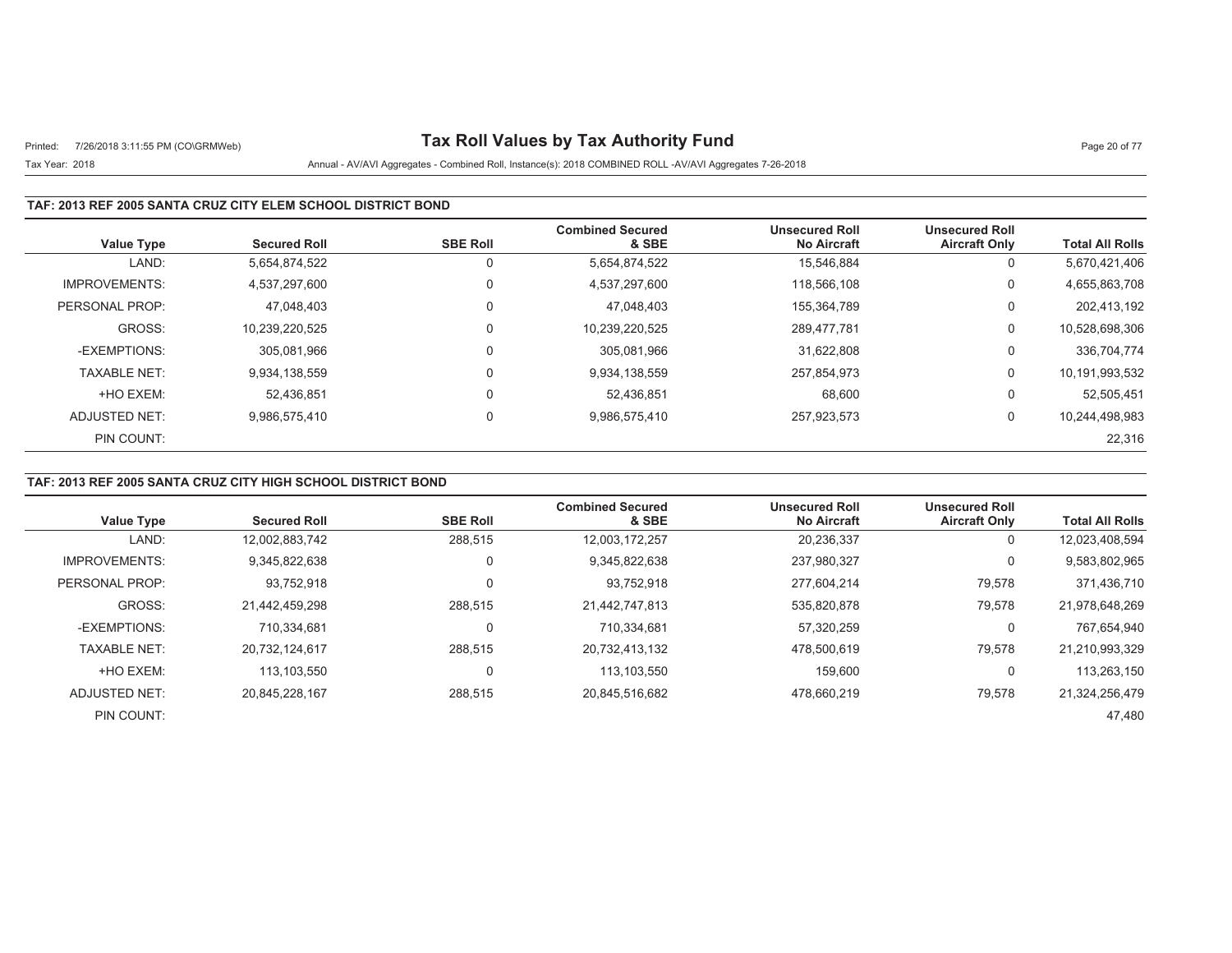# Printed: 7/26/2018 3:11:55 PM (CO\GRMWeb) **Tax Roll Values by Tax Authority Fund** Page 21 of 77

Tax Year: 2018 Annual - AV/AVI Aggregates - Combined Roll, Instance(s): 2018 COMBINED ROLL -AV/AVI Aggregates 7-26-2018

### **TAF: 2013 REF SCOTTS VALLEY USD BOND**

| <b>Value Type</b>    | <b>Secured Roll</b> | <b>SBE Roll</b> | <b>Combined Secured</b><br>& SBE | <b>Unsecured Roll</b><br><b>No Aircraft</b> | <b>Unsecured Roll</b><br><b>Aircraft Only</b> | <b>Total All Rolls</b> |
|----------------------|---------------------|-----------------|----------------------------------|---------------------------------------------|-----------------------------------------------|------------------------|
| LAND:                | 2,209,166,765       | 0               | 2,209,166,765                    | 437,101                                     | 0                                             | 2,209,603,866          |
| <b>IMPROVEMENTS:</b> | 2,052,021,345       | 0               | 2,052,021,345                    | 44,390,593                                  | 0                                             | 2,096,411,938          |
| PERSONAL PROP:       | 5,039,616           | $\mathbf 0$     | 5,039,616                        | 62,836,017                                  | 0                                             | 67,875,633             |
| GROSS:               | 4,266,227,726       | 0               | 4,266,227,726                    | 107,663,711                                 | 0                                             | 4,373,891,437          |
| -EXEMPTIONS:         | 66,119,020          | $\Omega$        | 66.119.020                       | 1.101.790                                   | 0                                             | 67,220,810             |
| <b>TAXABLE NET:</b>  | 4,200,108,706       | $\mathbf 0$     | 4,200,108,706                    | 106,561,921                                 | 0                                             | 4,306,670,627          |
| +HO EXEM:            | 24,486,798          | $\mathbf 0$     | 24,486,798                       | $\Omega$                                    | 0                                             | 24,486,798             |
| ADJUSTED NET:        | 4.224.595.504       | $\mathbf 0$     | 4,224,595,504                    | 106.561.921                                 | 0                                             | 4,331,157,425          |
| PIN COUNT:           |                     |                 |                                  |                                             |                                               | 8,612                  |

## **TAF: 2014 A SCOTTS VALLEY GO BOND**

| <b>Value Type</b>    | <b>Secured Roll</b> | <b>SBE Roll</b> | <b>Combined Secured</b><br>& SBE | <b>Unsecured Roll</b><br><b>No Aircraft</b> | <b>Unsecured Roll</b><br><b>Aircraft Only</b> | <b>Total All Rolls</b> |
|----------------------|---------------------|-----------------|----------------------------------|---------------------------------------------|-----------------------------------------------|------------------------|
| LAND:                | 2,209,166,765       |                 | 2,209,166,765                    | 437,101                                     | 0                                             | 2,209,603,866          |
| <b>IMPROVEMENTS:</b> | 2,052,021,345       |                 | 2,052,021,345                    | 44,390,593                                  | 0                                             | 2,096,411,938          |
| PERSONAL PROP:       | 5,039,616           |                 | 5,039,616                        | 62,836,017                                  | 0                                             | 67,875,633             |
| GROSS:               | 4.266.227.726       |                 | 4,266,227,726                    | 107.663.711                                 | 0                                             | 4,373,891,437          |
| -EXEMPTIONS:         | 66,119,020          |                 | 66,119,020                       | 1,101,790                                   | 0                                             | 67,220,810             |
| <b>TAXABLE NET:</b>  | 4.200.108.706       |                 | 4,200,108,706                    | 106.561.921                                 | 0                                             | 4,306,670,627          |
| +HO EXEM:            | 24.486.798          |                 | 24.486.798                       | υ                                           | $\Omega$                                      | 24,486,798             |
| ADJUSTED NET:        | 4,224,595,504       |                 | 4,224,595,504                    | 106.561.921                                 | 0                                             | 4,331,157,425          |
| PIN COUNT:           |                     |                 |                                  |                                             |                                               | 8,612                  |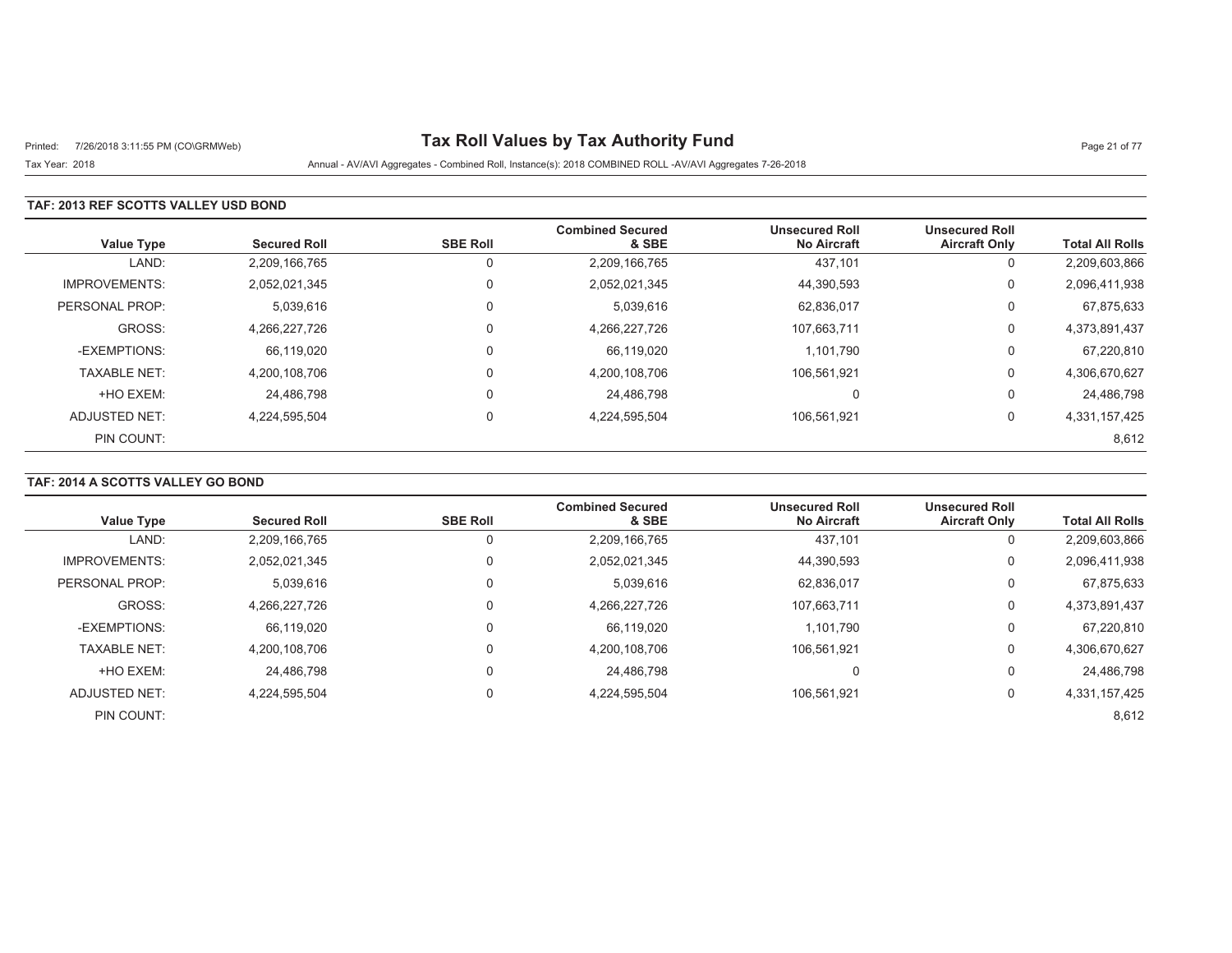# Printed: 7/26/2018 3:11:55 PM (CO\GRMWeb) **Tax Roll Values by Tax Authority Fund** Page 22 of 77

Tax Year: 2018 Annual - AV/AVI Aggregates - Combined Roll, Instance(s): 2018 COMBINED ROLL -AV/AVI Aggregates 7-26-2018

### **TAF: 2014 B SCOTTS VALLEY GO BOND**

| <b>Value Type</b>    | <b>Secured Roll</b> | <b>SBE Roll</b> | <b>Combined Secured</b><br>& SBE | <b>Unsecured Roll</b><br><b>No Aircraft</b> | <b>Unsecured Roll</b><br><b>Aircraft Only</b> | <b>Total All Rolls</b> |
|----------------------|---------------------|-----------------|----------------------------------|---------------------------------------------|-----------------------------------------------|------------------------|
| LAND:                | 2,209,166,765       |                 | 2,209,166,765                    | 437,101                                     | 0                                             | 2,209,603,866          |
| <b>IMPROVEMENTS:</b> | 2,052,021,345       |                 | 2,052,021,345                    | 44,390,593                                  | 0                                             | 2,096,411,938          |
| PERSONAL PROP:       | 5,039,616           |                 | 5,039,616                        | 62,836,017                                  | 0                                             | 67,875,633             |
| GROSS:               | 4,266,227,726       |                 | 4,266,227,726                    | 107,663,711                                 | 0                                             | 4,373,891,437          |
| -EXEMPTIONS:         | 66,119,020          |                 | 66,119,020                       | 1.101.790                                   | 0                                             | 67,220,810             |
| <b>TAXABLE NET:</b>  | 4,200,108,706       |                 | 4,200,108,706                    | 106,561,921                                 | 0                                             | 4,306,670,627          |
| +HO EXEM:            | 24,486,798          |                 | 24,486,798                       | $\Omega$                                    | 0                                             | 24,486,798             |
| ADJUSTED NET:        | 4,224,595,504       |                 | 4,224,595,504                    | 106,561,921                                 | 0                                             | 4,331,157,425          |
| PIN COUNT:           |                     |                 |                                  |                                             |                                               | 8,612                  |

## **TAF: 2014 LOS GATOS HIGH SCHOOL BOND**

| <b>Value Type</b>    | <b>Secured Roll</b> | <b>SBE Roll</b> | <b>Combined Secured</b><br>& SBE | <b>Unsecured Roll</b><br><b>No Aircraft</b> | <b>Unsecured Roll</b><br><b>Aircraft Only</b> | <b>Total All Rolls</b> |
|----------------------|---------------------|-----------------|----------------------------------|---------------------------------------------|-----------------------------------------------|------------------------|
|                      |                     |                 |                                  |                                             |                                               |                        |
| LAND:                | 762,211,633         | O               | 762,211,633                      | 48,704                                      | 0                                             | 762,260,337            |
| <b>IMPROVEMENTS:</b> | 620,235,693         | 0               | 620,235,693                      | 1,248,594                                   | 0                                             | 621,484,287            |
| PERSONAL PROP:       | 1,028,881           | 0               | 1,028,881                        | 2,678,802                                   | 0                                             | 3,707,683              |
| GROSS:               | 1,383,476,207       | 0               | 1,383,476,207                    | 3,976,100                                   | 0                                             | 1,387,452,307          |
| -EXEMPTIONS:         | 11,414,587          | 0               | 11.414.587                       | 0                                           | 0                                             | 11,414,587             |
| <b>TAXABLE NET:</b>  | 1.372.061.620       | 0               | 1,372,061,620                    | 3.976.100                                   | 0                                             | 1,376,037,720          |
| +HO EXEM:            | 7.491.400           | $\Omega$        | 7.491.400                        | 0                                           | 0                                             | 7.491.400              |
| ADJUSTED NET:        | 1,379,553,020       | $\mathbf 0$     | 1,379,553,020                    | 3,976,100                                   | 0                                             | 1,383,529,120          |
| PIN COUNT:           |                     |                 |                                  |                                             |                                               | 2,517                  |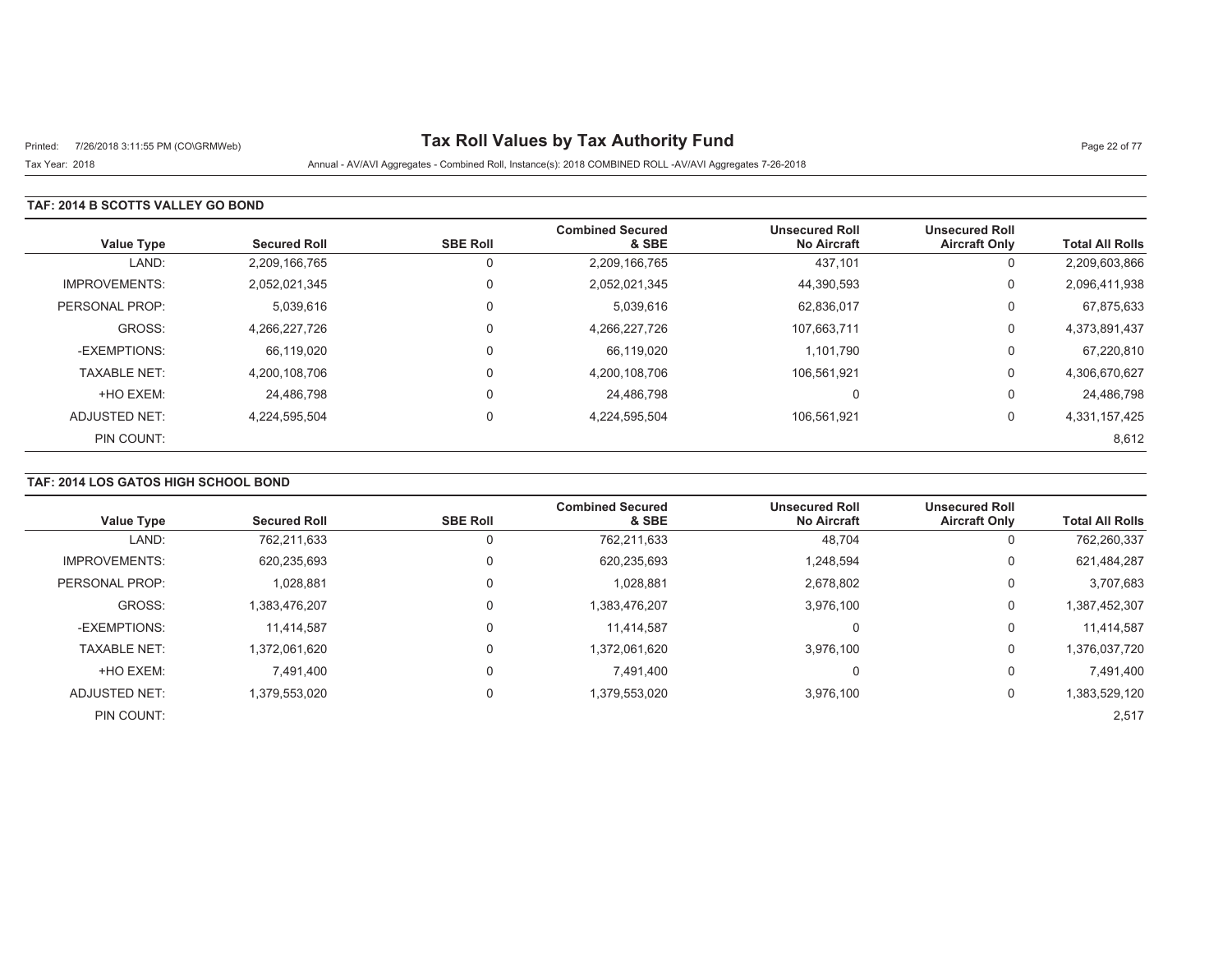# Printed: 7/26/2018 3:11:55 PM (CO\GRMWeb) **Tax Roll Values by Tax Authority Fund** Page 23 of 77

#### Tax Year: 2018 Annual - AV/AVI Aggregates - Combined Roll, Instance(s): 2018 COMBINED ROLL -AV/AVI Aggregates 7-26-2018

### **TAF: 2014 REF LIVE OAK SCHOOL DISTRICT BOND**

| <b>Value Type</b>    | <b>Secured Roll</b> | <b>SBE Roll</b> | <b>Combined Secured</b><br>& SBE | <b>Unsecured Roll</b><br><b>No Aircraft</b> | <b>Unsecured Roll</b><br><b>Aircraft Only</b> | <b>Total All Rolls</b> |
|----------------------|---------------------|-----------------|----------------------------------|---------------------------------------------|-----------------------------------------------|------------------------|
| LAND:                | 2,325,466,041       | 110,892         | 2,325,576,933                    | 3,852,957                                   | 0                                             | 2,329,429,890          |
| <b>IMPROVEMENTS:</b> | 1,591,293,057       | $\Omega$        | 1,591,293,057                    | 30,337,219                                  | 0                                             | 1,621,630,276          |
| PERSONAL PROP:       | 3,012,323           |                 | 3.012.323                        | 40,976,778                                  | 0                                             | 43,989,101             |
| GROSS:               | 3,919,771,421       | 110.892         | 3,919,882,313                    | 75,166,954                                  | 0                                             | 3,995,049,267          |
| -EXEMPTIONS:         | 80,121,512          |                 | 80,121,512                       | 2,660,720                                   | 0                                             | 82,782,232             |
| <b>TAXABLE NET:</b>  | 3,839,649,909       | 110,892         | 3,839,760,801                    | 72,506,234                                  | 0                                             | 3,912,267,035          |
| +HO EXEM:            | 21.302.533          |                 | 21.302.533                       | 84,000                                      | 0                                             | 21,386,533             |
| ADJUSTED NET:        | 3,860,952,442       | 110,892         | 3,861,063,334                    | 72,590,234                                  | $\mathbf 0$                                   | 3,933,653,568          |
| PIN COUNT:           |                     |                 |                                  |                                             |                                               | 9,033                  |

## **TAF: 2016 A SANTA CRUZ CITY ELEM SCHOOL DISTRICT BOND**

|                      |                     |                 | <b>Combined Secured</b> | <b>Unsecured Roll</b> | <b>Unsecured Roll</b> |                        |
|----------------------|---------------------|-----------------|-------------------------|-----------------------|-----------------------|------------------------|
| <b>Value Type</b>    | <b>Secured Roll</b> | <b>SBE Roll</b> | & SBE                   | <b>No Aircraft</b>    | <b>Aircraft Only</b>  | <b>Total All Rolls</b> |
| LAND:                | 5,654,874,522       | 0               | 5,654,874,522           | 15.546.884            | υ                     | 5,670,421,406          |
| <b>IMPROVEMENTS:</b> | 4,537,297,600       | 0               | 4,537,297,600           | 118.566.108           | 0                     | 4,655,863,708          |
| PERSONAL PROP:       | 47,048,403          | 0               | 47,048,403              | 155.364.789           | υ                     | 202,413,192            |
| GROSS:               | 10,239,220,525      | 0               | 10,239,220,525          | 289.477.781           | 0                     | 10,528,698,306         |
| -EXEMPTIONS:         | 305,081,966         | $\mathbf 0$     | 305,081,966             | 31,622,808            | 0                     | 336,704,774            |
| <b>TAXABLE NET:</b>  | 9.934.138.559       | $\Omega$        | 9,934,138,559           | 257.854.973           | 0                     | 10,191,993,532         |
| +HO EXEM:            | 52.436.851          | 0               | 52.436.851              | 68,600                | υ                     | 52,505,451             |
| ADJUSTED NET:        | 9.986.575.410       | $\mathbf 0$     | 9,986,575,410           | 257,923,573           | 0                     | 10,244,498,983         |
| PIN COUNT:           |                     |                 |                         |                       |                       | 22,316                 |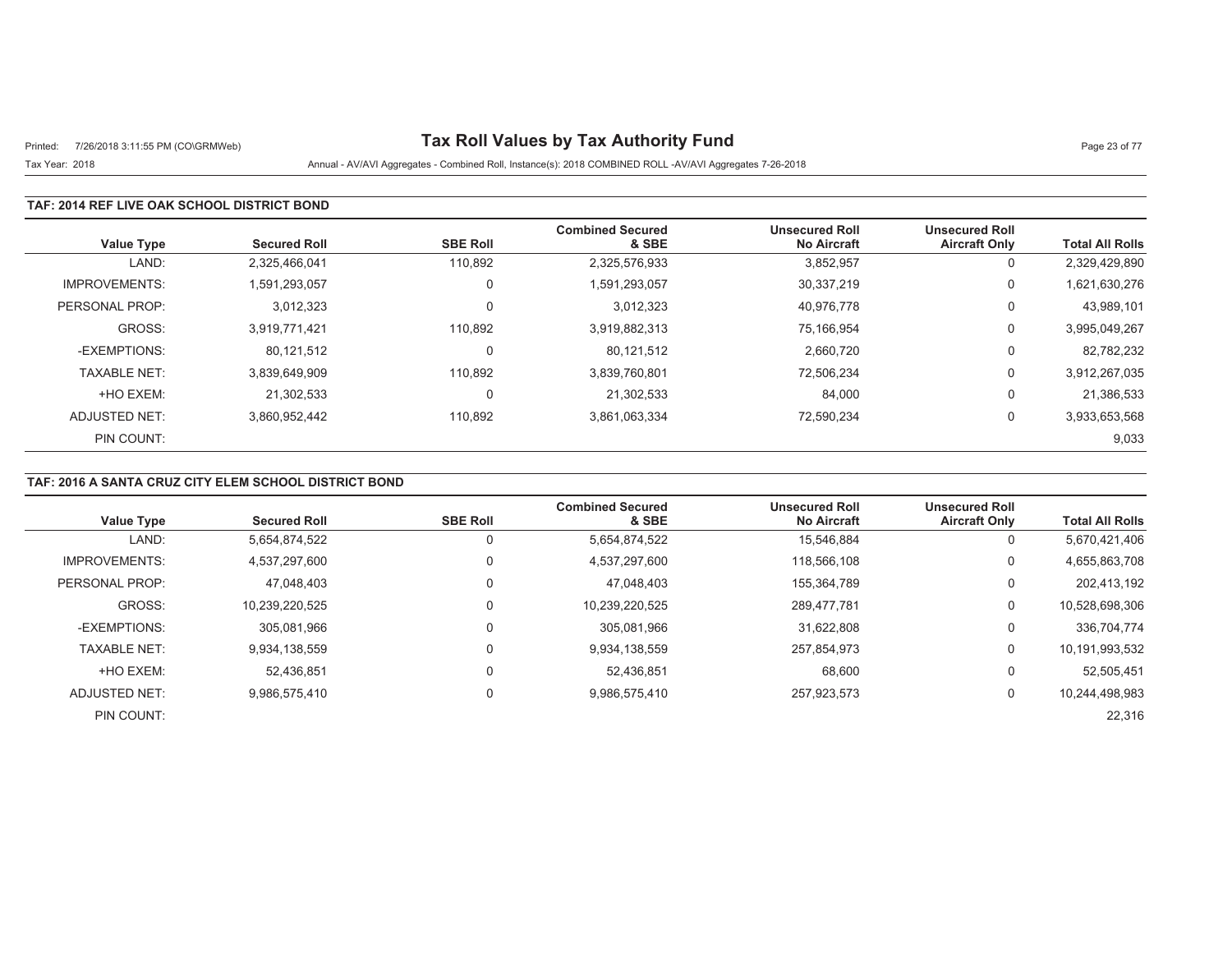# Printed: 7/26/2018 3:11:55 PM (CO\GRMWeb) **Tax Roll Values by Tax Authority Fund** Page 24 of 77

## Tax Year: 2018 Annual - AV/AVI Aggregates - Combined Roll, Instance(s): 2018 COMBINED ROLL -AV/AVI Aggregates 7-26-2018

### **TAF: 2016 A SANTA CRUZ CITY HIGH SCHOOL DISTICT BOND**

| <b>Value Type</b>    | <b>Secured Roll</b> | <b>SBE Roll</b> | <b>Combined Secured</b><br>& SBE | <b>Unsecured Roll</b><br><b>No Aircraft</b> | <b>Unsecured Roll</b><br><b>Aircraft Only</b> | <b>Total All Rolls</b> |
|----------------------|---------------------|-----------------|----------------------------------|---------------------------------------------|-----------------------------------------------|------------------------|
| LAND:                | 12,002,883,742      | 288,515         | 12,003,172,257                   | 20,236,337                                  | 0                                             | 12,023,408,594         |
| <b>IMPROVEMENTS:</b> | 9.345.822.638       | 0               | 9,345,822,638                    | 237,980,327                                 | 0                                             | 9,583,802,965          |
| PERSONAL PROP:       | 93.752.918          | 0               | 93,752,918                       | 277.604.214                                 | 79,578                                        | 371,436,710            |
| GROSS:               | 21,442,459,298      | 288,515         | 21,442,747,813                   | 535.820.878                                 | 79,578                                        | 21,978,648,269         |
| -EXEMPTIONS:         | 710.334.681         | 0               | 710.334.681                      | 57.320.259                                  | 0                                             | 767,654,940            |
| <b>TAXABLE NET:</b>  | 20,732,124,617      | 288,515         | 20,732,413,132                   | 478,500,619                                 | 79,578                                        | 21,210,993,329         |
| +HO EXEM:            | 113.103.550         | 0               | 113,103,550                      | 159.600                                     | 0                                             | 113,263,150            |
| ADJUSTED NET:        | 20.845.228.167      | 288,515         | 20,845,516,682                   | 478.660.219                                 | 79,578                                        | 21,324,256,479         |
| PIN COUNT:           |                     |                 |                                  |                                             |                                               | 47,480                 |

## **TAF: 2016 REF LIVE OAK ELEMENTARY SD**

| <b>Value Type</b>    | <b>Secured Roll</b> | <b>SBE Roll</b> | <b>Combined Secured</b><br>& SBE | <b>Unsecured Roll</b><br><b>No Aircraft</b> | <b>Unsecured Roll</b><br><b>Aircraft Only</b> | <b>Total All Rolls</b> |
|----------------------|---------------------|-----------------|----------------------------------|---------------------------------------------|-----------------------------------------------|------------------------|
| LAND:                | 2,325,466,041       | 110,892         | 2,325,576,933                    | 3,852,957                                   | 0                                             | 2,329,429,890          |
|                      |                     |                 |                                  |                                             |                                               |                        |
| <b>IMPROVEMENTS:</b> | .591.293.057        | $\Omega$        | 1,591,293,057                    | 30,337,219                                  | 0                                             | 1,621,630,276          |
| PERSONAL PROP:       | 3,012,323           | $\mathbf 0$     | 3,012,323                        | 40,976,778                                  | 0                                             | 43,989,101             |
| GROSS:               | 3.919.771.421       | 110.892         | 3,919,882,313                    | 75.166.954                                  | 0                                             | 3,995,049,267          |
| -EXEMPTIONS:         | 80,121,512          | $\Omega$        | 80,121,512                       | 2,660,720                                   | 0                                             | 82,782,232             |
| <b>TAXABLE NET:</b>  | 3.839.649.909       | 110.892         | 3,839,760,801                    | 72.506.234                                  | 0                                             | 3,912,267,035          |
| +HO EXEM:            | 21.302.533          | 0               | 21,302,533                       | 84,000                                      | 0                                             | 21,386,533             |
| ADJUSTED NET:        | 3.860.952.442       | 110,892         | 3,861,063,334                    | 72,590,234                                  | 0                                             | 3,933,653,568          |
| PIN COUNT:           |                     |                 |                                  |                                             |                                               | 9,033                  |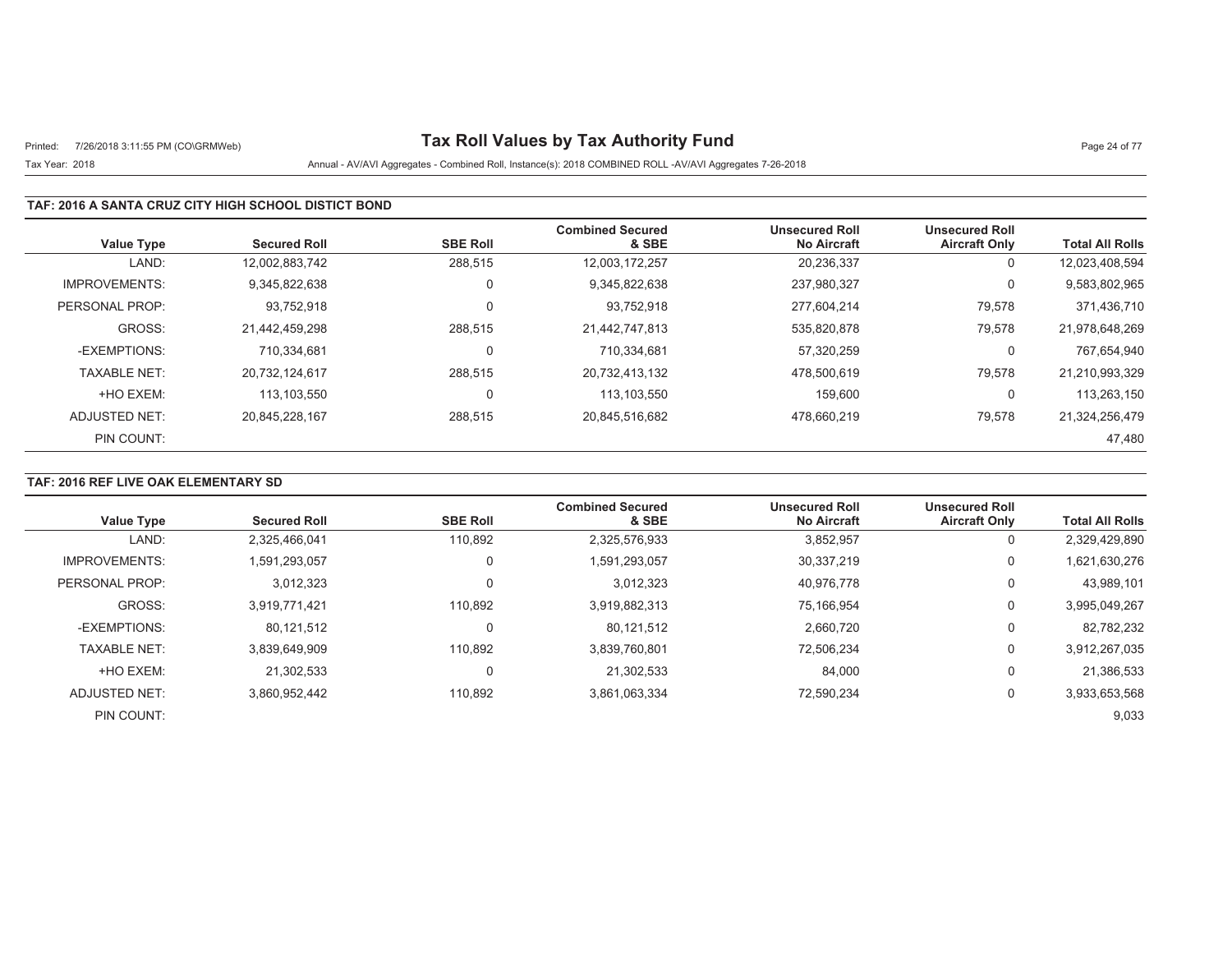# Printed: 7/26/2018 3:11:55 PM (CO\GRMWeb) **Tax Roll Values by Tax Authority Fund** Page 25 of 77

## Tax Year: 2018 Annual - AV/AVI Aggregates - Combined Roll, Instance(s): 2018 COMBINED ROLL -AV/AVI Aggregates 7-26-2018

### **TAF: 2017 A SOQUEL ELEM SCHOOL DISTRICT BOND**

| <b>Value Type</b>    | <b>Secured Roll</b> | <b>SBE Roll</b> | <b>Combined Secured</b><br>& SBE | <b>Unsecured Roll</b><br><b>No Aircraft</b> | <b>Unsecured Roll</b><br><b>Aircraft Only</b> | <b>Total All Rolls</b> |
|----------------------|---------------------|-----------------|----------------------------------|---------------------------------------------|-----------------------------------------------|------------------------|
| LAND:                | 3,259,386,520       |                 | 3,259,386,520                    | 684,537                                     | 0                                             | 3,260,071,057          |
| <b>IMPROVEMENTS:</b> | 2.578.707.843       | $\Omega$        | 2,578,707,843                    | 72.116.644                                  | 0                                             | 2,650,824,487          |
| PERSONAL PROP:       | 42,220,422          |                 | 42,220,422                       | 72.446.668                                  | 57,089                                        | 114,724,179            |
| GROSS:               | 5.880.314.785       | $\Omega$        | 5,880,314,785                    | 145.247.849                                 | 57,089                                        | 6,025,619,723          |
| -EXEMPTIONS:         | 304.912.619         |                 | 304,912,619                      | 23.026.481                                  | 0                                             | 327,939,100            |
| <b>TAXABLE NET:</b>  | 5,575,402,166       | $\Omega$        | 5,575,402,166                    | 122,221,368                                 | 57,089                                        | 5,697,680,623          |
| +HO EXEM:            | 30.612.400          | $\Omega$        | 30.612.400                       | 7,000                                       | 0                                             | 30,619,400             |
| ADJUSTED NET:        | 5,606,014,566       |                 | 5,606,014,566                    | 122,228,368                                 | 57,089                                        | 5,728,300,023          |
| PIN COUNT:           |                     |                 |                                  |                                             |                                               | 12.749                 |

## **TAF: 2018 LOMA PRIETA SCH GOB**

| <b>Value Type</b>    | <b>Secured Roll</b> | <b>SBE Roll</b> | <b>Combined Secured</b><br>& SBE | <b>Unsecured Roll</b><br><b>No Aircraft</b> | <b>Unsecured Roll</b><br><b>Aircraft Only</b> | <b>Total All Rolls</b> |
|----------------------|---------------------|-----------------|----------------------------------|---------------------------------------------|-----------------------------------------------|------------------------|
|                      |                     |                 |                                  |                                             |                                               |                        |
| LAND:                | 556,012,441         |                 | 556,012,441                      | 0                                           |                                               | 556,012,441            |
| <b>IMPROVEMENTS:</b> | 455,103,483         |                 | 455,103,483                      | 791,743                                     | 0                                             | 455,895,226            |
| PERSONAL PROP:       | 31,500              |                 | 31,500                           | 1,043,747                                   | 0                                             | 1,075,247              |
| GROSS:               | 1,011,147,424       |                 | 1,011,147,424                    | 1,835,490                                   | $\Omega$                                      | 1,012,982,914          |
| -EXEMPTIONS:         | 7,246,389           |                 | 7,246,389                        | 0                                           | 0                                             | 7,246,389              |
| <b>TAXABLE NET:</b>  | 1,003,901,035       |                 | 1,003,901,035                    | 1.835.490                                   | 0                                             | 1,005,736,525          |
| +HO EXEM:            | 5,629,400           |                 | 5.629.400                        | $\Omega$                                    | 0                                             | 5,629,400              |
| ADJUSTED NET:        | 1,009,530,435       |                 | 1,009,530,435                    | 1,835,490                                   | 0                                             | 1,011,365,925          |
| PIN COUNT:           |                     |                 |                                  |                                             |                                               | 1,707                  |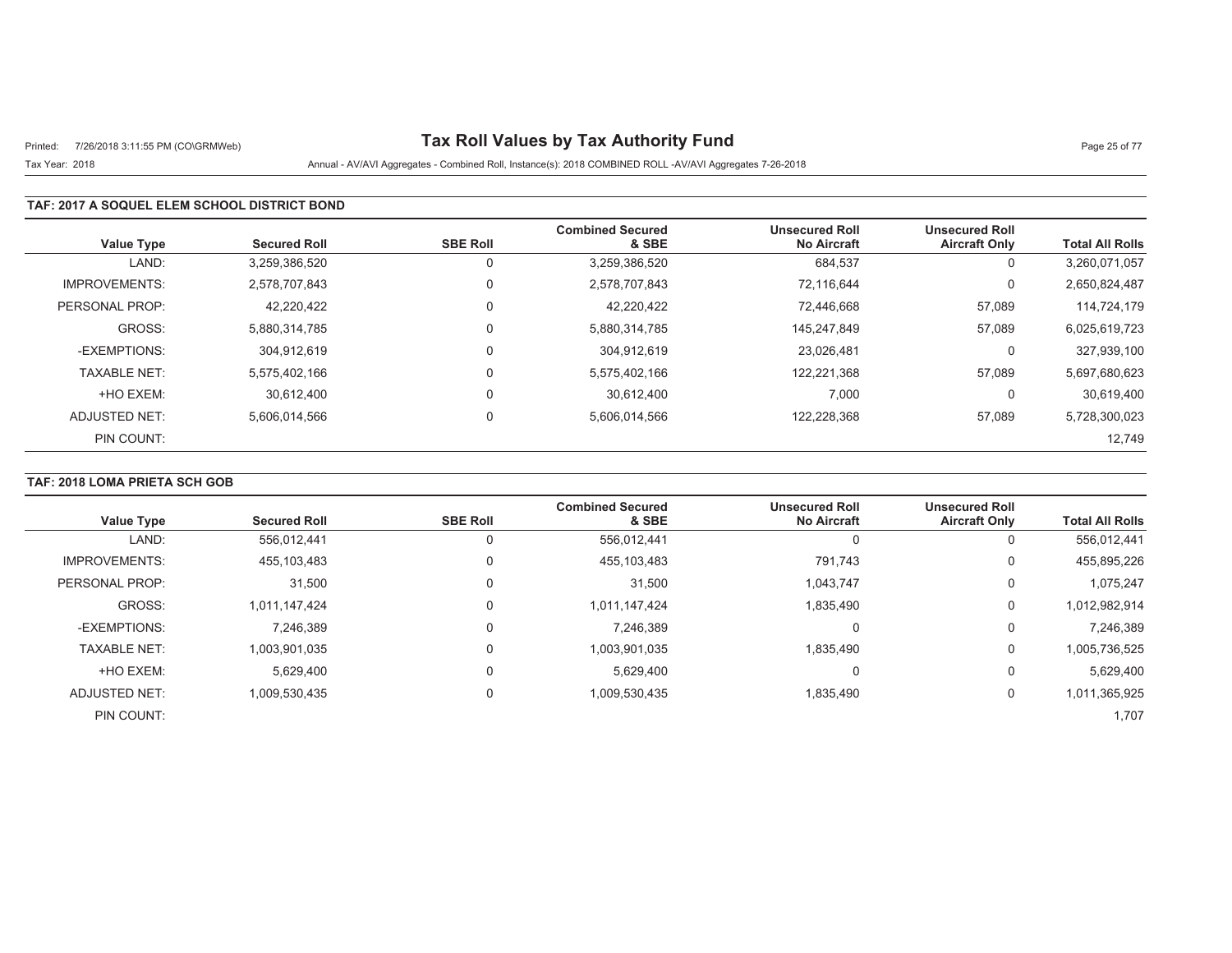# Printed: 7/26/2018 3:11:55 PM (CO\GRMWeb) **Tax Roll Values by Tax Authority Fund** Page 26 of 77

Tax Year: 2018 Annual - AV/AVI Aggregates - Combined Roll, Instance(s): 2018 COMBINED ROLL -AV/AVI Aggregates 7-26-2018

### **TAF: 2018 MOUNTAIN ELEM SCH GOB**

| <b>Value Type</b>    | <b>Secured Roll</b> | <b>SBE Roll</b> | <b>Combined Secured</b><br>& SBE | <b>Unsecured Roll</b><br><b>No Aircraft</b> | <b>Unsecured Roll</b><br><b>Aircraft Only</b> | <b>Total All Rolls</b> |
|----------------------|---------------------|-----------------|----------------------------------|---------------------------------------------|-----------------------------------------------|------------------------|
| LAND:                | 153,928,267         | 0               | 153,928,267                      | $\Omega$                                    | Ü                                             | 153,928,267            |
| <b>IMPROVEMENTS:</b> | 129,470,563         | 0               | 129,470,563                      | 4,262,910                                   | 0                                             | 133,733,473            |
| PERSONAL PROP:       | 100,330             | 0               | 100,330                          | 1,348,436                                   | 0                                             | 1,448,766              |
| GROSS:               | 283,499,160         | 0               | 283,499,160                      | 5,611,346                                   | 0                                             | 289,110,506            |
| -EXEMPTIONS:         | 3,952,451           | $\Omega$        | 3,952,451                        | 10,250                                      | 0                                             | 3,962,701              |
| <b>TAXABLE NET:</b>  | 279.546.709         | 0               | 279,546,709                      | 5,601,096                                   | 0                                             | 285, 147, 805          |
| +HO EXEM:            | 1,832,600           | 0               | 1,832,600                        | $\Omega$                                    | 0                                             | 1,832,600              |
| ADJUSTED NET:        | 281,379,309         | $\Omega$        | 281,379,309                      | 5,601,096                                   | 0                                             | 286,980,405            |
| PIN COUNT:           |                     |                 |                                  |                                             |                                               | 715                    |

## **TAF: 642501 CABRILLO COMM COL DIST GENERAL**

| <b>Value Type</b>    | <b>Secured Roll</b> | <b>SBE Roll</b> | <b>Combined Secured</b><br>& SBE | <b>Unsecured Roll</b><br><b>No Aircraft</b> | <b>Unsecured Roll</b><br><b>Aircraft Only</b> | <b>Total All Rolls</b> |
|----------------------|---------------------|-----------------|----------------------------------|---------------------------------------------|-----------------------------------------------|------------------------|
| LAND:                | 24,752,199,193      | 385,847         | 24,752,585,040                   | 27,075,453                                  | υ                                             | 24,779,660,493         |
| <b>IMPROVEMENTS:</b> | 19,758,606,725      |                 | 19,758,606,725                   | 424,234,435                                 | $\Omega$                                      | 20,182,841,160         |
| PERSONAL PROP:       | 187.210.041         |                 | 187.210.041                      | 570,454,717                                 | 24,649,281                                    | 782,314,039            |
| GROSS:               | 44.698.015.959      | 385.847         | 44,698,401,806                   | 1.021.764.605                               | 24.649.281                                    | 45,744,815,692         |
| -EXEMPTIONS:         | 1,467,275,599       |                 | 1,467,275,599                    | 67,707,325                                  | 579,725                                       | 1,535,562,649          |
| <b>TAXABLE NET:</b>  | 43.230.740.360      | 385.847         | 43,231,126,207                   | 954.057.280                                 | 24,069,556                                    | 44,209,253,043         |
| +HO EXEM:            | 252.307.362         |                 | 252,307,362                      | 159,600                                     |                                               | 252,466,962            |
| ADJUSTED NET:        | 43.483.047.722      | 385,847         | 43,483,433,569                   | 954.216.880                                 | 24.069.556                                    | 44,461,720,005         |
| PIN COUNT:           |                     |                 |                                  |                                             |                                               | 109,092                |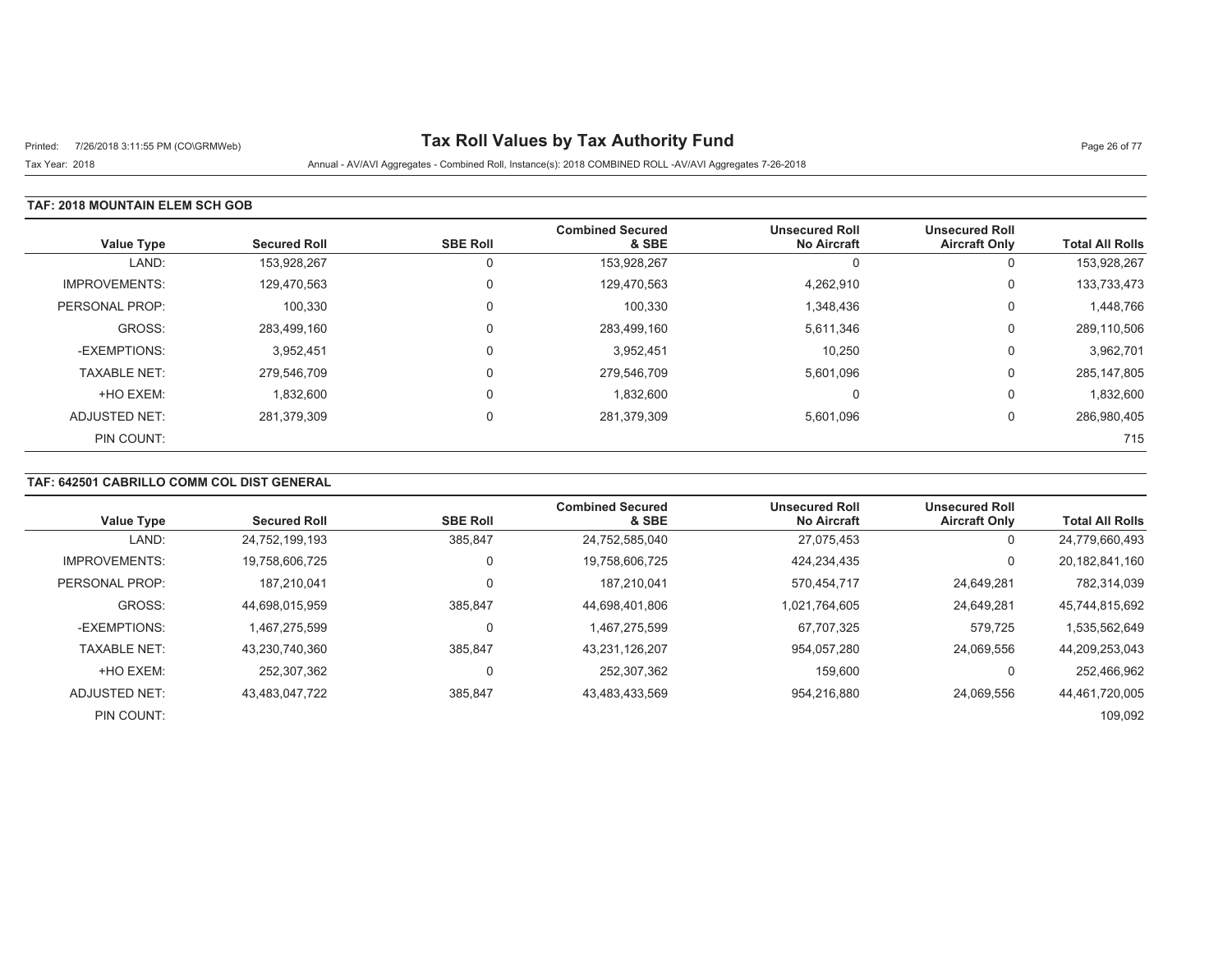# Printed: 7/26/2018 3:11:55 PM (CO\GRMWeb) **Tax Roll Values by Tax Authority Fund** Page 27 of 77

### Tax Year: 2018 Annual - AV/AVI Aggregates - Combined Roll, Instance(s): 2018 COMBINED ROLL -AV/AVI Aggregates 7-26-2018

### **TAF: 642581 CABRILLO COL GO DS 1998 Series B**

| <b>Value Type</b>    | <b>Secured Roll</b> | <b>SBE Roll</b> | <b>Combined Secured</b><br>& SBE | <b>Unsecured Roll</b><br><b>No Aircraft</b> | <b>Unsecured Roll</b><br><b>Aircraft Only</b> | <b>Total All Rolls</b> |
|----------------------|---------------------|-----------------|----------------------------------|---------------------------------------------|-----------------------------------------------|------------------------|
| LAND:                | 24,752,199,193      | 385,847         | 24,752,585,040                   | 27,075,453                                  | 0                                             | 24,779,660,493         |
| <b>IMPROVEMENTS:</b> | 19,758,606,725      |                 | 19,758,606,725                   | 424,234,435                                 |                                               | 20,182,841,160         |
| PERSONAL PROP:       | 187.210.041         |                 | 187,210,041                      | 570,454,717                                 | 24,649,281                                    | 782,314,039            |
| GROSS:               | 44,698,015,959      | 385,847         | 44,698,401,806                   | 1,021,764,605                               | 24,649,281                                    | 45,744,815,692         |
| -EXEMPTIONS:         | 1.467.275.599       |                 | 1,467,275,599                    | 67,707,325                                  | 579,725                                       | 1,535,562,649          |
| <b>TAXABLE NET:</b>  | 43,230,740,360      | 385,847         | 43,231,126,207                   | 954,057,280                                 | 24,069,556                                    | 44,209,253,043         |
| +HO EXEM:            | 252,307,362         |                 | 252,307,362                      | 159,600                                     |                                               | 252,466,962            |
| ADJUSTED NET:        | 43,483,047,722      | 385,847         | 43,483,433,569                   | 954,216,880                                 | 24,069,556                                    | 44,461,720,005         |
| PIN COUNT:           |                     |                 |                                  |                                             |                                               | 109,092                |

## **TAF: 642582 CABRILLO COL GO DS 1998 Series C**

|                      |                     |                 | <b>Combined Secured</b> | <b>Unsecured Roll</b> | <b>Unsecured Roll</b> |                        |
|----------------------|---------------------|-----------------|-------------------------|-----------------------|-----------------------|------------------------|
| <b>Value Type</b>    | <b>Secured Roll</b> | <b>SBE Roll</b> | & SBE                   | <b>No Aircraft</b>    | <b>Aircraft Only</b>  | <b>Total All Rolls</b> |
| LAND:                | 24,752,199,193      | 385,847         | 24,752,585,040          | 27,075,453            | 0                     | 24,779,660,493         |
| <b>IMPROVEMENTS:</b> | 19.758.606.725      |                 | 19,758,606,725          | 424.234.435           | 0                     | 20,182,841,160         |
| PERSONAL PROP:       | 187.210.041         |                 | 187,210,041             | 570,454,717           | 24,649,281            | 782,314,039            |
| GROSS:               | 44.698.015.959      | 385.847         | 44.698.401.806          | 1.021.764.605         | 24.649.281            | 45.744.815.692         |
| -EXEMPTIONS:         | 1,467,275,599       |                 | 1,467,275,599           | 67,707,325            | 579,725               | 1,535,562,649          |
| <b>TAXABLE NET:</b>  | 43.230.740.360      | 385.847         | 43,231,126,207          | 954.057.280           | 24.069.556            | 44,209,253,043         |
| +HO EXEM:            | 252.307.362         |                 | 252,307,362             | 159,600               |                       | 252,466,962            |
| ADJUSTED NET:        | 43,483,047,722      | 385,847         | 43,483,433,569          | 954,216,880           | 24.069.556            | 44,461,720,005         |
| PIN COUNT:           |                     |                 |                         |                       |                       | 109,092                |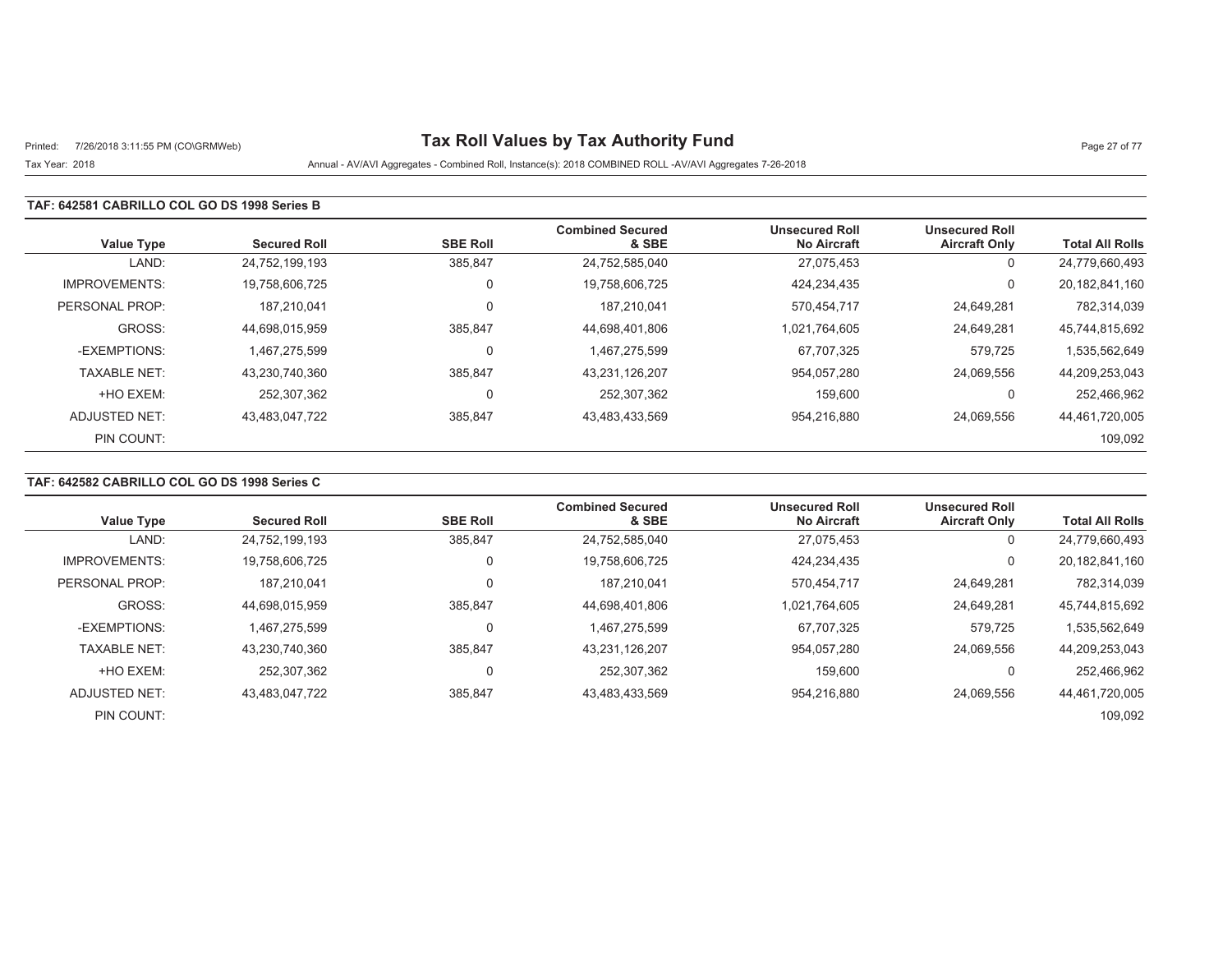# Printed: 7/26/2018 3:11:55 PM (CO\GRMWeb) **Tax Roll Values by Tax Authority Fund** Page 28 of 77

#### Tax Year: 2018 Annual - AV/AVI Aggregates - Combined Roll, Instance(s): 2018 COMBINED ROLL -AV/AVI Aggregates 7-26-2018

#### **TAF: 642583 CABRILLO COL GO DS 1998 Series D**

| <b>Value Type</b>    | <b>Secured Roll</b> | <b>SBE Roll</b> | <b>Combined Secured</b><br>& SBE | <b>Unsecured Roll</b><br><b>No Aircraft</b> | <b>Unsecured Roll</b><br><b>Aircraft Only</b> | <b>Total All Rolls</b> |
|----------------------|---------------------|-----------------|----------------------------------|---------------------------------------------|-----------------------------------------------|------------------------|
| LAND:                | 24,752,199,193      | 385,847         | 24,752,585,040                   | 27,075,453                                  | U                                             | 24,779,660,493         |
| <b>IMPROVEMENTS:</b> | 19,758,606,725      |                 | 19,758,606,725                   | 424,234,435                                 | 0                                             | 20, 182, 841, 160      |
| PERSONAL PROP:       | 187.210.041         |                 | 187,210,041                      | 570.454.717                                 | 24,649,281                                    | 782,314,039            |
| GROSS:               | 44,698,015,959      | 385,847         | 44,698,401,806                   | 1,021,764,605                               | 24,649,281                                    | 45,744,815,692         |
| -EXEMPTIONS:         | 1.467.275.599       |                 | 1,467,275,599                    | 67.707.325                                  | 579.725                                       | 1,535,562,649          |
| <b>TAXABLE NET:</b>  | 43,230,740,360      | 385,847         | 43,231,126,207                   | 954,057,280                                 | 24,069,556                                    | 44,209,253,043         |
| +HO EXEM:            | 252.307.362         |                 | 252,307,362                      | 159.600                                     |                                               | 252,466,962            |
| ADJUSTED NET:        | 43,483,047,722      | 385,847         | 43,483,433,569                   | 954.216.880                                 | 24.069.556                                    | 44,461,720,005         |
| PIN COUNT:           |                     |                 |                                  |                                             |                                               | 109,092                |

## **TAF: 642584 CABRILLO COL GO DS 2004 Series A**

| <b>Value Type</b>    | <b>Secured Roll</b> | <b>SBE Roll</b> | <b>Combined Secured</b><br>& SBE | <b>Unsecured Roll</b><br><b>No Aircraft</b> | <b>Unsecured Roll</b><br><b>Aircraft Only</b> | <b>Total All Rolls</b> |
|----------------------|---------------------|-----------------|----------------------------------|---------------------------------------------|-----------------------------------------------|------------------------|
| LAND:                | 24,752,199,193      | 385,847         | 24,752,585,040                   | 27,075,453                                  | υ                                             | 24,779,660,493         |
| <b>IMPROVEMENTS:</b> | 19,758,606,725      |                 | 19,758,606,725                   | 424,234,435                                 | 0                                             | 20,182,841,160         |
| PERSONAL PROP:       | 187.210.041         |                 | 187,210,041                      | 570.454.717                                 | 24,649,281                                    | 782,314,039            |
| GROSS:               | 44.698.015.959      | 385.847         | 44,698,401,806                   | 1.021.764.605                               | 24.649.281                                    | 45,744,815,692         |
| -EXEMPTIONS:         | 1.467.275.599       | $\Omega$        | 1,467,275,599                    | 67,707,325                                  | 579,725                                       | 1,535,562,649          |
| <b>TAXABLE NET:</b>  | 43.230.740.360      | 385.847         | 43,231,126,207                   | 954.057.280                                 | 24.069.556                                    | 44,209,253,043         |
| +HO EXEM:            | 252.307.362         |                 | 252,307,362                      | 159,600                                     |                                               | 252,466,962            |
| ADJUSTED NET:        | 43.483.047.722      | 385,847         | 43,483,433,569                   | 954.216.880                                 | 24.069.556                                    | 44,461,720,005         |
| PIN COUNT:           |                     |                 |                                  |                                             |                                               | 109,092                |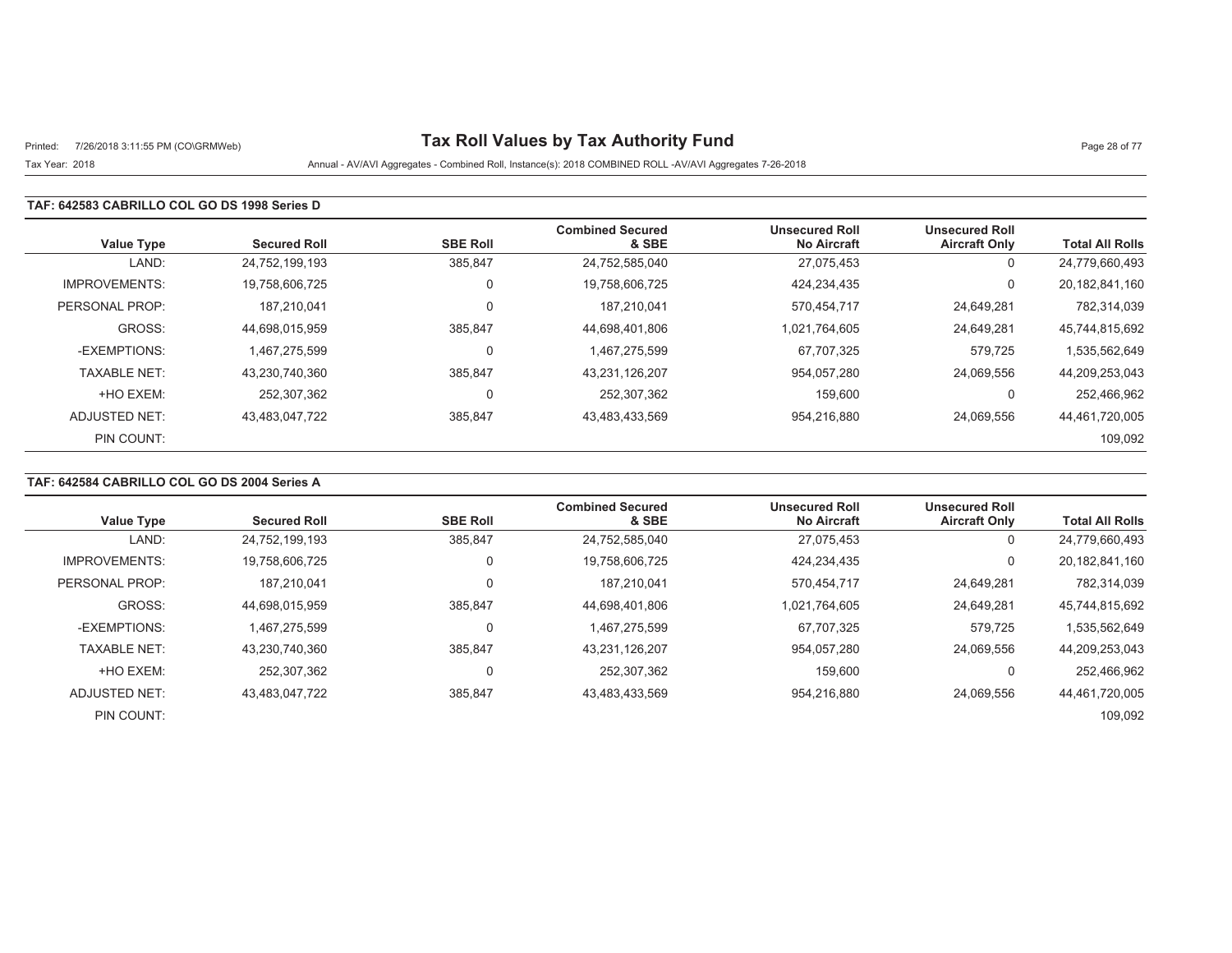# Printed: 7/26/2018 3:11:55 PM (CO\GRMWeb) **Tax Roll Values by Tax Authority Fund** Page 29 of 77

#### Tax Year: 2018 Annual - AV/AVI Aggregates - Combined Roll, Instance(s): 2018 COMBINED ROLL -AV/AVI Aggregates 7-26-2018

### **TAF: 642585 CABRILLO COL GO DS 1998 Refund 04**

| <b>Value Type</b>    | <b>Secured Roll</b> | <b>SBE Roll</b> | <b>Combined Secured</b><br>& SBE | <b>Unsecured Roll</b><br><b>No Aircraft</b> | <b>Unsecured Roll</b><br><b>Aircraft Only</b> | <b>Total All Rolls</b> |
|----------------------|---------------------|-----------------|----------------------------------|---------------------------------------------|-----------------------------------------------|------------------------|
| LAND:                | 24,752,199,193      | 385,847         | 24,752,585,040                   | 27,075,453                                  | 0                                             | 24,779,660,493         |
| <b>IMPROVEMENTS:</b> | 19,758,606,725      | 0               | 19,758,606,725                   | 424,234,435                                 | 0                                             | 20,182,841,160         |
| PERSONAL PROP:       | 187.210.041         |                 | 187,210,041                      | 570.454.717                                 | 24,649,281                                    | 782,314,039            |
| GROSS:               | 44,698,015,959      | 385,847         | 44,698,401,806                   | 1,021,764,605                               | 24,649,281                                    | 45,744,815,692         |
| -EXEMPTIONS:         | 1.467.275.599       |                 | 1,467,275,599                    | 67,707,325                                  | 579,725                                       | 1,535,562,649          |
| <b>TAXABLE NET:</b>  | 43,230,740,360      | 385,847         | 43,231,126,207                   | 954,057,280                                 | 24,069,556                                    | 44,209,253,043         |
| +HO EXEM:            | 252,307,362         |                 | 252,307,362                      | 159,600                                     | 0                                             | 252,466,962            |
| ADJUSTED NET:        | 43,483,047,722      | 385,847         | 43,483,433,569                   | 954,216,880                                 | 24,069,556                                    | 44,461,720,005         |
| PIN COUNT:           |                     |                 |                                  |                                             |                                               | 109,092                |

## **TAF: 642586 CABRILLO COL GO DS 2004 Series B**

|                      |                     |                 | <b>Combined Secured</b> | <b>Unsecured Roll</b> | <b>Unsecured Roll</b> |                        |
|----------------------|---------------------|-----------------|-------------------------|-----------------------|-----------------------|------------------------|
| <b>Value Type</b>    | <b>Secured Roll</b> | <b>SBE Roll</b> | & SBE                   | <b>No Aircraft</b>    | <b>Aircraft Only</b>  | <b>Total All Rolls</b> |
| LAND:                | 24,752,199,193      | 385,847         | 24,752,585,040          | 27,075,453            | 0                     | 24,779,660,493         |
| <b>IMPROVEMENTS:</b> | 19.758.606.725      |                 | 19,758,606,725          | 424.234.435           | 0                     | 20,182,841,160         |
| PERSONAL PROP:       | 187.210.041         |                 | 187,210,041             | 570,454,717           | 24,649,281            | 782,314,039            |
| GROSS:               | 44.698.015.959      | 385.847         | 44.698.401.806          | 1.021.764.605         | 24.649.281            | 45.744.815.692         |
| -EXEMPTIONS:         | 1,467,275,599       |                 | 1,467,275,599           | 67,707,325            | 579,725               | 1,535,562,649          |
| <b>TAXABLE NET:</b>  | 43.230.740.360      | 385.847         | 43,231,126,207          | 954.057.280           | 24.069.556            | 44,209,253,043         |
| +HO EXEM:            | 252.307.362         |                 | 252,307,362             | 159,600               |                       | 252,466,962            |
| ADJUSTED NET:        | 43,483,047,722      | 385,847         | 43,483,433,569          | 954,216,880           | 24.069.556            | 44,461,720,005         |
| PIN COUNT:           |                     |                 |                         |                       |                       | 109,092                |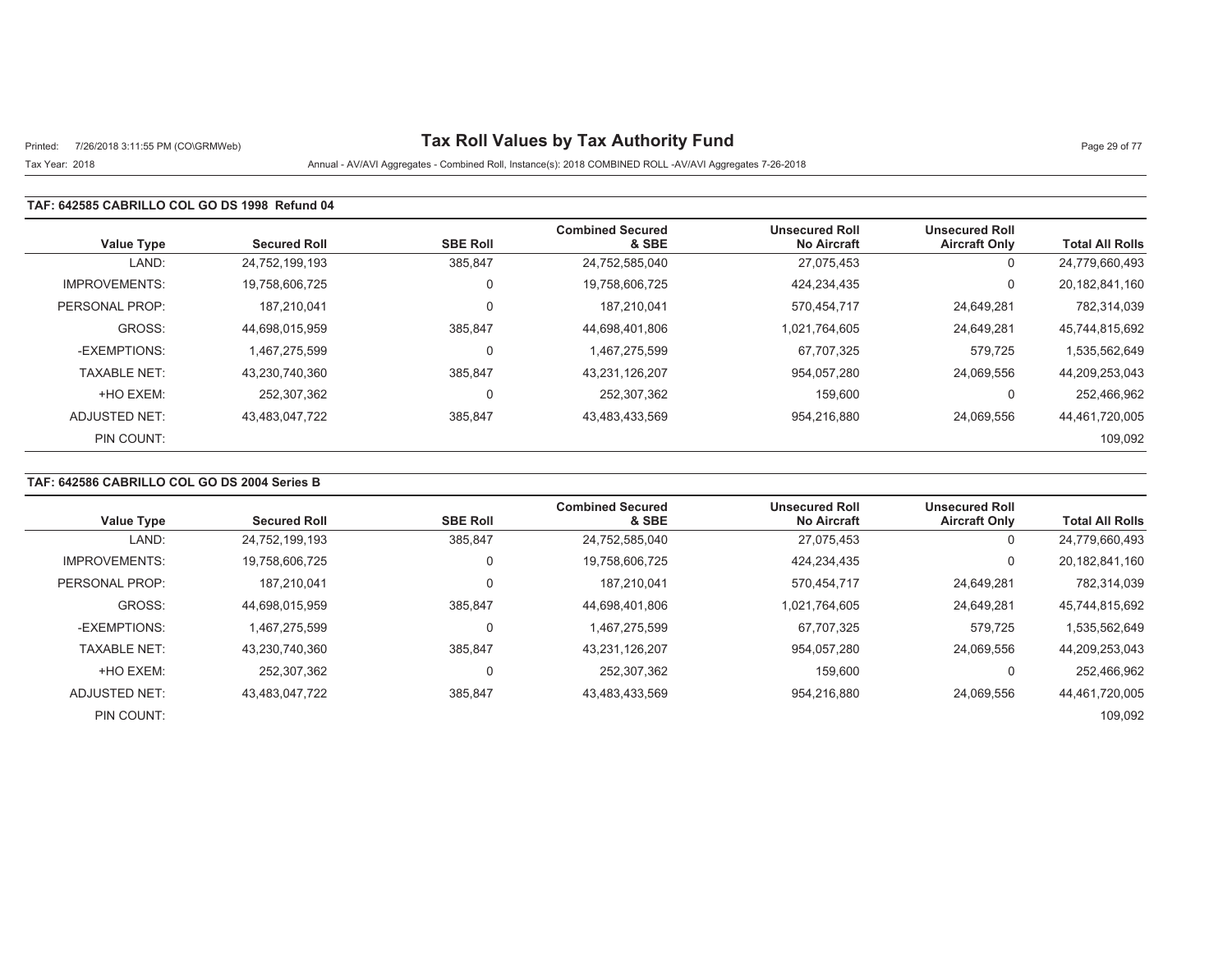# Printed: 7/26/2018 3:11:55 PM (CO\GRMWeb) **Tax Roll Values by Tax Authority Fund** Page 30 of 77

### Tax Year: 2018 Annual - AV/AVI Aggregates - Combined Roll, Instance(s): 2018 COMBINED ROLL -AV/AVI Aggregates 7-26-2018

### **TAF: 642587 CABRILLO COL DS 2004A Refunded 2012**

| <b>Value Type</b>    | <b>Secured Roll</b> | <b>SBE Roll</b> | <b>Combined Secured</b><br>& SBE | <b>Unsecured Roll</b><br><b>No Aircraft</b> | <b>Unsecured Roll</b><br><b>Aircraft Only</b> | <b>Total All Rolls</b> |
|----------------------|---------------------|-----------------|----------------------------------|---------------------------------------------|-----------------------------------------------|------------------------|
| LAND:                | 24,752,199,193      | 385,847         | 24,752,585,040                   | 27,075,453                                  | 0                                             | 24,779,660,493         |
| <b>IMPROVEMENTS:</b> | 19,758,606,725      |                 | 19,758,606,725                   | 424,234,435                                 |                                               | 20,182,841,160         |
| PERSONAL PROP:       | 187.210.041         |                 | 187,210,041                      | 570,454,717                                 | 24,649,281                                    | 782,314,039            |
| GROSS:               | 44,698,015,959      | 385,847         | 44,698,401,806                   | 1,021,764,605                               | 24,649,281                                    | 45,744,815,692         |
| -EXEMPTIONS:         | 1.467.275.599       |                 | 1,467,275,599                    | 67,707,325                                  | 579,725                                       | 1,535,562,649          |
| <b>TAXABLE NET:</b>  | 43,230,740,360      | 385,847         | 43,231,126,207                   | 954,057,280                                 | 24,069,556                                    | 44,209,253,043         |
| +HO EXEM:            | 252,307,362         |                 | 252,307,362                      | 159,600                                     |                                               | 252,466,962            |
| ADJUSTED NET:        | 43,483,047,722      | 385,847         | 43,483,433,569                   | 954,216,880                                 | 24,069,556                                    | 44,461,720,005         |
| PIN COUNT:           |                     |                 |                                  |                                             |                                               | 109,092                |

### **TAF: 642589 CABRILLO COLLEGE 2016 REF OF 2004A/B**

|                      |                     |                 | <b>Combined Secured</b> | <b>Unsecured Roll</b> | <b>Unsecured Roll</b> |                        |
|----------------------|---------------------|-----------------|-------------------------|-----------------------|-----------------------|------------------------|
| <b>Value Type</b>    | <b>Secured Roll</b> | <b>SBE Roll</b> | & SBE                   | <b>No Aircraft</b>    | <b>Aircraft Only</b>  | <b>Total All Rolls</b> |
| LAND:                | 24,752,199,193      | 385,847         | 24,752,585,040          | 27,075,453            | U                     | 24,779,660,493         |
| <b>IMPROVEMENTS:</b> | 19.758.606.725      |                 | 19,758,606,725          | 424.234.435           | 0                     | 20,182,841,160         |
| PERSONAL PROP:       | 187.210.041         |                 | 187,210,041             | 570,454,717           | 24,649,281            | 782,314,039            |
| GROSS:               | 44.698.015.959      | 385.847         | 44.698.401.806          | 1.021.764.605         | 24.649.281            | 45.744.815.692         |
| -EXEMPTIONS:         | 1.467.275.599       |                 | 1,467,275,599           | 67,707,325            | 579,725               | 1,535,562,649          |
| <b>TAXABLE NET:</b>  | 43.230.740.360      | 385.847         | 43,231,126,207          | 954.057.280           | 24.069.556            | 44,209,253,043         |
| +HO EXEM:            | 252.307.362         |                 | 252,307,362             | 159.600               |                       | 252,466,962            |
| ADJUSTED NET:        | 43,483,047,722      | 385,847         | 43,483,433,569          | 954,216,880           | 24.069.556            | 44,461,720,005         |
| PIN COUNT:           |                     |                 |                         |                       |                       | 109,092                |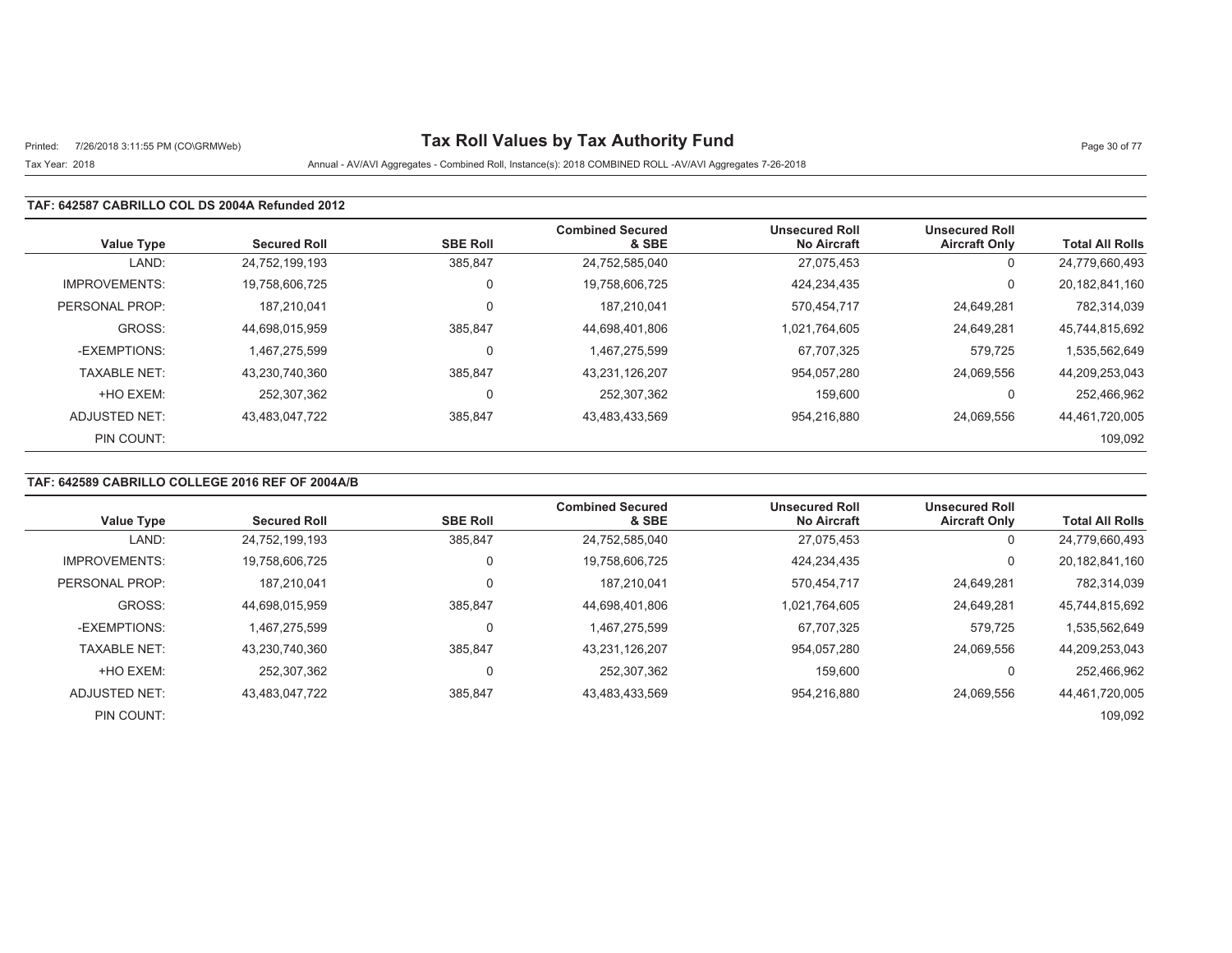# Printed: 7/26/2018 3:11:55 PM (CO\GRMWeb) **Tax Roll Values by Tax Authority Fund** Page 31 of 77

Tax Year: 2018 Annual - AV/AVI Aggregates - Combined Roll, Instance(s): 2018 COMBINED ROLL -AV/AVI Aggregates 7-26-2018

### **TAF: APTOS LA SELVA FPD**

| <b>Value Type</b>    | <b>Secured Roll</b> | <b>SBE Roll</b> | <b>Combined Secured</b><br>& SBE | <b>Unsecured Roll</b><br><b>No Aircraft</b> | <b>Unsecured Roll</b><br><b>Aircraft Only</b> | <b>Total All Rolls</b> |
|----------------------|---------------------|-----------------|----------------------------------|---------------------------------------------|-----------------------------------------------|------------------------|
| LAND:                | 4,387,173,265       | 9,732           | 4,387,182,997                    | 448,627                                     | 0                                             | 4,387,631,624          |
| <b>IMPROVEMENTS:</b> | 2,909,718,780       | 0               | 2,909,718,780                    | 13,194,243                                  | 0                                             | 2,922,913,023          |
| PERSONAL PROP:       | 7,112,289           | $\Omega$        | 7,112,289                        | 15,582,235                                  | 0                                             | 22,694,524             |
| GROSS:               | 7,304,004,334       | 9,732           | 7,304,014,066                    | 29,225,105                                  | 0                                             | 7,333,239,171          |
| -EXEMPTIONS:         | 117,428,803         | 0               | 117,428,803                      | 732,944                                     | 0                                             | 118, 161, 747          |
| <b>TAXABLE NET:</b>  | 7,186,575,531       | 9,732           | 7,186,585,263                    | 28,492,161                                  | 0                                             | 7,215,077,424          |
| +HO EXEM:            | 34.616.053          | 0               | 34,616,053                       | 0                                           | U                                             | 34,616,053             |
| ADJUSTED NET:        | 7,221,191,584       | 9,732           | 7,221,201,316                    | 28,492,161                                  | 0                                             | 7,249,693,477          |
| PIN COUNT:           |                     |                 |                                  |                                             |                                               | 13,514                 |

## **TAF: AROMAS FIRE PROT DIST TR GENL**

| <b>Value Type</b>    | <b>Secured Roll</b> | <b>SBE Roll</b> | <b>Combined Secured</b><br>& SBE | <b>Unsecured Roll</b><br><b>No Aircraft</b> | <b>Unsecured Roll</b><br><b>Aircraft Only</b> | <b>Total All Rolls</b> |
|----------------------|---------------------|-----------------|----------------------------------|---------------------------------------------|-----------------------------------------------|------------------------|
| LAND:                | 15,479,258          |                 | 15,479,258                       |                                             | O                                             | 15,479,258             |
| <b>IMPROVEMENTS:</b> | 5,267,660           | 0               | 5,267,660                        | 51,538                                      | 0                                             | 5,319,198              |
| PERSONAL PROP:       | 128,278             | 0               | 128,278                          | 952,153                                     | 0                                             | 1,080,431              |
| GROSS:               | 20,875,196          | 0               | 20,875,196                       | 1,003,691                                   | 0                                             | 21,878,887             |
| -EXEMPTIONS:         | 452,453             | $\mathbf 0$     | 452,453                          | 0                                           | 0                                             | 452,453                |
| <b>TAXABLE NET:</b>  | 20.422.743          | 0               | 20,422,743                       | 1,003,691                                   | 0                                             | 21,426,434             |
| +HO EXEM:            | 63,000              | 0               | 63,000                           | 0                                           | 0                                             | 63,000                 |
| ADJUSTED NET:        | 20,485,743          | $\mathbf 0$     | 20.485.743                       | 1,003,691                                   | 0                                             | 21,489,434             |
| PIN COUNT:           |                     |                 |                                  |                                             |                                               | 89                     |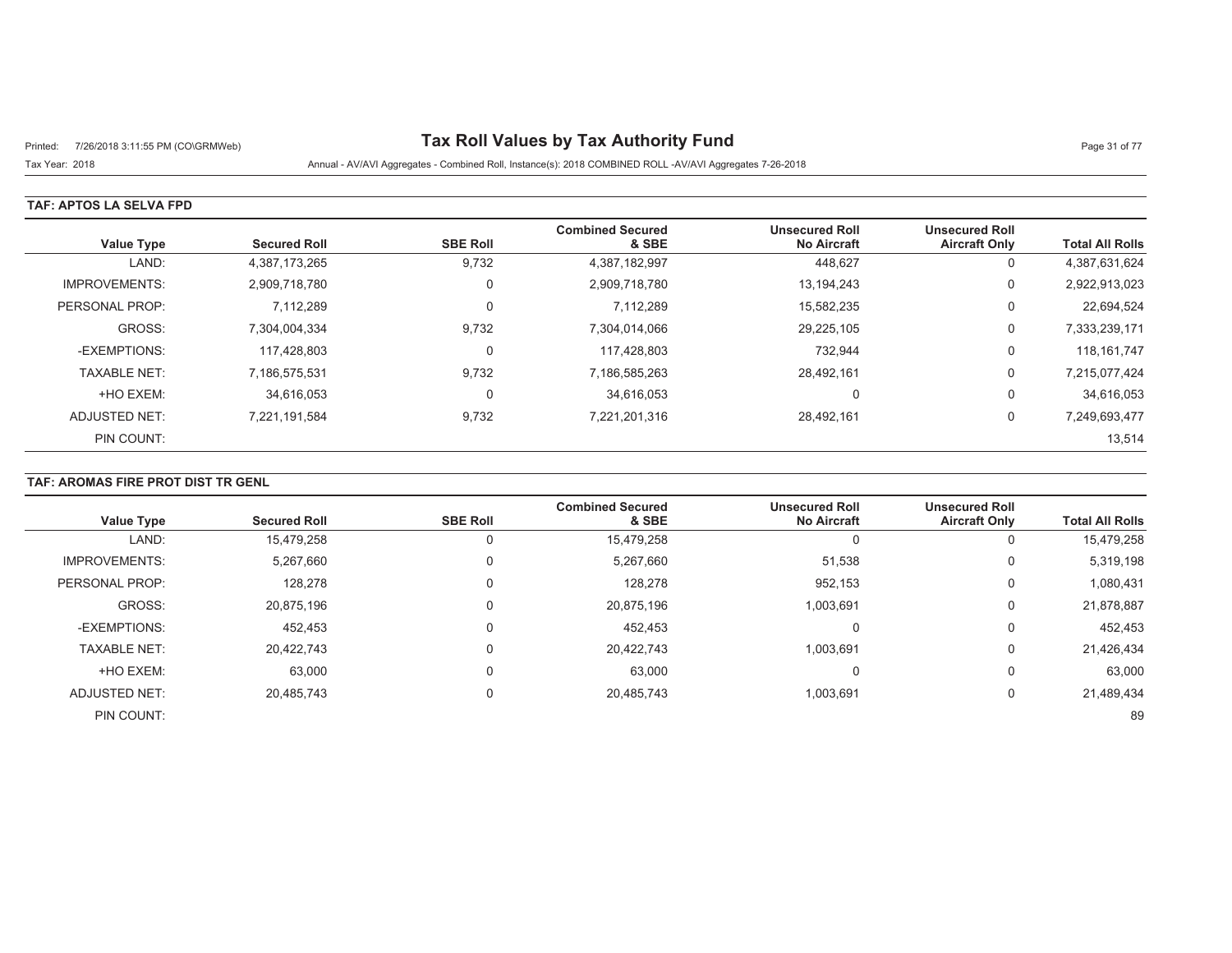# Printed: 7/26/2018 3:11:55 PM (CO\GRMWeb) **Tax Roll Values by Tax Authority Fund** Page 32 of 77

Tax Year: 2018 Annual - AV/AVI Aggregates - Combined Roll, Instance(s): 2018 COMBINED ROLL -AV/AVI Aggregates 7-26-2018

### **TAF: AROMAS/SAN JUAN JOINT USD GENERAL**

| <b>Value Type</b>    | <b>Secured Roll</b> | <b>SBE Roll</b> | <b>Combined Secured</b><br>& SBE | <b>Unsecured Roll</b><br><b>No Aircraft</b> | <b>Unsecured Roll</b><br><b>Aircraft Only</b> | <b>Total All Rolls</b> |
|----------------------|---------------------|-----------------|----------------------------------|---------------------------------------------|-----------------------------------------------|------------------------|
| LAND:                | 14,900,467          |                 | 14,900,467                       |                                             | 0                                             | 14,900,467             |
| <b>IMPROVEMENTS:</b> | 5,262,394           | $\Omega$        | 5,262,394                        | 51,538                                      | 0                                             | 5,313,932              |
| PERSONAL PROP:       | 128,278             | $\Omega$        | 128,278                          | 952,153                                     | 0                                             | 1,080,431              |
| GROSS:               | 20,291,139          | $\Omega$        | 20,291,139                       | 1,003,691                                   | 0                                             | 21,294,830             |
| -EXEMPTIONS:         | 452,453             |                 | 452,453                          |                                             | $\Omega$                                      | 452,453                |
| <b>TAXABLE NET:</b>  | 19,838,686          |                 | 19,838,686                       | 1,003,691                                   | 0                                             | 20,842,377             |
| +HO EXEM:            | 63,000              |                 | 63,000                           |                                             | $\Omega$                                      | 63,000                 |
| ADJUSTED NET:        | 19,901,686          | $\Omega$        | 19,901,686                       | 1,003,691                                   | 0                                             | 20,905,377             |
| PIN COUNT:           |                     |                 |                                  |                                             |                                               | 86                     |

## **TAF: BEN LOMOND FIRE PROT DIST**

|                      |                     |                 | <b>Combined Secured</b> | <b>Unsecured Roll</b> | <b>Unsecured Roll</b> |                        |
|----------------------|---------------------|-----------------|-------------------------|-----------------------|-----------------------|------------------------|
| <b>Value Type</b>    | <b>Secured Roll</b> | <b>SBE Roll</b> | & SBE                   | <b>No Aircraft</b>    | <b>Aircraft Only</b>  | <b>Total All Rolls</b> |
| LAND:                | 427.560.651         |                 | 427,560,651             | 14,830                | 0                     | 427,575,481            |
| <b>IMPROVEMENTS:</b> | 339,809,969         |                 | 339,809,969             | 382,418               | 0                     | 340, 192, 387          |
| PERSONAL PROP:       | 773.224             |                 | 773.224                 | 1,471,929             | 0                     | 2,245,153              |
| GROSS:               | 768.143.844         |                 | 768,143,844             | 1,869,177             | 0                     | 770,013,021            |
| -EXEMPTIONS:         | 13,923,535          |                 | 13,923,535              | 15,000                | 0                     | 13,938,535             |
| <b>TAXABLE NET:</b>  | 754,220,309         |                 | 754,220,309             | 1,854,177             | 0                     | 756,074,486            |
| +HO EXEM:            | 7,029,400           |                 | 7,029,400               | υ                     | 0                     | 7,029,400              |
| ADJUSTED NET:        | 761.249.709         |                 | 761,249,709             | 1.854.177             | 0                     | 763,103,886            |
| PIN COUNT:           |                     |                 |                         |                       |                       | 2,802                  |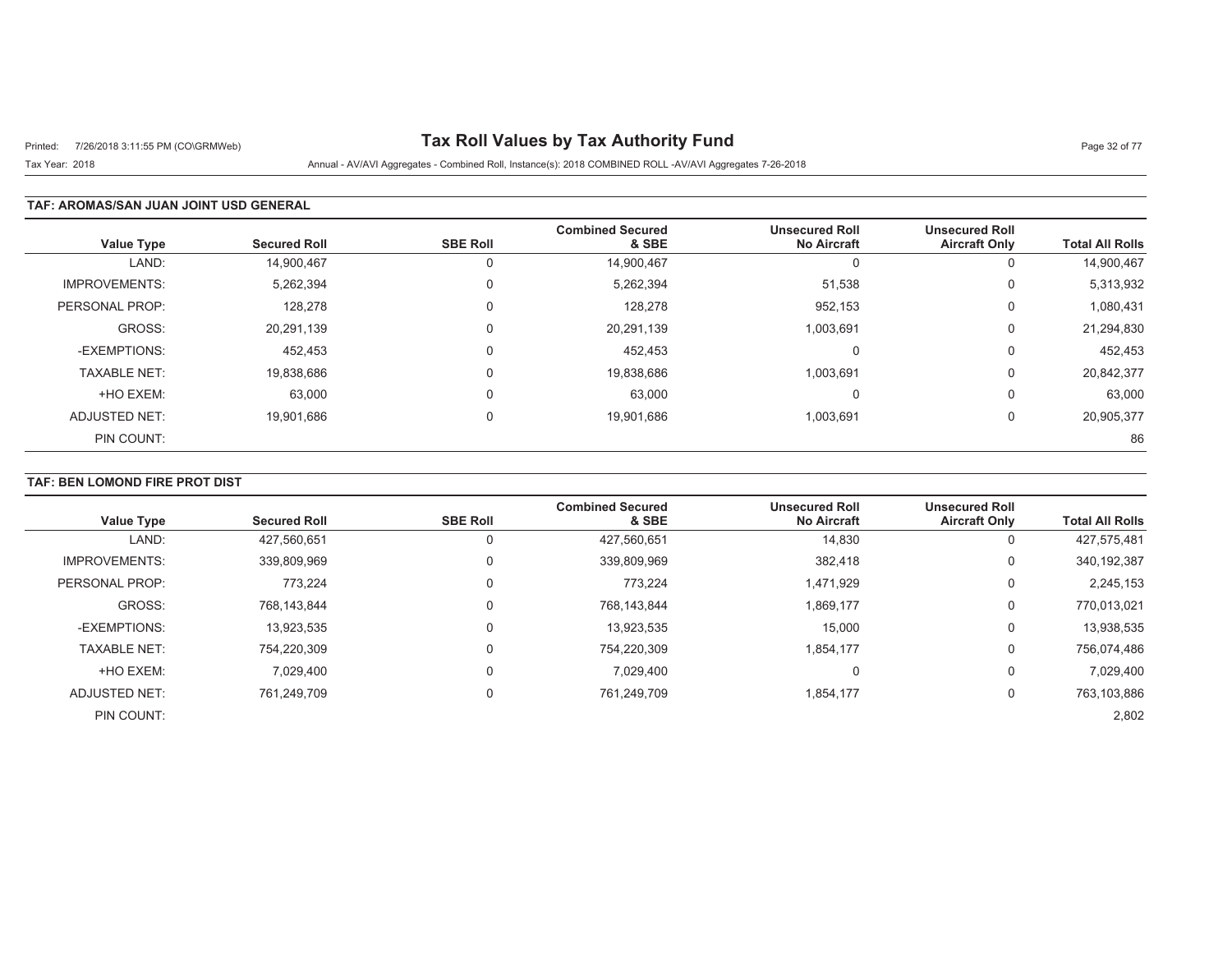# Printed: 7/26/2018 3:11:55 PM (CO\GRMWeb) **Tax Roll Values by Tax Authority Fund** Page 33 of 77

Tax Year: 2018 Annual - AV/AVI Aggregates - Combined Roll, Instance(s): 2018 COMBINED ROLL -AV/AVI Aggregates 7-26-2018

### **TAF: BLDR CREEK REC & PARK DIST**

| <b>Value Type</b>    | <b>Secured Roll</b> | <b>SBE Roll</b> | <b>Combined Secured</b><br>& SBE | <b>Unsecured Roll</b><br><b>No Aircraft</b> | <b>Unsecured Roll</b><br><b>Aircraft Only</b> | <b>Total All Rolls</b> |
|----------------------|---------------------|-----------------|----------------------------------|---------------------------------------------|-----------------------------------------------|------------------------|
| LAND:                | 857,381,891         |                 | 857,381,891                      | 35,548                                      | 0                                             | 857,417,439            |
| <b>IMPROVEMENTS:</b> | 659,318,643         | $\Omega$        | 659,318,643                      | 1,038,680                                   | 0                                             | 660, 357, 323          |
| PERSONAL PROP:       | 629,155             | $\Omega$        | 629,155                          | 2,359,366                                   | 0                                             | 2,988,521              |
| GROSS:               | 1,517,329,689       | $\Omega$        | 1,517,329,689                    | 3,433,594                                   | 0                                             | 1,520,763,283          |
| -EXEMPTIONS:         | 33,276,368          | $\Omega$        | 33,276,368                       | 12,890                                      | 0                                             | 33,289,258             |
| <b>TAXABLE NET:</b>  | 1,484,053,321       | $\Omega$        | 1,484,053,321                    | 3,420,704                                   | 0                                             | 1,487,474,025          |
| +HO EXEM:            | 12,859,000          | $\Omega$        | 12,859,000                       | $\Omega$                                    | 0                                             | 12,859,000             |
| ADJUSTED NET:        | 1,496,912,321       | $\Omega$        | 1,496,912,321                    | 3,420,704                                   | 0                                             | 1,500,333,025          |
| PIN COUNT:           |                     |                 |                                  |                                             |                                               | 6,846                  |

## **TAF: BONNY DOON SCH DIST GENL**

| <b>Value Type</b>    | <b>Secured Roll</b> | <b>SBE Roll</b> | <b>Combined Secured</b><br>& SBE | <b>Unsecured Roll</b><br><b>No Aircraft</b> | <b>Unsecured Roll</b><br><b>Aircraft Only</b> | <b>Total All Rolls</b> |
|----------------------|---------------------|-----------------|----------------------------------|---------------------------------------------|-----------------------------------------------|------------------------|
| LAND:                | 353,815,704         | 0               | 353,815,704                      | 71,574                                      |                                               | 353,887,278            |
| <b>IMPROVEMENTS:</b> | 296,730,049         | 0               | 296,730,049                      | 11,990,924                                  | 0                                             | 308,720,973            |
| PERSONAL PROP:       | 213.040             | 0               | 213.040                          | 4,914,929                                   | 22,489                                        | 5,150,458              |
| GROSS:               | 650,758,793         | $\Omega$        | 650,758,793                      | 16,977,427                                  | 22,489                                        | 667,758,709            |
| -EXEMPTIONS:         | 7,715,979           | $\Omega$        | 7.715.979                        | 0                                           |                                               | 7,715,979              |
| <b>TAXABLE NET:</b>  | 643.042.814         | 0               | 643,042,814                      | 16,977,427                                  | 22,489                                        | 660,042,730            |
| +HO EXEM:            | 4,260,200           | $\Omega$        | 4,260,200                        | 0                                           |                                               | 4,260,200              |
| <b>ADJUSTED NET:</b> | 647.303.014         | 0               | 647,303,014                      | 16,977,427                                  | 22,489                                        | 664,302,930            |
| PIN COUNT:           |                     |                 |                                  |                                             |                                               | 1,393                  |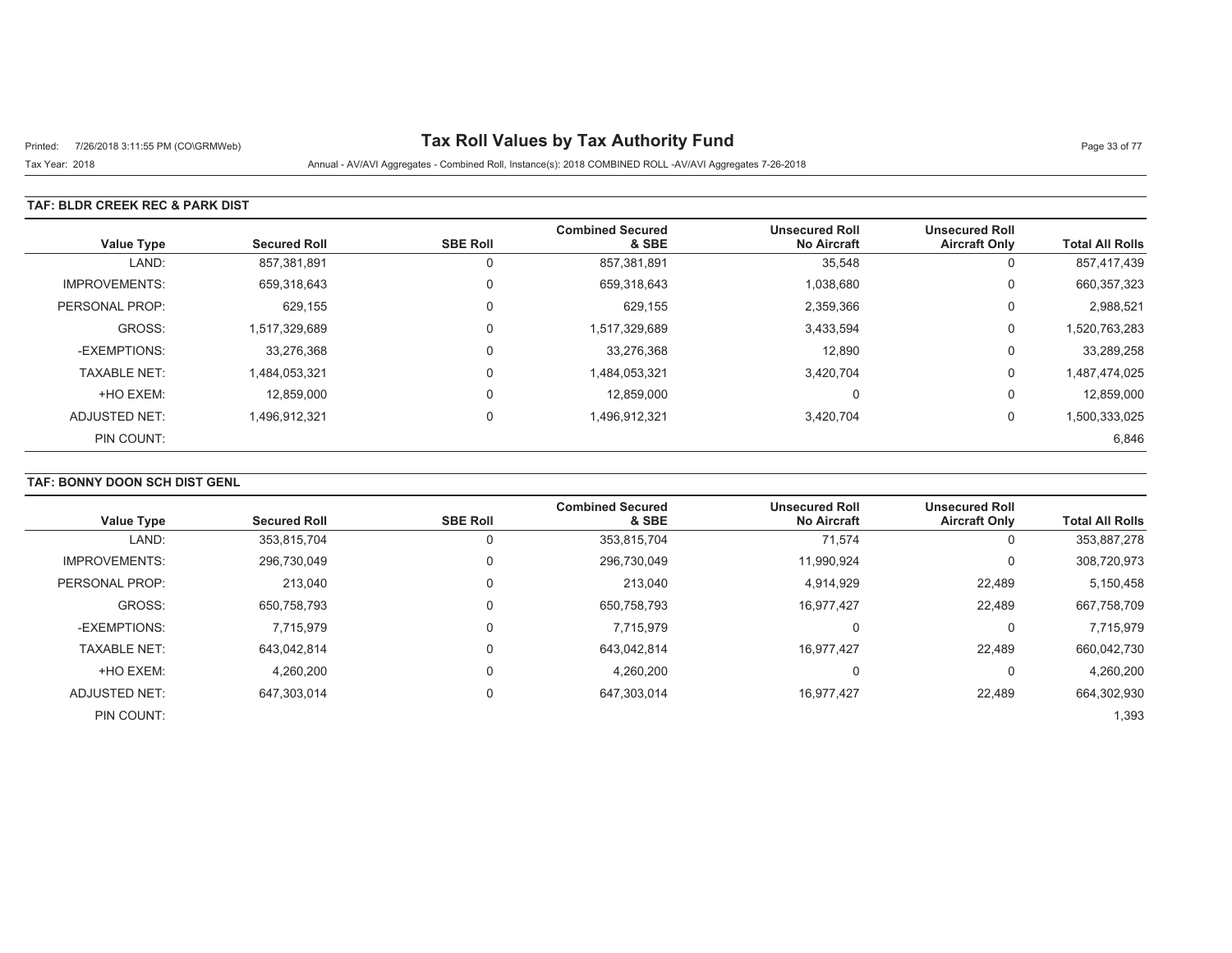# Printed: 7/26/2018 3:11:55 PM (CO\GRMWeb) **Tax Roll Values by Tax Authority Fund** Page 34 of 77

Tax Year: 2018 Annual - AV/AVI Aggregates - Combined Roll, Instance(s): 2018 COMBINED ROLL -AV/AVI Aggregates 7-26-2018

### **TAF: BOULDER CR CO SV AREA NO. 7**

| <b>Value Type</b>    | <b>Secured Roll</b> | <b>SBE Roll</b> | <b>Combined Secured</b><br>& SBE | <b>Unsecured Roll</b><br><b>No Aircraft</b> | <b>Unsecured Roll</b><br><b>Aircraft Only</b> | <b>Total All Rolls</b> |
|----------------------|---------------------|-----------------|----------------------------------|---------------------------------------------|-----------------------------------------------|------------------------|
| LAND:                | 65,935,682          | 0               | 65,935,682                       | U                                           | υ                                             | 65,935,682             |
| <b>IMPROVEMENTS:</b> | 56,394,114          | 0               | 56,394,114                       | 0                                           | 0                                             | 56,394,114             |
| PERSONAL PROP:       | 0                   | 0               | 0                                | 169,280                                     | 0                                             | 169,280                |
| GROSS:               | 122,329,796         |                 | 122,329,796                      | 169,280                                     | 0                                             | 122,499,076            |
| -EXEMPTIONS:         | 1,510,338           | 0               | 1,510,338                        | 0                                           | 0                                             | 1,510,338              |
| <b>TAXABLE NET:</b>  | 120,819,458         | 0               | 120,819,458                      | 169,280                                     | 0                                             | 120,988,738            |
| +HO EXEM:            | 903,000             | 0               | 903,000                          | 0                                           | 0                                             | 903,000                |
| ADJUSTED NET:        | 121,722,458         | 0               | 121,722,458                      | 169,280                                     | 0                                             | 121,891,738            |
| PIN COUNT:           |                     |                 |                                  |                                             |                                               | 343                    |

## **TAF: BOULDER CREEK FIRE PROT DIST**

| <b>Value Type</b>    | <b>Secured Roll</b> | <b>SBE Roll</b> | <b>Combined Secured</b><br>& SBE | <b>Unsecured Roll</b><br><b>No Aircraft</b> | <b>Unsecured Roll</b><br><b>Aircraft Only</b> | <b>Total All Rolls</b> |
|----------------------|---------------------|-----------------|----------------------------------|---------------------------------------------|-----------------------------------------------|------------------------|
|                      |                     |                 |                                  |                                             |                                               |                        |
| LAND:                | 858,197,362         |                 | 858,197,362                      | 35,548                                      | 0                                             | 858,232,910            |
| <b>IMPROVEMENTS:</b> | 660,863,119         |                 | 660,863,119                      | 1,038,680                                   | 0                                             | 661,901,799            |
| PERSONAL PROP:       | 629.155             |                 | 629,155                          | 2,466,450                                   | 0                                             | 3,095,605              |
| GROSS:               | 1,519,689,636       |                 | 1,519,689,636                    | 3,540,678                                   | 0                                             | 1,523,230,314          |
| -EXEMPTIONS:         | 33,245,169          |                 | 33,245,169                       | 12,890                                      | 0                                             | 33,258,059             |
| <b>TAXABLE NET:</b>  | 1.486.444.467       |                 | A86,444,467,                     | 3,527,788                                   | 0                                             | 1,489,972,255          |
| +HO EXEM:            | 12.845.000          |                 | 12.845.000                       | 0                                           | 0                                             | 12,845,000             |
| ADJUSTED NET:        | 1,499,289,467       |                 | 499,289,467,                     | 3,527,788                                   | 0                                             | 1,502,817,255          |
| PIN COUNT:           |                     |                 |                                  |                                             |                                               | 6,813                  |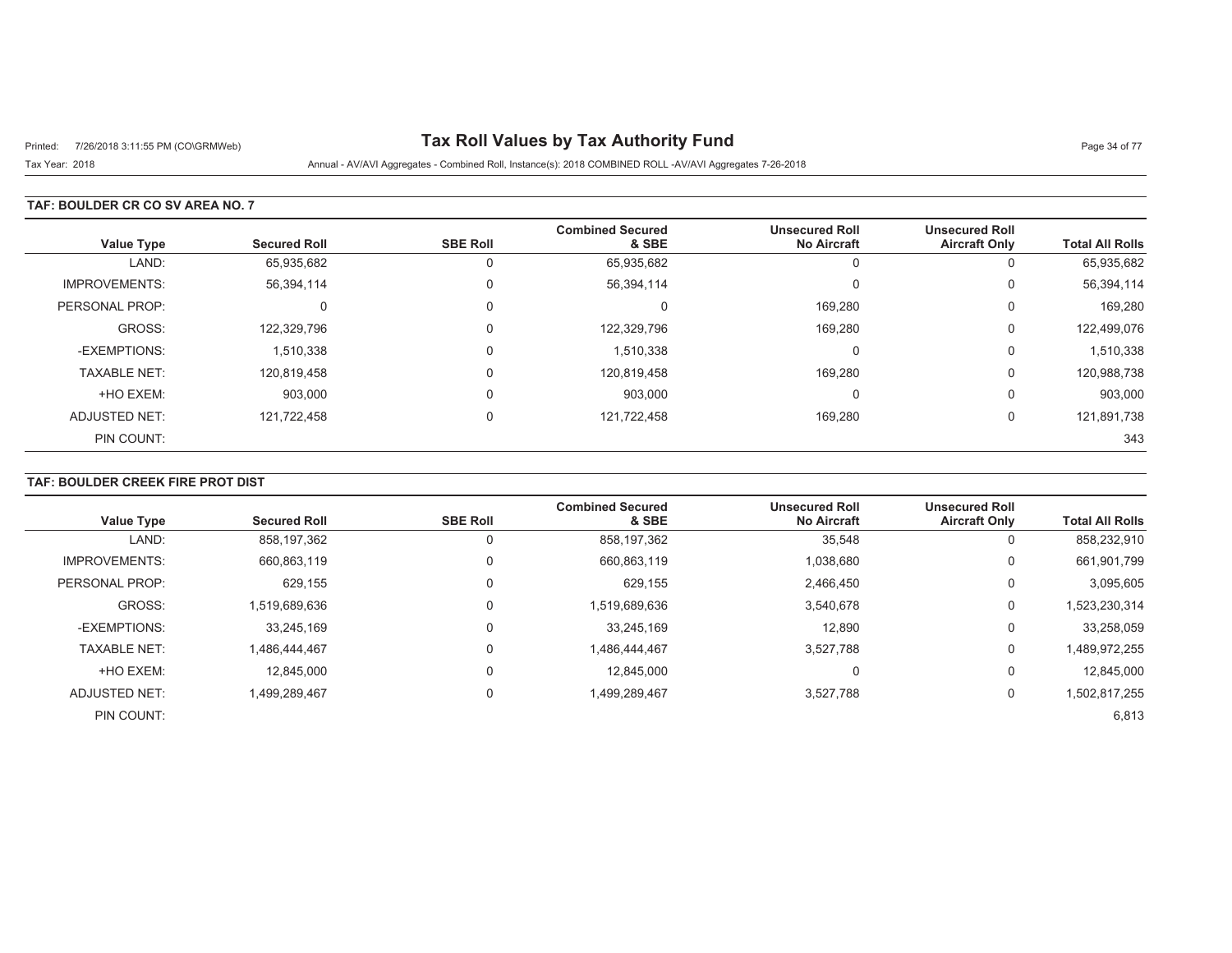# Printed: 7/26/2018 3:11:55 PM (CO\GRMWeb) **Tax Roll Values by Tax Authority Fund** Page 35 of 77

## Tax Year: 2018 Annual - AV/AVI Aggregates - Combined Roll, Instance(s): 2018 COMBINED ROLL -AV/AVI Aggregates 7-26-2018

### **TAF: BRANCIFORTE FIRE DISTRICT SPECIAL CHARGE**

| <b>Value Type</b>    | <b>Secured Roll</b> | <b>SBE Roll</b> | <b>Combined Secured</b><br>& SBE | <b>Unsecured Roll</b><br><b>No Aircraft</b> | <b>Unsecured Roll</b><br><b>Aircraft Only</b> | <b>Total All Rolls</b> |
|----------------------|---------------------|-----------------|----------------------------------|---------------------------------------------|-----------------------------------------------|------------------------|
| LAND:                | 210.051.513         | 0               | 210,051,513                      | U                                           | 0                                             | 210,051,513            |
| <b>IMPROVEMENTS:</b> | 182,103,351         | 0               | 182, 103, 351                    | 117.831                                     | 0                                             | 182,221,182            |
| PERSONAL PROP:       | 585,761             | $\Omega$        | 585.761                          | 489.464                                     | 0                                             | 1,075,225              |
| GROSS:               | 392,740,625         | $\Omega$        | 392,740,625                      | 607.295                                     | 0                                             | 393,347,920            |
| -EXEMPTIONS:         | 5,168,817           | $\Omega$        | 5.168.817                        | $\Omega$                                    | 0                                             | 5,168,817              |
| <b>TAXABLE NET:</b>  | 387,571,808         | $\mathbf 0$     | 387,571,808                      | 607,295                                     | 0                                             | 388,179,103            |
| +HO EXEM:            | 2,478,000           | $\Omega$        | 2,478,000                        | $\Omega$                                    | 0                                             | 2,478,000              |
| <b>ADJUSTED NET:</b> | 390,049,808         | $\mathbf 0$     | 390,049,808                      | 607,295                                     | 0                                             | 390,657,103            |
| PIN COUNT:           |                     |                 |                                  |                                             |                                               | 794                    |

### **TAF: BRANCIFORTE FIRE PROT DIST**

| <b>Value Type</b>    | <b>Secured Roll</b> | <b>SBE Roll</b> | <b>Combined Secured</b><br>& SBE | <b>Unsecured Roll</b><br><b>No Aircraft</b> | <b>Unsecured Roll</b><br><b>Aircraft Only</b> | <b>Total All Rolls</b> |
|----------------------|---------------------|-----------------|----------------------------------|---------------------------------------------|-----------------------------------------------|------------------------|
| LAND:                | 209,982,621         |                 | 209,982,621                      | 0                                           |                                               | 209,982,621            |
| <b>IMPROVEMENTS:</b> | 182, 103, 351       | 0               | 182, 103, 351                    | 117.831                                     | 0                                             | 182,221,182            |
| PERSONAL PROP:       | 585,761             | 0               | 585,761                          | 489,464                                     | $\Omega$                                      | 1,075,225              |
| GROSS:               | 392,671,733         | 0               | 392,671,733                      | 607,295                                     | 0                                             | 393,279,028            |
| -EXEMPTIONS:         | 5,168,817           | 0               | 5,168,817                        | 0                                           | $\Omega$                                      | 5,168,817              |
| <b>TAXABLE NET:</b>  | 387,502,916         | 0               | 387,502,916                      | 607,295                                     | 0                                             | 388,110,211            |
| +HO EXEM:            | 2,478,000           | 0               | 2,478,000                        | 0                                           | 0                                             | 2,478,000              |
| ADJUSTED NET:        | 389,980,916         | 0               | 389,980,916                      | 607,295                                     | 0                                             | 390,588,211            |
| PIN COUNT:           |                     |                 |                                  |                                             |                                               | 793                    |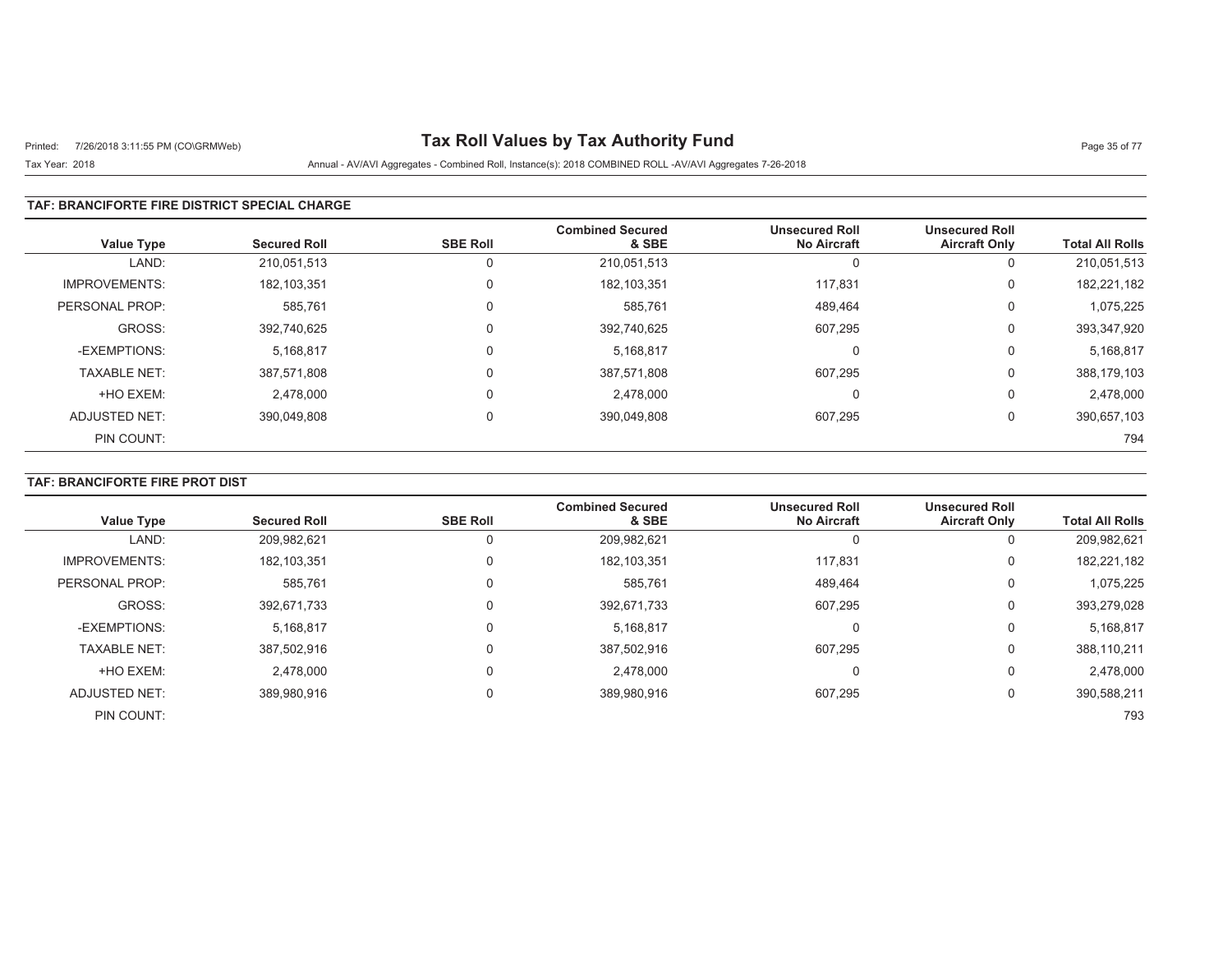# Printed: 7/26/2018 3:11:55 PM (CO\GRMWeb) **Tax Roll Values by Tax Authority Fund** Page 36 of 77

Tax Year: 2018 Annual - AV/AVI Aggregates - Combined Roll, Instance(s): 2018 COMBINED ROLL -AV/AVI Aggregates 7-26-2018

#### **TAF: Branciforte FPD Measure T**

| <b>Value Type</b>    | <b>Secured Roll</b> | <b>SBE Roll</b> | <b>Combined Secured</b><br>& SBE | <b>Unsecured Roll</b><br><b>No Aircraft</b> | <b>Unsecured Roll</b><br><b>Aircraft Only</b> | <b>Total All Rolls</b> |
|----------------------|---------------------|-----------------|----------------------------------|---------------------------------------------|-----------------------------------------------|------------------------|
| LAND:                | 210,051,513         |                 | 210,051,513                      | <sup>t</sup>                                | υ                                             | 210,051,513            |
| <b>IMPROVEMENTS:</b> | 182, 103, 351       | $\Omega$        | 182, 103, 351                    | 117.831                                     | 0                                             | 182,221,182            |
| PERSONAL PROP:       | 585,761             | $\Omega$        | 585,761                          | 489,464                                     | 0                                             | 1,075,225              |
| GROSS:               | 392,740,625         | $\Omega$        | 392,740,625                      | 607,295                                     | 0                                             | 393,347,920            |
| -EXEMPTIONS:         | 5,168,817           | $\Omega$        | 5,168,817                        | C                                           | υ                                             | 5,168,817              |
| <b>TAXABLE NET:</b>  | 387,571,808         | $\Omega$        | 387,571,808                      | 607,295                                     | 0                                             | 388,179,103            |
| +HO EXEM:            | 2,478,000           | $\Omega$        | 2,478,000                        | 0                                           | U                                             | 2,478,000              |
| ADJUSTED NET:        | 390,049,808         | $\Omega$        | 390,049,808                      | 607,295                                     | 0                                             | 390,657,103            |
| PIN COUNT:           |                     |                 |                                  |                                             |                                               | 794                    |

## **TAF: CAPITOLA CITY TR**

| <b>Value Type</b>    | <b>Secured Roll</b> | <b>SBE Roll</b> | <b>Combined Secured</b><br>& SBE | <b>Unsecured Roll</b><br><b>No Aircraft</b> | <b>Unsecured Roll</b><br><b>Aircraft Only</b> | <b>Total All Rolls</b> |
|----------------------|---------------------|-----------------|----------------------------------|---------------------------------------------|-----------------------------------------------|------------------------|
| LAND:                | 1,410,398,084       | 110,892         | 1,410,508,976                    | 402,182                                     | 0                                             | 1,410,911,158          |
| <b>IMPROVEMENTS:</b> | 1.032.795.115       |                 | 1,032,795,115                    | 53,882,976                                  | 0                                             | 1,086,678,091          |
| PERSONAL PROP:       | 4,526,551           |                 | 4,526,551                        | 35,944,536                                  | 0                                             | 40,471,087             |
| GROSS:               | 2.447.719.750       | 110.892         | 2,447,830,642                    | 90.229.694                                  | 0                                             | 2,538,060,336          |
| -EXEMPTIONS:         | 44.922.394          |                 | 44,922,394                       | 3,935,025                                   | 0                                             | 48,857,419             |
| <b>TAXABLE NET:</b>  | 2,402,797,356       | 110.892         | 2,402,908,248                    | 86.294.669                                  | 0                                             | 2,489,202,917          |
| +HO EXEM:            | 9,839,200           |                 | 9,839,200                        | 7,000                                       | 0                                             | 9,846,200              |
| ADJUSTED NET:        | 2.412.636.556       | 110.892         | 2,412,747,448                    | 86,301,669                                  | 0                                             | 2,499,049,117          |
| PIN COUNT:           |                     |                 |                                  |                                             |                                               | 5,335                  |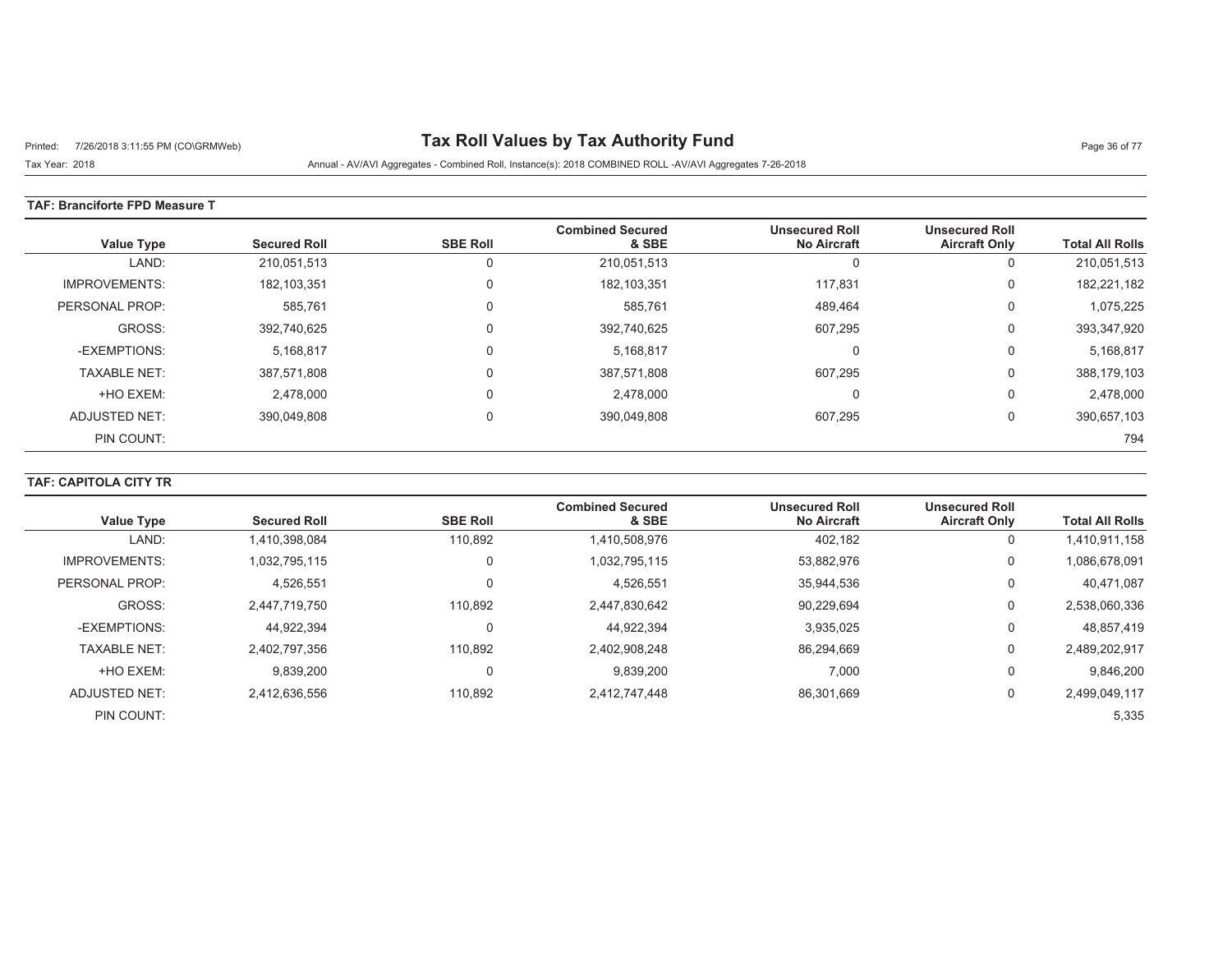# Printed: 7/26/2018 3:11:55 PM (CO\GRMWeb) **Tax Roll Values by Tax Authority Fund** Page 37 of 77

## Tax Year: 2018 Annual - AV/AVI Aggregates - Combined Roll, Instance(s): 2018 COMBINED ROLL -AV/AVI Aggregates 7-26-2018

### **TAF: CENTRAL FPD OF SANTA CRUZ COUNTY**

| <b>Value Type</b>    | <b>Secured Roll</b> | <b>SBE Roll</b> | <b>Combined Secured</b><br>& SBE | <b>Unsecured Roll</b><br><b>No Aircraft</b> | <b>Unsecured Roll</b><br><b>Aircraft Only</b> | <b>Total All Rolls</b> |
|----------------------|---------------------|-----------------|----------------------------------|---------------------------------------------|-----------------------------------------------|------------------------|
| LAND:                | 5,693,707,571       | 110,892         | 5,693,818,463                    | 1,613,062                                   | 0                                             | 5,695,431,525          |
| <b>IMPROVEMENTS:</b> | 4.256.665.113       | 0               | 4,256,665,113                    | 102.425.966                                 | 0                                             | 4,359,091,079          |
| PERSONAL PROP:       | 45,329,075          | $\Omega$        | 45,329,075                       | 98,679,082                                  | 57,089                                        | 144,065,246            |
| GROSS:               | 9.995.701.759       | 110.892         | 9,995,812,651                    | 202.718.110                                 | 57,089                                        | 10,198,587,850         |
| -EXEMPTIONS:         | 387.993.242         | 0               | 387,993,242                      | 23,828,750                                  | 0                                             | 411,821,992            |
| <b>TAXABLE NET:</b>  | 9.607.708.517       | 110,892         | 9,607,819,409                    | 178.889.360                                 | 57,089                                        | 9,786,765,858          |
| +HO EXEM:            | 53,222,533          | 0               | 53,222,533                       | 7,000                                       | 0                                             | 53,229,533             |
| ADJUSTED NET:        | 9,660,931,050       | 110,892         | 9,661,041,942                    | 178.896.360                                 | 57,089                                        | 9,839,995,391          |
| PIN COUNT:           |                     |                 |                                  |                                             |                                               | 21,658                 |

## **TAF: CENTRAL WATER DIST GEN**

|                      |                     |                 | <b>Combined Secured</b> | <b>Unsecured Roll</b> | <b>Unsecured Roll</b> |                        |
|----------------------|---------------------|-----------------|-------------------------|-----------------------|-----------------------|------------------------|
| <b>Value Type</b>    | <b>Secured Roll</b> | <b>SBE Roll</b> | & SBE                   | <b>No Aircraft</b>    | <b>Aircraft Only</b>  | <b>Total All Rolls</b> |
| LAND:                | 318,653,442         | 9,732           | 318,663,174             |                       | 0                     | 318,663,174            |
| <b>IMPROVEMENTS:</b> | 288,733,644         | 0               | 288,733,644             | 26,701                | 0                     | 288,760,345            |
| PERSONAL PROP:       | 314.566             | 0               | 314.566                 | 1.030.880             | 0                     | 1,345,446              |
| GROSS:               | 607,701,652         | 9,732           | 607,711,384             | 1.057.581             | 0                     | 608,768,965            |
| -EXEMPTIONS:         | 30,388,114          | 0               | 30,388,114              |                       | 0                     | 30,388,114             |
| <b>TAXABLE NET:</b>  | 577.313.538         | 9,732           | 577,323,270             | 1.057.581             | 0                     | 578,380,851            |
| +HO EXEM:            | 4,303,600           | 0               | 4,303,600               |                       | $\Omega$              | 4,303,600              |
| ADJUSTED NET:        | 581.617.138         | 9,732           | 581,626,870             | 1.057.581             | 0                     | 582,684,451            |
| PIN COUNT:           |                     |                 |                         |                       |                       | 1,185                  |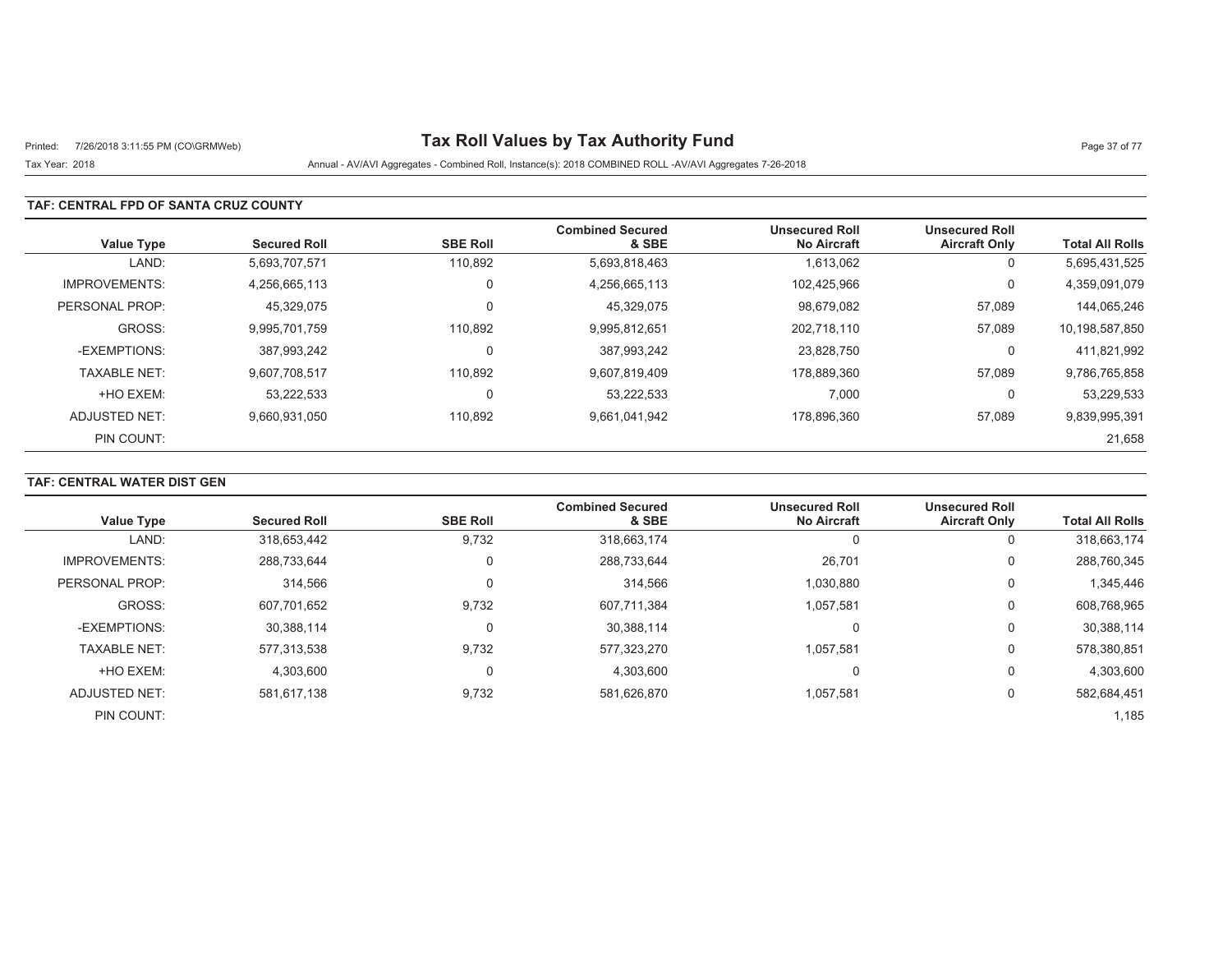# Printed: 7/26/2018 3:11:55 PM (CO\GRMWeb) **Tax Roll Values by Tax Authority Fund** Page 38 of 77

Tax Year: 2018 Annual - AV/AVI Aggregates - Combined Roll, Instance(s): 2018 COMBINED ROLL -AV/AVI Aggregates 7-26-2018

### **TAF: CO HWY SAFETY SERV AREA #9-A**

| <b>Value Type</b>    | <b>Secured Roll</b> | <b>SBE Roll</b> | <b>Combined Secured</b><br>& SBE | <b>Unsecured Roll</b><br><b>No Aircraft</b> | <b>Unsecured Roll</b><br><b>Aircraft Only</b> | <b>Total All Rolls</b> |
|----------------------|---------------------|-----------------|----------------------------------|---------------------------------------------|-----------------------------------------------|------------------------|
| LAND:                | 7,198,109,825       | 0               | 7,198,109,825                    | 1,837,753                                   | 0                                             | 7,199,947,578          |
| <b>IMPROVEMENTS:</b> | 5,417,789,212       | 0               | 5,417,789,212                    | 49,670,563                                  | 0                                             | 5,467,459,775          |
| PERSONAL PROP:       | 41,885,684          | 0               | 41,885,684                       | 72,133,456                                  | 0                                             | 114,019,140            |
| GROSS:               | 12.657.784.721      | 0               | 12,657,784,721                   | 123.641.772                                 | 0                                             | 12,781,426,493         |
| -EXEMPTIONS:         | 535.784.370         | $\mathbf 0$     | 535,784,370                      | 19.892.228                                  | 0                                             | 555,676,598            |
| <b>TAXABLE NET:</b>  | 12,122,000,351      | $\mathbf 0$     | 12,122,000,351                   | 103.749.544                                 | 0                                             | 12,225,749,895         |
| +HO EXEM:            | 83,399,899          | $\mathbf 0$     | 83,399,899                       | $\mathbf{0}$                                | 0                                             | 83,399,899             |
| ADJUSTED NET:        | 12,205,400,250      | $\mathbf 0$     | 12,205,400,250                   | 103.749.544                                 | 0                                             | 12,309,149,794         |
| PIN COUNT:           |                     |                 |                                  |                                             |                                               | 34,182                 |

## **TAF: CO HWY SAFETY SERVICE AREA #9**

| <b>Value Type</b>    | <b>Secured Roll</b> | <b>SBE Roll</b> | <b>Combined Secured</b><br>& SBE | <b>Unsecured Roll</b><br><b>No Aircraft</b> | <b>Unsecured Roll</b><br><b>Aircraft Only</b> | <b>Total All Rolls</b> |
|----------------------|---------------------|-----------------|----------------------------------|---------------------------------------------|-----------------------------------------------|------------------------|
| LAND:                | 15,345,899,060      | 274.955         | 15,346,174,015                   | 4,719,153                                   | U                                             | 15,350,893,168         |
| <b>IMPROVEMENTS:</b> | 11,505,904,874      |                 | 11,505,904,874                   | 107,824,839                                 | $\Omega$                                      | 11,613,729,713         |
| PERSONAL PROP:       | 80,073,296          |                 | 80,073,296                       | 161,697,276                                 | 79,578                                        | 241,850,150            |
| GROSS:               | 26,931,877,230      | 274.955         | 26,932,152,185                   | 274.241.268                                 | 79,578                                        | 27,206,473,031         |
| -EXEMPTIONS:         | 861,465,416         |                 | 861,465,416                      | 21,748,016                                  | 0                                             | 883,213,432            |
| <b>TAXABLE NET:</b>  | 26.070.411.814      | 274.955         | 26.070.686.769                   | 252.493.252                                 | 79,578                                        | 26,323,259,599         |
| +HO EXEM:            | 159.500.603         |                 | 159.500.603                      | 0                                           | 0                                             | 159,500,603            |
| ADJUSTED NET:        | 26.229.912.417      | 274,955         | 26,230,187,372                   | 252.493.252                                 | 79,578                                        | 26,482,760,202         |
| PIN COUNT:           |                     |                 |                                  |                                             |                                               | 66,759                 |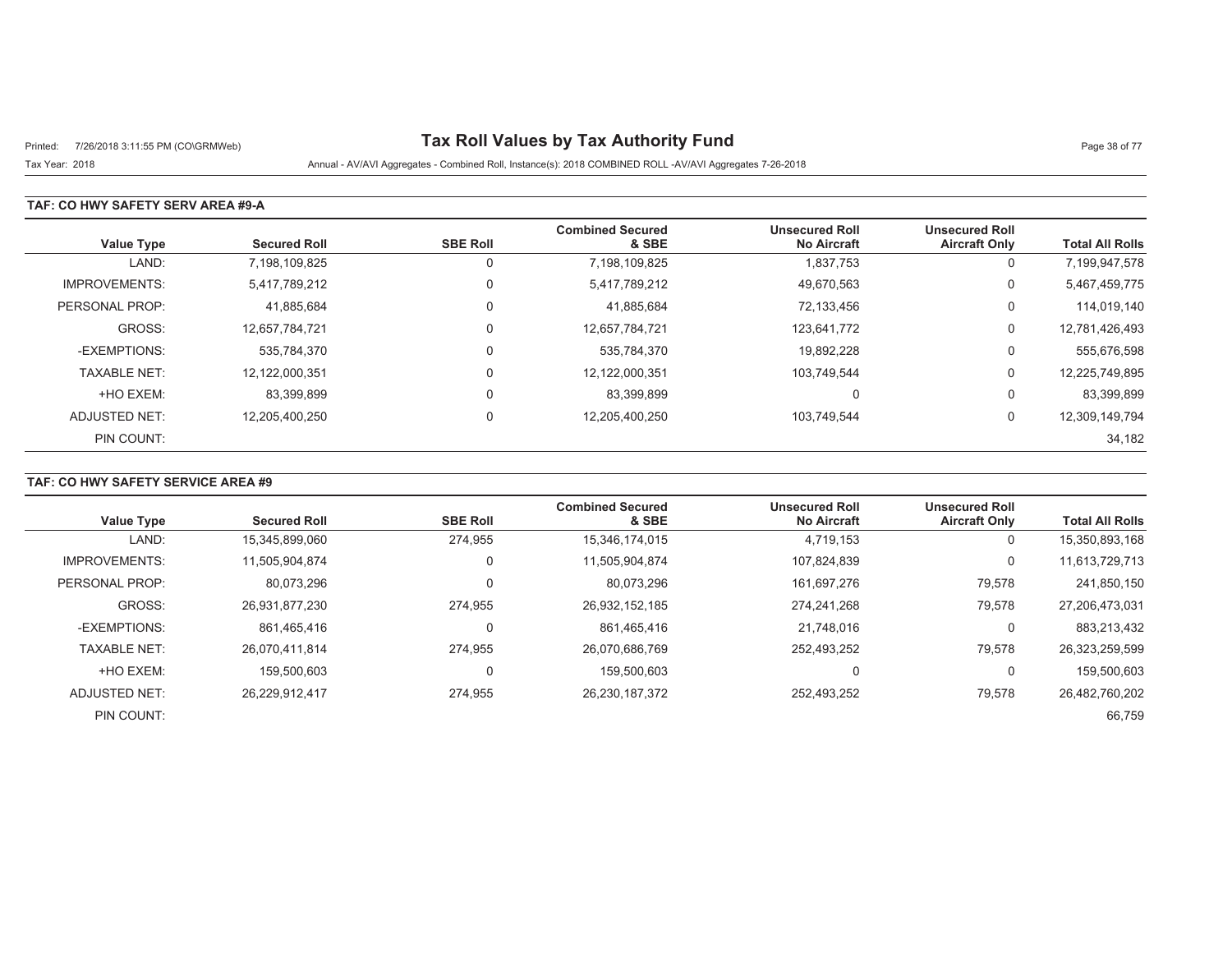# Printed: 7/26/2018 3:11:55 PM (CO\GRMWeb) **Tax Roll Values by Tax Authority Fund** Page 39 of 77

Tax Year: 2018 Annual - AV/AVI Aggregates - Combined Roll, Instance(s): 2018 COMBINED ROLL -AV/AVI Aggregates 7-26-2018

### **TAF: CO HWY SAFETY SVC AREA #9-ZN B**

| <b>Value Type</b>    | <b>Secured Roll</b> | <b>SBE Roll</b> | <b>Combined Secured</b><br>& SBE | <b>Unsecured Roll</b><br><b>No Aircraft</b> | <b>Unsecured Roll</b><br><b>Aircraft Only</b> | <b>Total All Rolls</b> |
|----------------------|---------------------|-----------------|----------------------------------|---------------------------------------------|-----------------------------------------------|------------------------|
| LAND:                | 2,215,337,259       | 0               | 2,215,337,259                    | 928,525                                     | U                                             | 2,216,265,784          |
| <b>IMPROVEMENTS:</b> | 1,456,352,693       | 0               | 1,456,352,693                    | 11,056,355                                  | 0                                             | 1,467,409,048          |
| PERSONAL PROP:       | 1,286,642           | 0               | 1,286,642                        | 16.091.174                                  | 0                                             | 17,377,816             |
| GROSS:               | 3,672,976,594       | 0               | 3,672,976,594                    | 28,076,054                                  | 0                                             | 3,701,052,648          |
| -EXEMPTIONS:         | 68,217,439          | $\Omega$        | 68,217,439                       | 792,019                                     | 0                                             | 69,009,458             |
| <b>TAXABLE NET:</b>  | 3,604,759,155       | $\Omega$        | 3,604,759,155                    | 27,284,035                                  | 0                                             | 3,632,043,190          |
| +HO EXEM:            | 21.085.533          | 0               | 21.085.533                       | 0                                           | υ                                             | 21,085,533             |
| ADJUSTED NET:        | 3.625.844.688       | $\Omega$        | 3,625,844,688                    | 27,284,035                                  | 0                                             | 3,653,128,723          |
| PIN COUNT:           |                     |                 |                                  |                                             |                                               | 8,150                  |

## **TAF: CO SCH SV SANTA CLARA**

| <b>Value Type</b>    | <b>Secured Roll</b> | <b>SBE Roll</b> | <b>Combined Secured</b><br>& SBE | <b>Unsecured Roll</b><br><b>No Aircraft</b> | <b>Unsecured Roll</b><br><b>Aircraft Only</b> | <b>Total All Rolls</b> |
|----------------------|---------------------|-----------------|----------------------------------|---------------------------------------------|-----------------------------------------------|------------------------|
|                      |                     |                 |                                  |                                             |                                               |                        |
| LAND:                | 762,211,633         |                 | 762,211,633                      | 48,704                                      |                                               | 762,260,337            |
| <b>IMPROVEMENTS:</b> | 620,235,693         | 0               | 620,235,693                      | 1,248,594                                   | 0                                             | 621,484,287            |
| PERSONAL PROP:       | 1.028.881           | 0               | 1,028,881                        | 2,678,802                                   | 0                                             | 3,707,683              |
| GROSS:               | 1,383,476,207       | 0               | 1,383,476,207                    | 3,976,100                                   | 0                                             | 1,387,452,307          |
| -EXEMPTIONS:         | 11,414,587          | 0               | 11,414,587                       | 0                                           | $\Omega$                                      | 11,414,587             |
| <b>TAXABLE NET:</b>  | 1,372,061,620       | 0               | 1,372,061,620                    | 3.976.100                                   | $\Omega$                                      | 1,376,037,720          |
| +HO EXEM:            | 7.491.400           | 0               | 7.491.400                        | 0                                           | $\Omega$                                      | 7,491,400              |
| ADJUSTED NET:        | 1,379,553,020       | 0               | 1,379,553,020                    | 3,976,100                                   | 0                                             | 1,383,529,120          |
| PIN COUNT:           |                     |                 |                                  |                                             |                                               | 2,517                  |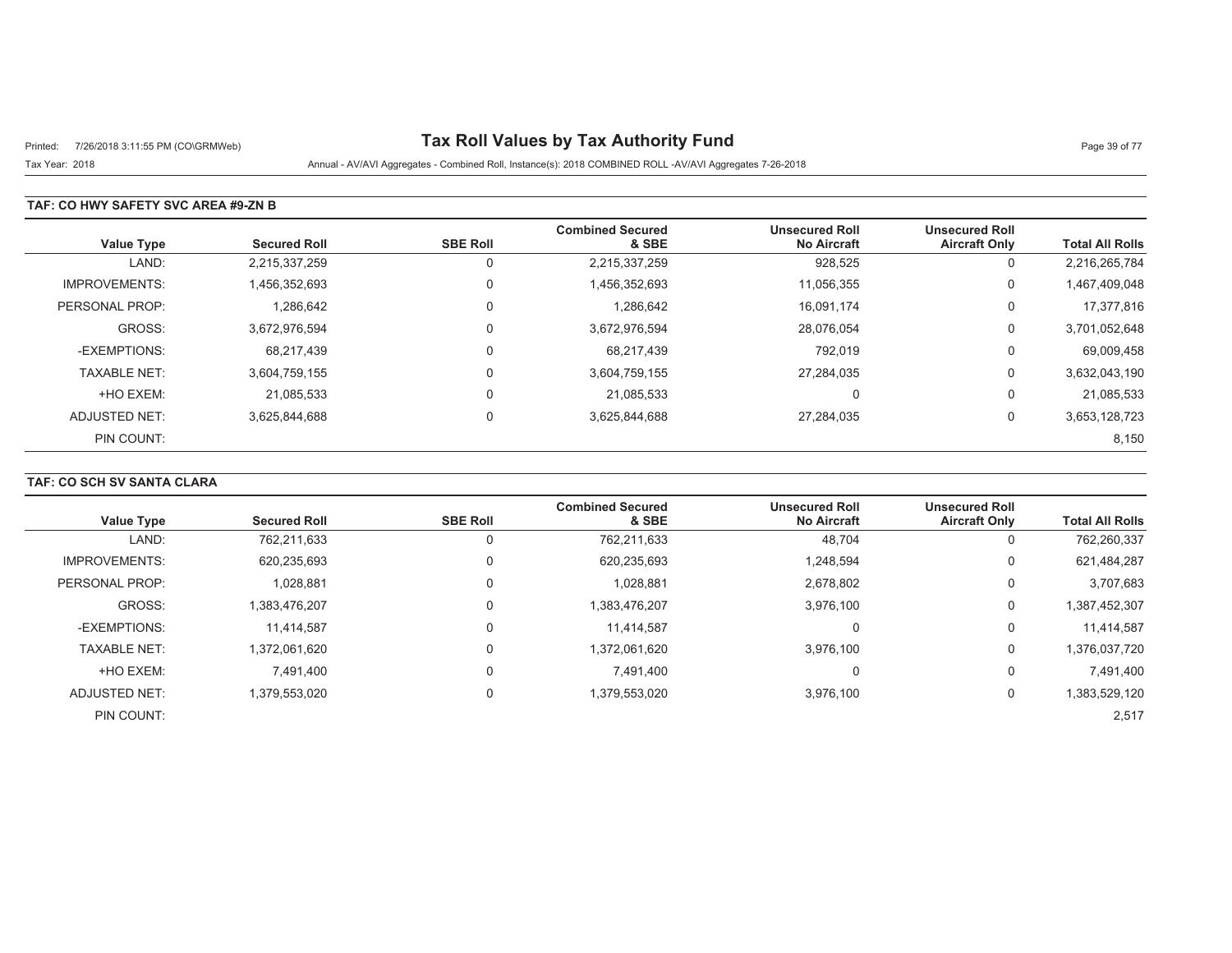# Printed: 7/26/2018 3:11:55 PM (CO\GRMWeb) **Tax Roll Values by Tax Authority Fund** Page 40 of 77

Tax Year: 2018 Annual - AV/AVI Aggregates - Combined Roll, Instance(s): 2018 COMBINED ROLL -AV/AVI Aggregates 7-26-2018

#### **TAF: COUNTY FIRE**

| Value Type           | <b>Secured Roll</b> | <b>SBE Roll</b> | <b>Combined Secured</b><br>& SBE | <b>Unsecured Roll</b><br><b>No Aircraft</b> | <b>Unsecured Roll</b><br><b>Aircraft Only</b> | <b>Total All Rolls</b> |
|----------------------|---------------------|-----------------|----------------------------------|---------------------------------------------|-----------------------------------------------|------------------------|
| LAND:                | 2,256,297,116       | 177,623         | 2,256,474,739                    | 2,202,975                                   | 0                                             | 2,258,677,714          |
| <b>IMPROVEMENTS:</b> | 1,769,166,733       | 0               | 1,769,166,733                    | 23,744,069                                  | 0                                             | 1,792,910,802          |
| PERSONAL PROP:       | 13.589.711          | 0               | 13,589,711                       | 35,192,105                                  | 22,489                                        | 48,804,305             |
| GROSS:               | 4,039,053,560       | 177,623         | 4,039,231,183                    | 61,139,149                                  | 22,489                                        | 4,100,392,821          |
| -EXEMPTIONS:         | 93,085,726          | 0               | 93,085,726                       | 128.439                                     | 0                                             | 93,214,165             |
| <b>TAXABLE NET:</b>  | 3.945.967.834       | 177.623         | 3.946.145.457                    | 61,010,710                                  | 22.489                                        | 4,007,178,656          |
| +HO EXEM:            | 23.429.217          | $\mathbf 0$     | 23.429.217                       | $\mathbf{0}$                                | υ                                             | 23,429,217             |
| ADJUSTED NET:        | 3,969,397,051       | 177,623         | 3,969,574,674                    | 61,010,710                                  | 22,489                                        | 4,030,607,873          |
| PIN COUNT:           |                     |                 |                                  |                                             |                                               | 10,434                 |

### **TAF: COUNTY LIBRARY**

| <b>Value Type</b>    | <b>Secured Roll</b> | <b>SBE Roll</b> | <b>Combined Secured</b><br>& SBE | <b>Unsecured Roll</b><br><b>No Aircraft</b> | <b>Unsecured Roll</b><br><b>Aircraft Only</b> | <b>Total All Rolls</b> |
|----------------------|---------------------|-----------------|----------------------------------|---------------------------------------------|-----------------------------------------------|------------------------|
| LAND:                | 19,297,576,913      | 385,847         | 19,297,962,760                   | 5,859,765                                   | υ                                             | 19,303,822,525         |
| <b>IMPROVEMENTS:</b> | 15,092,331,852      |                 | 15,092,331,852                   | 254,099,564                                 | 0                                             | 15,346,431,416         |
| PERSONAL PROP:       | 101.669.048         |                 | 101,669,048                      | 301,997,282                                 | 79,578                                        | 403,745,908            |
| GROSS:               | 34.491.577.813      | 385.847         | 34,491,963,660                   | 561.956.611                                 | 79,578                                        | 35,053,999,849         |
| -EXEMPTIONS:         | 1,054,148,751       |                 | 1,054,148,751                    | 33,169,307                                  | 0                                             | 1,087,318,058          |
| <b>TAXABLE NET:</b>  | 33,437,429,062      | 385.847         | 33,437,814,909                   | 528,787,304                                 | 79,578                                        | 33,966,681,791         |
| +HO EXEM:            | 203.552.362         |                 | 203,552,362                      | 7,000                                       |                                               | 203,559,362            |
| ADJUSTED NET:        | 33.640.981.424      | 385,847         | 33,641,367,271                   | 528,794,304                                 | 79,578                                        | 34, 170, 241, 153      |
| PIN COUNT:           |                     |                 |                                  |                                             |                                               | 84,441                 |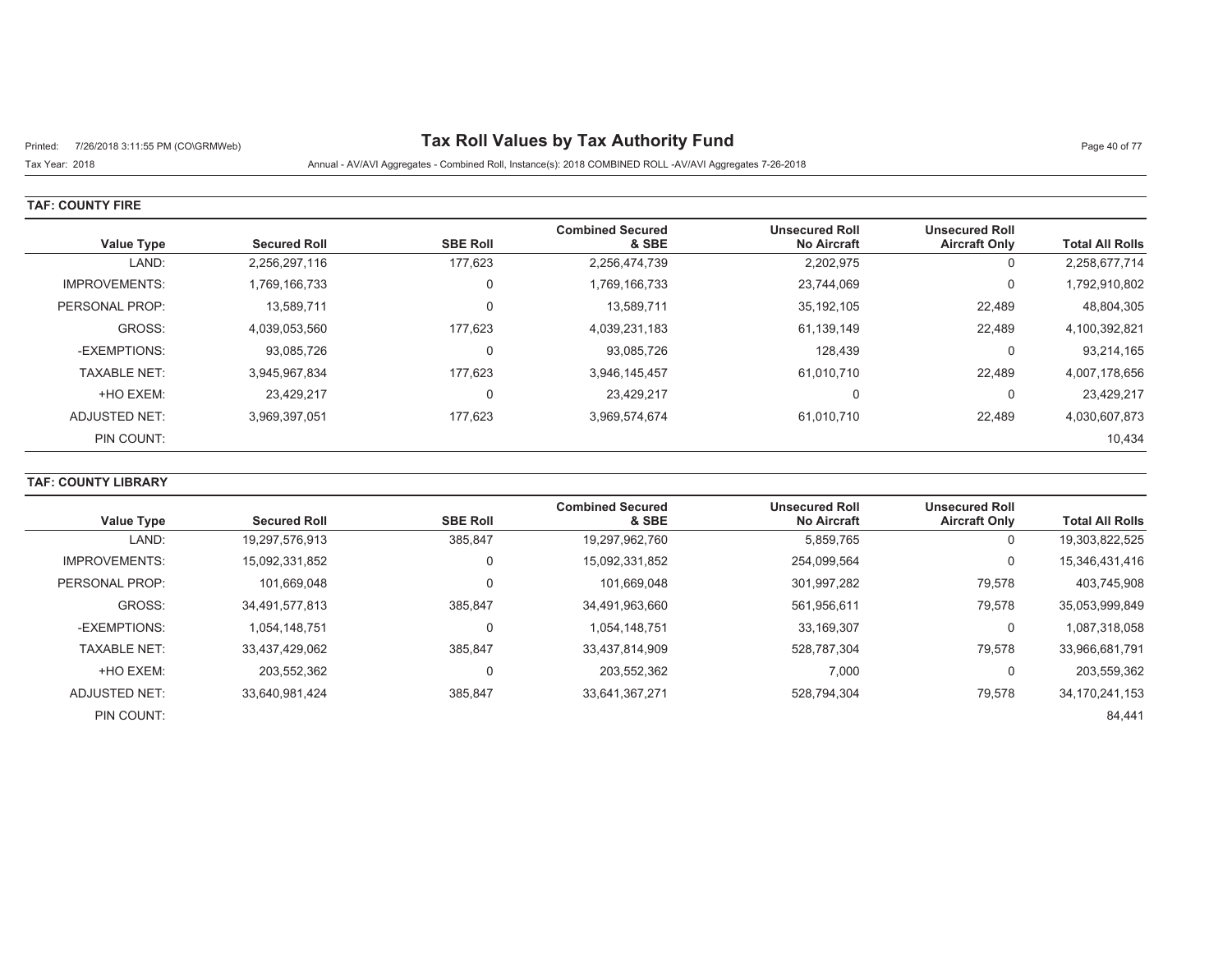# Printed: 7/26/2018 3:11:55 PM (CO\GRMWeb) **Tax Roll Values by Tax Authority Fund** Page 41 of 77

Tax Year: 2018 Annual - AV/AVI Aggregates - Combined Roll, Instance(s): 2018 COMBINED ROLL -AV/AVI Aggregates 7-26-2018

### **TAF: COUNTY SCHOOL SERVICE**

| <b>Value Type</b>    | <b>Secured Roll</b> | <b>SBE Roll</b> | <b>Combined Secured</b><br>& SBE | <b>Unsecured Roll</b><br><b>No Aircraft</b> | <b>Unsecured Roll</b><br><b>Aircraft Only</b> | <b>Total All Rolls</b> |
|----------------------|---------------------|-----------------|----------------------------------|---------------------------------------------|-----------------------------------------------|------------------------|
| LAND:                | 24,738,174,438      | 385,847         | 24,738,560,285                   | 27,075,453                                  | 0                                             | 24,765,635,738         |
| <b>IMPROVEMENTS:</b> | 19.747.817.993      | 0               | 19,747,817,993                   | 424.234.435                                 | 0                                             | 20,172,052,428         |
| PERSONAL PROP:       | 187.210.041         |                 | 187.210.041                      | 570.441.790                                 | 24,649,281                                    | 782,301,112            |
| GROSS:               | 44.673.202.472      | 385.847         | 44,673,588,319                   | 1,021,751,678                               | 24.649.281                                    | 45,719,989,278         |
| -EXEMPTIONS:         | 1.467.133.983       | 0               | 1,467,133,983                    | 67.707.325                                  | 579.725                                       | 1,535,421,033          |
| <b>TAXABLE NET:</b>  | 43,206,068,489      | 385,847         | 43,206,454,336                   | 954,044,353                                 | 24,069,556                                    | 44, 184, 568, 245      |
| +HO EXEM:            | 252.167.362         | 0               | 252.167.362                      | 159.600                                     | 0                                             | 252,326,962            |
| ADJUSTED NET:        | 43.458.235.851      | 385,847         | 43,458,621,698                   | 954,203,953                                 | 24.069.556                                    | 44,436,895,207         |
| PIN COUNT:           |                     |                 |                                  |                                             |                                               | 109,040                |

## **TAF: DAVENPORT CO SAN DIST**

|                      |                     |                 | <b>Combined Secured</b> | <b>Unsecured Roll</b> | <b>Unsecured Roll</b> |                        |
|----------------------|---------------------|-----------------|-------------------------|-----------------------|-----------------------|------------------------|
| <b>Value Type</b>    | <b>Secured Roll</b> | <b>SBE Roll</b> | & SBE                   | <b>No Aircraft</b>    | <b>Aircraft Only</b>  | <b>Total All Rolls</b> |
| LAND:                | 31,462,214          | 0               | 31,462,214              |                       | 0                     | 31,462,214             |
| <b>IMPROVEMENTS:</b> | 17,421,286          | 0               | 17.421.286              | 413,335               | 0                     | 17,834,621             |
| PERSONAL PROP:       | 2,000               | $\mathbf 0$     | 2,000                   | 747,372               | 0                     | 749,372                |
| GROSS:               | 48,885,500          | 0               | 48,885,500              | 1,160,707             | 0                     | 50,046,207             |
| -EXEMPTIONS:         | 548,010             | 0               | 548,010                 | 0                     | 0                     | 548,010                |
| <b>TAXABLE NET:</b>  | 48,337,490          | 0               | 48,337,490              | 1,160,707             | 0                     | 49,498,197             |
| +HO EXEM:            | 299,966             | 0               | 299,966                 | 0                     | 0                     | 299,966                |
| <b>ADJUSTED NET:</b> | 48,637,456          | $\overline{0}$  | 48,637,456              | 1,160,707             | 0                     | 49,798,163             |
| PIN COUNT:           |                     |                 |                         |                       |                       | 147                    |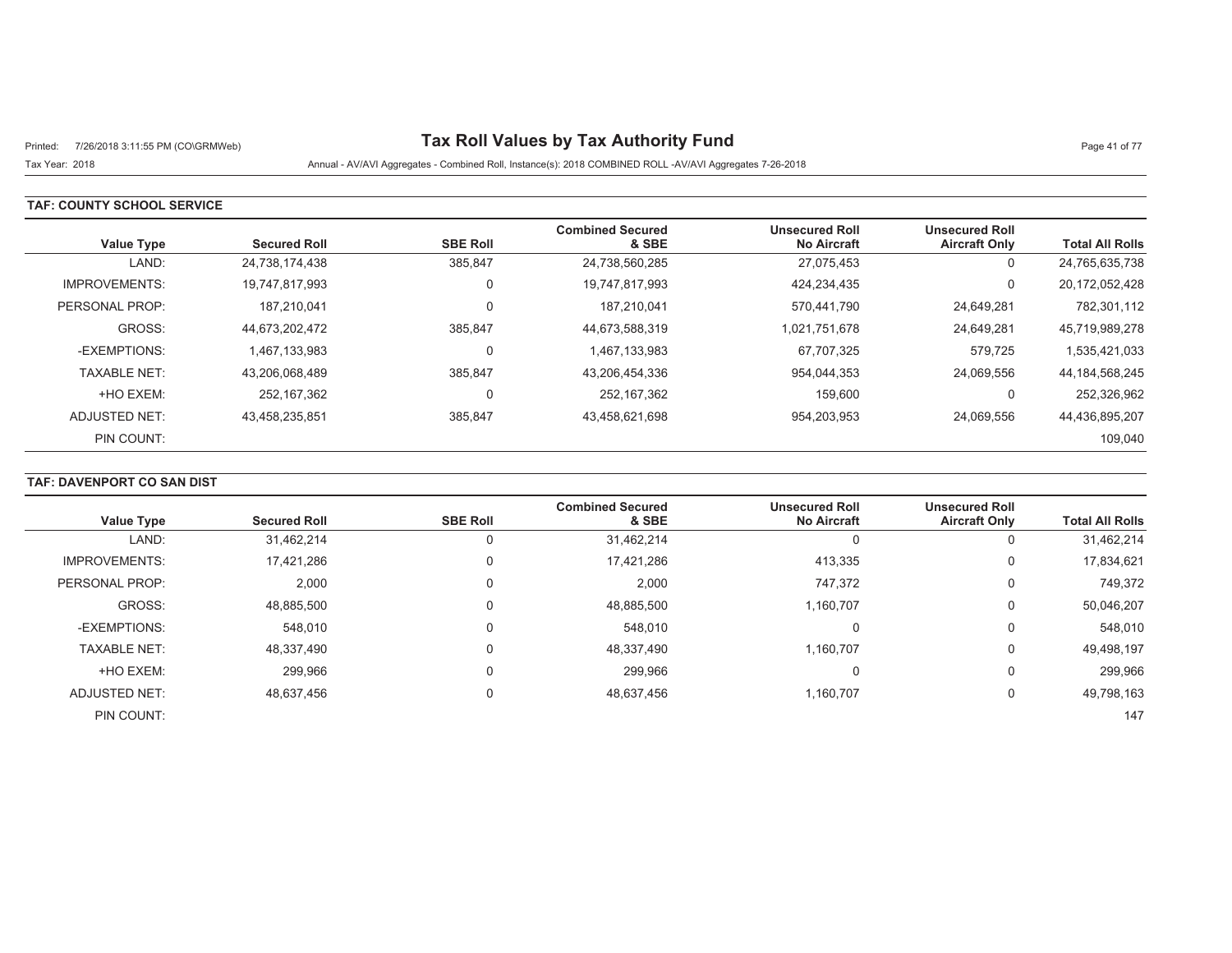# Printed: 7/26/2018 3:11:55 PM (CO\GRMWeb) **Tax Roll Values by Tax Authority Fund** Page 42 of 77

## Tax Year: 2018 Annual - AV/AVI Aggregates - Combined Roll, Instance(s): 2018 COMBINED ROLL -AV/AVI Aggregates 7-26-2018

### **TAF: EDUCATION REVENUE AUGMENTATION FUND**

| <b>Value Type</b>    | <b>Secured Roll</b> | <b>SBE Roll</b> | <b>Combined Secured</b><br>& SBE | <b>Unsecured Roll</b><br><b>No Aircraft</b> | <b>Unsecured Roll</b><br><b>Aircraft Only</b> | <b>Total All Rolls</b> |
|----------------------|---------------------|-----------------|----------------------------------|---------------------------------------------|-----------------------------------------------|------------------------|
| LAND:                | 1,840,030,613       | 87,600          | 1,840,118,213                    | 89,080                                      | 0                                             | 1,840,207,293          |
| <b>IMPROVEMENTS:</b> | 1,499,179,153       | 0               | 1,499,179,153                    | 1,620,422                                   | 0                                             | 1,500,799,575          |
| PERSONAL PROP:       | 3,381,459           | 0               | 3.381.459                        | 5,029,930                                   | 0                                             | 8,411,389              |
| GROSS:               | 3.342.591.225       | 87.600          | 3,342,678,825                    | 6,739,432                                   | 0                                             | 3,349,418,257          |
| -EXEMPTIONS:         | 69.423.690          | 0               | 69,423,690                       | 27.890                                      | 0                                             | 69,451,580             |
| <b>TAXABLE NET:</b>  | 3,273,167,535       | 87,600          | 3,273,255,135                    | 6,711,542                                   | 0                                             | 3,279,966,677          |
| +HO EXEM:            | 27.910.400          | 0               | 27.910.400                       |                                             | 0                                             | 27,910,400             |
| ADJUSTED NET:        | 3,301,077,935       | 87,600          | 3,301,165,535                    | 6,711,542                                   | 0                                             | 3,307,877,077          |
| PIN COUNT:           |                     |                 |                                  |                                             |                                               | 13,906                 |

### **TAF: EMPIRE ACRES CO SV AREA #17**

| <b>Value Type</b>    | <b>Secured Roll</b> | <b>SBE Roll</b> | <b>Combined Secured</b><br>& SBE | <b>Unsecured Roll</b><br><b>No Aircraft</b> | <b>Unsecured Roll</b><br><b>Aircraft Only</b> | <b>Total All Rolls</b> |
|----------------------|---------------------|-----------------|----------------------------------|---------------------------------------------|-----------------------------------------------|------------------------|
| LAND:                | 13,810,246          |                 | 13,810,246                       |                                             | 0                                             | 13,810,246             |
| <b>IMPROVEMENTS:</b> | 10,540,481          |                 | 10,540,481                       |                                             | 0                                             | 10,540,481             |
| PERSONAL PROP:       | $\Omega$            |                 | 0                                | 19,939                                      | 0                                             | 19,939                 |
| GROSS:               | 24,350,727          |                 | 24,350,727                       | 19,939                                      | 0                                             | 24,370,666             |
| -EXEMPTIONS:         | 217,484             |                 | 217.484                          |                                             | $\Omega$                                      | 217,484                |
| <b>TAXABLE NET:</b>  | 24, 133, 243        |                 | 24,133,243                       | 19,939                                      | 0                                             | 24, 153, 182           |
| +HO EXEM:            | 217,000             |                 | 217,000                          |                                             | 0                                             | 217,000                |
| <b>ADJUSTED NET:</b> | 24,350,243          |                 | 24,350,243                       | 19,939                                      | 0                                             | 24,370,182             |
| PIN COUNT:           |                     |                 |                                  |                                             |                                               | 57                     |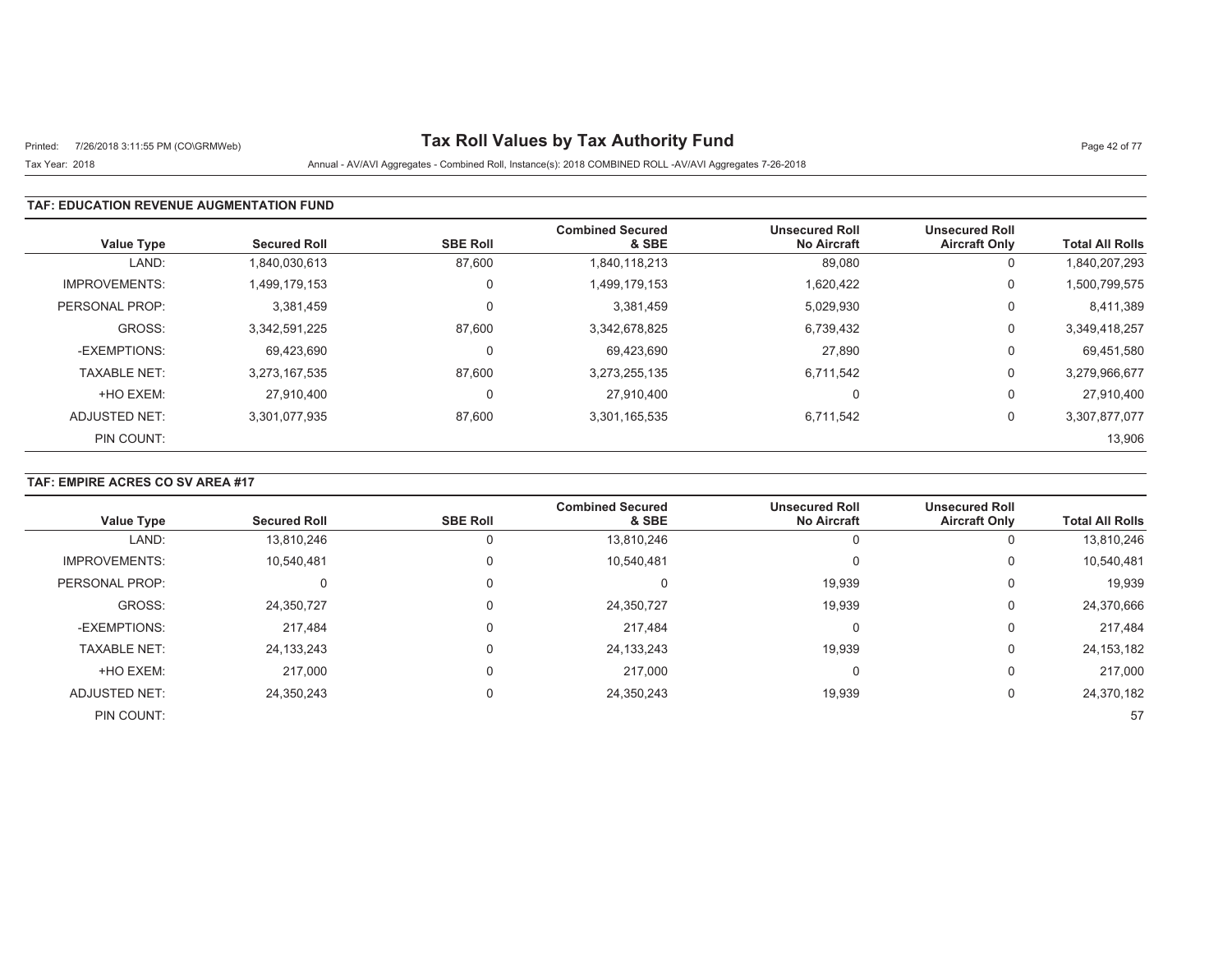# Printed: 7/26/2018 3:11:55 PM (CO\GRMWeb) **Tax Roll Values by Tax Authority Fund** Page 43 of 77

Tax Year: 2018 Annual - AV/AVI Aggregates - Combined Roll, Instance(s): 2018 COMBINED ROLL -AV/AVI Aggregates 7-26-2018

### **TAF: EXTENDED POLICE PROT CSA #38**

| Value Type           | <b>Secured Roll</b> | <b>SBE Roll</b> | <b>Combined Secured</b><br>& SBE | <b>Unsecured Roll</b><br><b>No Aircraft</b> | <b>Unsecured Roll</b><br><b>Aircraft Only</b> | <b>Total All Rolls</b> |
|----------------------|---------------------|-----------------|----------------------------------|---------------------------------------------|-----------------------------------------------|------------------------|
| LAND:                | 15,345,075,194      | 274,955         | 15,345,350,149                   | 4,719,153                                   | 0                                             | 15,350,069,302         |
| <b>IMPROVEMENTS:</b> | 11,504,571,465      | 0               | 11,504,571,465                   | 107,824,839                                 | 0                                             | 11,612,396,304         |
| PERSONAL PROP:       | 80,073,296          | 0               | 80,073,296                       | 161,697,276                                 | 79,578                                        | 241,850,150            |
| GROSS:               | 26,929,719,955      | 274.955         | 26,929,994,910                   | 274,241,268                                 | 79,578                                        | 27,204,315,756         |
| -EXEMPTIONS:         | 861,465,416         |                 | 861,465,416                      | 21,748,016                                  | 0                                             | 883,213,432            |
| <b>TAXABLE NET:</b>  | 26,068,254,539      | 274,955         | 26,068,529,494                   | 252,493,252                                 | 79,578                                        | 26,321,102,324         |
| +HO EXEM:            | 159.500.603         | 0               | 159,500,603                      |                                             | 0                                             | 159,500,603            |
| ADJUSTED NET:        | 26,227,755,142      | 274,955         | 26,228,030,097                   | 252,493,252                                 | 79,578                                        | 26,480,602,927         |
| PIN COUNT:           |                     |                 |                                  |                                             |                                               | 66,758                 |

### **TAF: FELTON FIRE PROT DIST**

| <b>Value Type</b>    | <b>Secured Roll</b> | <b>SBE Roll</b> | <b>Combined Secured</b><br>& SBE | <b>Unsecured Roll</b><br><b>No Aircraft</b> | <b>Unsecured Roll</b><br><b>Aircraft Only</b> | <b>Total All Rolls</b> |
|----------------------|---------------------|-----------------|----------------------------------|---------------------------------------------|-----------------------------------------------|------------------------|
|                      |                     |                 |                                  |                                             |                                               |                        |
| LAND:                | 521,346,871         |                 | 521,346,871                      | 225,161                                     | U                                             | 521,572,032            |
| <b>IMPROVEMENTS:</b> | 432,808,051         |                 | 432,808,051                      | 10,850,729                                  | $\Omega$                                      | 443,658,780            |
| PERSONAL PROP:       | 1.386.177           |                 | 1,386,177                        | 5,054,296                                   | 0                                             | 6,440,473              |
| GROSS:               | 955.541.099         |                 | 955,541,099                      | 16,130,186                                  | 0                                             | 971,671,285            |
| -EXEMPTIONS:         | 64,395,285          |                 | 64,395,285                       | 77,956                                      | 0                                             | 64,473,241             |
| <b>TAXABLE NET:</b>  | 891.145.814         |                 | 891,145,814                      | 16.052.230                                  | $\Omega$                                      | 907,198,044            |
| +HO EXEM:            | 7.760.200           |                 | 7,760,200                        | 0                                           | $\Omega$                                      | 7.760.200              |
| ADJUSTED NET:        | 898,906,014         | 0               | 898,906,014                      | 16,052,230                                  | $\Omega$                                      | 914,958,244            |
| PIN COUNT:           |                     |                 |                                  |                                             |                                               | 3,188                  |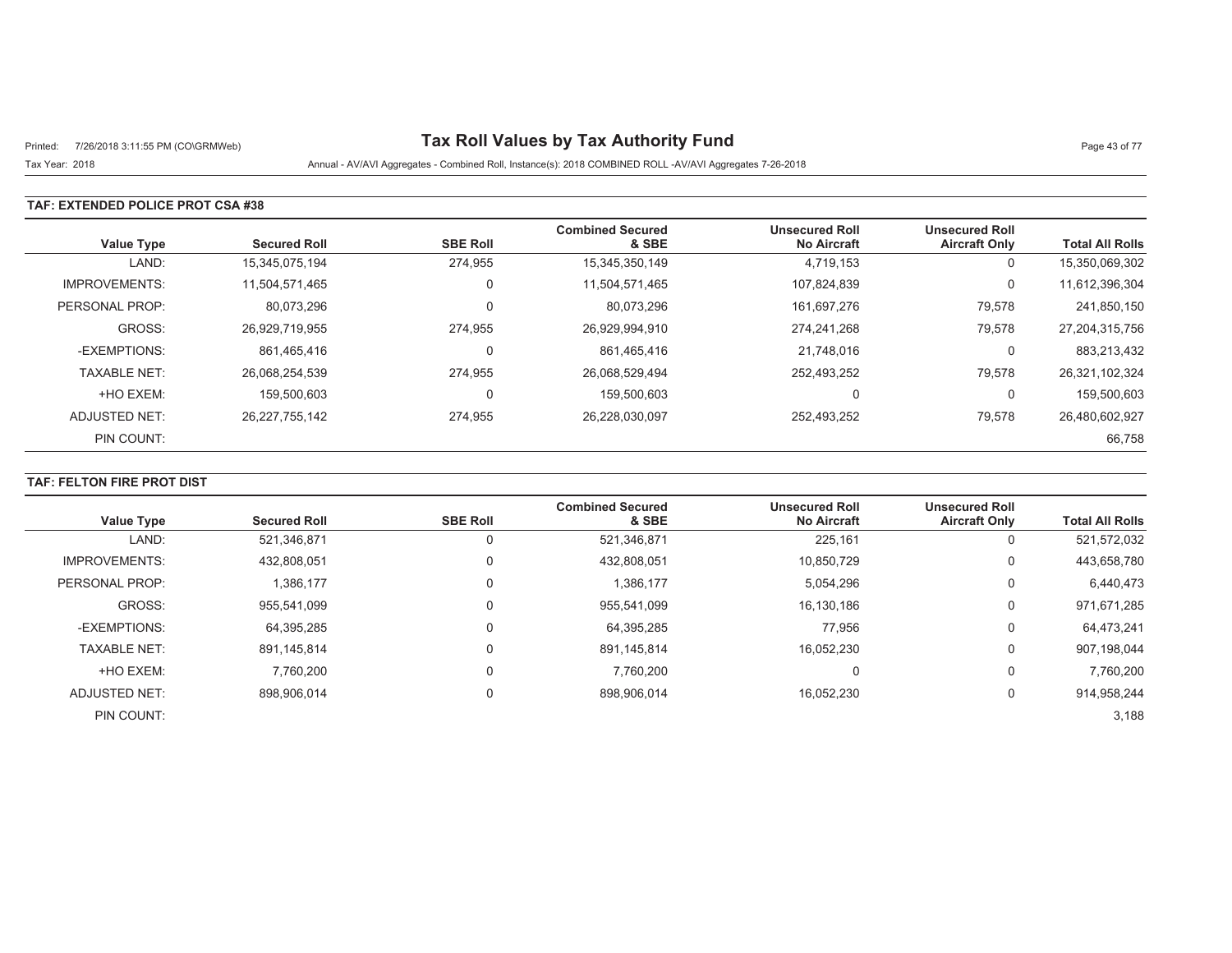# Printed: 7/26/2018 3:11:55 PM (CO\GRMWeb) **Tax Roll Values by Tax Authority Fund** Page 44 of 77

Tax Year: 2018 Annual - AV/AVI Aggregates - Combined Roll, Instance(s): 2018 COMBINED ROLL -AV/AVI Aggregates 7-26-2018

### **TAF: HAPPY VALLEY SCH DIST GENL**

| <b>Value Type</b>    | <b>Secured Roll</b> | <b>SBE Roll</b> | <b>Combined Secured</b><br>& SBE | <b>Unsecured Roll</b><br><b>No Aircraft</b> | <b>Unsecured Roll</b><br><b>Aircraft Only</b> | <b>Total All Rolls</b> |
|----------------------|---------------------|-----------------|----------------------------------|---------------------------------------------|-----------------------------------------------|------------------------|
| LAND:                | 168,476,207         |                 | 168,476,207                      | <sup>t</sup>                                | υ                                             | 168,476,207            |
| <b>IMPROVEMENTS:</b> | 149,597,996         | $\Omega$        | 149,597,996                      | 117.831                                     | 0                                             | 149,715,827            |
| PERSONAL PROP:       | 577,761             | $\Omega$        | 577,761                          | 462,336                                     | 0                                             | 1,040,097              |
| GROSS:               | 318,651,964         | $\Omega$        | 318,651,964                      | 580,167                                     | 0                                             | 319,232,131            |
| -EXEMPTIONS:         | 4,645,334           | $\Omega$        | 4,645,334                        | C                                           | υ                                             | 4,645,334              |
| <b>TAXABLE NET:</b>  | 314,006,630         | $\Omega$        | 314,006,630                      | 580,167                                     | 0                                             | 314,586,797            |
| +HO EXEM:            | 1,967,000           | $\Omega$        | 1,967,000                        | 0                                           | U                                             | 1,967,000              |
| ADJUSTED NET:        | 315,973,630         | $\Omega$        | 315,973,630                      | 580,167                                     | 0                                             | 316,553,797            |
| PIN COUNT:           |                     |                 |                                  |                                             |                                               | 614                    |

### **TAF: HUCKLEBERRY WDS CO SV AREA #15**

| <b>Value Type</b>    | <b>Secured Roll</b> | <b>SBE Roll</b> | <b>Combined Secured</b><br>& SBE | <b>Unsecured Roll</b><br><b>No Aircraft</b> | <b>Unsecured Roll</b><br><b>Aircraft Only</b> | <b>Total All Rolls</b> |
|----------------------|---------------------|-----------------|----------------------------------|---------------------------------------------|-----------------------------------------------|------------------------|
| LAND:                | 14,425,192          |                 | 14,425,192                       | υ                                           | 0                                             | 14,425,192             |
| <b>IMPROVEMENTS:</b> | 13,271,264          | 0               | 13,271,264                       | 0                                           | 0                                             | 13,271,264             |
| GROSS:               | 27,696,456          |                 | 27,696,456                       | 0                                           | 0                                             | 27,696,456             |
| -EXEMPTIONS:         | 384,239             |                 | 384,239                          | 0                                           | 0                                             | 384,239                |
| <b>TAXABLE NET:</b>  | 27,312,217          |                 | 27,312,217                       | 0                                           | 0                                             | 27,312,217             |
| +HO EXEM:            | 238,000             |                 | 238,000                          | 0                                           | 0                                             | 238,000                |
| ADJUSTED NET:        | 27,550,217          |                 | 27,550,217                       | 0                                           | 0                                             | 27,550,217             |
| PIN COUNT:           |                     |                 |                                  |                                             |                                               | 85                     |

#### **TAF: HUTCHINSON RD CO SV AREA NO13**

|                   |                           |                 | Combined Secured | <b>Unsecured Roll</b> | <b>Unsecured Roll</b> |                        |
|-------------------|---------------------------|-----------------|------------------|-----------------------|-----------------------|------------------------|
| <b>Value Type</b> | Secured Roll              | <b>SBE Roll</b> | & SBE            | <b>No Aircraft</b>    | <b>Aircraft Only</b>  | <b>Total All Rolls</b> |
| LAND:             | רמה מה<br>ו טט.טט<br>.400 |                 | 63,637,453       |                       |                       | 63,637,453             |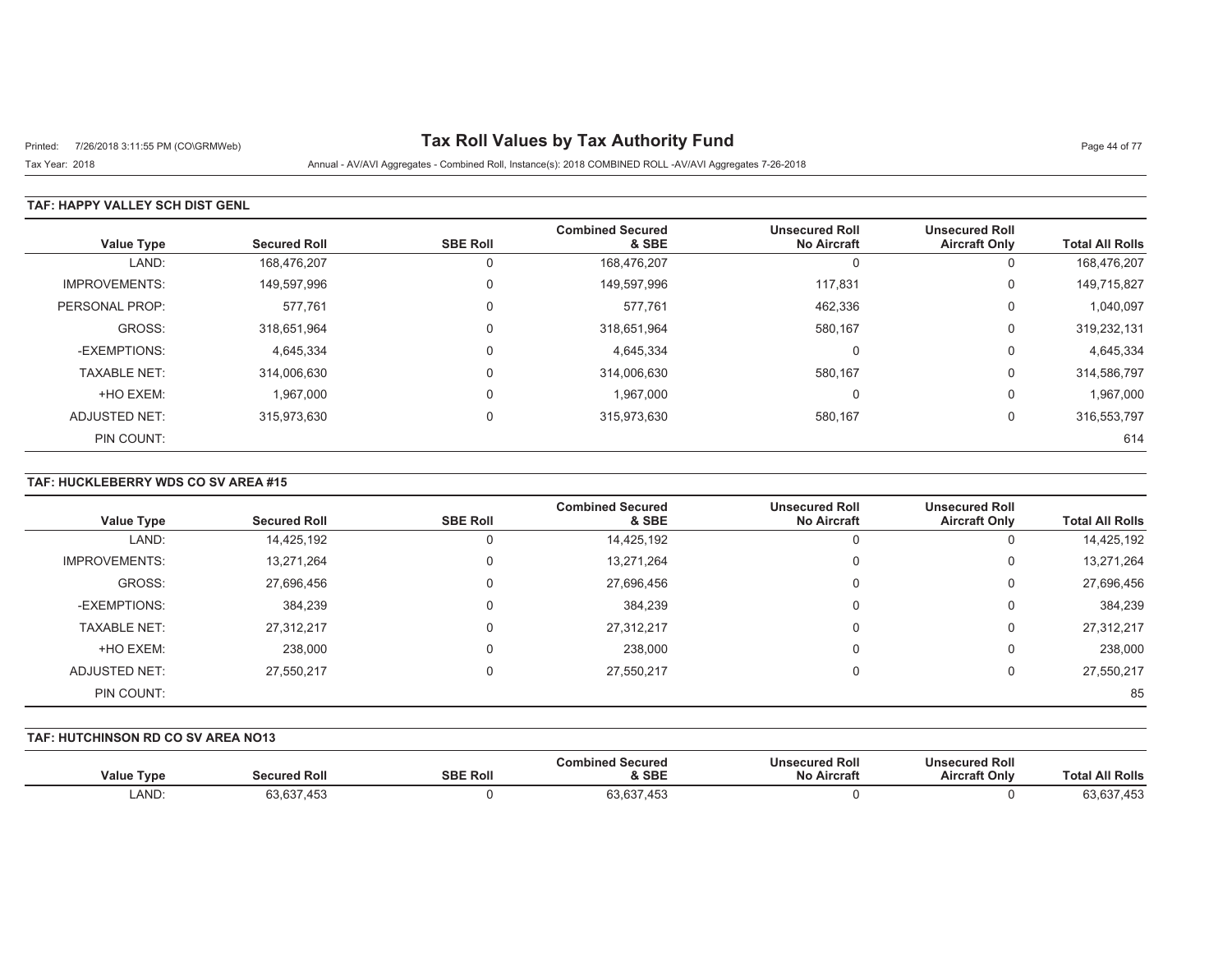| 7/26/2018 3:11:55 PM (CO\GRMWeb)<br>Printed: |             |   | <b>Tax Roll Values by Tax Authority Fund</b>                                                             |        |   | Page 45 of 77 |
|----------------------------------------------|-------------|---|----------------------------------------------------------------------------------------------------------|--------|---|---------------|
| Tax Year: 2018                               |             |   | Annual - AV/AVI Aggregates - Combined Roll, Instance(s): 2018 COMBINED ROLL -AV/AVI Aggregates 7-26-2018 |        |   |               |
| IMPROVEMENTS:                                | 58,335,682  |   | 58.335.682                                                                                               |        | 0 | 58,335,682    |
| PERSONAL PROP:                               |             |   | 0                                                                                                        | 13,637 | 0 | 13,637        |
| GROSS:                                       | 121,973,135 | 0 | 121,973,135                                                                                              | 13,637 | 0 | 121,986,772   |
| -EXEMPTIONS:                                 | 784.757     |   | 784.757                                                                                                  |        | 0 | 784.757       |
| <b>TAXABLE NET:</b>                          | 121,188,378 |   | 121, 188, 378                                                                                            | 13,637 | 0 | 121,202,015   |
| +HO EXEM:                                    | 782,600     |   | 782.600                                                                                                  |        | 0 | 782,600       |
| ADJUSTED NET:                                | 121.970.978 |   | 121.970.978                                                                                              | 13,637 | 0 | 121,984,615   |
| PIN COUNT:                                   |             |   |                                                                                                          |        |   | 197           |

## **TAF: JUVENILE HALL SCH SANTA CLARA**

| <b>Value Type</b>    | <b>Secured Roll</b> | <b>SBE Roll</b> | <b>Combined Secured</b><br>& SBE | <b>Unsecured Roll</b><br><b>No Aircraft</b> | <b>Unsecured Roll</b><br><b>Aircraft Only</b> | <b>Total All Rolls</b> |
|----------------------|---------------------|-----------------|----------------------------------|---------------------------------------------|-----------------------------------------------|------------------------|
| LAND:                | 762,211,633         | U               | 762,211,633                      | 48.704                                      | υ                                             | 762,260,337            |
| <b>IMPROVEMENTS:</b> | 620,235,693         | $\Omega$        | 620,235,693                      | 1,248,594                                   | 0                                             | 621,484,287            |
| PERSONAL PROP:       | 1,028,881           | 0               | 1,028,881                        | 2,678,802                                   | 0                                             | 3,707,683              |
| GROSS:               | 1,383,476,207       | $\Omega$        | 1,383,476,207                    | 3,976,100                                   | 0                                             | 1,387,452,307          |
| -EXEMPTIONS:         | 11,414,587          | 0               | 11,414,587                       | 0                                           | U                                             | 11,414,587             |
| <b>TAXABLE NET:</b>  | 1,372,061,620       | $\Omega$        | 1,372,061,620                    | 3,976,100                                   | 0                                             | 1,376,037,720          |
| +HO EXEM:            | 7.491.400           | 0               | 7,491,400                        | 0                                           | 0                                             | 7,491,400              |
| ADJUSTED NET:        | 1,379,553,020       | $\Omega$        | 1,379,553,020                    | 3,976,100                                   | 0                                             | 1,383,529,120          |
| PIN COUNT:           |                     |                 |                                  |                                             |                                               | 2,517                  |

## **TAF: LA SELVA REC & PARK DIST**

|                   |                     |                 | <b>Combined Secured</b> | <b>Unsecured Roll</b> | <b>Unsecured Roll</b> |                        |
|-------------------|---------------------|-----------------|-------------------------|-----------------------|-----------------------|------------------------|
| <b>Value Type</b> | <b>Secured Roll</b> | <b>SBE Roll</b> | & SBE                   | <b>No Aircraft</b>    | <b>Aircraft Only</b>  | <b>Total All Rolls</b> |
| LAND:             | 257,833,145         |                 | 257,833,145             |                       |                       | 257,833,145            |
| IMPROVEMENTS:     | 174,271,372         |                 | 174.271.372             | 3,000                 |                       | 174,274,372            |
| PERSONAL PROP:    | 4,000               |                 | 4,000                   | 211,106               |                       | 215,106                |
| GROSS:            | 432,108,517         |                 | 432,108,517             | 214.106               |                       | 432,322,623            |
| -EXEMPTIONS:      | 4,765,682           |                 | 4,765,682               |                       |                       | 4,765,682              |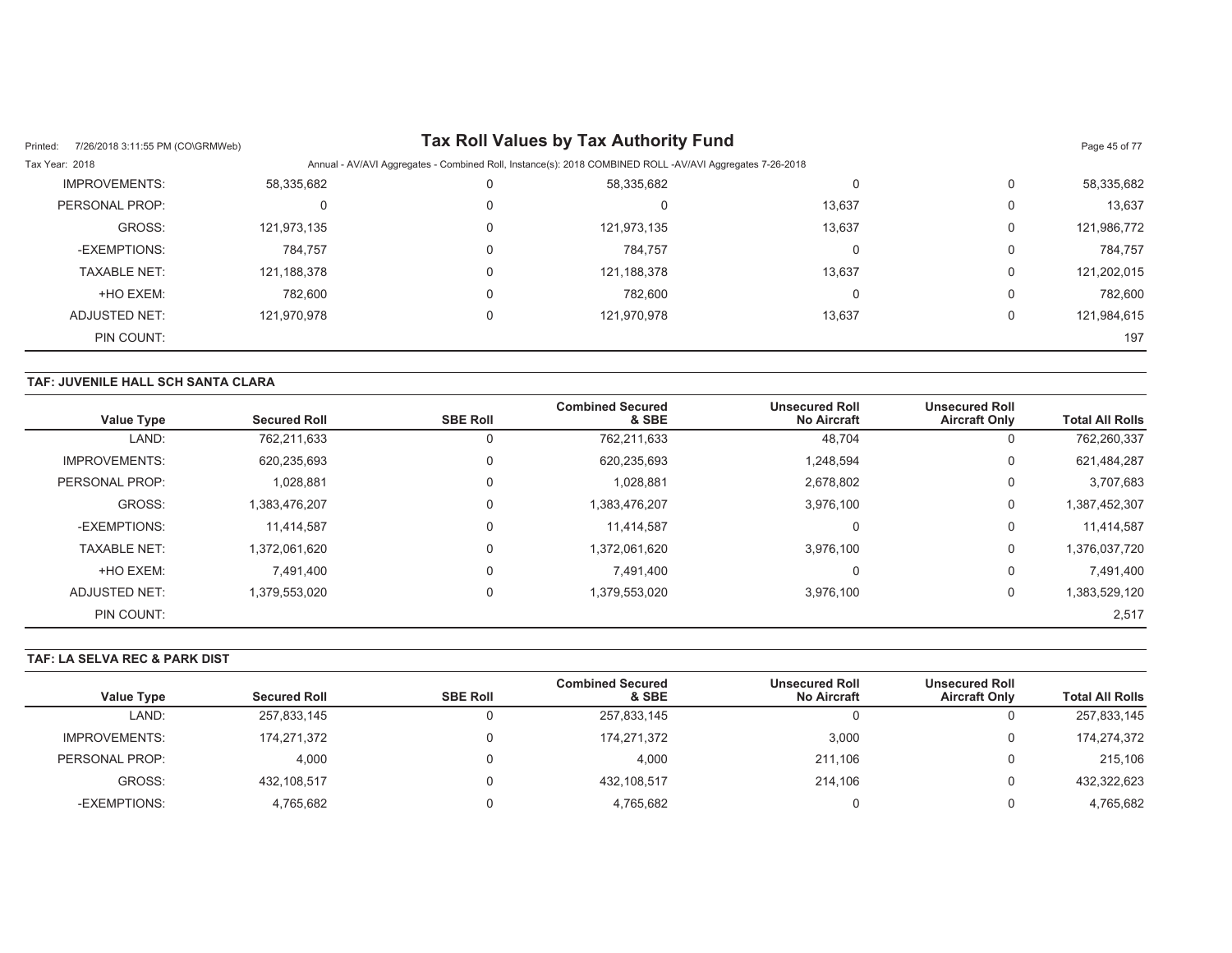| Printed:       | 7/26/2018 3:11:55 PM (CO\GRMWeb) |             |                                                                                                          | Tax Roll Values by Tax Authority Fund |         |  | Page 46 of 77 |  |
|----------------|----------------------------------|-------------|----------------------------------------------------------------------------------------------------------|---------------------------------------|---------|--|---------------|--|
| Tax Year: 2018 |                                  |             | Annual - AV/AVI Aggregates - Combined Roll, Instance(s): 2018 COMBINED ROLL -AV/AVI Aggregates 7-26-2018 |                                       |         |  |               |  |
|                | <b>TAXABLE NET:</b>              | 427,342,835 |                                                                                                          | 427,342,835                           | 214.106 |  | 427,556,941   |  |
|                | +HO EXEM:                        | 2,655,800   |                                                                                                          | 2,655,800                             |         |  | 2,655,800     |  |
|                | ADJUSTED NET:                    | 429,998,635 |                                                                                                          | 429,998,635                           | 214.106 |  | 430,212,741   |  |
|                | PIN COUNT:                       |             |                                                                                                          |                                       |         |  | 863           |  |

#### **TAF: LAKESIDE AREAWIDE**

| <b>Value Type</b>    | <b>Secured Roll</b> | <b>SBE Roll</b> | <b>Combined Secured</b><br>& SBE | <b>Unsecured Roll</b><br><b>No Aircraft</b> | <b>Unsecured Roll</b><br><b>Aircraft Only</b> | <b>Total All Rolls</b> |
|----------------------|---------------------|-----------------|----------------------------------|---------------------------------------------|-----------------------------------------------|------------------------|
| LAND:                | 206,199,192         |                 | 206,199,192                      | 48,704                                      | 0                                             | 206,247,896            |
| <b>IMPROVEMENTS:</b> | 165,132,210         | $\Omega$        | 165, 132, 210                    | 456,851                                     | 0                                             | 165,589,061            |
| PERSONAL PROP:       | 997,381             |                 | 997,381                          | 1,635,055                                   | 0                                             | 2,632,436              |
| GROSS:               | 372,328,783         |                 | 372,328,783                      | 2,140,610                                   | 0                                             | 374,469,393            |
| -EXEMPTIONS:         | 4.168.198           |                 | 4,168,198                        | υ                                           | 0                                             | 4,168,198              |
| <b>TAXABLE NET:</b>  | 368,160,585         |                 | 368,160,585                      | 2.140.610                                   | 0                                             | 370,301,195            |
| +HO EXEM:            | 1,862,000           |                 | 1,862,000                        |                                             | 0                                             | 1,862,000              |
| <b>ADJUSTED NET:</b> | 370.022.585         |                 | 370,022,585                      | 2,140,610                                   | 0                                             | 372, 163, 195          |
| PIN COUNT:           |                     |                 |                                  |                                             |                                               | 810                    |

#### **TAF: LAKESIDE SCH DIST TR-GEN**

|                      |                     |                 | <b>Combined Secured</b> | <b>Unsecured Roll</b> | <b>Unsecured Roll</b> |                        |
|----------------------|---------------------|-----------------|-------------------------|-----------------------|-----------------------|------------------------|
| <b>Value Type</b>    | <b>Secured Roll</b> | <b>SBE Roll</b> | & SBE                   | <b>No Aircraft</b>    | <b>Aircraft Only</b>  | <b>Total All Rolls</b> |
| LAND:                | 206,199,192         | 0               | 206, 199, 192           | 48,704                | 0                     | 206,247,896            |
| <b>IMPROVEMENTS:</b> | 165,132,210         | $\Omega$        | 165, 132, 210           | 456,851               | 0                     | 165,589,061            |
| PERSONAL PROP:       | 997,381             | 0               | 997,381                 | 1,635,055             | 0                     | 2,632,436              |
| GROSS:               | 372,328,783         | $\Omega$        | 372,328,783             | 2.140.610             | 0                     | 374,469,393            |
| -EXEMPTIONS:         | 4,168,198           | $\mathbf 0$     | 4,168,198               | 0                     | 0                     | 4,168,198              |
| <b>TAXABLE NET:</b>  | 368.160.585         | $\Omega$        | 368.160.585             | 2.140.610             | 0                     | 370,301,195            |
| +HO EXEM:            | 1.862.000           | $\Omega$        | 1.862.000               | 0                     | 0                     | 1,862,000              |
| ADJUSTED NET:        | 370,022,585         | $\mathbf 0$     | 370,022,585             | 2,140,610             | 0                     | 372, 163, 195          |
| PIN COUNT:           |                     |                 |                         |                       |                       | 810                    |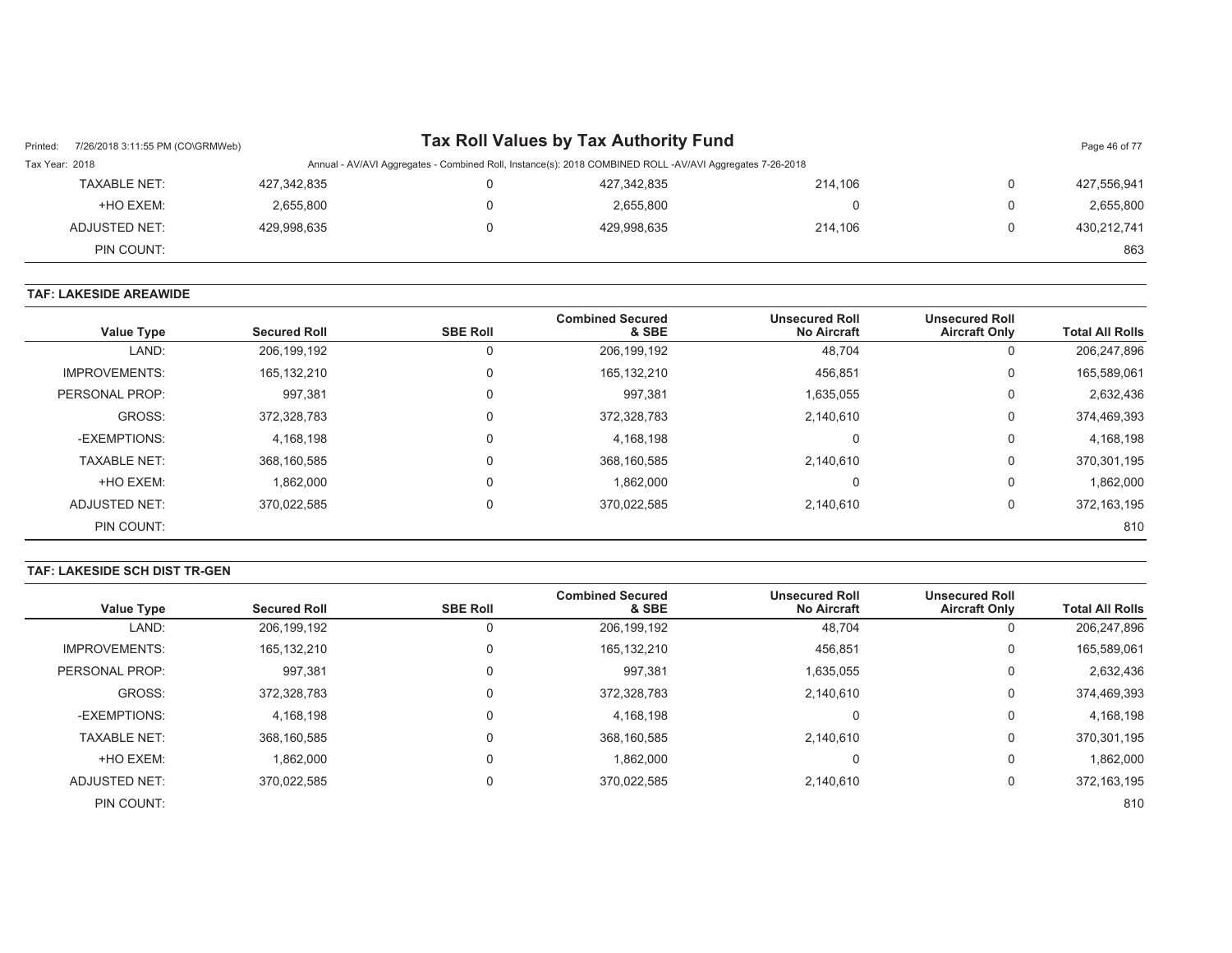# Printed: 7/26/2018 3:11:55 PM (CO\GRMWeb) **Tax Roll Values by Tax Authority Fund** Page 47 of 77

Tax Year: 2018 Annual - AV/AVI Aggregates - Combined Roll, Instance(s): 2018 COMBINED ROLL -AV/AVI Aggregates 7-26-2018

### **TAF: LIVE OAK SCH DIST GENL**

| <b>Value Type</b>    | <b>Secured Roll</b> | <b>SBE Roll</b> | <b>Combined Secured</b><br>& SBE | <b>Unsecured Roll</b><br><b>No Aircraft</b> | <b>Unsecured Roll</b><br><b>Aircraft Only</b> | <b>Total All Rolls</b> |
|----------------------|---------------------|-----------------|----------------------------------|---------------------------------------------|-----------------------------------------------|------------------------|
| LAND:                | 2,325,466,041       | 110,892         | 2,325,576,933                    | 3,852,957                                   | 0                                             | 2,329,429,890          |
| <b>IMPROVEMENTS:</b> | 1,591,293,057       | 0               | 1,591,293,057                    | 30,337,219                                  | 0                                             | 1,621,630,276          |
| PERSONAL PROP:       | 3,012,323           | 0               | 3,012,323                        | 40.976.778                                  | 0                                             | 43,989,101             |
| GROSS:               | 3.919.771.421       | 110.892         | 3,919,882,313                    | 75.166.954                                  | 0                                             | 3,995,049,267          |
| -EXEMPTIONS:         | 80,121,512          | 0               | 80,121,512                       | 2,660,720                                   | 0                                             | 82,782,232             |
| <b>TAXABLE NET:</b>  | 3,839,649,909       | 110.892         | 3,839,760,801                    | 72,506,234                                  | 0                                             | 3,912,267,035          |
| +HO EXEM:            | 21.302.533          | 0               | 21,302,533                       | 84,000                                      | 0                                             | 21,386,533             |
| ADJUSTED NET:        | 3,860,952,442       | 110,892         | 3,861,063,334                    | 72,590,234                                  | 0                                             | 3,933,653,568          |
| PIN COUNT:           |                     |                 |                                  |                                             |                                               | 9,033                  |

## **TAF: LOMA PRIETA SCH AREAWIDE**

| <b>Value Type</b>    | <b>Secured Roll</b> | <b>SBE Roll</b> | <b>Combined Secured</b><br>& SBE | <b>Unsecured Roll</b><br><b>No Aircraft</b> | <b>Unsecured Roll</b><br><b>Aircraft Only</b> | <b>Total All Rolls</b> |
|----------------------|---------------------|-----------------|----------------------------------|---------------------------------------------|-----------------------------------------------|------------------------|
|                      |                     |                 |                                  |                                             |                                               |                        |
| LAND:                | 555,193,462         |                 | 555, 193, 462                    | 0                                           |                                               | 555,193,462            |
| <b>IMPROVEMENTS:</b> | 454,099,684         | 0               | 454,099,684                      | 791,743                                     | 0                                             | 454,891,427            |
| PERSONAL PROP:       | 31,500              | 0               | 31,500                           | 1,043,747                                   | 0                                             | 1.075.247              |
| GROSS:               | 1,009,324,646       | 0               | 1,009,324,646                    | 1,835,490                                   | 0                                             | 1,011,160,136          |
| -EXEMPTIONS:         | 7,232,389           | 0               | 7,232,389                        | 0                                           | $\Omega$                                      | 7,232,389              |
| <b>TAXABLE NET:</b>  | 1,002,092,257       | 0               | 1,002,092,257                    | 1.835.490                                   | $\Omega$                                      | 1,003,927,747          |
| +HO EXEM:            | 5.615.400           | 0               | 5.615.400                        | 0                                           | $\Omega$                                      | 5,615,400              |
| ADJUSTED NET:        | 1,007,707,657       | 0               | 1,007,707,657                    | 1,835,490                                   | 0                                             | 1,009,543,147          |
| PIN COUNT:           |                     |                 |                                  |                                             |                                               | 1,703                  |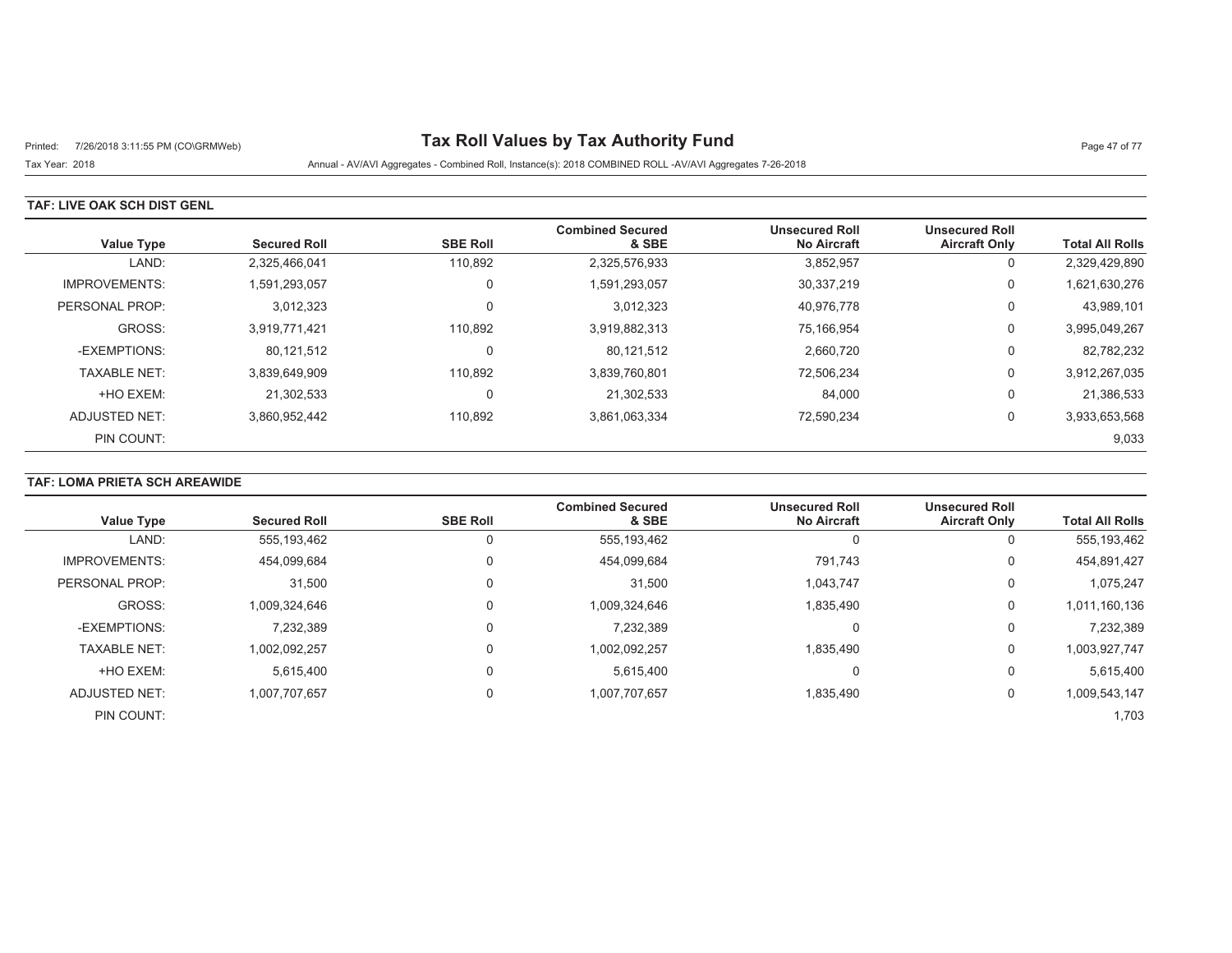# Printed: 7/26/2018 3:11:55 PM (CO\GRMWeb) **Tax Roll Values by Tax Authority Fund** Page 48 of 77

Tax Year: 2018 Annual - AV/AVI Aggregates - Combined Roll, Instance(s): 2018 COMBINED ROLL -AV/AVI Aggregates 7-26-2018

### **TAF: LOMA PRIETA SCH DIST TR GENL**

| <b>Value Type</b>    | <b>Secured Roll</b> | <b>SBE Roll</b> | <b>Combined Secured</b><br>& SBE | <b>Unsecured Roll</b><br><b>No Aircraft</b> | <b>Unsecured Roll</b><br><b>Aircraft Only</b> | <b>Total All Rolls</b> |
|----------------------|---------------------|-----------------|----------------------------------|---------------------------------------------|-----------------------------------------------|------------------------|
| LAND:                | 556,012,441         | 0               | 556,012,441                      | 0                                           | υ                                             | 556,012,441            |
| <b>IMPROVEMENTS:</b> | 455,103,483         | 0               | 455,103,483                      | 791.743                                     | 0                                             | 455,895,226            |
| PERSONAL PROP:       | 31,500              | $\Omega$        | 31,500                           | 1,043,747                                   | 0                                             | 1,075,247              |
| GROSS:               | 1.011.147.424       | 0               | 1,011,147,424                    | 1,835,490                                   | 0                                             | 1,012,982,914          |
| -EXEMPTIONS:         | 7,246,389           | $\Omega$        | 7,246,389                        | 0                                           | 0                                             | 7,246,389              |
| <b>TAXABLE NET:</b>  | 1,003,901,035       | $\Omega$        | 1,003,901,035                    | 1,835,490                                   | 0                                             | 1,005,736,525          |
| +HO EXEM:            | 5,629,400           | 0               | 5,629,400                        | 0                                           | 0                                             | 5,629,400              |
| ADJUSTED NET:        | 1,009,530,435       | $\Omega$        | 1,009,530,435                    | 1,835,490                                   | 0                                             | 1,011,365,925          |
| PIN COUNT:           |                     |                 |                                  |                                             |                                               | 1,707                  |

## **TAF: LOMPICO CO WATER DIST TR GENL**

|                      |                     |                 | <b>Combined Secured</b> | <b>Unsecured Roll</b> | <b>Unsecured Roll</b> |                        |
|----------------------|---------------------|-----------------|-------------------------|-----------------------|-----------------------|------------------------|
| <b>Value Type</b>    | <b>Secured Roll</b> | <b>SBE Roll</b> | & SBE                   | <b>No Aircraft</b>    | <b>Aircraft Only</b>  | <b>Total All Rolls</b> |
| LAND:                | 345,361             |                 | 345,361                 |                       | 0                     | 345,361                |
| <b>IMPROVEMENTS:</b> | 116,853             |                 | 116,853                 |                       | 0                     | 116,853                |
| PERSONAL PROP:       |                     |                 | 0                       | 21,621                | 0                     | 21,621                 |
| GROSS:               | 462,214             |                 | 462,214                 | 21,621                | 0                     | 483,835                |
| -EXEMPTIONS:         | 7,000               |                 | 7,000                   |                       | 0                     | 7,000                  |
| <b>TAXABLE NET:</b>  | 455,214             |                 | 455,214                 | 21,621                | 0                     | 476,835                |
| +HO EXEM:            | 7,000               |                 | 7,000                   |                       | 0                     | 7,000                  |
| <b>ADJUSTED NET:</b> | 462,214             |                 | 462,214                 | 21,621                | 0                     | 483,835                |
| PIN COUNT:           |                     |                 |                         |                       |                       |                        |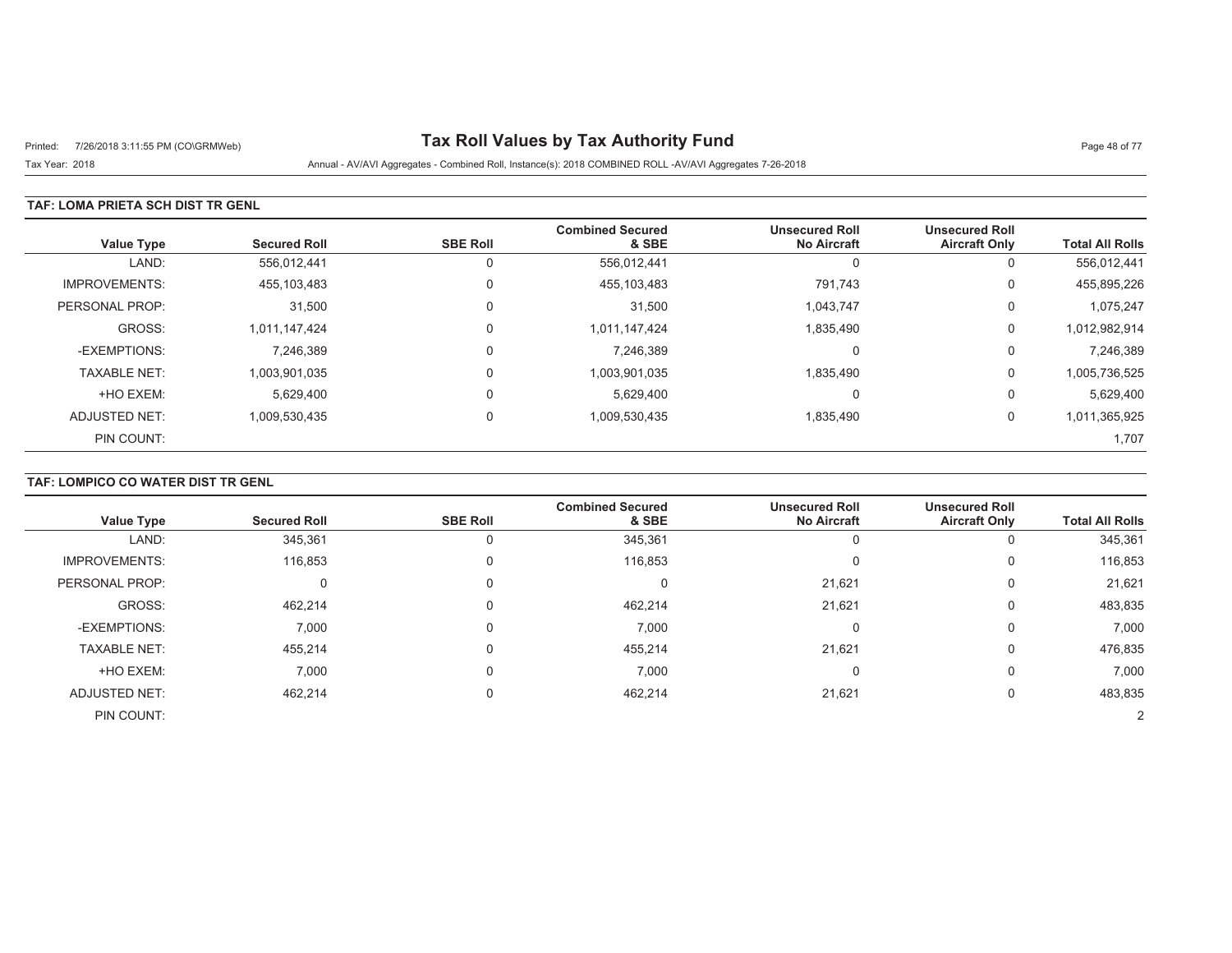# Printed: 7/26/2018 3:11:55 PM (CO\GRMWeb) **Tax Roll Values by Tax Authority Fund** Page 49 of 77

Tax Year: 2018 Annual - AV/AVI Aggregates - Combined Roll, Instance(s): 2018 COMBINED ROLL -AV/AVI Aggregates 7-26-2018

### **TAF: LOMPICO CO WATER DISTRICT BOND**

| <b>Value Type</b>    | <b>Secured Roll</b> | <b>SBE Roll</b> | <b>Combined Secured</b><br>& SBE | <b>Unsecured Roll</b><br><b>No Aircraft</b> | <b>Unsecured Roll</b><br><b>Aircraft Only</b> | <b>Total All Rolls</b> |
|----------------------|---------------------|-----------------|----------------------------------|---------------------------------------------|-----------------------------------------------|------------------------|
| LAND:                | 345,361             |                 | 345,361                          | U                                           | υ                                             | 345,361                |
| <b>IMPROVEMENTS:</b> | 116,853             |                 | 116,853                          | $\Omega$                                    | 0                                             | 116,853                |
| PERSONAL PROP:       | O                   |                 | 0                                | 21,621                                      | 0                                             | 21,621                 |
| GROSS:               | 462,214             |                 | 462,214                          | 21,621                                      | 0                                             | 483,835                |
| -EXEMPTIONS:         | 7,000               |                 | 7,000                            | O                                           | 0                                             | 7,000                  |
| <b>TAXABLE NET:</b>  | 455,214             |                 | 455,214                          | 21,621                                      | 0                                             | 476,835                |
| +HO EXEM:            | 7,000               |                 | 7,000                            | O                                           | 0                                             | 7,000                  |
| ADJUSTED NET:        | 462,214             |                 | 462,214                          | 21,621                                      | 0                                             | 483,835                |
| PIN COUNT:           |                     |                 |                                  |                                             |                                               |                        |

## **TAF: LOS GATOS HIGH DIST TR GENL**

| <b>Value Type</b>    | <b>Secured Roll</b> | <b>SBE Roll</b> | <b>Combined Secured</b><br>& SBE | <b>Unsecured Roll</b><br><b>No Aircraft</b> | <b>Unsecured Roll</b><br><b>Aircraft Only</b> | <b>Total All Rolls</b> |
|----------------------|---------------------|-----------------|----------------------------------|---------------------------------------------|-----------------------------------------------|------------------------|
| LAND:                | 762,211,633         |                 | 762,211,633                      | 48,704                                      | 0                                             | 762,260,337            |
| <b>IMPROVEMENTS:</b> | 620,235,693         |                 | 620,235,693                      | 1,248,594                                   | 0                                             | 621,484,287            |
| PERSONAL PROP:       | 1,028,881           |                 | 1,028,881                        | 2,678,802                                   | 0                                             | 3,707,683              |
| GROSS:               | 1,383,476,207       |                 | 1,383,476,207                    | 3,976,100                                   | 0                                             | 1,387,452,307          |
| -EXEMPTIONS:         | 11.414.587          |                 | 11.414.587                       |                                             | 0                                             | 11,414,587             |
| <b>TAXABLE NET:</b>  | 1,372,061,620       |                 | 1,372,061,620                    | 3.976.100                                   | 0                                             | 1,376,037,720          |
| +HO EXEM:            | 7.491.400           |                 | 7.491.400                        | υ                                           | 0                                             | 7,491,400              |
| ADJUSTED NET:        | 1,379,553,020       |                 | 1,379,553,020                    | 3,976,100                                   | 0                                             | 1,383,529,120          |
| PIN COUNT:           |                     |                 |                                  |                                             |                                               | 2,517                  |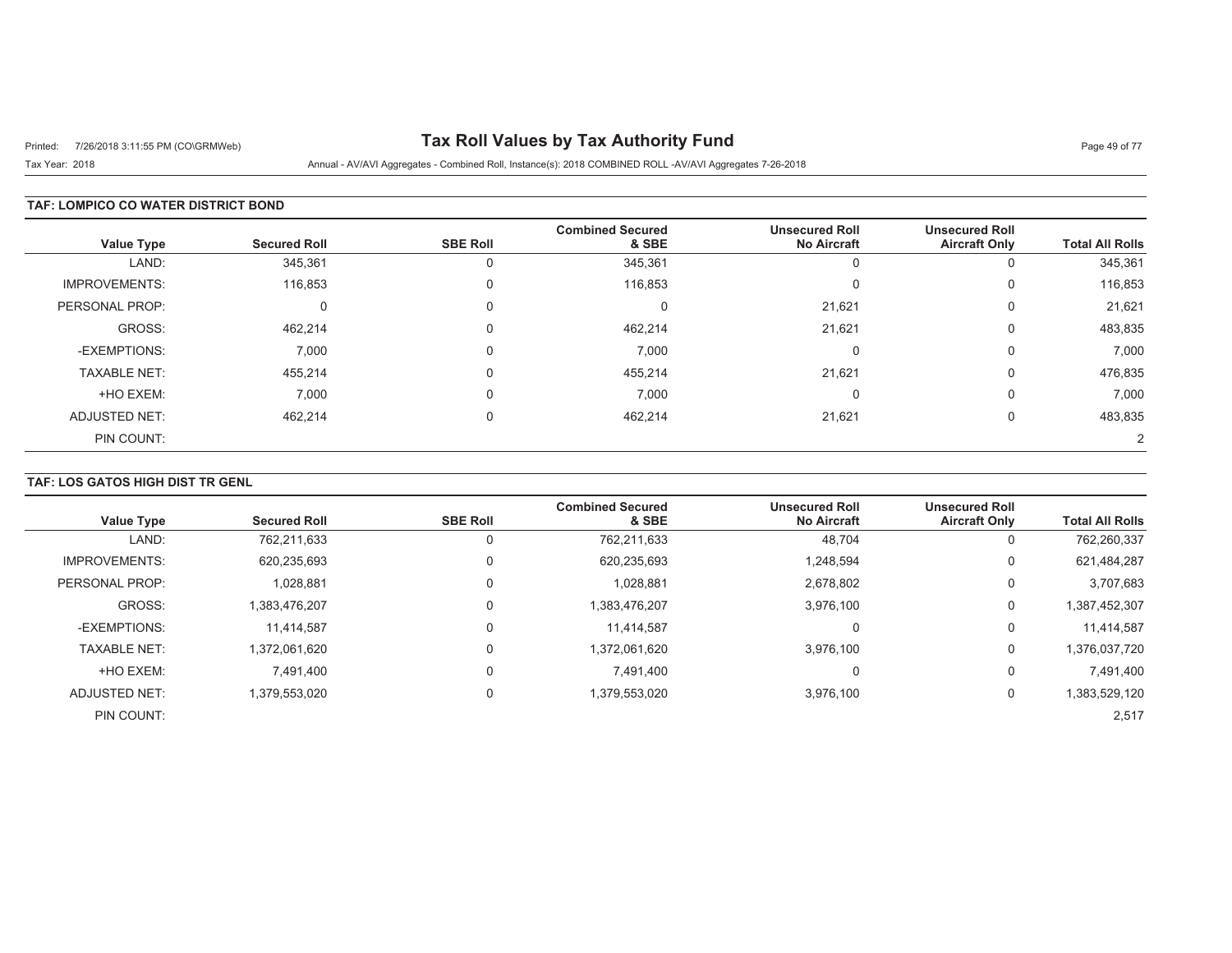# Printed: 7/26/2018 3:11:55 PM (CO\GRMWeb) **Tax Roll Values by Tax Authority Fund** Page 50 of 77

Tax Year: 2018 Annual - AV/AVI Aggregates - Combined Roll, Instance(s): 2018 COMBINED ROLL -AV/AVI Aggregates 7-26-2018

#### **TAF: MIDPENINSULA REGIONAL OS GO BONDS**

| Value Type           | <b>Secured Roll</b> | <b>SBE Roll</b> | <b>Combined Secured</b><br>& SBE | <b>Unsecured Roll</b><br><b>No Aircraft</b> | <b>Unsecured Roll</b><br><b>Aircraft Only</b> | <b>Total All Rolls</b> |
|----------------------|---------------------|-----------------|----------------------------------|---------------------------------------------|-----------------------------------------------|------------------------|
| LAND:                | 312,038             | 0               | 312,038                          | υ                                           | u                                             | 312,038                |
| <b>IMPROVEMENTS:</b> | 334,327             | $\Omega$        | 334,327                          | 0                                           | U                                             | 334,327                |
| GROSS:               | 646,365             | 0               | 646,365                          | 0                                           | U                                             | 646,365                |
| -EXEMPTIONS:         | 581.729             | $\Omega$        | 581,729                          | 0                                           | υ                                             | 581,729                |
| <b>TAXABLE NET:</b>  | 64,637              | $\Omega$        | 64,637                           | 0                                           | O                                             | 64,637                 |
| ADJUSTED NET:        | 64,637              | $\Omega$        | 64,637                           | $\Omega$                                    | 0                                             | 64,637                 |
| PIN COUNT:           |                     |                 |                                  |                                             |                                               | 12                     |

#### **TAF: MOUNTAIN SCH DIST GENL**

| <b>Value Type</b>    | <b>Secured Roll</b> | <b>SBE Roll</b> | <b>Combined Secured</b><br>& SBE | <b>Unsecured Roll</b><br><b>No Aircraft</b> | <b>Unsecured Roll</b><br><b>Aircraft Only</b> | <b>Total All Rolls</b> |
|----------------------|---------------------|-----------------|----------------------------------|---------------------------------------------|-----------------------------------------------|------------------------|
| LAND:                | 153,928,267         |                 | 153,928,267                      |                                             | 0                                             | 153,928,267            |
| <b>IMPROVEMENTS:</b> | 129,470,563         |                 | 129.470.563                      | 4,262,910                                   | 0                                             | 133,733,473            |
| PERSONAL PROP:       | 100,330             | 0               | 100,330                          | 1,348,436                                   | 0                                             | 1,448,766              |
| GROSS:               | 283,499,160         |                 | 283,499,160                      | 5,611,346                                   | 0                                             | 289,110,506            |
| -EXEMPTIONS:         | 3,952,451           |                 | 3,952,451                        | 10,250                                      | 0                                             | 3,962,701              |
| <b>TAXABLE NET:</b>  | 279.546.709         |                 | 279,546,709                      | 5.601.096                                   | 0                                             | 285, 147, 805          |
| +HO EXEM:            | 1,832,600           |                 | 1,832,600                        | υ                                           | 0                                             | 1,832,600              |
| ADJUSTED NET:        | 281,379,309         |                 | 281,379,309                      | 5,601,096                                   | 0                                             | 286,980,405            |
| PIN COUNT:           |                     |                 |                                  |                                             |                                               | 715                    |

#### **TAF: OPAL CLIFFS REC & PARK DIST**

| <b>Total All Rolls</b> | <b>Unsecured Roll</b><br><b>Aircraft Only</b> | <b>Unsecured Roll</b><br><b>No Aircraft</b> | <b>Combined Secured</b><br>& SBE | <b>SBE Roll</b> | <b>Secured Roll</b> | <b>Value Type</b>    |
|------------------------|-----------------------------------------------|---------------------------------------------|----------------------------------|-----------------|---------------------|----------------------|
| 210, 107, 524          |                                               |                                             | 210, 107, 524                    |                 | 210,107,524         | LAND:                |
| 110,802,761            |                                               | 1,611,809                                   | 109,190,952                      |                 | 109,190,952         | <b>IMPROVEMENTS:</b> |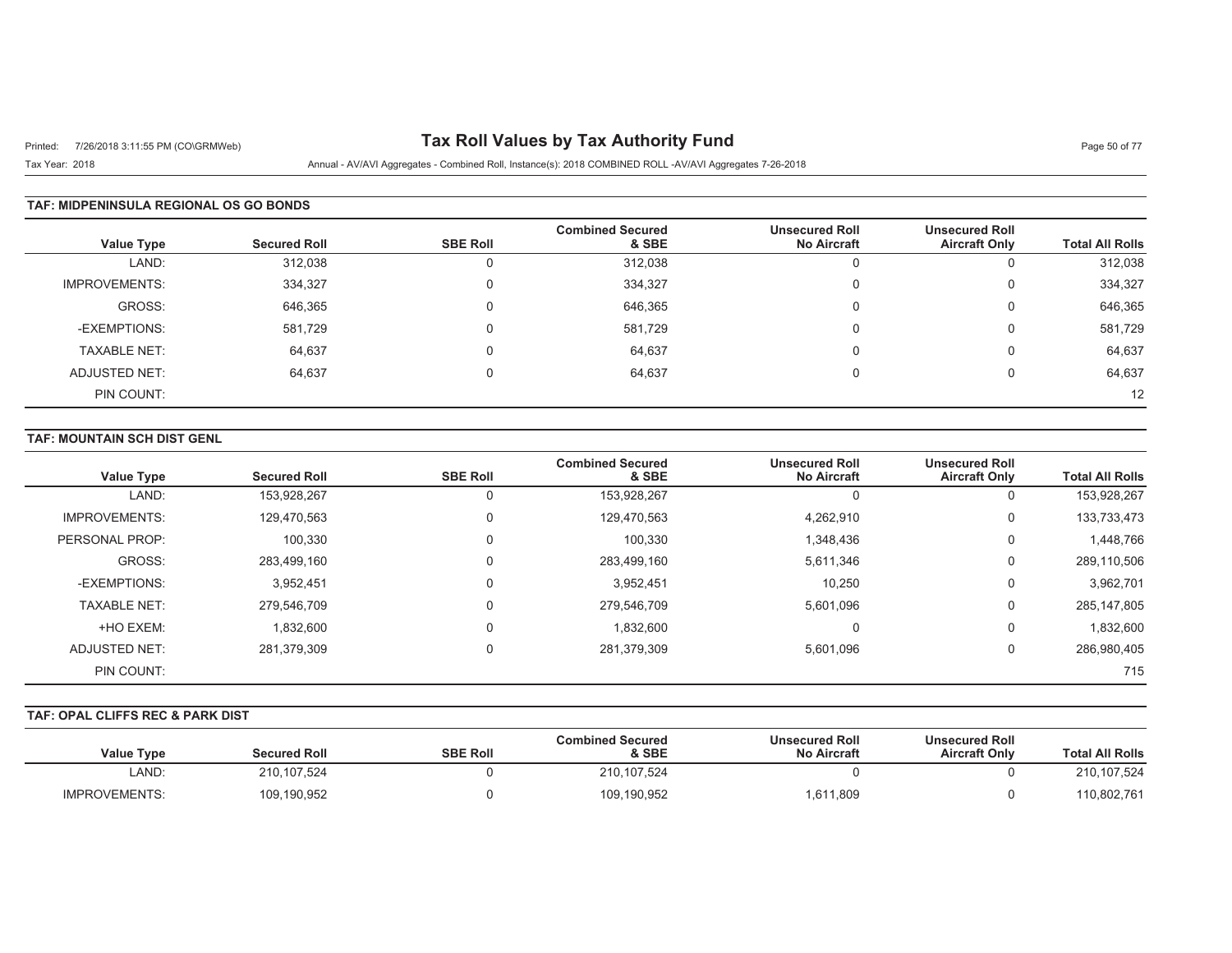| 7/26/2018 3:11:55 PM (CO\GRMWeb)<br>Printed: |             |   | <b>Tax Roll Values by Tax Authority Fund</b>                                                             |           |          | Page 51 of 77 |
|----------------------------------------------|-------------|---|----------------------------------------------------------------------------------------------------------|-----------|----------|---------------|
| Tax Year: 2018                               |             |   | Annual - AV/AVI Aggregates - Combined Roll, Instance(s): 2018 COMBINED ROLL -AV/AVI Aggregates 7-26-2018 |           |          |               |
| PERSONAL PROP:                               | 25,000      | 0 | 25,000                                                                                                   | 1,444,249 | $\Omega$ | 1.469.249     |
| GROSS:                                       | 319,323,476 | 0 | 319,323,476                                                                                              | 3,056,058 | 0        | 322,379,534   |
| -EXEMPTIONS:                                 | 1,228,842   | 0 | 1,228,842                                                                                                |           | 0        | 1,228,842     |
| <b>TAXABLE NET:</b>                          | 318.094.634 |   | 318,094,634                                                                                              | 3.056.058 | 0        | 321,150,692   |
| +HO EXEM:                                    | 1,155,000   |   | 1,155,000                                                                                                |           | $\Omega$ | 1,155,000     |
| ADJUSTED NET:                                | 319.249.634 |   | 319,249,634                                                                                              | 3.056.058 |          | 322,305,692   |
| PIN COUNT:                                   |             |   |                                                                                                          |           |          | 478           |

## **TAF: PACIFIC SCH DIST GENL**

| <b>Value Type</b>    | <b>Secured Roll</b> | <b>SBE Roll</b> | <b>Combined Secured</b><br>& SBE | <b>Unsecured Roll</b><br><b>No Aircraft</b> | <b>Unsecured Roll</b><br><b>Aircraft Only</b> | <b>Total All Rolls</b> |
|----------------------|---------------------|-----------------|----------------------------------|---------------------------------------------|-----------------------------------------------|------------------------|
| LAND:                | 86,936,481          | 177.623         | 87,114,104                       | 80,385                                      | 0                                             | 87,194,489             |
| <b>IMPROVEMENTS:</b> | 62,725,530          | $\mathbf 0$     | 62,725,530                       | 588,691                                     | 0                                             | 63,314,221             |
| PERSONAL PROP:       | 580.639             | $\Omega$        | 580,639                          | 2.090.278                                   | 0                                             | 2,670,917              |
| GROSS:               | 150,242,650         | 177.623         | 150,420,273                      | 2,759,354                                   | 0                                             | 153,179,627            |
| -EXEMPTIONS:         | 3,904,820           | $\Omega$        | 3,904,820                        |                                             | 0                                             | 3,904,820              |
| <b>TAXABLE NET:</b>  | 146,337,831         | 177.623         | 146,515,454                      | 2.759.354                                   | 0                                             | 149,274,808            |
| +HO EXEM:            | 691,966             | $\mathbf 0$     | 691,966                          |                                             | 0                                             | 691.966                |
| ADJUSTED NET:        | 147.029.797         | 177.623         | 147,207,420                      | 2,759,354                                   | $\mathbf 0$                                   | 149,966,774            |
| PIN COUNT:           |                     |                 |                                  |                                             |                                               | 660                    |

## **TAF: PAJ VAL UNIF SCH DIST GENL**

| <b>Value Type</b> | <b>Secured Roll</b> | <b>SBE Roll</b> | <b>Combined Secured</b><br>& SBE | <b>Unsecured Roll</b><br><b>No Aircraft</b> | <b>Unsecured Roll</b><br><b>Aircraft Only</b> | <b>Total All Rolls</b> |
|-------------------|---------------------|-----------------|----------------------------------|---------------------------------------------|-----------------------------------------------|------------------------|
| LAND:             | 8,320,425,138       | 9,732           | 8,320,434,870                    | 5,077,867                                   | υ                                             | 8,325,512,737          |
| IMPROVEMENTS:     | 6,618,425,049       |                 | 6,618,425,049                    | 123,791,619                                 | 0                                             | 6,742,216,668          |
| PERSONAL PROP:    | 74.912.549          |                 | 74.912.549                       | 218,918,503                                 | 24.569.703                                    | 318,400,755            |
| GROSS:            | 15,013,762,736      | 9,732           | 15,013,772,468                   | 347,787,989                                 | 24,569,703                                    | 15,386,130,160         |
| -EXEMPTIONS:      | 560,010,693         |                 | 560.010.693                      | 9,179,430                                   | 579.725                                       | 569.769.848            |
| TAXABLE NET:      | 14,453,752,043      | 9.732           | 14,453,761,775                   | 338,608,559                                 | 23,989,978                                    | 14,816,360,312         |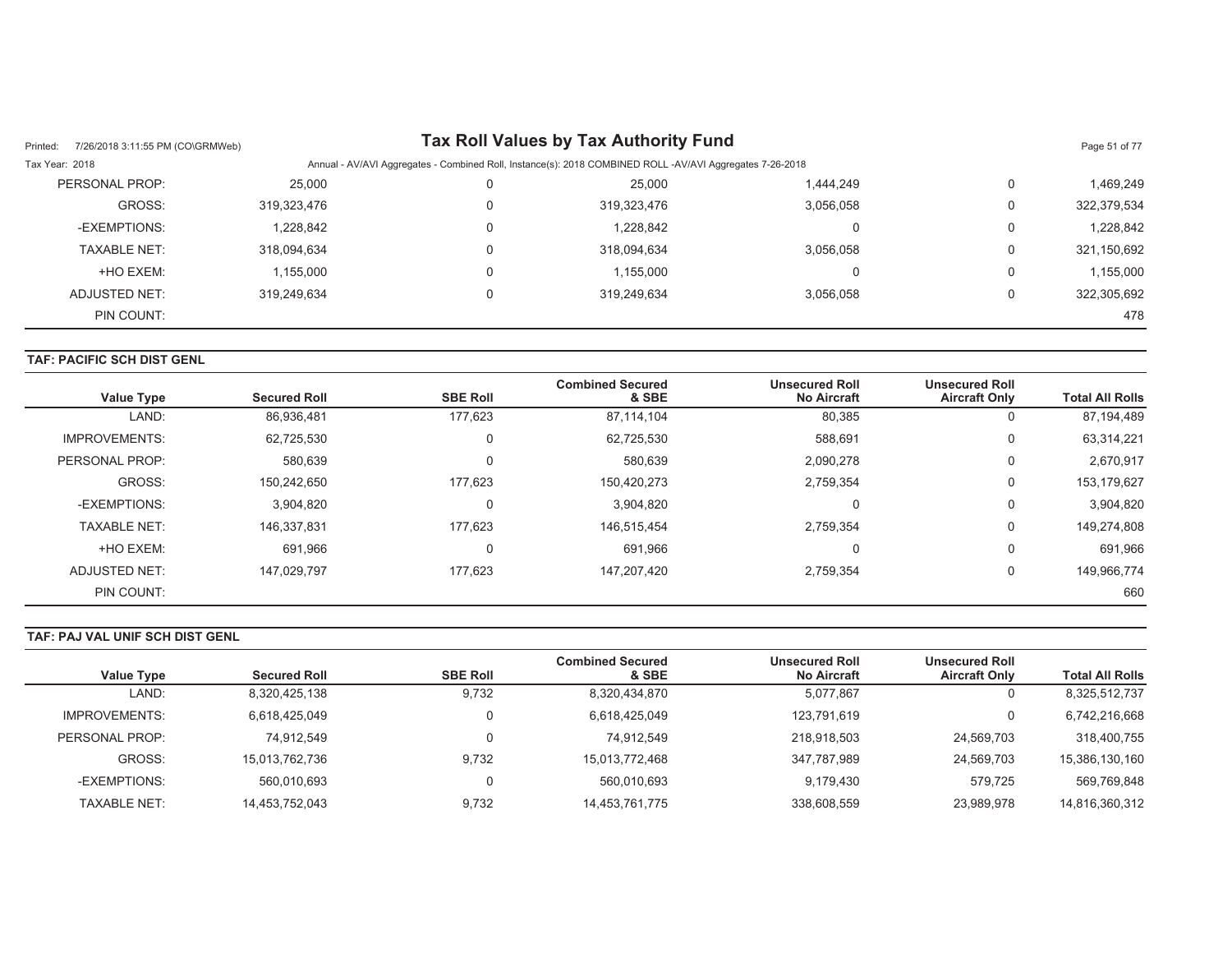| Printed:       | Tax Roll Values by Tax Authority Fund<br>7/26/2018 3:11:55 PM (CO\GRMWeb) |                |       |                                                                                                          |             |            |                |
|----------------|---------------------------------------------------------------------------|----------------|-------|----------------------------------------------------------------------------------------------------------|-------------|------------|----------------|
| Tax Year: 2018 |                                                                           |                |       | Annual - AV/AVI Aggregates - Combined Roll, Instance(s): 2018 COMBINED ROLL -AV/AVI Aggregates 7-26-2018 |             |            |                |
|                | +HO EXEM:                                                                 | 81.415.214     |       | 81.415.214                                                                                               |             |            | 81,415,214     |
|                | ADJUSTED NET:                                                             | 14,535,167,257 | 9,732 | 14,535,176,989                                                                                           | 338.608.559 | 23.989.978 | 14,897,775,526 |
|                | PIN COUNT:                                                                |                |       |                                                                                                          |             |            | 34,639         |

#### **TAF: PAJARO DUNES CO SVC AREA #4**

| <b>Value Type</b>    | <b>Secured Roll</b> | <b>SBE Roll</b> | <b>Combined Secured</b><br>& SBE | <b>Unsecured Roll</b><br><b>No Aircraft</b> | <b>Unsecured Roll</b><br><b>Aircraft Only</b> | <b>Total All Rolls</b> |
|----------------------|---------------------|-----------------|----------------------------------|---------------------------------------------|-----------------------------------------------|------------------------|
| LAND:                | 258,758,982         | 0               | 258,758,982                      |                                             | 0                                             | 258,758,982            |
| <b>IMPROVEMENTS:</b> | 145,116,415         | 0               | 145,116,415                      | 510,204                                     | 0                                             | 145,626,619            |
| PERSONAL PROP:       | 57,381              | $\mathbf 0$     | 57,381                           | 70,651                                      | 0                                             | 128,032                |
| GROSS:               | 403,932,778         | 0               | 403,932,778                      | 580,855                                     | 0                                             | 404,513,633            |
| -EXEMPTIONS:         | 304,693             | $\mathbf 0$     | 304,693                          |                                             | 0                                             | 304,693                |
| <b>TAXABLE NET:</b>  | 403,628,085         | 0               | 403,628,085                      | 580,855                                     | 0                                             | 404,208,940            |
| +HO EXEM:            | 168,000             | 0               | 168,000                          | 0                                           | 0                                             | 168,000                |
| ADJUSTED NET:        | 403,796,085         | 0               | 403,796,085                      | 580,855                                     | 0                                             | 404,376,940            |
| PIN COUNT:           |                     |                 |                                  |                                             |                                               | 636                    |

#### **TAF: PAJARO STORM DRAIN MAINT DIST**

| <b>Value Type</b>    | <b>Secured Roll</b> | <b>SBE Roll</b> | <b>Combined Secured</b><br>& SBE | <b>Unsecured Roll</b><br><b>No Aircraft</b> | <b>Unsecured Roll</b><br><b>Aircraft Only</b> | <b>Total All Rolls</b> |
|----------------------|---------------------|-----------------|----------------------------------|---------------------------------------------|-----------------------------------------------|------------------------|
| LAND:                | 3,570,879,699       |                 | 3,570,879,699                    | 4,535,161                                   | 0                                             | 3,575,414,860          |
|                      |                     |                 |                                  |                                             |                                               |                        |
| <b>IMPROVEMENTS:</b> | 3,410,332,270       | $\Omega$        | 3,410,332,270                    | 109.390.003                                 | 0                                             | 3,519,722,273          |
| PERSONAL PROP:       | 66,462,029          |                 | 66,462,029                       | 193,598,295                                 | 24,569,703                                    | 284,630,027            |
| GROSS:               | 7.047.673.998       |                 | 7,047,673,998                    | 307,523,459                                 | 24,569,703                                    | 7,379,767,160          |
| -EXEMPTIONS:         | 419,449,372         | $\mathbf{0}$    | 419,449,372                      | 8.446.486                                   | 579.725                                       | 428,475,583            |
| <b>TAXABLE NET:</b>  | 6.628.224.626       |                 | 6,628,224,626                    | 299,076,973                                 | 23,989,978                                    | 6,951,291,577          |
| +HO EXEM:            | 43.294.961          |                 | 43,294,961                       |                                             | 0                                             | 43,294,961             |
| ADJUSTED NET:        | 6,671,519,587       |                 | 6,671,519,587                    | 299,076,973                                 | 23.989.978                                    | 6,994,586,538          |
| PIN COUNT:           |                     |                 |                                  |                                             |                                               | 19,666                 |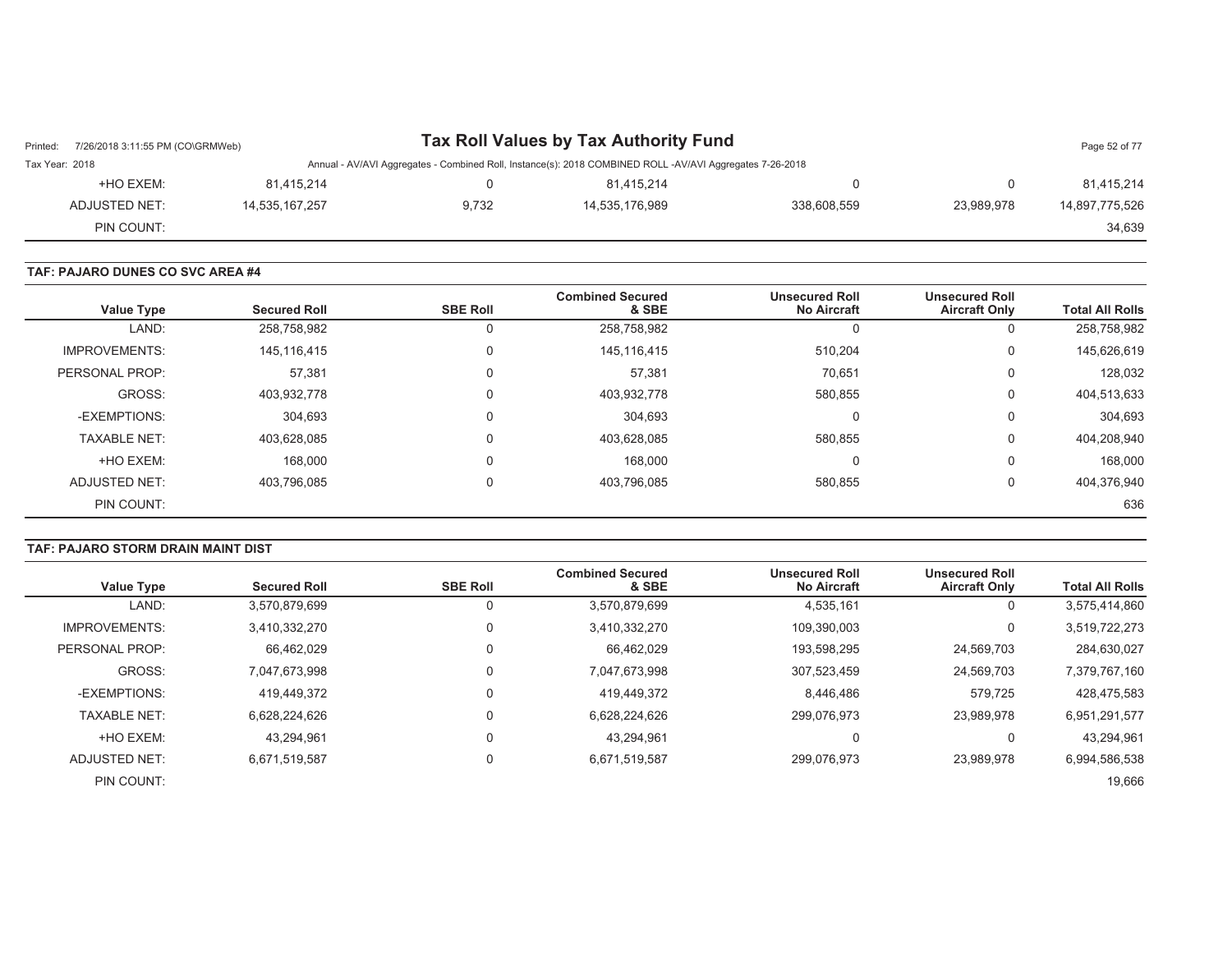# Printed: 7/26/2018 3:11:55 PM (CO\GRMWeb) **Tax Roll Values by Tax Authority Fund** Page 53 of 77

#### Tax Year: 2018 Annual - AV/AVI Aggregates - Combined Roll, Instance(s): 2018 COMBINED ROLL -AV/AVI Aggregates 7-26-2018

### **TAF: PAJARO VALLEY FIRE PROTECTION DIST G**

| <b>Value Type</b>    | <b>Secured Roll</b> | <b>SBE Roll</b> | <b>Combined Secured</b><br>& SBE | <b>Unsecured Roll</b><br><b>No Aircraft</b> | <b>Unsecured Roll</b><br><b>Aircraft Only</b> | <b>Total All Rolls</b> |
|----------------------|---------------------|-----------------|----------------------------------|---------------------------------------------|-----------------------------------------------|------------------------|
| LAND:                | 907.926.621         |                 | 907,926,621                      | 423,197                                     | U                                             | 908,349,818            |
| <b>IMPROVEMENTS:</b> | 795,252,767         |                 | 795,252,767                      | 8,210,125                                   | 0                                             | 803,462,892            |
| PERSONAL PROP:       | 10.662.765          |                 | 10.662.765                       | 35,659,280                                  | 0                                             | 46,322,045             |
| GROSS:               | 1.713.842.153       |                 | 1,713,842,153                    | 44,292,602                                  | 0                                             | 1,758,134,755          |
| -EXEMPTIONS:         | 143.866.087         |                 | 143.866.087                      | 882,062                                     | 0                                             | 144,748,149            |
| <b>TAXABLE NET:</b>  | 1,569,976,066       |                 | 1,569,976,066                    | 43,410,540                                  | 0                                             | 1,613,386,606          |
| +HO EXEM:            | 13.006.000          |                 | 13.006.000                       | 0                                           | 0                                             | 13,006,000             |
| ADJUSTED NET:        | 1,582,982,066       | $\Omega$        | 1,582,982,066                    | 43,410,540                                  | 0                                             | 1,626,392,606          |
| PIN COUNT:           |                     |                 |                                  |                                             |                                               | 4,556                  |

## **TAF: PAJARO VALLEY PUB CEM DIST**

|                      |                     |                 | <b>Combined Secured</b> | <b>Unsecured Roll</b> | <b>Unsecured Roll</b> |                        |
|----------------------|---------------------|-----------------|-------------------------|-----------------------|-----------------------|------------------------|
| <b>Value Type</b>    | <b>Secured Roll</b> | <b>SBE Roll</b> | & SBE                   | <b>No Aircraft</b>    | <b>Aircraft Only</b>  | <b>Total All Rolls</b> |
| LAND:                | 4,118,469,209       |                 | 4,118,469,209           | 4,535,161             | υ                     | 4,123,004,370          |
| <b>IMPROVEMENTS:</b> | 3,879,816,645       |                 | 3,879,816,645           | 109,007,634           |                       | 3,988,824,279          |
| PERSONAL PROP:       | 66.226.712          |                 | 66.226.712              | 200.279.060           | 24,569,703            | 291,075,475            |
| GROSS:               | 8.064.512.566       |                 | 8,064,512,566           | 313.821.855           | 24,569,703            | 8,402,904,124          |
| -EXEMPTIONS:         | 421.002.912         |                 | 421,002,912             | 7,564,424             | 579,725               | 429,147,061            |
| <b>TAXABLE NET:</b>  | 7.643.509.654       |                 | 7,643,509,654           | 306.257.431           | 23.989.978            | 7,973,757,063          |
| +HO EXEM:            | 49.656.561          |                 | 49.656.561              | 0                     |                       | 49.656.561             |
| ADJUSTED NET:        | 7.693.166.215       |                 | 7,693,166,215           | 306,257,431           | 23.989.978            | 8,023,413,624          |
| PIN COUNT:           |                     |                 |                         |                       |                       | 21,753                 |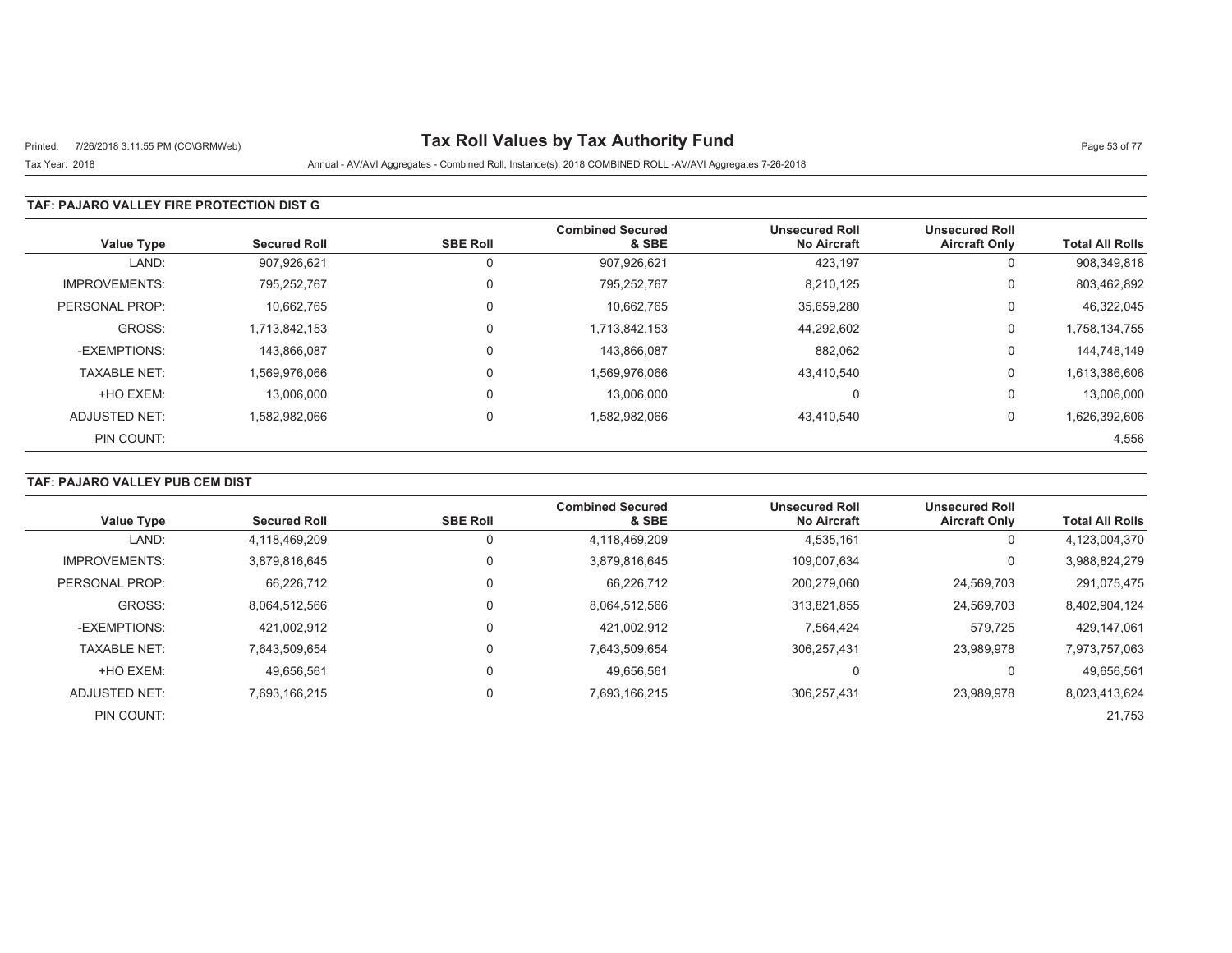# Printed: 7/26/2018 3:11:55 PM (CO\GRMWeb) **Tax Roll Values by Tax Authority Fund** Page 54 of 77

Tax Year: 2018 Annual - AV/AVI Aggregates - Combined Roll, Instance(s): 2018 COMBINED ROLL -AV/AVI Aggregates 7-26-2018

### **TAF: PLACE DE MER CO SERV AREA #2**

| Value Type           | <b>Secured Roll</b> | <b>SBE Roll</b> | <b>Combined Secured</b><br>& SBE | <b>Unsecured Roll</b><br><b>No Aircraft</b> | <b>Unsecured Roll</b><br><b>Aircraft Only</b> | <b>Total All Rolls</b> |
|----------------------|---------------------|-----------------|----------------------------------|---------------------------------------------|-----------------------------------------------|------------------------|
| LAND:                | 55,160,203          |                 | 55,160,203                       | 0                                           | 0                                             | 55,160,203             |
| <b>IMPROVEMENTS:</b> | 25,652,299          |                 | 25,652,299                       | 0                                           | 0                                             | 25,652,299             |
| GROSS:               | 80,812,502          |                 | 80,812,502                       | 0                                           | 0                                             | 80,812,502             |
| -EXEMPTIONS:         | 110.901             |                 | 110,901                          | 0                                           | 0                                             | 110,901                |
| <b>TAXABLE NET:</b>  | 80,701,601          |                 | 80,701,601                       | $\Omega$                                    | 0                                             | 80,701,601             |
| +HO EXEM:            | 105,000             |                 | 105,000                          | $\Omega$                                    | $\mathbf 0$                                   | 105,000                |
| ADJUSTED NET:        | 80,806,601          |                 | 80,806,601                       | $\Omega$                                    | $\Omega$                                      | 80,806,601             |
| PIN COUNT:           |                     |                 |                                  |                                             |                                               | 111                    |

#### **TAF: RAILROAD UNITARY REV & TAX 100.95**

|                      |                     |                 | <b>Combined Secured</b> | <b>Unsecured Roll</b> | <b>Unsecured Roll</b> |                        |
|----------------------|---------------------|-----------------|-------------------------|-----------------------|-----------------------|------------------------|
| Value Type           | <b>Secured Roll</b> | <b>SBE Roll</b> | & SBE                   | <b>No Aircraft</b>    | <b>Aircraft Only</b>  | <b>Total All Rolls</b> |
| LAND:                |                     | 1,192,080       | 1,192,080               |                       | U                     | 1,192,080              |
| <b>IMPROVEMENTS:</b> | 0                   | 804,353         | 804,353                 |                       | $\mathbf 0$           | 804,353                |
| PERSONAL PROP:       | 0                   | 573,197         | 573,197                 |                       | 0                     | 573,197                |
| GROSS:               | 0                   | 2,569,630       | 2,569,630               |                       | $\overline{0}$        | 2,569,630              |
| <b>TAXABLE NET:</b>  | 0                   | 2,569,630       | 2,569,630               |                       | 0                     | 2,569,630              |
| ADJUSTED NET:        | 0                   | 2,569,630       | 2,569,630               |                       | 0                     | 2,569,630              |
| PIN COUNT:           |                     |                 |                         |                       |                       | 3                      |

### **TAF: RDA PASS THRU TO SCHOOLS IMPOUND**

|                   |                     |                 | Combined Secured | <b>Unsecured Roll</b> | <b>Unsecured Roll</b> |                        |
|-------------------|---------------------|-----------------|------------------|-----------------------|-----------------------|------------------------|
| <b>Value Type</b> | <b>Secured Roll</b> | <b>SBE Roll</b> | & SBE            | <b>No Aircraft</b>    | <b>Aircraft Only</b>  | <b>Total All Rolls</b> |
| LAND:             | 840.030.613         | 87,600          | 1.840.118.213    | 89,080                |                       | 840,207,293            |
| IMPROVEMENTS:     | 499,179,153         |                 | 1,499,179,153    | 1,620,422             |                       | ,500,799,575           |
| PERSONAL PROP:    | 3,381,459           |                 | 3,381,459        | 5,029,930             |                       | 8,411,389              |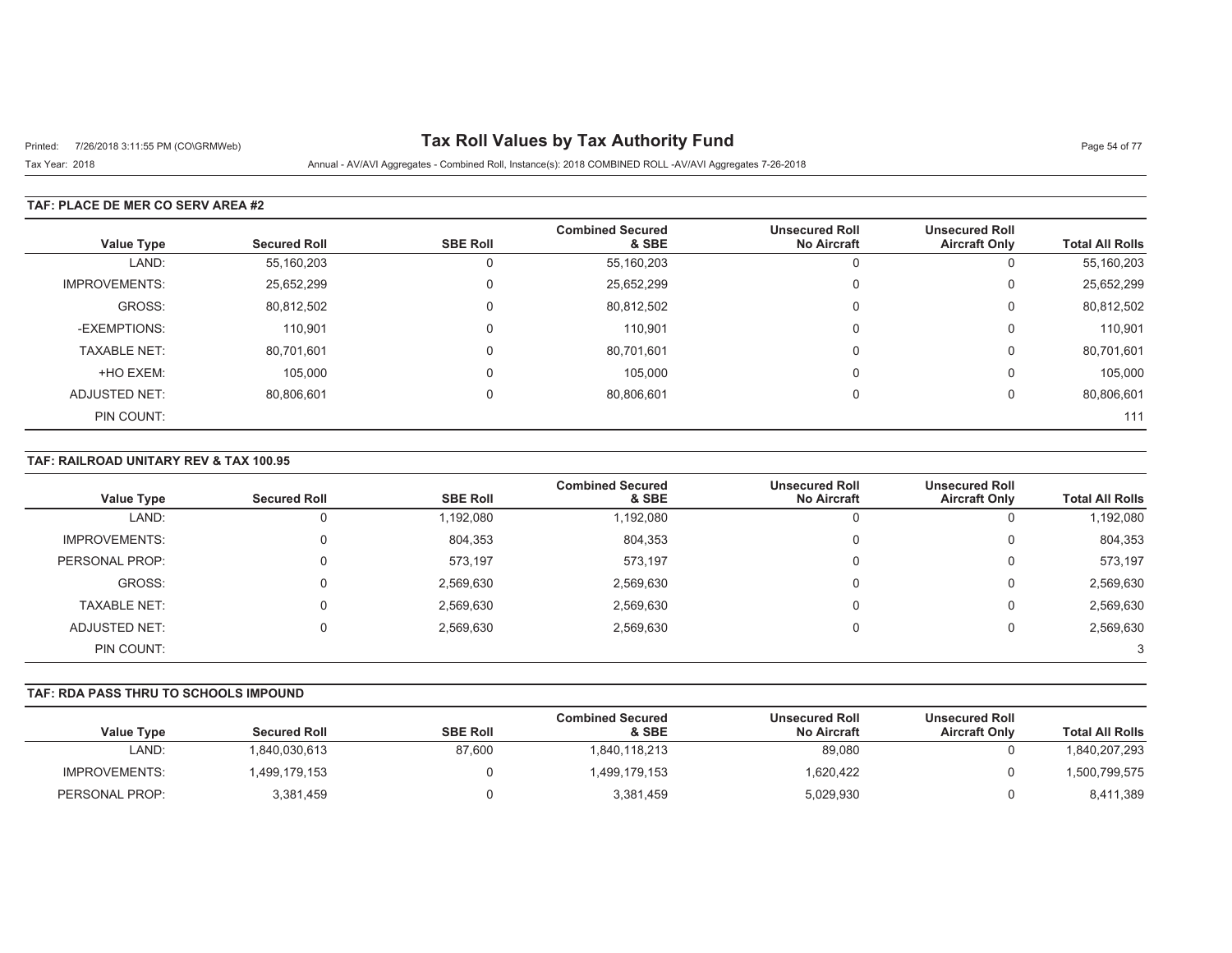| Printed:       | 7/26/2018 3:11:55 PM (CO\GRMWeb) |               |        | <b>Tax Roll Values by Tax Authority Fund</b>                                                             |           |                | Page 55 of 77 |
|----------------|----------------------------------|---------------|--------|----------------------------------------------------------------------------------------------------------|-----------|----------------|---------------|
| Tax Year: 2018 |                                  |               |        | Annual - AV/AVI Aggregates - Combined Roll, Instance(s): 2018 COMBINED ROLL -AV/AVI Aggregates 7-26-2018 |           |                |               |
|                | GROSS:                           | 3,342,591,225 | 87,600 | 3,342,678,825                                                                                            | 6,739,432 | 0              | 3,349,418,257 |
|                | -EXEMPTIONS:                     | 69,423,690    |        | 69.423.690                                                                                               | 27.890    | 0              | 69,451,580    |
|                | <b>TAXABLE NET:</b>              | 3,273,167,535 | 87.600 | 3,273,255,135                                                                                            | 6,711,542 | $\Omega$       | 3,279,966,677 |
|                | +HO EXEM:                        | 27,910,400    | υ      | 27.910.400                                                                                               |           | $\overline{0}$ | 27,910,400    |
|                | ADJUSTED NET:                    | 3,301,077,935 | 87.600 | 3,301,165,535                                                                                            | 6,711,542 | 0              | 3,307,877,077 |
|                | PIN COUNT:                       |               |        |                                                                                                          |           |                | 13,906        |

#### **TAF: REC & PARKS - CO SERV AREA #11**

| <b>Value Type</b>    | <b>Secured Roll</b> | <b>SBE Roll</b> | <b>Combined Secured</b><br>& SBE | <b>Unsecured Roll</b><br><b>No Aircraft</b> | <b>Unsecured Roll</b><br><b>Aircraft Only</b> | <b>Total All Rolls</b> |
|----------------------|---------------------|-----------------|----------------------------------|---------------------------------------------|-----------------------------------------------|------------------------|
| LAND:                | 14,035,760,368      | 274.955         | 14,036,035,323                   | 4,683,605                                   | 0                                             | 14.040.718.928         |
| <b>IMPROVEMENTS:</b> | 10,569,376,464      | υ               | 10,569,376,464                   | 105,407,602                                 | 0                                             | 10,674,784,066         |
| PERSONAL PROP:       | 79,415,141          |                 | 79.415.141                       | 157,786,799                                 | 79,578                                        | 237,281,518            |
| GROSS:               | 24,684,551,973      | 274.955         | 24,684,826,928                   | 267,878,006                                 | 79,578                                        | 24,952,784,512         |
| -EXEMPTIONS:         | 822,257,524         |                 | 822, 257, 524                    | 21,735,126                                  | $\Omega$                                      | 843,992,650            |
| <b>TAXABLE NET:</b>  | 23,862,294,449      | 274,955         | 23,862,569,404                   | 246.142.880                                 | 79,578                                        | 24,108,791,862         |
| +HO EXEM:            | 142.893.803         | υ               | 142.893.803                      | $\Omega$                                    | 0                                             | 142,893,803            |
| ADJUSTED NET:        | 24,005,188,252      | 274,955         | 24,005,463,207                   | 246.142.880                                 | 79,578                                        | 24,251,685,665         |
| PIN COUNT:           |                     |                 |                                  |                                             |                                               | 58,622                 |

#### **TAF: ROBAK DR CO SV AREA #16**

|                      |                     |                 | <b>Combined Secured</b> | <b>Unsecured Roll</b> | <b>Unsecured Roll</b> |                        |
|----------------------|---------------------|-----------------|-------------------------|-----------------------|-----------------------|------------------------|
| Value Type           | <b>Secured Roll</b> | <b>SBE Roll</b> | & SBE                   | <b>No Aircraft</b>    | <b>Aircraft Only</b>  | <b>Total All Rolls</b> |
| LAND:                | 20,365,530          |                 | 20,365,530              |                       |                       | 20,365,530             |
| <b>IMPROVEMENTS:</b> | 15,807,531          |                 | 15,807,531              |                       |                       | 15,807,531             |
| PERSONAL PROP:       |                     |                 |                         | 33,867                |                       | 33,867                 |
| GROSS:               | 36,173,061          |                 | 36.173.061              | 33,867                |                       | 36,206,928             |
| -EXEMPTIONS:         | 302.184             |                 | 302.184                 |                       |                       | 302,184                |
| <b>TAXABLE NET:</b>  | 35,870,877          |                 | 35.870.877              | 33,867                |                       | 35,904,744             |
| +HO EXEM:            | 299.600             |                 | 299.600                 |                       |                       | 299,600                |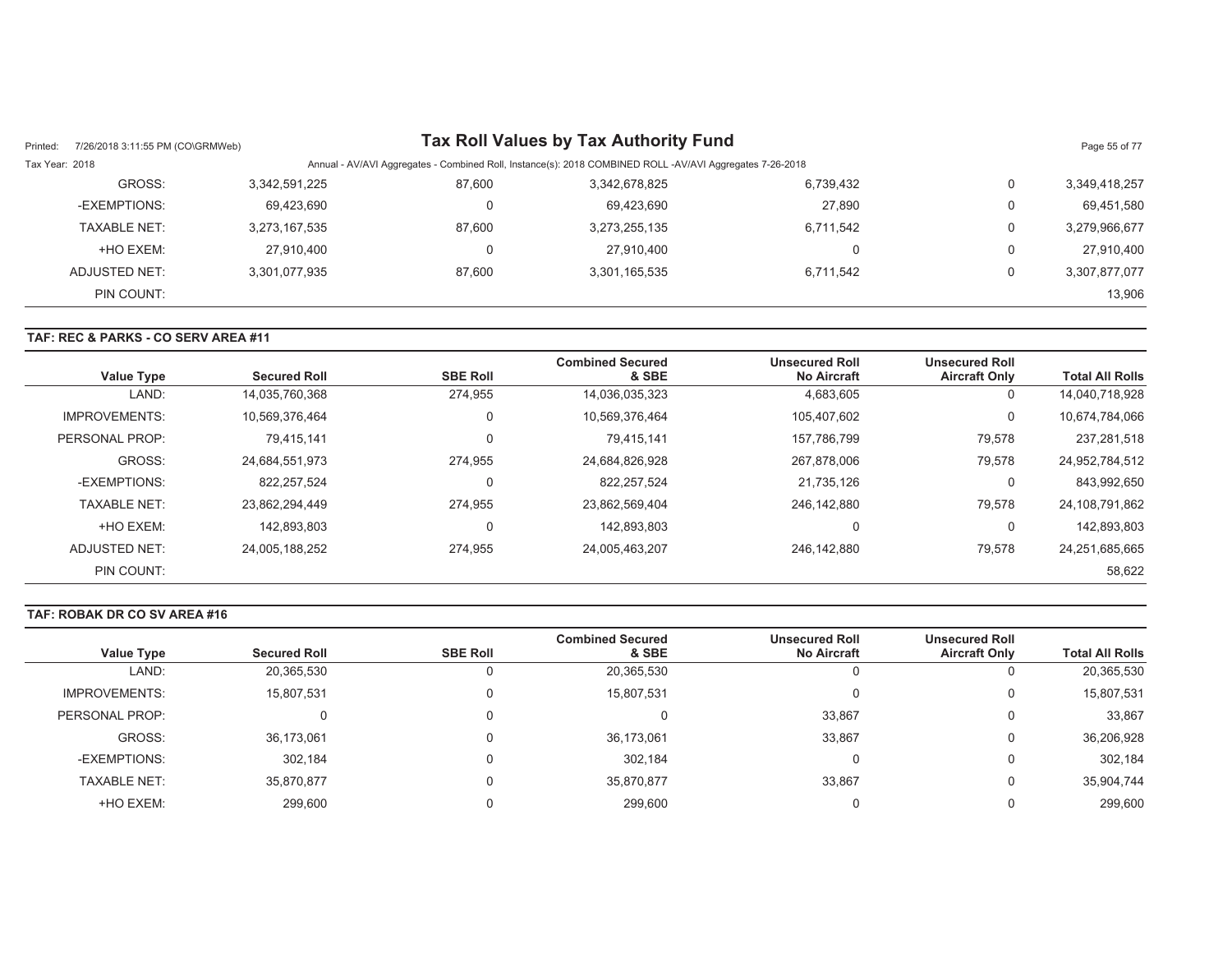| 7/26/2018 3:11:55 PM (CO\GRMWeb)<br>Printed: |            | Tax Roll Values by Tax Authority Fund                                                                    |        | Page 56 of 77 |
|----------------------------------------------|------------|----------------------------------------------------------------------------------------------------------|--------|---------------|
| Tax Year: 2018                               |            | Annual - AV/AVI Aggregates - Combined Roll, Instance(s): 2018 COMBINED ROLL -AV/AVI Aggregates 7-26-2018 |        |               |
| ADJUSTED NET:                                | 36.170.477 | 36.170.477                                                                                               | 33.867 | 36.204.344    |
| PIN COUNT:                                   |            |                                                                                                          |        | 78            |

|                      | TAF: S C CO RESOURCE CONS DIST |                 |                                  |                                             |                                               |                        |  |  |  |  |
|----------------------|--------------------------------|-----------------|----------------------------------|---------------------------------------------|-----------------------------------------------|------------------------|--|--|--|--|
| <b>Value Type</b>    | <b>Secured Roll</b>            | <b>SBE Roll</b> | <b>Combined Secured</b><br>& SBE | <b>Unsecured Roll</b><br><b>No Aircraft</b> | <b>Unsecured Roll</b><br><b>Aircraft Only</b> | <b>Total All Rolls</b> |  |  |  |  |
| LAND:                | 16,755,549,282                 | 385,847         | 16,755,935,129                   | 5,121,335                                   | $\mathbf{0}$                                  | 16,761,056,464         |  |  |  |  |
| <b>IMPROVEMENTS:</b> | 12,538,207,312                 | 0               | 12,538,207,312                   | 162,391,904                                 | 0                                             | 12,700,599,216         |  |  |  |  |
| PERSONAL PROP:       | 84,599,847                     | 0               | 84,599,847                       | 198,110,960                                 | 79,578                                        | 282,790,385            |  |  |  |  |
| GROSS:               | 29,378,356,441                 | 385,847         | 29,378,742,288                   | 365,624,199                                 | 79,578                                        | 29,744,446,065         |  |  |  |  |
| -EXEMPTIONS:         | 906,387,809                    | 0               | 906,387,809                      | 26,609,667                                  | 0                                             | 932,997,476            |  |  |  |  |
| <b>TAXABLE NET:</b>  | 28,471,968,632                 | 385,847         | 28,472,354,479                   | 339,014,532                                 | 79,578                                        | 28,811,448,589         |  |  |  |  |
| +HO EXEM:            | 169,339,803                    | 0               | 169,339,803                      | 7,000                                       | 0                                             | 169,346,803            |  |  |  |  |
| ADJUSTED NET:        | 28,641,308,435                 | 385,847         | 28,641,694,282                   | 339,021,532                                 | 79,578                                        | 28,980,795,392         |  |  |  |  |
| PIN COUNT:           |                                |                 |                                  |                                             |                                               | 72,100                 |  |  |  |  |

#### **TAF: S C COUNTY GENERAL**

|                      | <b>Secured Roll</b> | <b>SBE Roll</b> | <b>Combined Secured</b> | <b>Unsecured Roll</b> | <b>Unsecured Roll</b> |                        |
|----------------------|---------------------|-----------------|-------------------------|-----------------------|-----------------------|------------------------|
| <b>Value Type</b>    |                     |                 | & SBE                   | <b>No Aircraft</b>    | <b>Aircraft Only</b>  | <b>Total All Rolls</b> |
| LAND:                | 25,500,386,071      | 385,847         | 25,500,771,918          | 27.124.157            | 0                     | 25,527,896,075         |
| <b>IMPROVEMENTS:</b> | 20,368,053,686      | $\mathbf 0$     | 20,368,053,686          | 425,483,029           | 0                     | 20,793,536,715         |
| PERSONAL PROP:       | 188.238.922         | $\Omega$        | 188.238.922             | 573.120.592           | 24.649.281            | 786.008.795            |
| GROSS:               | 46.056.678.679      | 385.847         | 46,057,064,526          | 1.025.727.778         | 24.649.281            | 47, 107, 441, 585      |
| -EXEMPTIONS:         | 1.478.548.570       | 0               | 1,478,548,570           | 67,707,325            | 579,725               | 1,546,835,620          |
| <b>TAXABLE NET:</b>  | 44.578.130.109      | 385.847         | 44,578,515,956          | 958.020.453           | 24.069.556            | 45,560,605,965         |
| +HO EXEM:            | 259.658.762         | 0               | 259,658,762             | 159,600               | 0                     | 259,818,362            |
| ADJUSTED NET:        | 44.837.788.871      | 385.847         | 44,838,174,718          | 958,180,053           | 24.069.556            | 45,820,424,327         |
| PIN COUNT:           |                     |                 |                         |                       |                       | 111,557                |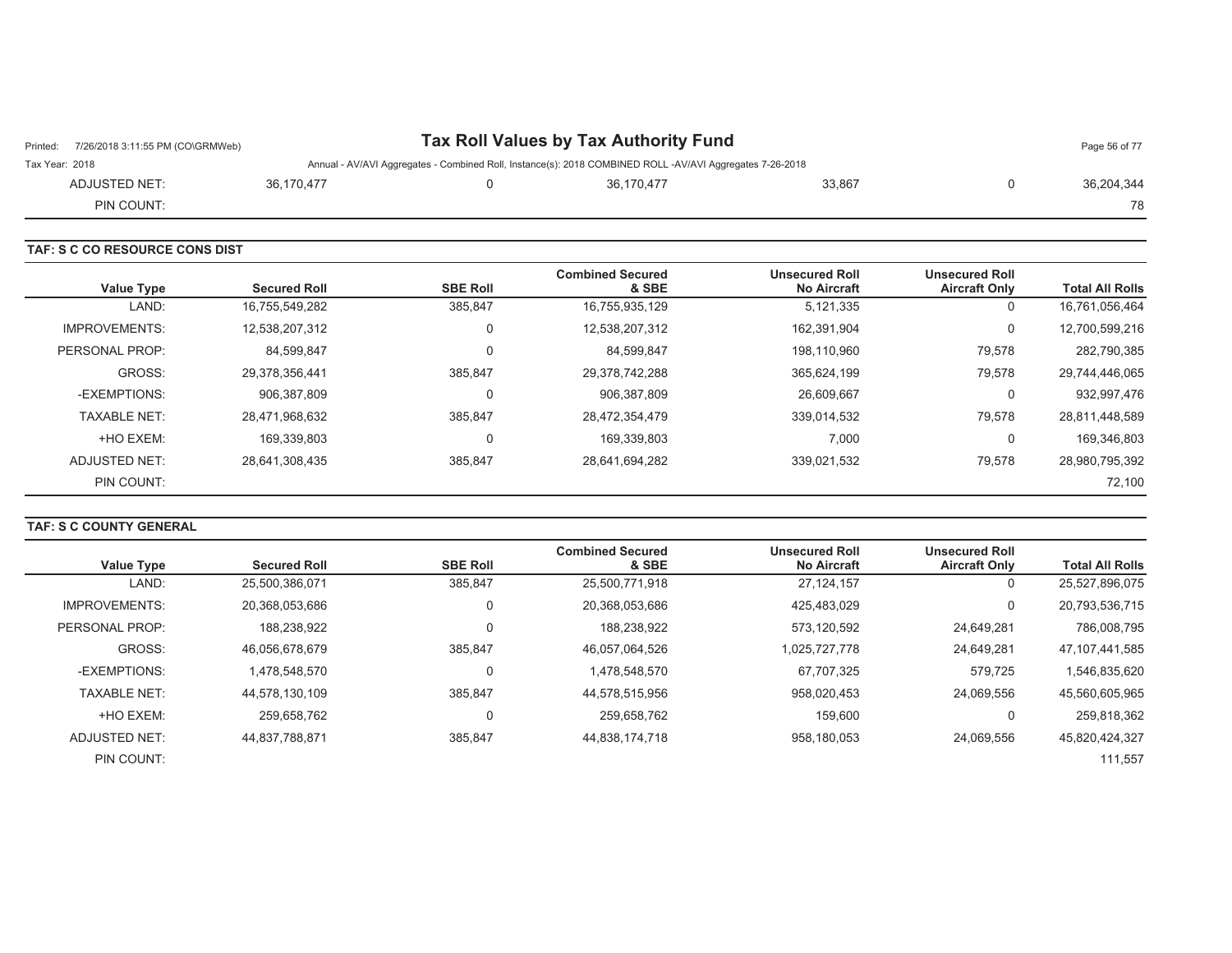# Printed: 7/26/2018 3:11:55 PM (CO\GRMWeb) **Tax Roll Values by Tax Authority Fund** Page 57 of 77

Tax Year: 2018 Annual - AV/AVI Aggregates - Combined Roll, Instance(s): 2018 COMBINED ROLL -AV/AVI Aggregates 7-26-2018

### **TAF: S C HI SCH DIST GENL**

| <b>Value Type</b>    | <b>Secured Roll</b> | <b>SBE Roll</b> | <b>Combined Secured</b><br>& SBE | <b>Unsecured Roll</b><br><b>No Aircraft</b> | <b>Unsecured Roll</b><br><b>Aircraft Only</b> | <b>Total All Rolls</b> |
|----------------------|---------------------|-----------------|----------------------------------|---------------------------------------------|-----------------------------------------------|------------------------|
| LAND:                | 12,002,883,742      | 288,515         | 12,003,172,257                   | 20,236,337                                  | 0                                             | 12,023,408,594         |
| <b>IMPROVEMENTS:</b> | 9.345.822.638       | 0               | 9,345,822,638                    | 237,980,327                                 | 0                                             | 9,583,802,965          |
| PERSONAL PROP:       | 93,752,918          | 0               | 93,752,918                       | 277.604.214                                 | 79,578                                        | 371,436,710            |
| GROSS:               | 21,442,459,298      | 288,515         | 21,442,747,813                   | 535,820,878                                 | 79,578                                        | 21,978,648,269         |
| -EXEMPTIONS:         | 710.334.681         |                 | 710.334.681                      | 57.320.259                                  | 0                                             | 767,654,940            |
| <b>TAXABLE NET:</b>  | 20,732,124,617      | 288,515         | 20,732,413,132                   | 478,500,619                                 | 79,578                                        | 21,210,993,329         |
| +HO EXEM:            | 113.103.550         | 0               | 113,103,550                      | 159.600                                     | 0                                             | 113,263,150            |
| ADJUSTED NET:        | 20.845.228.167      | 288,515         | 20,845,516,682                   | 478.660.219                                 | 79,578                                        | 21,324,256,479         |
| PIN COUNT:           |                     |                 |                                  |                                             |                                               | 47,480                 |

## **TAF: S C PORT DIST TR GENL**

| <b>Value Type</b>    | <b>Secured Roll</b> | <b>SBE Roll</b> | <b>Combined Secured</b><br>& SBE | <b>Unsecured Roll</b><br><b>No Aircraft</b> | <b>Unsecured Roll</b><br><b>Aircraft Only</b> | <b>Total All Rolls</b> |
|----------------------|---------------------|-----------------|----------------------------------|---------------------------------------------|-----------------------------------------------|------------------------|
| LAND:                | 9,672,280,562       |                 | 9,672,280,562                    | 15,393,209                                  | 0                                             | 9,687,673,771          |
| <b>IMPROVEMENTS:</b> | 7,497,483,303       |                 | 7,497,483,303                    | 161,080,265                                 | 0                                             | 7,658,563,568          |
| PERSONAL PROP:       | 87.106.759          |                 | 87.106.759                       | 228.619.428                                 | 0                                             | 315,726,187            |
| GROSS:               | 17.256.870.624      |                 | 17,256,870,624                   | 405.092.902                                 | 0                                             | 17,661,963,526         |
| -EXEMPTIONS:         | 631.696.360         |                 | 631,696,360                      | 52,332,249                                  | 0                                             | 684,028,609            |
| <b>TAXABLE NET:</b>  | 16.625.174.264      |                 | 16.625.174.264                   | 352.760.653                                 | 0                                             | 16,977,934,917         |
| +HO EXEM:            | 92,273,984          |                 | 92.273.984                       | 152,600                                     | 0                                             | 92,426,584             |
| ADJUSTED NET:        | 16,717,448,248      |                 | 16,717,448,248                   | 352,913,253                                 | 0                                             | 17,070,361,501         |
| PIN COUNT:           |                     |                 |                                  |                                             |                                               | 37.897                 |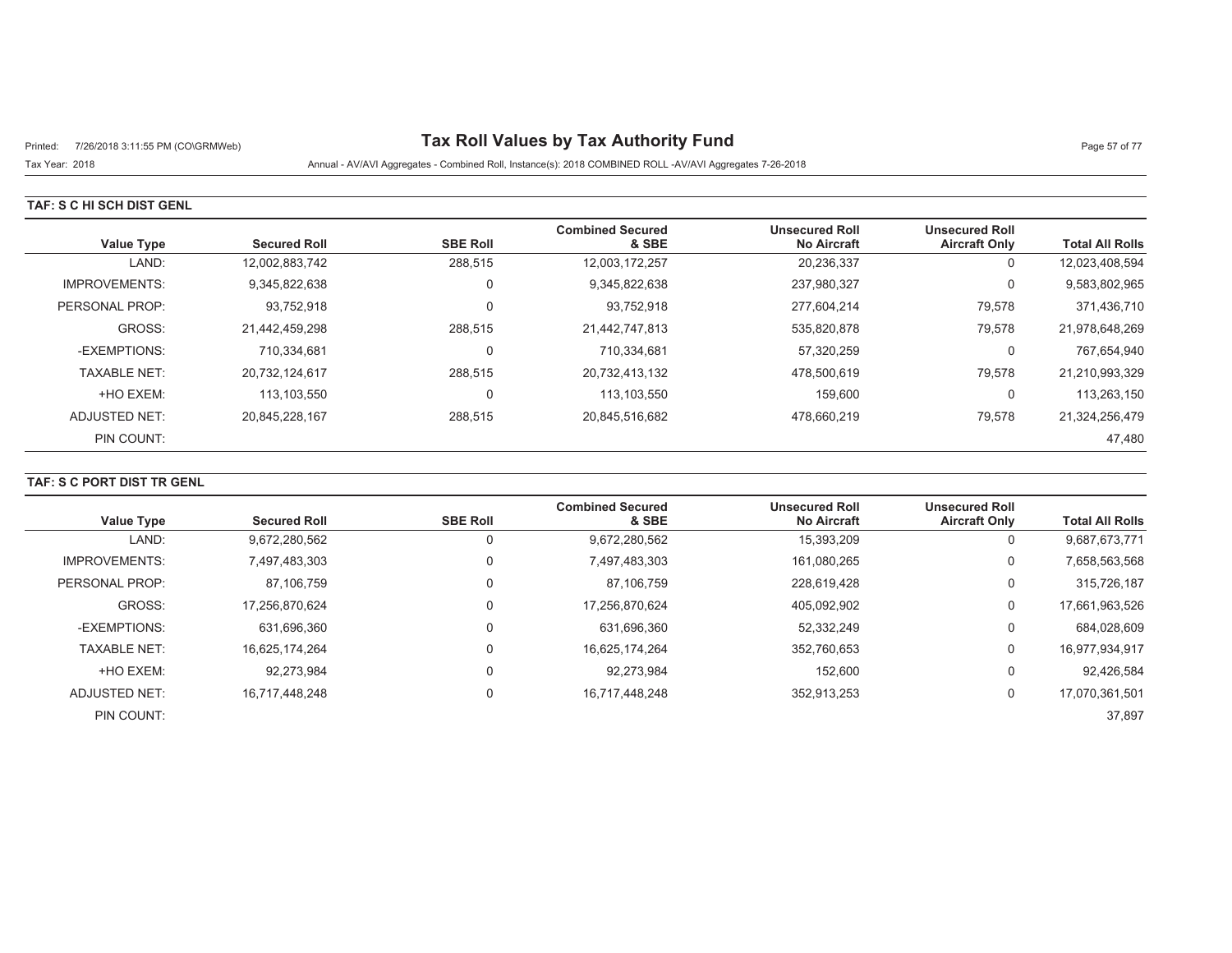# Printed: 7/26/2018 3:11:55 PM (CO\GRMWeb) **Tax Roll Values by Tax Authority Fund** Page 58 of 77

## Tax Year: 2018 Annual - AV/AVI Aggregates - Combined Roll, Instance(s): 2018 COMBINED ROLL -AV/AVI Aggregates 7-26-2018

#### **TAF: S C SCH DIST GENL**

| <b>Value Type</b>    | <b>Secured Roll</b> | <b>SBE Roll</b> | <b>Combined Secured</b><br>& SBE | <b>Unsecured Roll</b><br><b>No Aircraft</b> | <b>Unsecured Roll</b><br><b>Aircraft Only</b> | <b>Total All Rolls</b> |
|----------------------|---------------------|-----------------|----------------------------------|---------------------------------------------|-----------------------------------------------|------------------------|
| LAND:                | 5,654,874,522       |                 | 5,654,874,522                    | 15,546,884                                  | 0                                             | 5,670,421,406          |
| <b>IMPROVEMENTS:</b> | 4.537.297.600       |                 | 4,537,297,600                    | 118.566.108                                 | 0                                             | 4,655,863,708          |
| PERSONAL PROP:       | 47,048,403          |                 | 47,048,403                       | 155,364,789                                 | 0                                             | 202,413,192            |
| GROSS:               | 10.239.220.525      |                 | 10,239,220,525                   | 289.477.781                                 | 0                                             | 10,528,698,306         |
| -EXEMPTIONS:         | 305.081.966         |                 | 305,081,966                      | 31.622.808                                  | 0                                             | 336,704,774            |
| <b>TAXABLE NET:</b>  | 9,934,138,559       |                 | 9,934,138,559                    | 257,854,973                                 | 0                                             | 10,191,993,532         |
| +HO EXEM:            | 52.436.851          |                 | 52,436,851                       | 68,600                                      | 0                                             | 52,505,451             |
| ADJUSTED NET:        | 9,986,575,410       | $\Omega$        | 9,986,575,410                    | 257,923,573                                 | 0                                             | 10,244,498,983         |
| PIN COUNT:           |                     |                 |                                  |                                             |                                               | 22,316                 |

## **TAF: SALSIPUEDES SANITARY DIST GEN**

|                      |                     |                 | <b>Combined Secured</b> | <b>Unsecured Roll</b> | <b>Unsecured Roll</b> |                        |
|----------------------|---------------------|-----------------|-------------------------|-----------------------|-----------------------|------------------------|
| <b>Value Type</b>    | <b>Secured Roll</b> | <b>SBE Roll</b> | & SBE                   | <b>No Aircraft</b>    | <b>Aircraft Only</b>  | <b>Total All Rolls</b> |
| LAND:                | 90,452,531          |                 | 90,452,531              | 249,167               |                       | 90,701,698             |
| <b>IMPROVEMENTS:</b> | 87,749,120          | $\Omega$        | 87.749.120              | 452,714               | 0                     | 88,201,834             |
| PERSONAL PROP:       | 344.648             | 0               | 344,648                 | 645,628               | $\Omega$              | 990,276                |
| GROSS:               | 178.546.299         | 0               | 178,546,299             | 1,347,509             | 0                     | 179,893,808            |
| -EXEMPTIONS:         | 16,965,455          | 0               | 16,965,455              | 0                     | 0                     | 16,965,455             |
| <b>TAXABLE NET:</b>  | 161.580.844         | 0               | 161,580,844             | 1,347,509             | $\Omega$              | 162,928,353            |
| +HO EXEM:            | 1.722.000           | 0               | 1,722,000               | 0                     | 0                     | 1,722,000              |
| ADJUSTED NET:        | 163,302,844         | 0               | 163,302,844             | 1,347,509             | 0                     | 164,650,353            |
| PIN COUNT:           |                     |                 |                         |                       |                       | 528                    |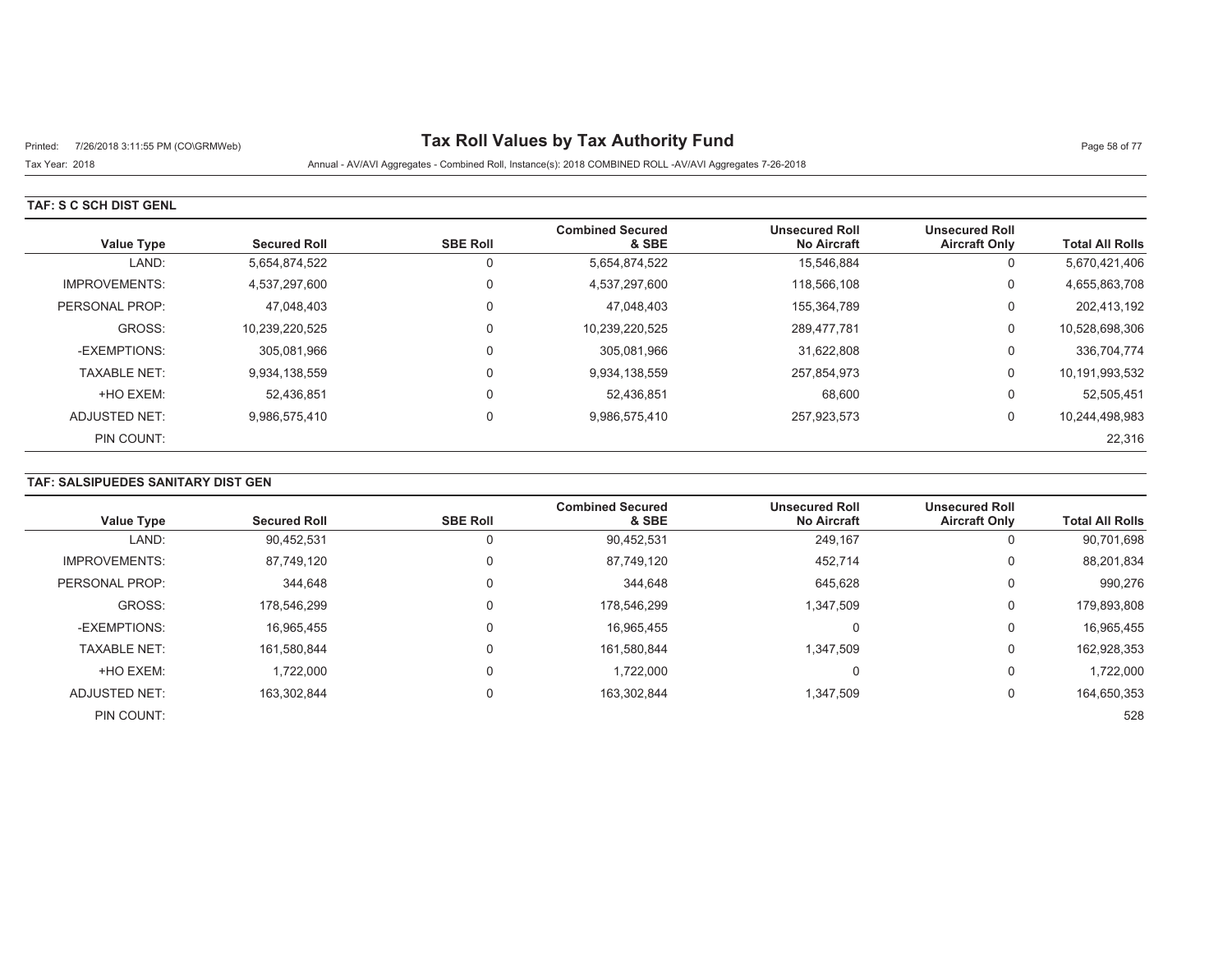# Printed: 7/26/2018 3:11:55 PM (CO\GRMWeb) **Tax Roll Values by Tax Authority Fund** Page 59 of 77

Tax Year: 2018 Annual - AV/AVI Aggregates - Combined Roll, Instance(s): 2018 COMBINED ROLL -AV/AVI Aggregates 7-26-2018

### **TAF: SAN LOR VAL CO WAT DIST TR GEN**

| <b>Value Type</b>    | <b>Secured Roll</b> | <b>SBE Roll</b> | <b>Combined Secured</b><br>& SBE | <b>Unsecured Roll</b><br><b>No Aircraft</b> | <b>Unsecured Roll</b><br><b>Aircraft Only</b> | <b>Total All Rolls</b> |
|----------------------|---------------------|-----------------|----------------------------------|---------------------------------------------|-----------------------------------------------|------------------------|
| LAND:                | 1,677,127,327       | 0               | 1,677,127,327                    | 76,634                                      | 0                                             | 1,677,203,961          |
| <b>IMPROVEMENTS:</b> | 1,362,611,634       | 0               | 1,362,611,634                    | 1,588,976                                   | 0                                             | 1,364,200,610          |
| PERSONAL PROP:       | 1,779,513           | $\mathbf 0$     | 1,779,513                        | 4,912,029                                   | 0                                             | 6,691,542              |
| GROSS:               | 3,041,518,474       | 0               | 3,041,518,474                    | 6,577,639                                   | 0                                             | 3,048,096,113          |
| -EXEMPTIONS:         | 66,375,400          | 0               | 66,375,400                       | 27,890                                      | 0                                             | 66,403,290             |
| <b>TAXABLE NET:</b>  | 2,975,143,074       | 0               | 2,975,143,074                    | 6,549,749                                   | 0                                             | 2,981,692,823          |
| +HO EXEM:            | 26.552.400          | 0               | 26,552,400                       | $\Omega$                                    | U                                             | 26,552,400             |
| ADJUSTED NET:        | 3,001,695,474       | $\mathbf 0$     | 3,001,695,474                    | 6,549,749                                   | 0                                             | 3,008,245,223          |
| PIN COUNT:           |                     |                 |                                  |                                             |                                               | 12,313                 |

### **TAF: SAND DOLLAR BCH CO SERV AREA 5**

| <b>Value Type</b>    | <b>Secured Roll</b> | <b>SBE Roll</b> | <b>Combined Secured</b><br>& SBE | <b>Unsecured Roll</b><br><b>No Aircraft</b> | <b>Unsecured Roll</b><br><b>Aircraft Only</b> | <b>Total All Rolls</b> |
|----------------------|---------------------|-----------------|----------------------------------|---------------------------------------------|-----------------------------------------------|------------------------|
| LAND:                | 82,854,021          |                 | 82,854,021                       | 27,982                                      |                                               | 82,882,003             |
|                      |                     |                 |                                  |                                             |                                               |                        |
| <b>IMPROVEMENTS:</b> | 51,020,663          | 0               | 51,020,663                       | 27,982                                      | 0                                             | 51,048,645             |
| GROSS:               | 133,874,684         | 0               | 133,874,684                      | 55,964                                      | 0                                             | 133,930,648            |
| -EXEMPTIONS:         | 271,600             | 0               | 271,600                          | 0                                           | 0                                             | 271,600                |
| <b>TAXABLE NET:</b>  | 133,603,084         | 0               | 133,603,084                      | 55,964                                      | 0                                             | 133,659,048            |
| +HO EXEM:            | 271,600             | 0               | 271,600                          | $\Omega$                                    | 0                                             | 271,600                |
| ADJUSTED NET:        | 133,874,684         | 0               | 133,874,684                      | 55,964                                      | 0                                             | 133,930,648            |
| PIN COUNT:           |                     |                 |                                  |                                             |                                               | 196                    |

#### **TAF: SANTA CLARA - ALL CAPITAL OUTL**

| <b>Value Type</b> | Secured Roll | <b>SBE Roll</b> | Combined Secured<br>& SBE | <b>Unsecured Roll</b><br><b>No Aircraft</b> | <b>Unsecured Roll</b><br><b>Aircraft Only</b> | <b>Total All Rolls</b> |
|-------------------|--------------|-----------------|---------------------------|---------------------------------------------|-----------------------------------------------|------------------------|
| LAND:             | 762,211,633  |                 | 762,211,633               | 48.704                                      |                                               | 762,260,337            |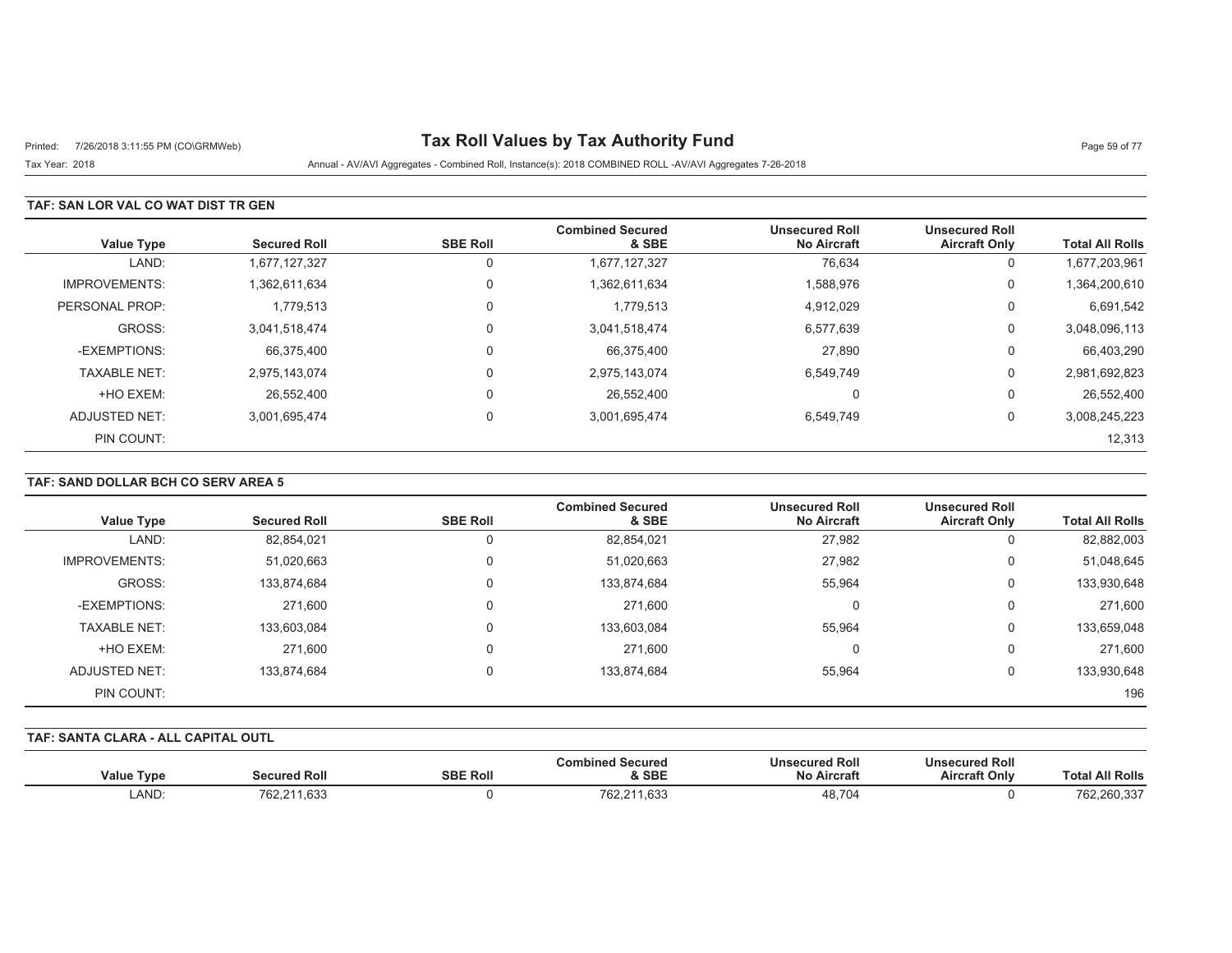| 7/26/2018 3:11:55 PM (CO\GRMWeb)<br>Printed: |               |          | Tax Roll Values by Tax Authority Fund                                                                    |           |          | Page 60 of 77 |
|----------------------------------------------|---------------|----------|----------------------------------------------------------------------------------------------------------|-----------|----------|---------------|
| Tax Year: 2018                               |               |          | Annual - AV/AVI Aggregates - Combined Roll, Instance(s): 2018 COMBINED ROLL -AV/AVI Aggregates 7-26-2018 |           |          |               |
| <b>IMPROVEMENTS:</b>                         | 620,235,693   | 0        | 620,235,693                                                                                              | 1,248,594 | 0        | 621,484,287   |
| PERSONAL PROP:                               | 1,028,881     | 0        | 1,028,881                                                                                                | 2,678,802 | $\Omega$ | 3,707,683     |
| GROSS:                                       | 1,383,476,207 | 0        | 1,383,476,207                                                                                            | 3,976,100 | 0        | 1,387,452,307 |
| -EXEMPTIONS:                                 | 11,414,587    | 0        | 11.414.587                                                                                               |           | 0        | 11.414.587    |
| <b>TAXABLE NET:</b>                          | 1,372,061,620 | 0        | 1,372,061,620                                                                                            | 3,976,100 | 0        | 1,376,037,720 |
| +HO EXEM:                                    | 7.491.400     | 0        | 7.491.400                                                                                                |           | 0        | 7,491,400     |
| ADJUSTED NET:                                | 1.379.553.020 | $\Omega$ | 1,379,553,020                                                                                            | 3.976.100 | $\Omega$ | 1,383,529,120 |
| PIN COUNT:                                   |               |          |                                                                                                          |           |          | 2,517         |

## **TAF: SANTA CLARA DEV CTR-HNDCPD MIN**

| <b>Value Type</b>    | <b>Secured Roll</b> | <b>SBE Roll</b> | <b>Combined Secured</b><br>& SBE | <b>Unsecured Roll</b><br><b>No Aircraft</b> | <b>Unsecured Roll</b><br><b>Aircraft Only</b> | <b>Total All Rolls</b> |
|----------------------|---------------------|-----------------|----------------------------------|---------------------------------------------|-----------------------------------------------|------------------------|
| LAND:                | 762,211,633         |                 | 762,211,633                      | 48,704                                      | U                                             | 762,260,337            |
| <b>IMPROVEMENTS:</b> | 620,235,693         |                 | 620,235,693                      | 1,248,594                                   | 0                                             | 621,484,287            |
| PERSONAL PROP:       | 1,028,881           |                 | 1,028,881                        | 2,678,802                                   | U                                             | 3,707,683              |
| GROSS:               | 1,383,476,207       |                 | 1,383,476,207                    | 3,976,100                                   | 0                                             | 1,387,452,307          |
| -EXEMPTIONS:         | 11,414,587          |                 | 11.414.587                       | O                                           | 0                                             | 11,414,587             |
| <b>TAXABLE NET:</b>  | 1,372,061,620       |                 | 1,372,061,620                    | 3,976,100                                   | 0                                             | 1,376,037,720          |
| +HO EXEM:            | 7.491.400           |                 | 7,491,400                        | O                                           | 0                                             | 7,491,400              |
| ADJUSTED NET:        | 1,379,553,020       |                 | 1,379,553,020                    | 3,976,100                                   | 0                                             | 1,383,529,120          |
| PIN COUNT:           |                     |                 |                                  |                                             |                                               | 2,517                  |

## **TAF: SANTA CLARA INST TUITION TAX**

|                      |                     |                 | <b>Combined Secured</b> | <b>Unsecured Roll</b> | <b>Unsecured Roll</b> |                        |
|----------------------|---------------------|-----------------|-------------------------|-----------------------|-----------------------|------------------------|
| <b>Value Type</b>    | <b>Secured Roll</b> | <b>SBE Roll</b> | & SBE                   | <b>No Aircraft</b>    | <b>Aircraft Only</b>  | <b>Total All Rolls</b> |
| LAND:                | 762,211,633         |                 | 762,211,633             | 48,704                | U                     | 762,260,337            |
| <b>IMPROVEMENTS:</b> | 620,235,693         |                 | 620,235,693             | .248,594              |                       | 621,484,287            |
| PERSONAL PROP:       | 1,028,881           |                 | 1,028,881               | 2,678,802             |                       | 3,707,683              |
| GROSS:               | 1.383.476.207       |                 | 1,383,476,207           | 3,976,100             |                       | 387,452,307            |
| -EXEMPTIONS:         | 11,414,587          |                 | 11,414,587              |                       | 0                     | 11,414,587             |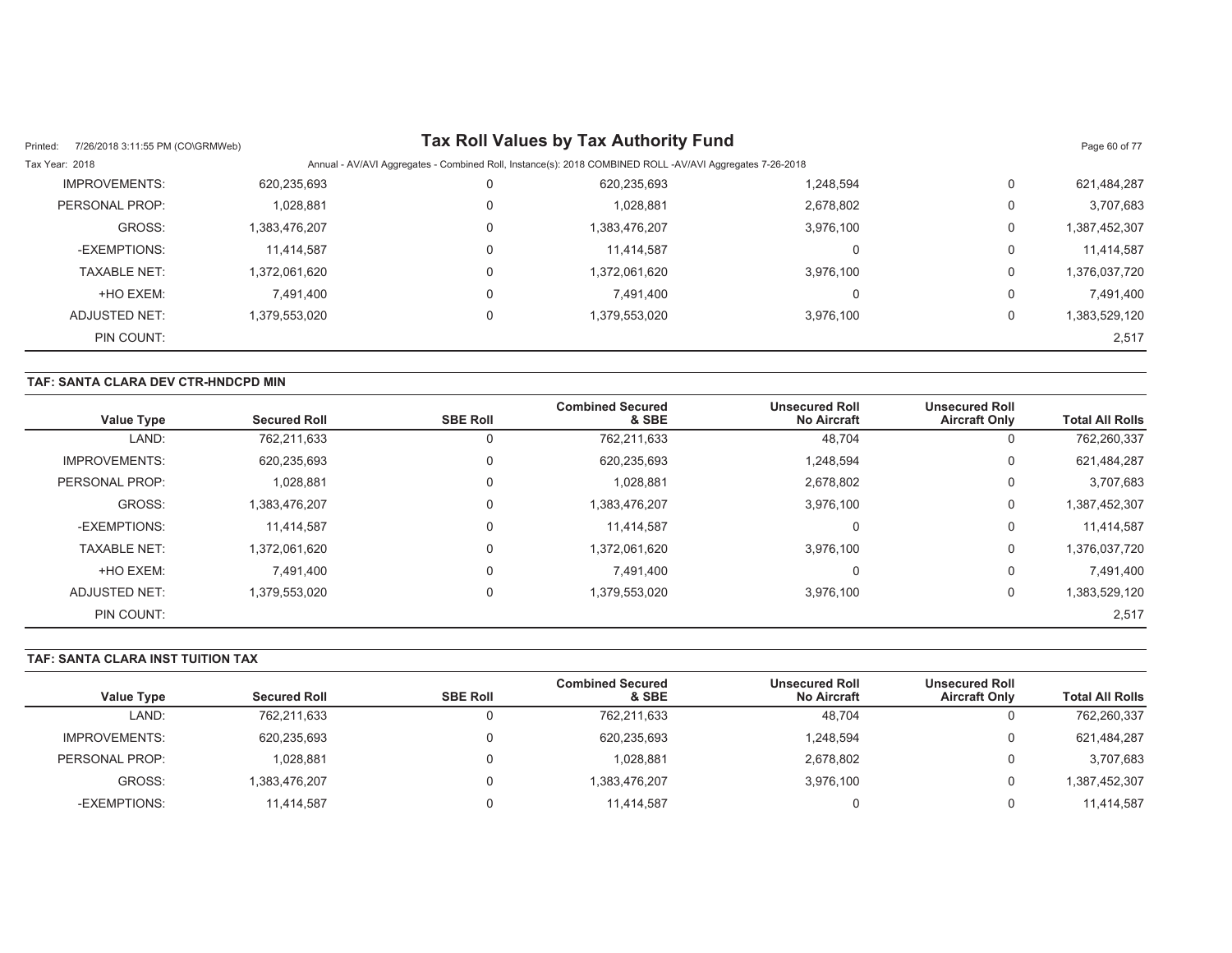| Printed:       | 7/26/2018 3:11:55 PM (CO\GRMWeb) |               | Tax Roll Values by Tax Authority Fund                                                                    |           |   | Page 61 of 77 |
|----------------|----------------------------------|---------------|----------------------------------------------------------------------------------------------------------|-----------|---|---------------|
| Tax Year: 2018 |                                  |               | Annual - AV/AVI Aggregates - Combined Roll, Instance(s): 2018 COMBINED ROLL -AV/AVI Aggregates 7-26-2018 |           |   |               |
|                | <b>TAXABLE NET:</b>              | 1,372,061,620 | 1,372,061,620                                                                                            | 3,976,100 | 0 | 1,376,037,720 |
|                | +HO EXEM:                        | 7.491.400     | 7.491.400                                                                                                | 0         | 0 | 7.491.400     |
|                | ADJUSTED NET:                    | 1,379,553,020 | 1,379,553,020                                                                                            | 3,976,100 | 0 | 1,383,529,120 |
|                | PIN COUNT:                       |               |                                                                                                          |           |   | 2,517         |

#### **TAF: SANTA CLARA PHYSICALLY HANDCPP**

| <b>Value Type</b>    | <b>Secured Roll</b> | <b>SBE Roll</b> | <b>Combined Secured</b><br>& SBE | <b>Unsecured Roll</b><br><b>No Aircraft</b> | <b>Unsecured Roll</b><br><b>Aircraft Only</b> | <b>Total All Rolls</b> |
|----------------------|---------------------|-----------------|----------------------------------|---------------------------------------------|-----------------------------------------------|------------------------|
| LAND:                | 762,211,633         |                 | 762,211,633                      | 48,704                                      | 0                                             | 762,260,337            |
| <b>IMPROVEMENTS:</b> | 620,235,693         |                 | 620,235,693                      | 1,248,594                                   | 0                                             | 621,484,287            |
| PERSONAL PROP:       | 1,028,881           |                 | 1,028,881                        | 2,678,802                                   | 0                                             | 3,707,683              |
| GROSS:               | 1,383,476,207       |                 | 1,383,476,207                    | 3,976,100                                   | $\mathbf 0$                                   | 1,387,452,307          |
| -EXEMPTIONS:         | 11,414,587          |                 | 11,414,587                       | υ                                           | 0                                             | 11,414,587             |
| <b>TAXABLE NET:</b>  | 1,372,061,620       |                 | 1,372,061,620                    | 3.976.100                                   | 0                                             | 1,376,037,720          |
| +HO EXEM:            | 7.491.400           |                 | 7.491.400                        |                                             | 0                                             | 7,491,400              |
| ADJUSTED NET:        | 1,379,553,020       |                 | 1,379,553,020                    | 3,976,100                                   | 0                                             | 1,383,529,120          |
| PIN COUNT:           |                     |                 |                                  |                                             |                                               | 2,517                  |

#### **TAF: SANTA CLARA SPEC SCHOOL TRAINI**

| <b>Value Type</b>    | <b>Secured Roll</b> | <b>SBE Roll</b> | <b>Combined Secured</b><br>& SBE | <b>Unsecured Roll</b><br><b>No Aircraft</b> | <b>Unsecured Roll</b><br><b>Aircraft Only</b> | <b>Total All Rolls</b> |
|----------------------|---------------------|-----------------|----------------------------------|---------------------------------------------|-----------------------------------------------|------------------------|
| LAND:                | 762,211,633         | U               | 762,211,633                      | 48,704                                      | 0                                             | 762,260,337            |
| <b>IMPROVEMENTS:</b> | 620,235,693         | 0               | 620,235,693                      | 1,248,594                                   | 0                                             | 621,484,287            |
| PERSONAL PROP:       | 1,028,881           | 0               | 1,028,881                        | 2,678,802                                   | 0                                             | 3,707,683              |
| GROSS:               | 1,383,476,207       | 0               | 1,383,476,207                    | 3,976,100                                   | 0                                             | 1,387,452,307          |
| -EXEMPTIONS:         | 11,414,587          | 0               | 11,414,587                       | 0                                           | 0                                             | 11,414,587             |
| <b>TAXABLE NET:</b>  | 1,372,061,620       | 0               | 1,372,061,620                    | 3,976,100                                   | 0                                             | 1,376,037,720          |
| +HO EXEM:            | 7.491.400           | 0               | 7.491.400                        | 0                                           | 0                                             | 7,491,400              |
| ADJUSTED NET:        | 1,379,553,020       | 0               | 1,379,553,020                    | 3,976,100                                   | 0                                             | 1,383,529,120          |
| PIN COUNT:           |                     |                 |                                  |                                             |                                               | 2,517                  |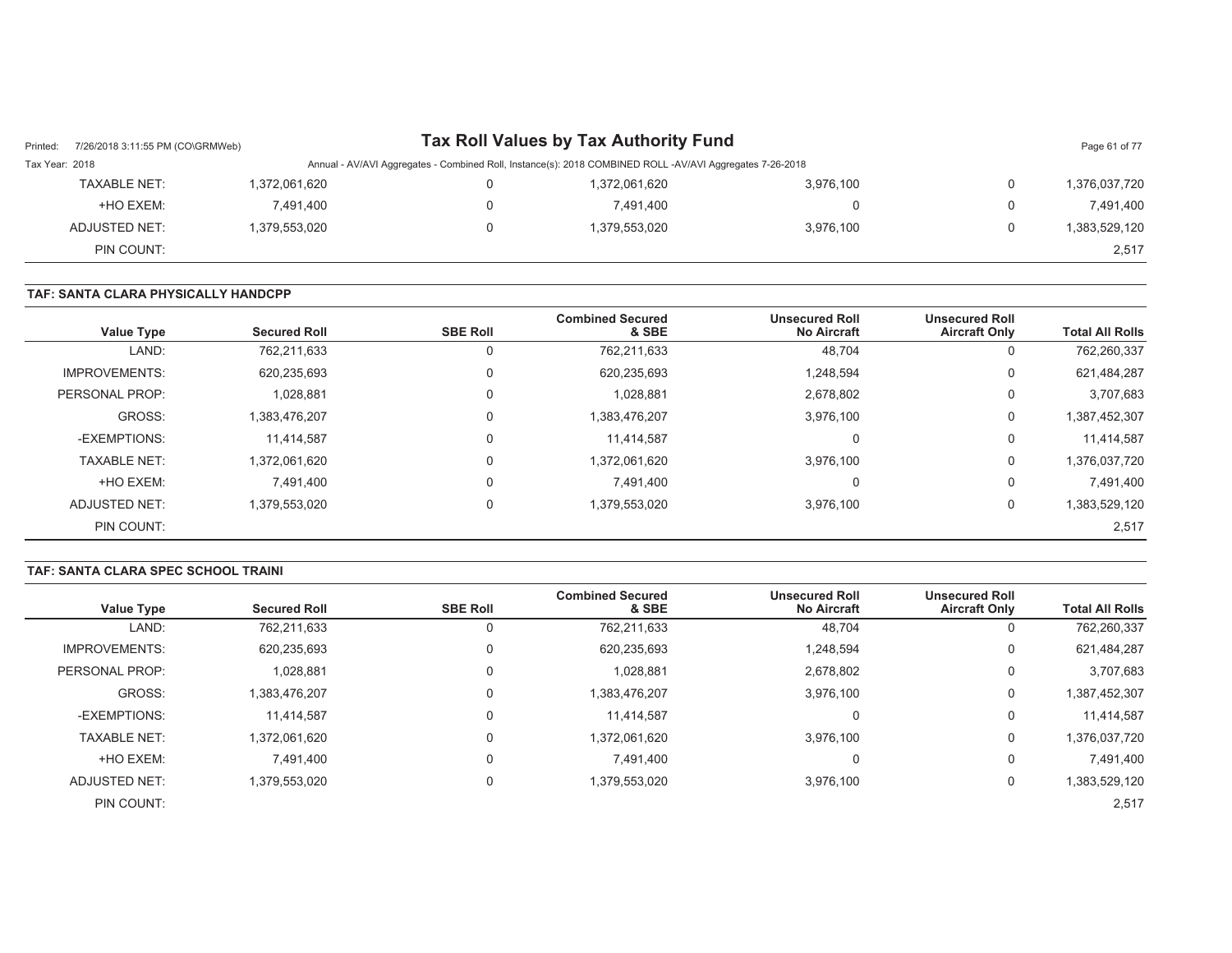# Printed: 7/26/2018 3:11:55 PM (CO\GRMWeb) **Tax Roll Values by Tax Authority Fund** Page 62 of 77

### Tax Year: 2018 Annual - AV/AVI Aggregates - Combined Roll, Instance(s): 2018 COMBINED ROLL -AV/AVI Aggregates 7-26-2018

#### **TAF: SANTA CRUZ CITY TR**

| <b>Value Type</b>    | <b>Secured Roll</b> | <b>SBE Roll</b> | <b>Combined Secured</b><br>& SBE | <b>Unsecured Roll</b><br><b>No Aircraft</b> | <b>Unsecured Roll</b><br><b>Aircraft Only</b> | <b>Total All Rolls</b> |
|----------------------|---------------------|-----------------|----------------------------------|---------------------------------------------|-----------------------------------------------|------------------------|
| LAND:                | 5,414,276,856       |                 | 5,414,276,856                    | 17,522,730                                  | 0                                             | 5,431,799,586          |
| <b>IMPROVEMENTS:</b> | 4,310,401,586       | $\Omega$        | 4,310,401,586                    | 121.797.718                                 | 0                                             | 4,432,199,304          |
| PERSONAL PROP:       | 46,651,008          |                 | 46,651,008                       | 169.065.258                                 | 0                                             | 215,716,266            |
| GROSS:               | 9,771,329,450       | $\Omega$        | 9,771,329,450                    | 308,385,706                                 | 0                                             | 10,079,715,156         |
| -EXEMPTIONS:         | 296.521.688         |                 | 296,521,688                      | 33,358,070                                  | 0                                             | 329,879,758            |
| <b>TAXABLE NET:</b>  | 9,474,807,762       |                 | 9,474,807,762                    | 275.027.636                                 | 0                                             | 9,749,835,398          |
| +HO EXEM:            | 49.333.200          | $\Omega$        | 49,333,200                       | 152.600                                     | 0                                             | 49,485,800             |
| ADJUSTED NET:        | 9,524,140,962       | $\Omega$        | 9,524,140,962                    | 275.180.236                                 | 0                                             | 9,799,321,198          |
| PIN COUNT:           |                     |                 |                                  |                                             |                                               | 21,659                 |

## **TAF: SANTA CRUZ PARKING #1**

|                      |                     |                 | <b>Combined Secured</b> | <b>Unsecured Roll</b> | <b>Unsecured Roll</b> |                        |
|----------------------|---------------------|-----------------|-------------------------|-----------------------|-----------------------|------------------------|
| <b>Value Type</b>    | <b>Secured Roll</b> | <b>SBE Roll</b> | & SBE                   | <b>No Aircraft</b>    | <b>Aircraft Only</b>  | <b>Total All Rolls</b> |
| LAND:                | 139,497,093         | 0               | 139,497,093             | 697,096               | U                     | 140,194,189            |
| <b>IMPROVEMENTS:</b> | 243,832,863         | 0               | 243,832,863             | 28,624,539            | υ                     | 272,457,402            |
| PERSONAL PROP:       | 990,902             | $\Omega$        | 990,902                 | 20,531,974            | 0                     | 21,522,876             |
| GROSS:               | 384,320,858         | 0               | 384,320,858             | 49,853,609            | 0                     | 434, 174, 467          |
| -EXEMPTIONS:         | 32,508,693          | $\Omega$        | 32,508,693              | 2,767,994             | 0                     | 35,276,687             |
| <b>TAXABLE NET:</b>  | 351,812,165         | 0               | 351,812,165             | 47,085,615            | 0                     | 398,897,780            |
| +HO EXEM:            | 98,000              | 0               | 98,000                  | $\Omega$              | 0                     | 98,000                 |
| <b>ADJUSTED NET:</b> | 351,910,165         | $\Omega$        | 351,910,165             | 47,085,615            | 0                     | 398,995,780            |
| PIN COUNT:           |                     |                 |                         |                       |                       | 851                    |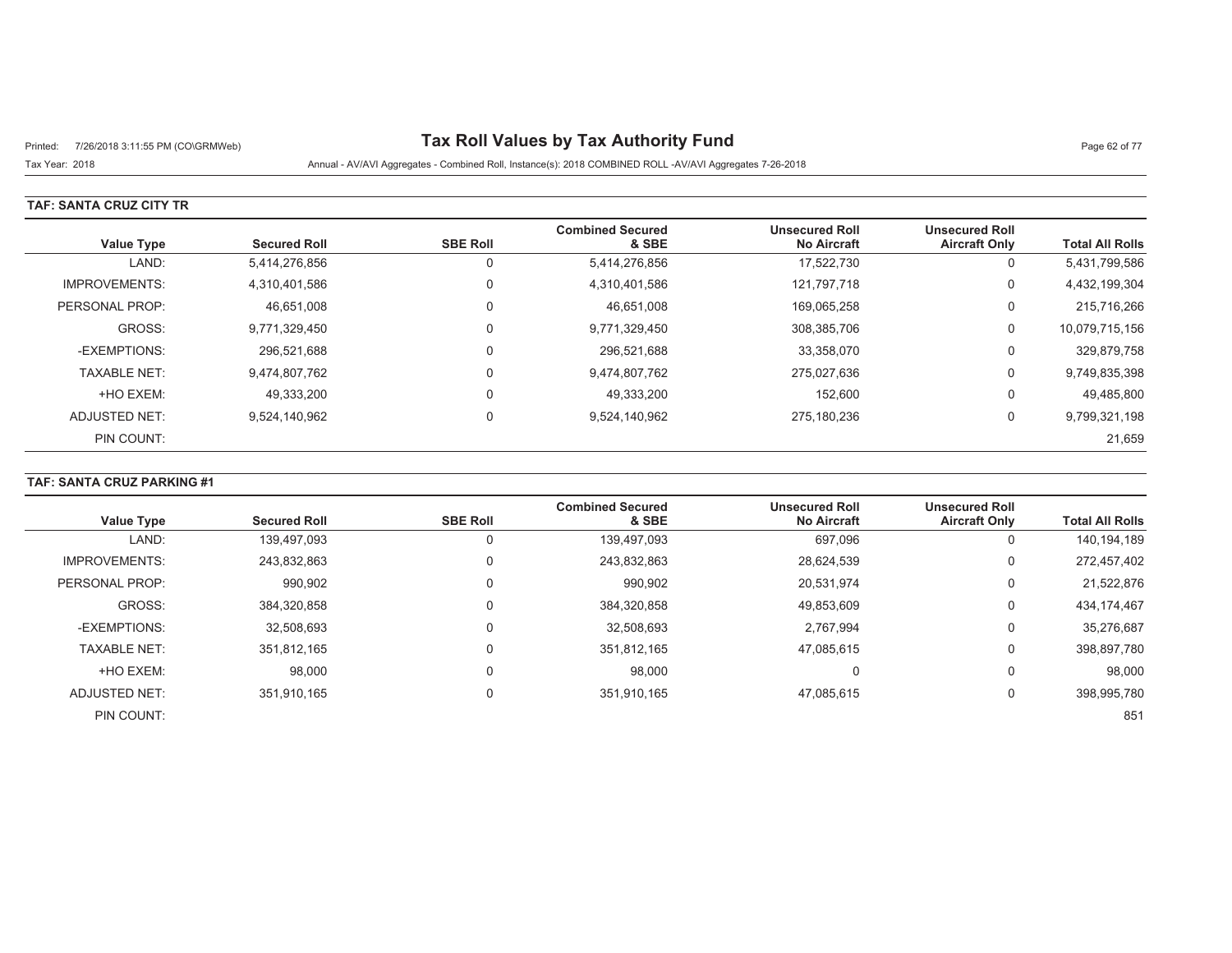# Printed: 7/26/2018 3:11:55 PM (CO\GRMWeb) **Tax Roll Values by Tax Authority Fund** Page 63 of 77

## Tax Year: 2018 Annual - AV/AVI Aggregates - Combined Roll, Instance(s): 2018 COMBINED ROLL -AV/AVI Aggregates 7-26-2018

### **TAF: SC FLOOD CONT & WAT CONS DISTGEN**

| <b>Value Type</b>    | <b>Secured Roll</b> | <b>SBE Roll</b> | <b>Combined Secured</b><br>& SBE | <b>Unsecured Roll</b><br><b>No Aircraft</b> | <b>Unsecured Roll</b><br><b>Aircraft Only</b> | <b>Total All Rolls</b> |
|----------------------|---------------------|-----------------|----------------------------------|---------------------------------------------|-----------------------------------------------|------------------------|
| LAND:                | 25.500.386.071      | 385,847         | 25,500,771,918                   | 27,124,157                                  | 0                                             | 25,527,896,075         |
| <b>IMPROVEMENTS:</b> | 20,368,053,686      |                 | 20,368,053,686                   | 425.483.029                                 | 0                                             | 20,793,536,715         |
| PERSONAL PROP:       | 188,238,922         |                 | 188,238,922                      | 573.120.592                                 | 24,649,281                                    | 786,008,795            |
| GROSS:               | 46,056,678,679      | 385,847         | 46,057,064,526                   | 1,025,727,778                               | 24,649,281                                    | 47,107,441,585         |
| -EXEMPTIONS:         | 1.478.548.570       |                 | 1,478,548,570                    | 67.707.325                                  | 579.725                                       | 1,546,835,620          |
| <b>TAXABLE NET:</b>  | 44.578.130.109      | 385.847         | 44,578,515,956                   | 958.020.453                                 | 24.069.556                                    | 45,560,605,965         |
| +HO EXEM:            | 259.658.762         |                 | 259,658,762                      | 159,600                                     | 0                                             | 259,818,362            |
| ADJUSTED NET:        | 44.837.788.871      | 385,847         | 44,838,174,718                   | 958,180,053                                 | 24.069.556                                    | 45,820,424,327         |
| PIN COUNT:           |                     |                 |                                  |                                             |                                               | 111,557                |

## **TAF: SC FLOOD CONT & WTR CONS ZONE 4**

| <b>Value Type</b>    | <b>Secured Roll</b> | <b>SBE Roll</b> | <b>Combined Secured</b><br>& SBE | <b>Unsecured Roll</b><br><b>No Aircraft</b> | <b>Unsecured Roll</b><br><b>Aircraft Only</b> | <b>Total All Rolls</b> |
|----------------------|---------------------|-----------------|----------------------------------|---------------------------------------------|-----------------------------------------------|------------------------|
|                      |                     |                 |                                  |                                             |                                               |                        |
| LAND:                | 25,499,324,626      | 385.847         | 25,499,710,473                   | 27.124.157                                  | U                                             | 25,526,834,630         |
| <b>IMPROVEMENTS:</b> | 20,367,054,916      |                 | 20,367,054,916                   | 425.483.029                                 | 0                                             | 20,792,537,945         |
| PERSONAL PROP:       | 188,238,922         |                 | 188,238,922                      | 573.120.592                                 | 24,649,281                                    | 786,008,795            |
| GROSS:               | 46.054.618.464      | 385.847         | 46,055,004,311                   | 1,025,727,778                               | 24.649.281                                    | 47,105,381,370         |
| -EXEMPTIONS:         | 1,478,534,570       |                 | 1,478,534,570                    | 67,707,325                                  | 579,725                                       | 1,546,821,620          |
| <b>TAXABLE NET:</b>  | 44.576.083.894      | 385.847         | 44.576.469.741                   | 958.020.453                                 | 24.069.556                                    | 45,558,559,750         |
| +HO EXEM:            | 259.644.762         |                 | 259.644.762                      | 159.600                                     |                                               | 259,804,362            |
| ADJUSTED NET:        | 44.835.728.656      | 385,847         | 44,836,114,503                   | 958,180,053                                 | 24.069.556                                    | 45,818,364,112         |
| PIN COUNT:           |                     |                 |                                  |                                             |                                               | 111.547                |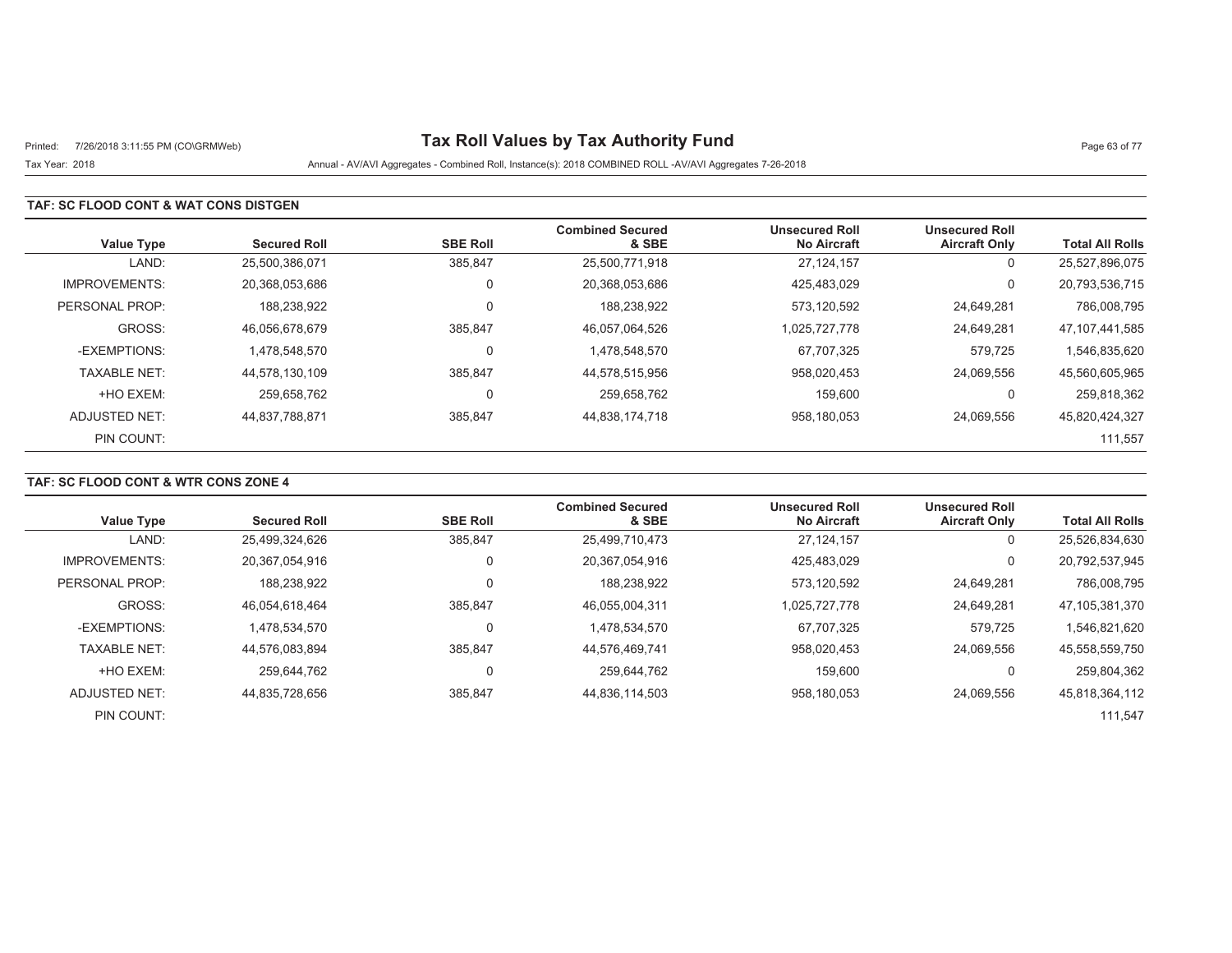# Printed: 7/26/2018 3:11:55 PM (CO\GRMWeb) **Tax Roll Values by Tax Authority Fund** Page 64 of 77

Tax Year: 2018 Annual - AV/AVI Aggregates - Combined Roll, Instance(s): 2018 COMBINED ROLL -AV/AVI Aggregates 7-26-2018

### **TAF: SC FLOOD CONT & WTR CONS ZONE 5**

| <b>Value Type</b>    | <b>Secured Roll</b> | <b>SBE Roll</b> | <b>Combined Secured</b><br>& SBE | <b>Unsecured Roll</b><br><b>No Aircraft</b> | <b>Unsecured Roll</b><br><b>Aircraft Only</b> | <b>Total All Rolls</b> |
|----------------------|---------------------|-----------------|----------------------------------|---------------------------------------------|-----------------------------------------------|------------------------|
| LAND:                | 5,192,898,410       | 110,892         | 5,193,009,302                    | 1,479,111                                   | 0                                             | 5,194,488,413          |
| <b>IMPROVEMENTS:</b> | 3.854.887.557       | $\mathbf 0$     | 3,854,887,557                    | 98.874.058                                  | 0                                             | 3,953,761,615          |
| PERSONAL PROP:       | 45,085,349          | $\mathbf 0$     | 45,085,349                       | 99,593,785                                  | 57,089                                        | 144,736,223            |
| GROSS:               | 9.092.871.316       | 110.892         | 9,092,982,208                    | 199,946,954                                 | 57,089                                        | 9,292,986,251          |
| -EXEMPTIONS:         | 374.209.339         | $\mathbf 0$     | 374,209,339                      | 25.033.453                                  | 0                                             | 399,242,792            |
| <b>TAXABLE NET:</b>  | 8,718,661,977       | 110,892         | 8,718,772,869                    | 174,913,501                                 | 57,089                                        | 8,893,743,459          |
| +HO EXEM:            | 48,137,733          | 0               | 48,137,733                       | 7,000                                       | 0                                             | 48,144,733             |
| ADJUSTED NET:        | 8.766.799.710       | 110,892         | 8,766,910,602                    | 174.920.501                                 | 57,089                                        | 8,941,888,192          |
| PIN COUNT:           |                     |                 |                                  |                                             |                                               | 19,987                 |

## **TAF: SCOTTS VAL SCH DIST GENL**

| <b>Value Type</b>    | <b>Secured Roll</b> | <b>SBE Roll</b> | <b>Combined Secured</b><br>& SBE | <b>Unsecured Roll</b><br><b>No Aircraft</b> | <b>Unsecured Roll</b><br><b>Aircraft Only</b> | <b>Total All Rolls</b> |
|----------------------|---------------------|-----------------|----------------------------------|---------------------------------------------|-----------------------------------------------|------------------------|
| LAND:                | 2,209,166,765       |                 | 2,209,166,765                    | 437,101                                     | 0                                             | 2,209,603,866          |
| <b>IMPROVEMENTS:</b> | 2,052,021,345       |                 | 2,052,021,345                    | 44,390,593                                  | 0                                             | 2,096,411,938          |
| PERSONAL PROP:       | 5,039,616           |                 | 5,039,616                        | 62,836,017                                  | 0                                             | 67,875,633             |
| GROSS:               | 4.266.227.726       |                 | 4,266,227,726                    | 107.663.711                                 | 0                                             | 4,373,891,437          |
| -EXEMPTIONS:         | 66,119,020          |                 | 66,119,020                       | 1,101,790                                   | 0                                             | 67,220,810             |
| <b>TAXABLE NET:</b>  | 4.200.108.706       |                 | 4,200,108,706                    | 106.561.921                                 | 0                                             | 4,306,670,627          |
| +HO EXEM:            | 24.486.798          |                 | 24.486.798                       | υ                                           | $\Omega$                                      | 24,486,798             |
| ADJUSTED NET:        | 4,224,595,504       |                 | 4,224,595,504                    | 106.561.921                                 | 0                                             | 4,331,157,425          |
| PIN COUNT:           |                     |                 |                                  |                                             |                                               | 8,612                  |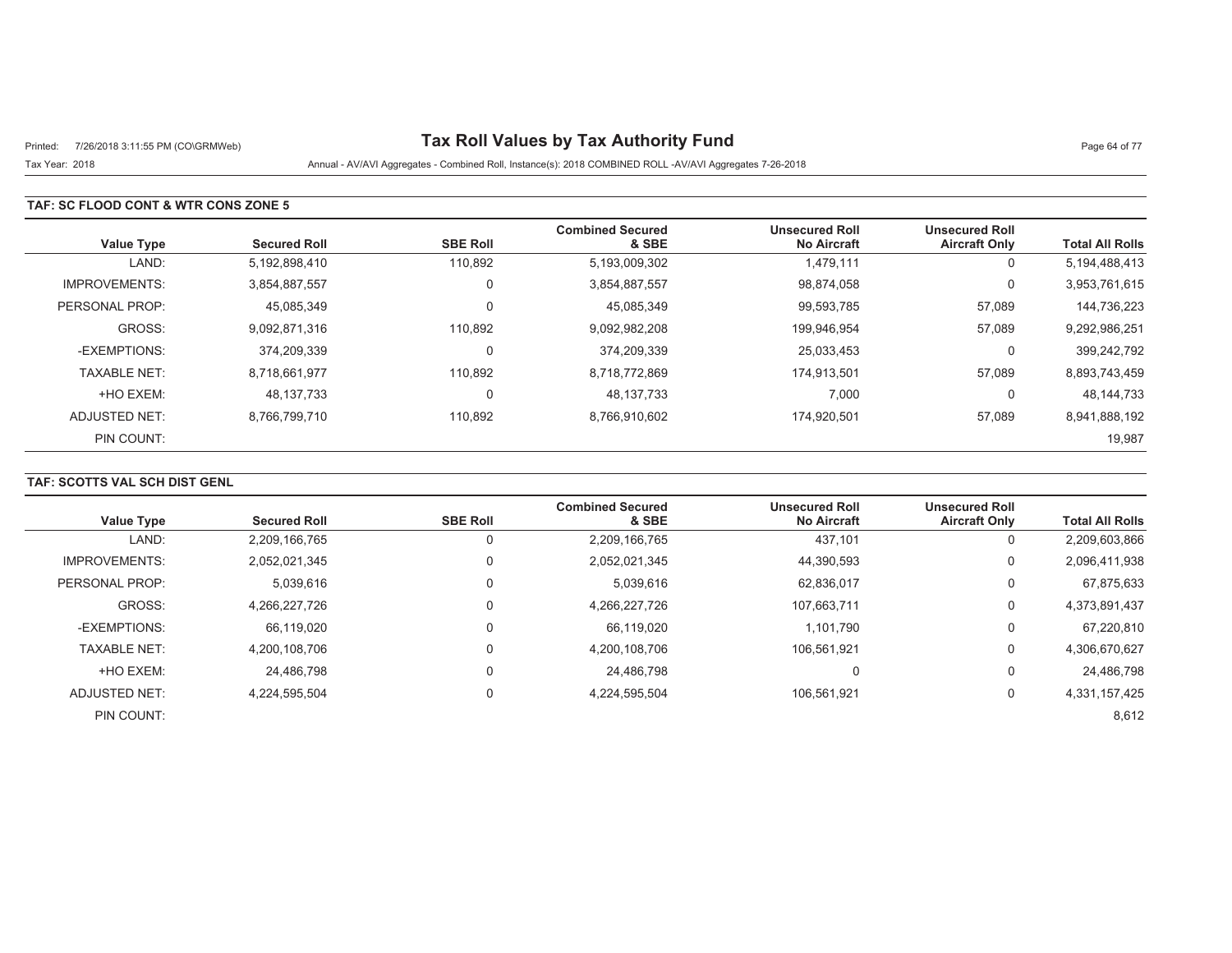# Printed: 7/26/2018 3:11:55 PM (CO\GRMWeb) **Tax Roll Values by Tax Authority Fund** Page 65 of 77

Tax Year: 2018 Annual - AV/AVI Aggregates - Combined Roll, Instance(s): 2018 COMBINED ROLL -AV/AVI Aggregates 7-26-2018

### **TAF: SCOTTS VAL WATER DIST TR GEN**

| <b>Value Type</b>    | <b>Secured Roll</b> | <b>SBE Roll</b> | <b>Combined Secured</b><br>& SBE | <b>Unsecured Roll</b><br><b>No Aircraft</b> | <b>Unsecured Roll</b><br><b>Aircraft Only</b> | <b>Total All Rolls</b> |
|----------------------|---------------------|-----------------|----------------------------------|---------------------------------------------|-----------------------------------------------|------------------------|
| LAND:                | 1,219,488,264       | U               | 1,219,488,264                    | 437,101                                     | 0                                             | 1,219,925,365          |
| <b>IMPROVEMENTS:</b> | 1,137,349,639       | 0               | 1,137,349,639                    | 43,516,772                                  | 0                                             | 1,180,866,411          |
| PERSONAL PROP:       | 2,088,791           | 0               | 2,088,791                        | 60,989,909                                  | 0                                             | 63,078,700             |
| GROSS:               | 2.358.926.694       | $\Omega$        | 2,358,926,694                    | 104.943.782                                 | 0                                             | 2,463,870,476          |
| -EXEMPTIONS:         | 31,161,116          |                 | 31, 161, 116                     | 1,101,790                                   | 0                                             | 32,262,906             |
| <b>TAXABLE NET:</b>  | 2,327,765,578       | $\Omega$        | 2,327,765,578                    | 103,841,992                                 | 0                                             | 2,431,607,570          |
| +HO EXEM:            | 12.386.598          |                 | 12.386.598                       | 0                                           | 0                                             | 12,386,598             |
| ADJUSTED NET:        | 2,340,152,176       | $\Omega$        | 2,340,152,176                    | 103.841.992                                 | 0                                             | 2,443,994,168          |
| PIN COUNT:           |                     |                 |                                  |                                             |                                               | 4,745                  |

### **TAF: SCOTTS VALLEY CITY TR**

| <b>Value Type</b>    | <b>Secured Roll</b> | <b>SBE Roll</b> | <b>Combined Secured</b><br>& SBE | <b>Unsecured Roll</b><br><b>No Aircraft</b> | <b>Unsecured Roll</b><br><b>Aircraft Only</b> | <b>Total All Rolls</b> |
|----------------------|---------------------|-----------------|----------------------------------|---------------------------------------------|-----------------------------------------------|------------------------|
| LAND:                | 1,393,856,634       |                 | 1,393,856,634                    | 437,101                                     | 0                                             | 1,394,293,735          |
| <b>IMPROVEMENTS:</b> | 1,343,771,836       |                 | 1,343,771,836                    | 43,597,994                                  | 0                                             | 1,387,369,830          |
| PERSONAL PROP:       | 2,397,895           |                 | 2,397,895                        | 61,282,014                                  | 0                                             | 63,679,909             |
| GROSS:               | 2.740.026.365       |                 | 2,740,026,365                    | 105.317.109                                 | 0                                             | 2,845,343,474          |
| -EXEMPTIONS:         | 35,313,350          |                 | 35,313,350                       | 1,101,790                                   | 0                                             | 36,415,140             |
| <b>TAXABLE NET:</b>  | 2,704,713,015       |                 | 2,704,713,015                    | 104.215.319                                 | 0                                             | 2,808,928,334          |
| +HO EXEM:            | 15,466,598          |                 | 15,466,598                       | v                                           | 0                                             | 15,466,598             |
| ADJUSTED NET:        | 2.720.179.613       |                 | 2,720,179,613                    | 104.215.319                                 | 0                                             | 2,824,394,932          |
| PIN COUNT:           |                     |                 |                                  |                                             |                                               | 5,354                  |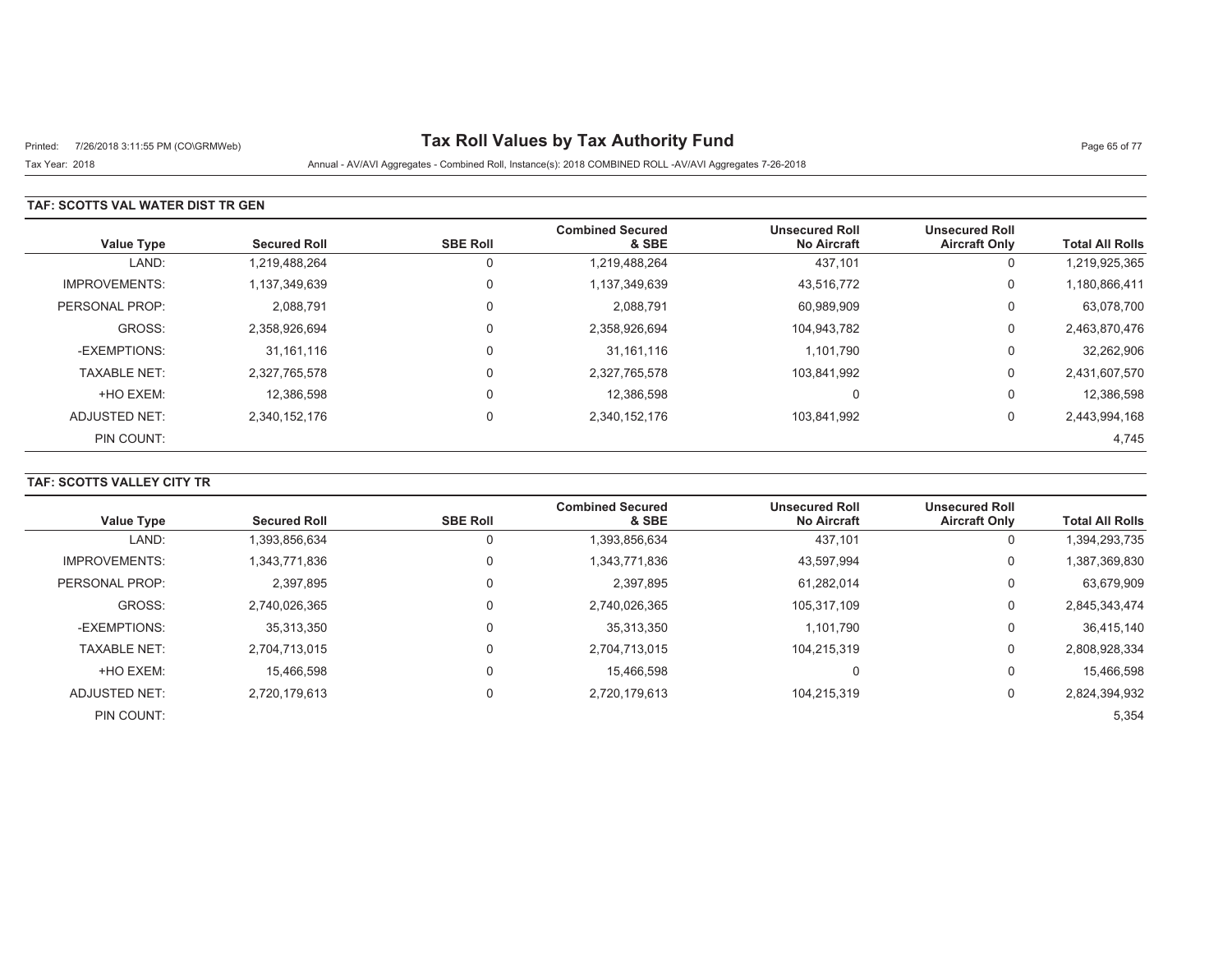# Printed: 7/26/2018 3:11:55 PM (CO\GRMWeb) **Tax Roll Values by Tax Authority Fund** Page 66 of 77

Tax Year: 2018 Annual - AV/AVI Aggregates - Combined Roll, Instance(s): 2018 COMBINED ROLL -AV/AVI Aggregates 7-26-2018

### **TAF: SCOTTS VALLEY FIRE PROT DIST**

| <b>Value Type</b>    | <b>Secured Roll</b> | <b>SBE Roll</b> | <b>Combined Secured</b><br>& SBE | <b>Unsecured Roll</b><br><b>No Aircraft</b> | <b>Unsecured Roll</b><br><b>Aircraft Only</b> | <b>Total All Rolls</b> |
|----------------------|---------------------|-----------------|----------------------------------|---------------------------------------------|-----------------------------------------------|------------------------|
| LAND:                | 2,299,892,435       | 0               | 2,299,892,435                    | 582,590                                     | 0                                             | 2,300,475,025          |
| <b>IMPROVEMENTS:</b> | 2,148,376,795       | 0               | 2,148,376,795                    | 44,763,624                                  | 0                                             | 2,193,140,419          |
| PERSONAL PROP:       | 5,085,480           | 0               | 5,085,480                        | 62,955,237                                  | 0                                             | 68,040,717             |
| GROSS:               | 4.453.354.710       | $\Omega$        | 4,453,354,710                    | 108.301.451                                 | 0                                             | 4,561,656,161          |
| -EXEMPTIONS:         | 70.861.265          | $\mathbf 0$     | 70,861,265                       | 1,106,790                                   | 0                                             | 71,968,055             |
| <b>TAXABLE NET:</b>  | 4,382,493,445       | 0               | 4,382,493,445                    | 107,194,661                                 | 0                                             | 4,489,688,106          |
| +HO EXEM:            | 25,256,798          | $\mathbf 0$     | 25,256,798                       | $\Omega$                                    | 0                                             | 25,256,798             |
| ADJUSTED NET:        | 4,407,750,243       | $\mathbf 0$     | 4,407,750,243                    | 107,194,661                                 | 0                                             | 4,514,944,904          |
| PIN COUNT:           |                     |                 |                                  |                                             |                                               | 8,797                  |

## **TAF: SCOTTS VALLEY FIRE ZONE A**

| <b>Value Type</b>    | <b>Secured Roll</b> | <b>SBE Roll</b> | <b>Combined Secured</b><br>& SBE | <b>Unsecured Roll</b><br><b>No Aircraft</b> | <b>Unsecured Roll</b><br><b>Aircraft Only</b> | <b>Total All Rolls</b> |
|----------------------|---------------------|-----------------|----------------------------------|---------------------------------------------|-----------------------------------------------|------------------------|
|                      |                     |                 |                                  |                                             |                                               |                        |
| LAND:                | 359.450.181         |                 | 359,450,181                      |                                             | 0                                             | 359,450,181            |
| <b>IMPROVEMENTS:</b> | 313,902,921         |                 | 313,902,921                      | 632,737                                     | 0                                             | 314,535,658            |
| PERSONAL PROP:       | 2,218,310           |                 | 2,218,310                        | 202,675                                     | 0                                             | 2,420,985              |
| GROSS:               | 675,571,412         |                 | 675,571,412                      | 835,412                                     | 0                                             | 676,406,824            |
| -EXEMPTIONS:         | 4.714.072           |                 | 4,714,072                        |                                             | 0                                             | 4,714,072              |
| <b>TAXABLE NET:</b>  | 670,857,340         |                 | 670,857,340                      | 835,412                                     | 0                                             | 671,692,752            |
| +HO EXEM:            | 3,354,400           |                 | 3,354,400                        | υ                                           | 0                                             | 3,354,400              |
| <b>ADJUSTED NET:</b> | 674.211.740         |                 | 674,211,740                      | 835,412                                     | 0                                             | 675,047,152            |
| PIN COUNT:           |                     |                 |                                  |                                             |                                               | 965                    |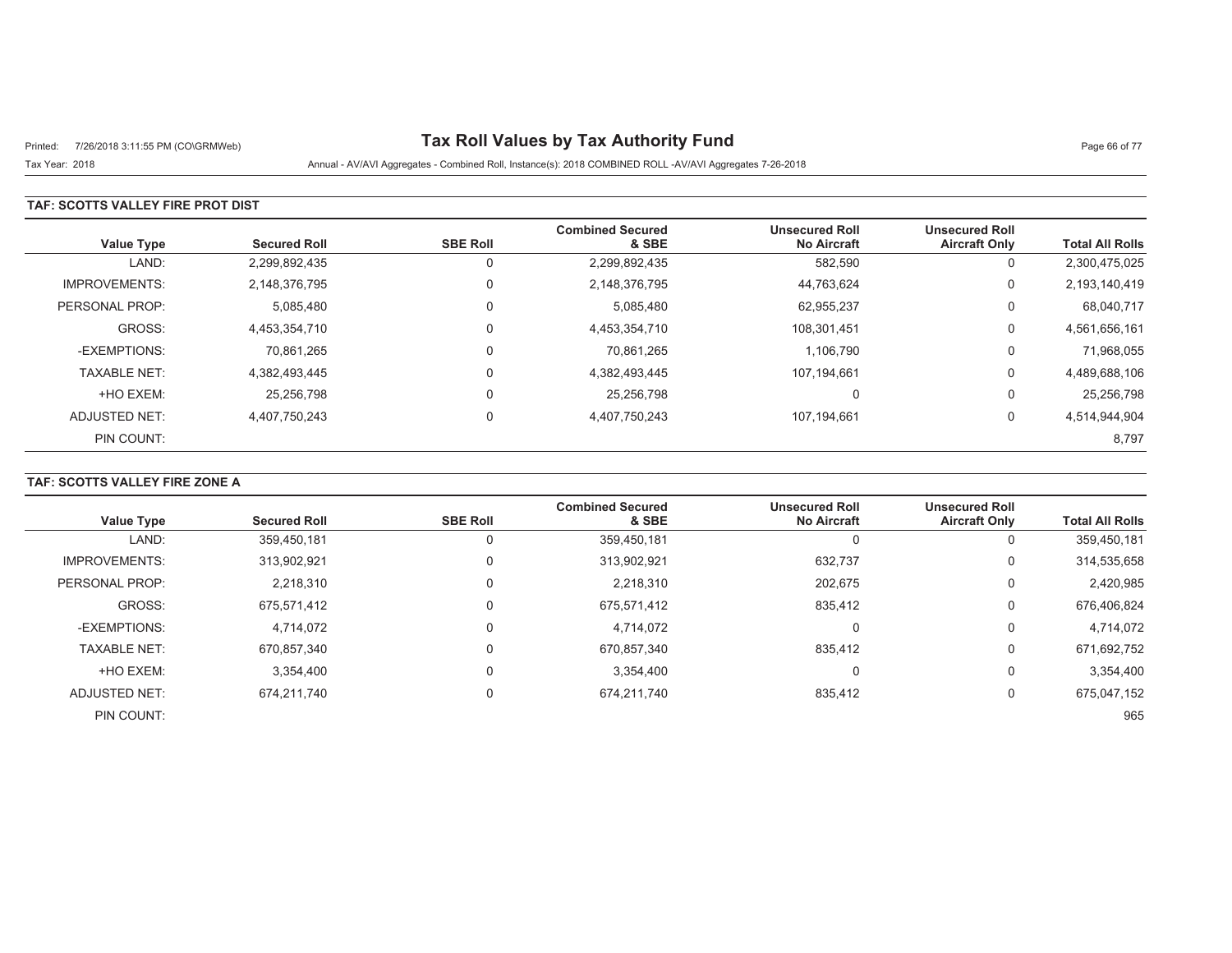# Printed: 7/26/2018 3:11:55 PM (CO\GRMWeb) **Tax Roll Values by Tax Authority Fund** Page 67 of 77

Tax Year: 2018 Annual - AV/AVI Aggregates - Combined Roll, Instance(s): 2018 COMBINED ROLL -AV/AVI Aggregates 7-26-2018

### **TAF: SLV UNIF SCH DIST GENL**

| Value Type           | <b>Secured Roll</b> | <b>SBE Roll</b> | <b>Combined Secured</b><br>& SBE | <b>Unsecured Roll</b><br><b>No Aircraft</b> | <b>Unsecured Roll</b><br><b>Aircraft Only</b> | <b>Total All Rolls</b> |
|----------------------|---------------------|-----------------|----------------------------------|---------------------------------------------|-----------------------------------------------|------------------------|
| LAND:                | 2,190,798,326       | 87,600          | 2,190,885,926                    | 1,324,148                                   | 0                                             | 2,192,210,074          |
| <b>IMPROVEMENTS:</b> | 1.726.286.567       | $\Omega$        | 1,726,286,567                    | 18.020.358                                  | 0                                             | 1,744,306,925          |
| PERSONAL PROP:       | 13,376,680          | $\Omega$        | 13,376,680                       | 10,130,903                                  | 0                                             | 23,507,583             |
| GROSS:               | 3,930,461,573       | 87,600          | 3,930,549,173                    | 29,475,409                                  | 0                                             | 3,960,024,582          |
| -EXEMPTIONS:         | 130.217.137         | $\Omega$        | 130,217,137                      | 105.846                                     | 0                                             | 130,322,983            |
| <b>TAXABLE NET:</b>  | 3,800,244,436       | 87,600          | 3,800,332,036                    | 29,369,563                                  | 0                                             | 3,829,701,599          |
| +HO EXEM:            | 33,098,800          | $\Omega$        | 33,098,800                       | 0                                           | 0                                             | 33,098,800             |
| ADJUSTED NET:        | 3,833,343,236       | 87,600          | 3,833,430,836                    | 29,369,563                                  | 0                                             | 3,862,800,399          |
| PIN COUNT:           |                     |                 |                                  |                                             |                                               | 18,223                 |

## **TAF: SOQUEL SCH DIST GENL**

|                      |                     |                 | <b>Combined Secured</b> | <b>Unsecured Roll</b> | <b>Unsecured Roll</b> |                        |
|----------------------|---------------------|-----------------|-------------------------|-----------------------|-----------------------|------------------------|
| <b>Value Type</b>    | <b>Secured Roll</b> | <b>SBE Roll</b> | & SBE                   | <b>No Aircraft</b>    | <b>Aircraft Only</b>  | <b>Total All Rolls</b> |
| LAND:                | 3,259,386,520       | 0               | 3,259,386,520           | 684,537               | υ                     | 3,260,071,057          |
| <b>IMPROVEMENTS:</b> | 2,578,707,843       | 0               | 2,578,707,843           | 72.116.644            | 0                     | 2,650,824,487          |
| PERSONAL PROP:       | 42,220,422          | 0               | 42,220,422              | 72.446.668            | 57,089                | 114,724,179            |
| GROSS:               | 5.880.314.785       | $\Omega$        | 5.880.314.785           | 145.247.849           | 57.089                | 6,025,619,723          |
| -EXEMPTIONS:         | 304.912.619         | 0               | 304.912.619             | 23,026,481            | 0                     | 327,939,100            |
| <b>TAXABLE NET:</b>  | 5.575.402.166       | 0               | 5,575,402,166           | 122,221,368           | 57,089                | 5,697,680,623          |
| +HO EXEM:            | 30,612,400          | 0               | 30.612.400              | 7,000                 | 0                     | 30,619,400             |
| <b>ADJUSTED NET:</b> | 5.606.014.566       | 0               | 5,606,014,566           | 122.228.368           | 57,089                | 5,728,300,023          |
| PIN COUNT:           |                     |                 |                         |                       |                       | 12,749                 |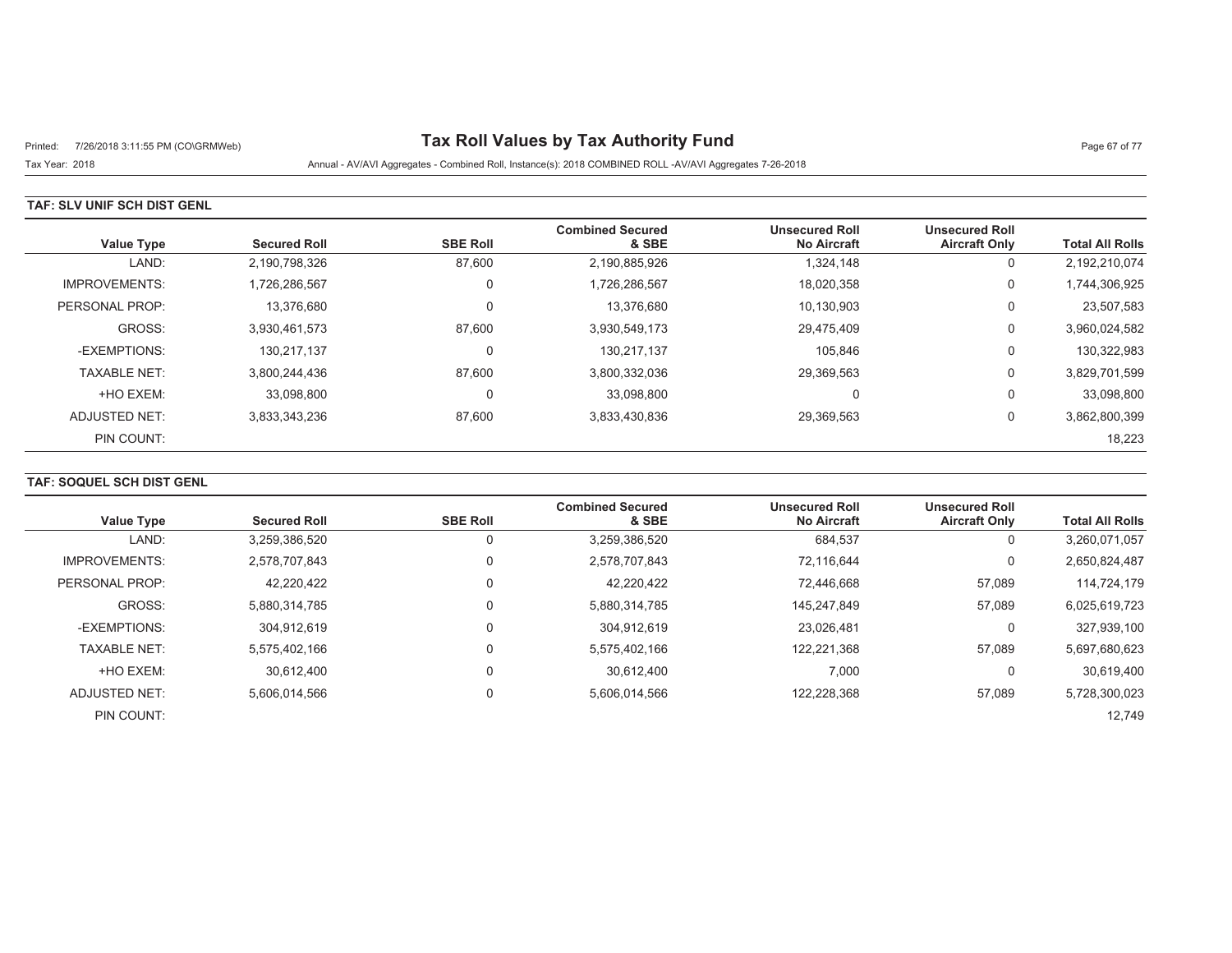# Printed: 7/26/2018 3:11:55 PM (CO\GRMWeb) **Tax Roll Values by Tax Authority Fund** Page 68 of 77

Tax Year: 2018 Annual - AV/AVI Aggregates - Combined Roll, Instance(s): 2018 COMBINED ROLL -AV/AVI Aggregates 7-26-2018

### **TAF: UNITARY DEBT SERVICE**

|                      |                     |                 | <b>Combined Secured</b> | <b>Unsecured Roll</b> | <b>Unsecured Roll</b> |                        |
|----------------------|---------------------|-----------------|-------------------------|-----------------------|-----------------------|------------------------|
| Value Type           | <b>Secured Roll</b> | <b>SBE Roll</b> | & SBE                   | <b>No Aircraft</b>    | <b>Aircraft Only</b>  | <b>Total All Rolls</b> |
| LAND:                |                     | 27,003,185      | 27,003,185              | υ                     | u                     | 27,003,185             |
| <b>IMPROVEMENTS:</b> |                     | 337,774,754     | 337,774,754             | 0                     | U                     | 337,774,754            |
| PERSONAL PROP:       |                     | 62,468,934      | 62,468,934              | 0                     | 0                     | 62,468,934             |
| GROSS:               |                     | 427,246,873     | 427,246,873             | 0                     | U                     | 427,246,873            |
| TAXABLE NET:         |                     | 427.246.873     | 427,246,873             | 0                     | 0                     | 427,246,873            |
| ADJUSTED NET:        |                     | 427.246.873     | 427,246,873             |                       |                       | 427,246,873            |
| PIN COUNT:           |                     |                 |                         |                       |                       | 35                     |

#### **TAF: UNITARY TAX RATE**

|                      |                     |                 | <b>Combined Secured</b> | <b>Unsecured Roll</b> | <b>Unsecured Roll</b> |                        |
|----------------------|---------------------|-----------------|-------------------------|-----------------------|-----------------------|------------------------|
| <b>Value Type</b>    | <b>Secured Roll</b> | <b>SBE Roll</b> | & SBE                   | <b>No Aircraft</b>    | <b>Aircraft Only</b>  | <b>Total All Rolls</b> |
| LAND:                |                     | 25,811,105      | 25,811,105              | $\Omega$              |                       | 25,811,105             |
| <b>IMPROVEMENTS:</b> |                     | 336,970,401     | 336,970,401             | $\Omega$              | υ                     | 336,970,401            |
| PERSONAL PROP:       |                     | 61,895,737      | 61,895,737              | $\Omega$              |                       | 61,895,737             |
| GROSS:               |                     | 424,677,243     | 424,677,243             | $\Omega$              | 0                     | 424,677,243            |
| <b>TAXABLE NET:</b>  |                     | 424,677,243     | 424,677,243             | $\Omega$              |                       | 424,677,243            |
| ADJUSTED NET:        |                     | 424,677,243     | 424,677,243             |                       |                       | 424,677,243            |
| PIN COUNT:           |                     |                 |                         |                       |                       | 32                     |

#### **TAF: WATSONVILLE CITY - RETIREMENT**

| <b>Value Type</b> | <b>Secured Roll</b> | <b>SBE Roll</b> | <b>Combined Secured</b><br>& SBE | <b>Unsecured Roll</b><br><b>No Aircraft</b> | <b>Unsecured Roll</b><br><b>Aircraft Only</b> | <b>Total All Rolls</b> |
|-------------------|---------------------|-----------------|----------------------------------|---------------------------------------------|-----------------------------------------------|------------------------|
|                   |                     |                 |                                  |                                             |                                               |                        |
| LAND:             | 1,936,779,303       |                 | 1,936,779,303                    | 4,042,991                                   |                                               | 1,940,822,294          |
| IMPROVEMENTS:     | 2,176,513,684       |                 | 2,176,513,684                    | 98,379,502                                  |                                               | 2,274,893,186          |
| PERSONAL PROP:    | 54,590,172          |                 | 54,590,172                       | 145,131,508                                 | 24.569.703                                    | 224,291,383            |
| GROSS:            | 4,167,883,159       |                 | 4,167,883,159                    | 247,554,001                                 | 24,569,703                                    | 4,440,006,863          |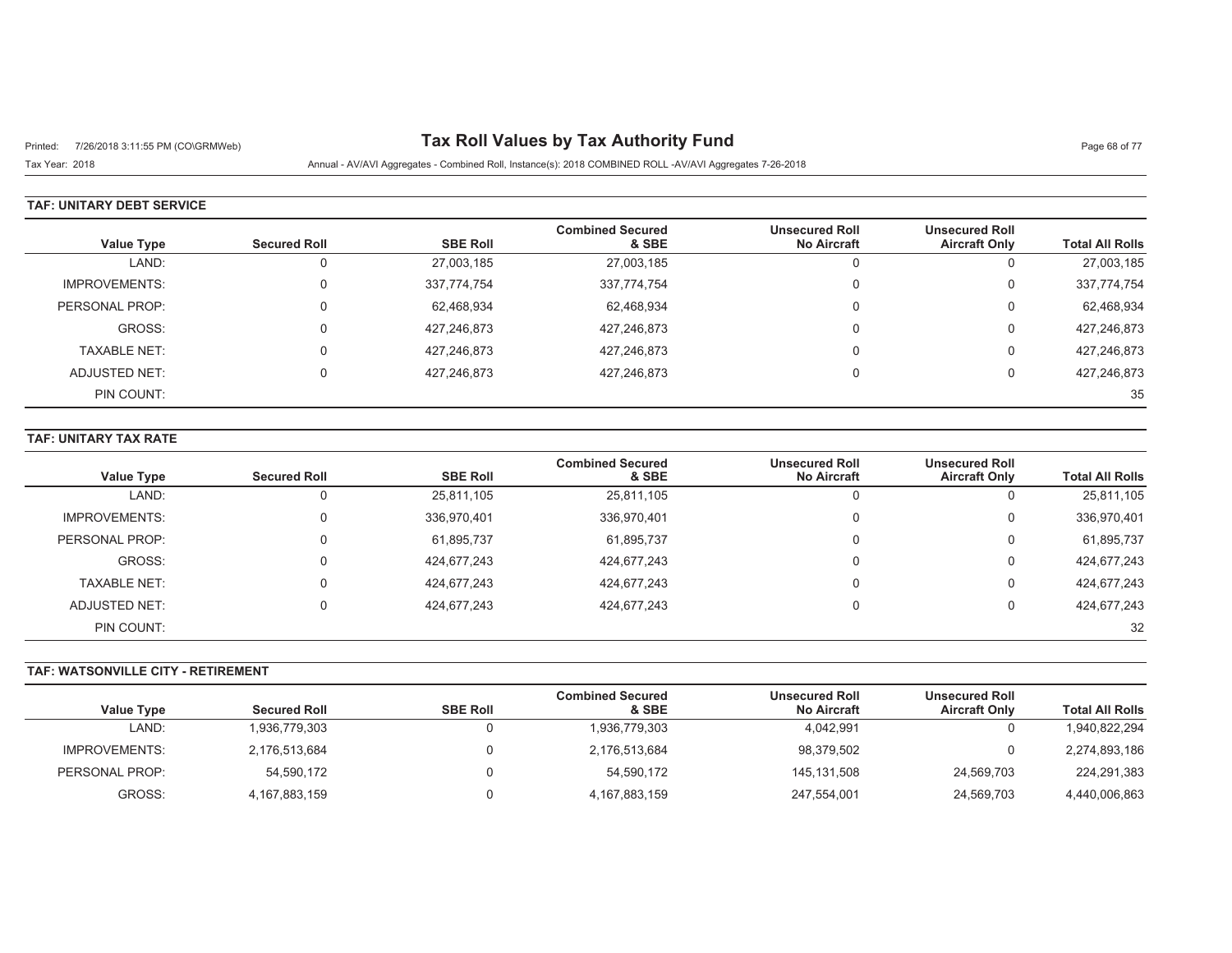| Printed:       | 7/26/2018 3:11:55 PM (CO\GRMWeb) |               |                                                                                                          | <b>Tax Roll Values by Tax Authority Fund</b> |             |                | Page 69 of 77 |  |  |
|----------------|----------------------------------|---------------|----------------------------------------------------------------------------------------------------------|----------------------------------------------|-------------|----------------|---------------|--|--|
| Tax Year: 2018 |                                  |               | Annual - AV/AVI Aggregates - Combined Roll, Instance(s): 2018 COMBINED ROLL -AV/AVI Aggregates 7-26-2018 |                                              |             |                |               |  |  |
|                | -EXEMPTIONS:                     | 240,325,723   |                                                                                                          | 240,325,723                                  | 7,564,424   | 579.725        | 248,469,872   |  |  |
|                | <b>TAXABLE NET:</b>              | 3,927,557,436 |                                                                                                          | 3,927,557,436                                | 239,989,577 | 23.989.978     | 4,191,536,991 |  |  |
|                | +HO EXEM:                        | 25,519,161    |                                                                                                          | 25.519.161                                   |             | $\overline{0}$ | 25,519,161    |  |  |
|                | ADJUSTED NET:                    | 3,953,076,597 |                                                                                                          | 3,953,076,597                                | 239,989,577 | 23.989.978     | 4,217,056,152 |  |  |
|                | PIN COUNT:                       |               |                                                                                                          |                                              |             |                | 12,453        |  |  |

#### **TAF: WATSONVILLE CITY - TRUST**

| Value Type           | <b>Secured Roll</b> | <b>SBE Roll</b> | <b>Combined Secured</b><br>& SBE | <b>Unsecured Roll</b><br><b>No Aircraft</b> | <b>Unsecured Roll</b><br><b>Aircraft Only</b> | <b>Total All Rolls</b> |
|----------------------|---------------------|-----------------|----------------------------------|---------------------------------------------|-----------------------------------------------|------------------------|
| LAND:                | 1,936,779,303       | 0               | 1,936,779,303                    | 4,042,991                                   | 0                                             | 1,940,822,294          |
| <b>IMPROVEMENTS:</b> | 2,176,513,684       | 0               | 2,176,513,684                    | 98,379,502                                  | 0                                             | 2,274,893,186          |
| PERSONAL PROP:       | 54,590,172          | 0               | 54,590,172                       | 145,131,508                                 | 24,569,703                                    | 224,291,383            |
| GROSS:               | 4,167,883,159       | 0               | 4, 167, 883, 159                 | 247.554.001                                 | 24,569,703                                    | 4,440,006,863          |
| -EXEMPTIONS:         | 240,325,723         | 0               | 240,325,723                      | 7,564,424                                   | 579,725                                       | 248,469,872            |
| <b>TAXABLE NET:</b>  | 3,927,557,436       | 0               | 3,927,557,436                    | 239,989,577                                 | 23,989,978                                    | 4,191,536,991          |
| +HO EXEM:            | 25,519,161          | 0               | 25,519,161                       | $\Omega$                                    |                                               | 25,519,161             |
| ADJUSTED NET:        | 3.953.076.597       | 0               | 3,953,076,597                    | 239,989,577                                 | 23.989.978                                    | 4,217,056,152          |
| PIN COUNT:           |                     |                 |                                  |                                             |                                               | 12,453                 |

#### **TAF: WEST VALLEY COM COLL TR GENL**

| <b>Value Type</b>    | <b>Secured Roll</b> | <b>SBE Roll</b> | <b>Combined Secured</b><br>& SBE | <b>Unsecured Roll</b><br><b>No Aircraft</b> | <b>Unsecured Roll</b><br><b>Aircraft Only</b> | <b>Total All Rolls</b> |
|----------------------|---------------------|-----------------|----------------------------------|---------------------------------------------|-----------------------------------------------|------------------------|
| LAND:                | 748,186,878         |                 | 748,186,878                      | 48,704                                      | 0                                             | 748,235,582            |
|                      |                     |                 |                                  |                                             |                                               |                        |
| <b>IMPROVEMENTS:</b> | 609,446,961         |                 | 609,446,961                      | 1,248,594                                   | 0                                             | 610,695,555            |
| PERSONAL PROP:       | 1,028,881           |                 | 1,028,881                        | 2,665,875                                   | 0                                             | 3,694,756              |
| GROSS:               | 1,358,662,720       |                 | 1,358,662,720                    | 3,963,173                                   | 0                                             | 1,362,625,893          |
| -EXEMPTIONS:         | 11,272,971          |                 | 11.272.971                       |                                             | 0                                             | 11,272,971             |
| <b>TAXABLE NET:</b>  | 1,347,389,749       |                 | 1,347,389,749                    | 3,963,173                                   | 0                                             | 1,351,352,922          |
| +HO EXEM:            | 7,351,400           | 0               | 7,351,400                        | υ                                           | 0                                             | 7,351,400              |
| ADJUSTED NET:        | 1,354,741,149       | 0               | 1,354,741,149                    | 3,963,173                                   | 0                                             | 1,358,704,322          |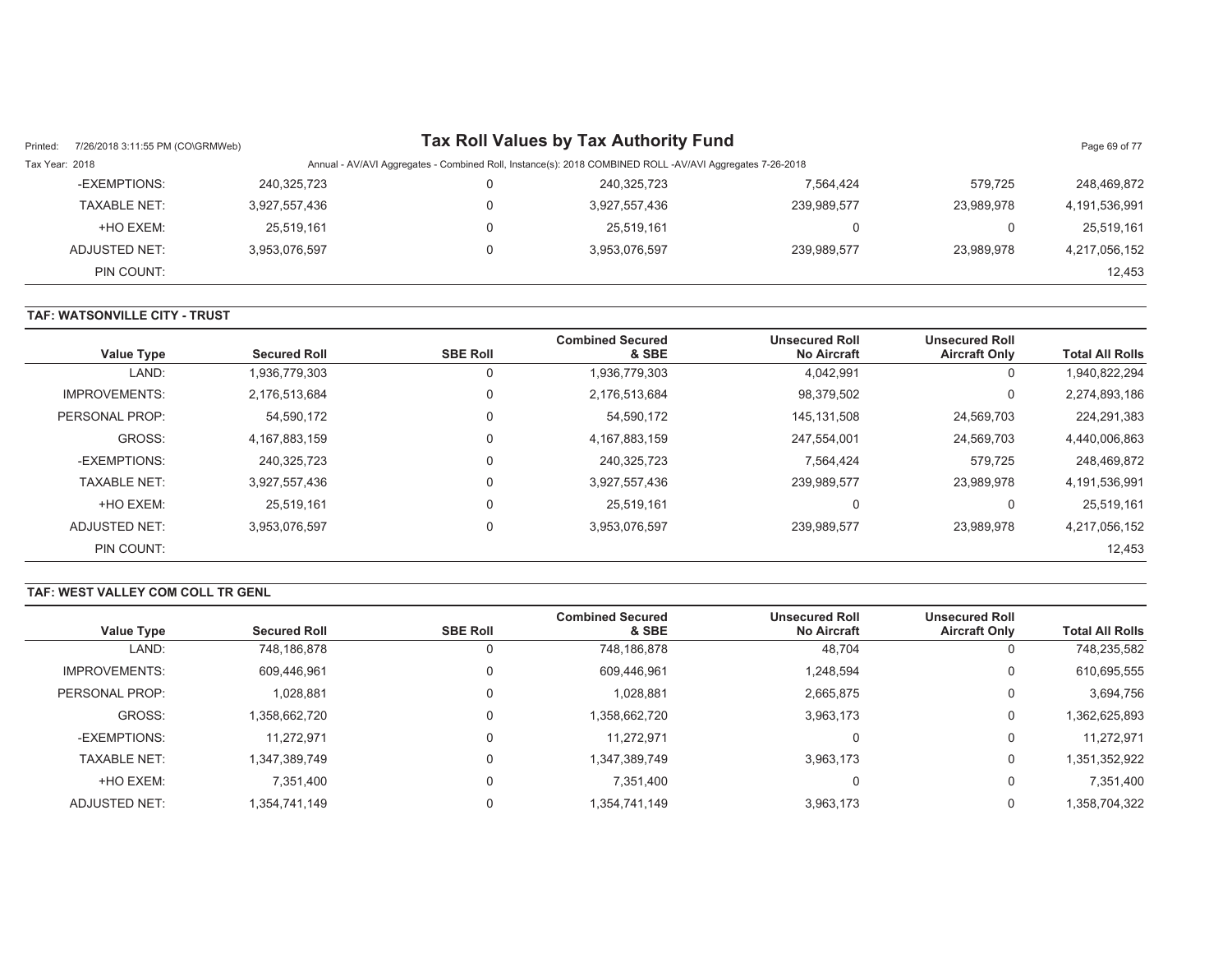# Printed: 7/26/2018 3:11:55 PM (CO\GRMWeb) **Tax Roll Values by Tax Authority Fund** Page 70 of 77

Tax Year: 2018 **Annual - AV/AVI Aggregates - Combined Roll**, Instance(s): 2018 COMBINED ROLL -AV/AVI Aggregates 7-26-2018

PIN COUNT:

### **TAF: WHITEHOUSE CYN RD CSA #18**

| <b>Value Type</b>    | <b>Secured Roll</b> | <b>SBE Roll</b> | <b>Combined Secured</b><br>& SBE | <b>Unsecured Roll</b><br><b>No Aircraft</b> | <b>Unsecured Roll</b><br><b>Aircraft Only</b> | <b>Total All Rolls</b> |
|----------------------|---------------------|-----------------|----------------------------------|---------------------------------------------|-----------------------------------------------|------------------------|
| LAND:                | 6,071,908           |                 | 6,071,908                        |                                             | U                                             | 6,071,908              |
| <b>IMPROVEMENTS:</b> | 3,505,097           | υ               | 3,505,097                        | $\Omega$                                    | $\mathbf 0$                                   | 3,505,097              |
| PERSONAL PROP:       | 342,458             | 0               | 342,458                          | $\Omega$                                    | 0                                             | 342,458                |
| GROSS:               | 9,919,463           | 0               | 9,919,463                        | $\Omega$                                    | $\mathbf 0$                                   | 9,919,463              |
| -EXEMPTIONS:         | 1,093,407           | 0               | 1,093,407                        | $\Omega$                                    | 0                                             | 1,093,407              |
| <b>TAXABLE NET:</b>  | 8,826,056           |                 | 8,826,056                        | $\Omega$                                    | 0                                             | 8,826,056              |
| +HO EXEM:            | 70,000              | 0               | 70.000                           | $\Omega$                                    | $\mathbf 0$                                   | 70,000                 |
| ADJUSTED NET:        | 8,896,056           |                 | 8,896,056                        | $\Omega$                                    | 0                                             | 8,896,056              |
| PIN COUNT:           |                     |                 |                                  |                                             |                                               | 69                     |

## **TAF: ZAYANTE FIRE PROT DIST**

| <b>Value Type</b>    | <b>Secured Roll</b> | <b>SBE Roll</b> | <b>Combined Secured</b><br>& SBE | <b>Unsecured Roll</b><br><b>No Aircraft</b> | <b>Unsecured Roll</b><br><b>Aircraft Only</b> | <b>Total All Rolls</b> |
|----------------------|---------------------|-----------------|----------------------------------|---------------------------------------------|-----------------------------------------------|------------------------|
| LAND:                | 313,403,280         | 87,600          | 313,490,880                      | 12,446                                      | 0                                             | 313,503,326            |
| <b>IMPROVEMENTS:</b> | 236,199,042         | 0               | 236,199,042                      | 16,382                                      | 0                                             | 236,215,424            |
| PERSONAL PROP:       | 1,658,446           |                 | 1,658,446                        | 350,944                                     | 0                                             | 2,009,390              |
| GROSS:               | 551,260,768         | 87.600          | 551,348,368                      | 379,772                                     | 0                                             | 551,728,140            |
| -EXEMPTIONS:         | 10,976,085          |                 | 10.976.085                       | 0                                           | 0                                             | 10,976,085             |
| <b>TAXABLE NET:</b>  | 540,284,683         | 87,600          | 540,372,283                      | 379,772                                     | 0                                             | 540,752,055            |
| +HO EXEM:            | 4,932,200           |                 | 4,932,200                        | 0                                           | 0                                             | 4,932,200              |
| ADJUSTED NET:        | 545,216,883         | 87,600          | 545,304,483                      | 379,772                                     | 0                                             | 545,684,255            |
| PIN COUNT:           |                     |                 |                                  |                                             |                                               | 4,168                  |

2,465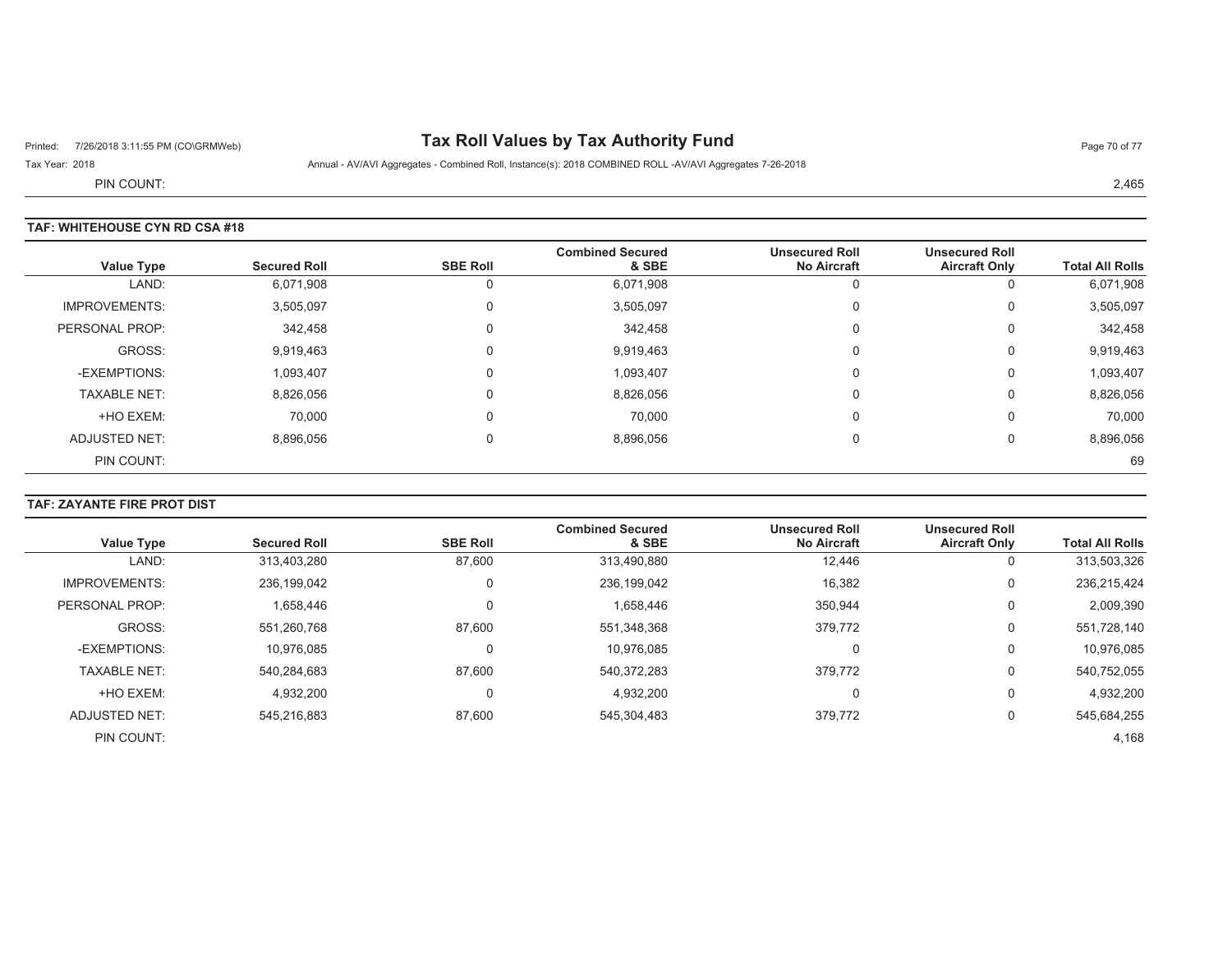# Printed: 7/26/2018 3:11:55 PM (CO\GRMWeb) **Tax Roll Values by Tax Authority Fund** Page 71 of 77

Tax Year: 2018 Annual - AV/AVI Aggregates - Combined Roll, Instance(s): 2018 COMBINED ROLL -AV/AVI Aggregates 7-26-2018

### **TAF: ZAYANTE FIRE PROTECTION BOND**

| <b>Value Type</b>    | <b>Secured Roll</b> | <b>SBE Roll</b> | <b>Combined Secured</b><br>& SBE | <b>Unsecured Roll</b><br><b>No Aircraft</b> | <b>Unsecured Roll</b><br><b>Aircraft Only</b> | <b>Total All Rolls</b> |
|----------------------|---------------------|-----------------|----------------------------------|---------------------------------------------|-----------------------------------------------|------------------------|
| LAND:                | 313,403,280         | 87,600          | 313,490,880                      | 12.446                                      | υ                                             | 313,503,326            |
| <b>IMPROVEMENTS:</b> | 236,199,042         | $\Omega$        | 236,199,042                      | 16,382                                      | 0                                             | 236,215,424            |
| PERSONAL PROP:       | 1,658,446           | $\Omega$        | 1,658,446                        | 350,944                                     | 0                                             | 2,009,390              |
| GROSS:               | 551,260,768         | 87,600          | 551,348,368                      | 379,772                                     | U                                             | 551,728,140            |
| -EXEMPTIONS:         | 10,976,085          | $\Omega$        | 10,976,085                       | C                                           | U                                             | 10,976,085             |
| <b>TAXABLE NET:</b>  | 540,284,683         | 87,600          | 540,372,283                      | 379,772                                     | 0                                             | 540,752,055            |
| +HO EXEM:            | 4,932,200           | $\Omega$        | 4,932,200                        | C                                           | υ                                             | 4,932,200              |
| ADJUSTED NET:        | 545,216,883         | 87,600          | 545,304,483                      | 379,772                                     | 0                                             | 545,684,255            |
| PIN COUNT:           |                     |                 |                                  |                                             |                                               | 4,168                  |

## **TIF: CAPITOLA RDA**

| <b>Value Type</b>    | <b>Secured Roll</b> | <b>SBE Roll</b> | <b>Combined Secured</b><br>& SBE | <b>Unsecured Roll</b><br><b>No Aircraft</b> | <b>Unsecured Roll</b><br><b>Aircraft Only</b> | <b>Total All Rolls</b> |
|----------------------|---------------------|-----------------|----------------------------------|---------------------------------------------|-----------------------------------------------|------------------------|
| LAND:                | 156.371.929         | 110.892         | 156,482,821                      |                                             | 0                                             | 156,482,821            |
| <b>IMPROVEMENTS:</b> | 175.001.119         | 0               | 175,001,119                      | 25.149.308                                  | 0                                             | 200,150,427            |
| PERSONAL PROP:       | 2,159,890           | $\mathbf 0$     | 2,159,890                        | 17,655,207                                  | 0                                             | 19,815,097             |
| GROSS:               | 333,532,938         | 110.892         | 333,643,830                      | 42,804,515                                  | 0                                             | 376,448,345            |
| -EXEMPTIONS:         | 4,602,088           | $\mathbf 0$     | 4,602,088                        | 1,101,325                                   | 0                                             | 5,703,413              |
| <b>TAXABLE NET:</b>  | 328.930.850         | 110.892         | 329,041,742                      | 41.703.190                                  | 0                                             | 370,744,932            |
| +HO EXEM:            | 434,000             | $\Omega$        | 434.000                          | $\Omega$                                    | 0                                             | 434,000                |
| <b>ADJUSTED NET:</b> | 329,364,850         | 110,892         | 329,475,742                      | 41,703,190                                  | 0                                             | 371,178,932            |
| PIN COUNT:           |                     |                 |                                  |                                             |                                               | 435                    |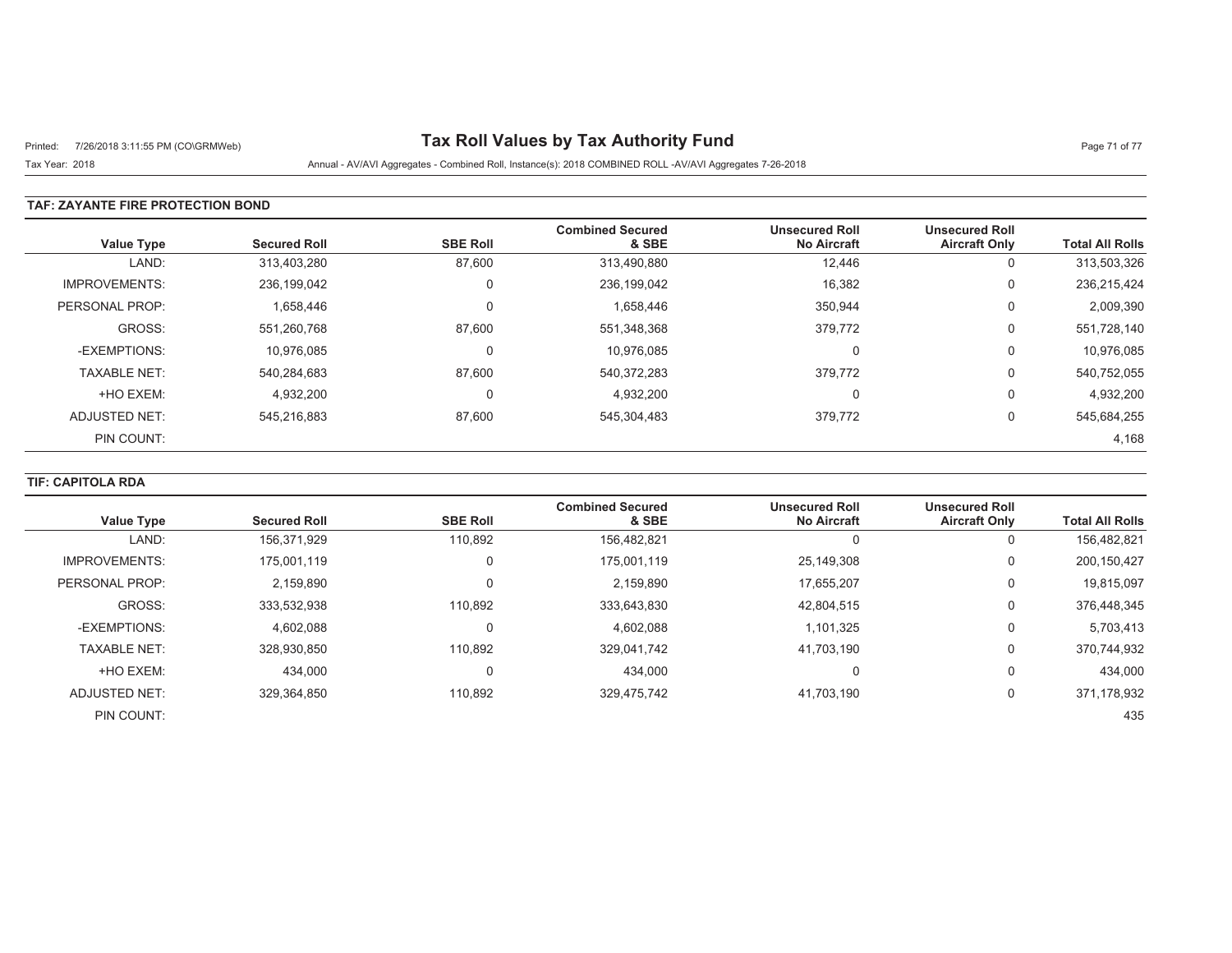# Printed: 7/26/2018 3:11:55 PM (CO\GRMWeb) **Tax Roll Values by Tax Authority Fund** Page 72 of 77

Tax Year: 2018 Annual - AV/AVI Aggregates - Combined Roll, Instance(s): 2018 COMBINED ROLL -AV/AVI Aggregates 7-26-2018

#### **TIF: LIVE OAK RDA**

| <b>Value Type</b>    | <b>Secured Roll</b> | <b>SBE Roll</b> | <b>Combined Secured</b><br>& SBE | <b>Unsecured Roll</b><br><b>No Aircraft</b> | <b>Unsecured Roll</b><br><b>Aircraft Only</b> | <b>Total All Rolls</b> |
|----------------------|---------------------|-----------------|----------------------------------|---------------------------------------------|-----------------------------------------------|------------------------|
| LAND:                | 3,606,609,033       |                 | 3,606,609,033                    | 1,210,880                                   | U                                             | 3,607,819,913          |
| <b>IMPROVEMENTS:</b> | 2,658,803,106       | 0               | 2,658,803,106                    | 43,778,651                                  | 0                                             | 2,702,581,757          |
| PERSONAL PROP:       | 37,517,040          | $\Omega$        | 37,517,040                       | 59,641,747                                  | 0                                             | 97,158,787             |
| GROSS:               | 6,302,929,179       |                 | 6,302,929,179                    | 104,631,278                                 | 0                                             | 6,407,560,457          |
| -EXEMPTIONS:         | 317,467,540         | $\Omega$        | 317,467,540                      | 18.969.179                                  | 0                                             | 336,436,719            |
| <b>TAXABLE NET:</b>  | 5,985,461,639       | $\Omega$        | 5,985,461,639                    | 85,662,099                                  | 0                                             | 6,071,123,738          |
| +HO EXEM:            | 36,730,533          | $\Omega$        | 36,730,533                       | C                                           | U                                             | 36,730,533             |
| ADJUSTED NET:        | 6,022,192,172       | $\Omega$        | 6,022,192,172                    | 85,662,099                                  | 0                                             | 6,107,854,271          |
| PIN COUNT:           |                     |                 |                                  |                                             |                                               | 14,136                 |

### **TIF: Santa Cruz North Mall 1991 RDA**

| Value Type           | <b>Secured Roll</b> | <b>SBE Roll</b> | <b>Combined Secured</b><br>& SBE | <b>Unsecured Roll</b><br><b>No Aircraft</b> | <b>Unsecured Roll</b><br><b>Aircraft Only</b> | <b>Total All Rolls</b> |
|----------------------|---------------------|-----------------|----------------------------------|---------------------------------------------|-----------------------------------------------|------------------------|
| LAND:                | 3,724,350           | 0               | 3,724,350                        |                                             | υ                                             | 3,724,350              |
| <b>IMPROVEMENTS:</b> | 10,346,970          | $\Omega$        | 10,346,970                       | 557.123                                     | U                                             | 10,904,093             |
| PERSONAL PROP:       | 50,000              | 0               | 50,000                           | 745,607                                     | 0                                             | 795,607                |
| GROSS:               | 14,121,320          |                 | 14,121,320                       | 1,302,730                                   | U                                             | 15,424,050             |
| <b>TAXABLE NET:</b>  | 14,121,320          |                 | 14,121,320                       | 1,302,730                                   | υ                                             | 15,424,050             |
| ADJUSTED NET:        | 14,121,320          | 0               | 14,121,320                       | 1,302,730                                   | U                                             | 15,424,050             |
| PIN COUNT:           |                     |                 |                                  |                                             |                                               | 28                     |

## **TIF: Santa Cruz North Mall RDA**

| <b>Value Type</b>    | <b>Secured Roll</b> | <b>SBE Roll</b> | <b>Combined Secured</b><br>& SBE | <b>Unsecured Roll</b><br><b>No Aircraft</b> | <b>Unsecured Roll</b><br><b>Aircraft Only</b> | <b>Total All Rolls</b> |
|----------------------|---------------------|-----------------|----------------------------------|---------------------------------------------|-----------------------------------------------|------------------------|
| LAND:                | 50,161,142          |                 | 50,161,142                       | 154,191                                     |                                               | 50,315,333             |
| <b>IMPROVEMENTS:</b> | 112,181,104         |                 | 112,181,104                      | 18,427,545                                  |                                               | 130,608,649            |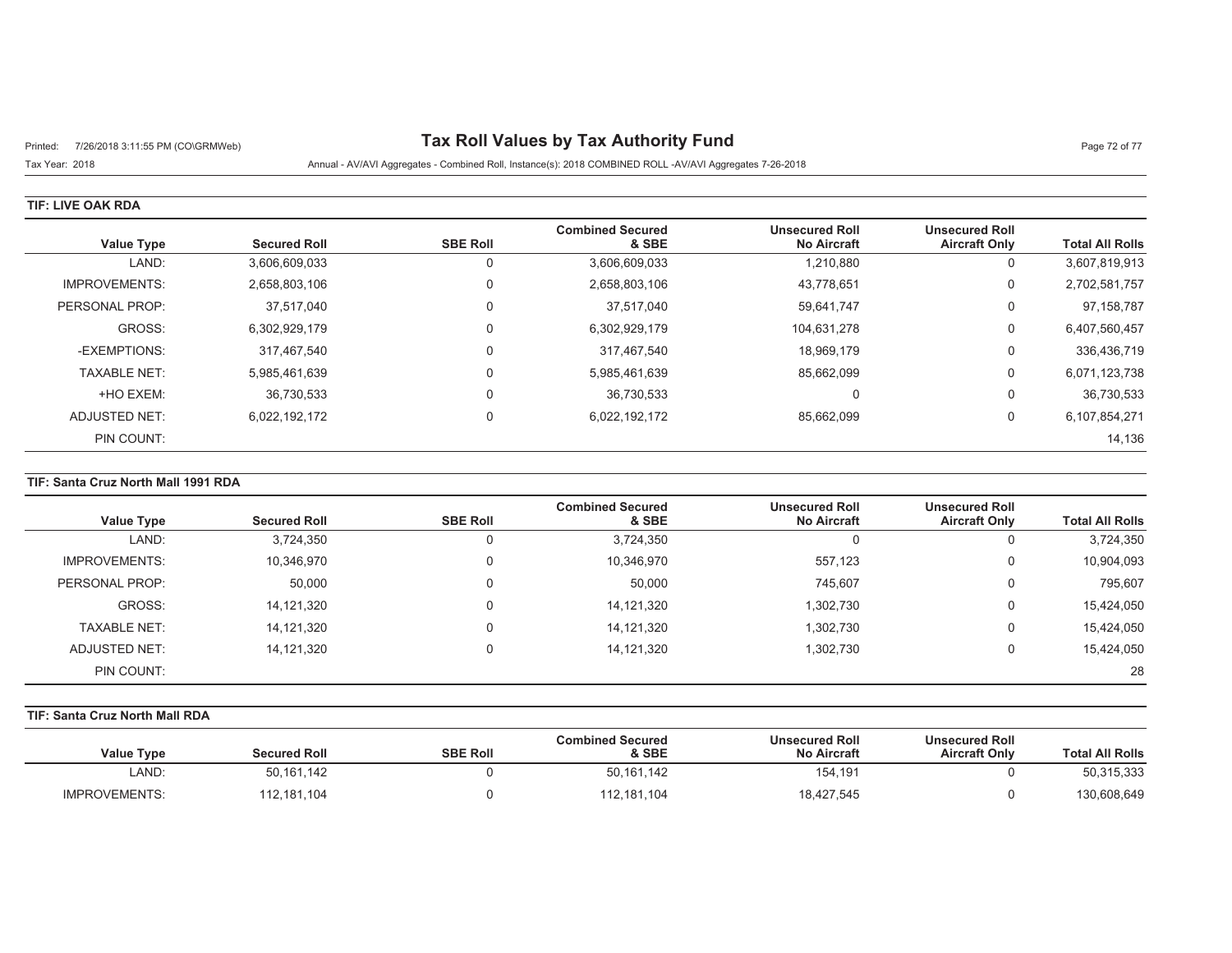| 7/26/2018 3:11:55 PM (CO\GRMWeb)<br>Printed: |             |                                                                                                          | Tax Roll Values by Tax Authority Fund |            |                | Page 73 of 77 |  |
|----------------------------------------------|-------------|----------------------------------------------------------------------------------------------------------|---------------------------------------|------------|----------------|---------------|--|
| Tax Year: 2018                               |             | Annual - AV/AVI Aggregates - Combined Roll, Instance(s): 2018 COMBINED ROLL -AV/AVI Aggregates 7-26-2018 |                                       |            |                |               |  |
| PERSONAL PROP:                               | 92,702      | 0                                                                                                        | 92.702                                | 13,556,235 | $\overline{0}$ | 13,648,937    |  |
| GROSS:                                       | 162,434,948 | 0                                                                                                        | 162,434,948                           | 32,137,971 | $\overline{0}$ | 194,572,919   |  |
| -EXEMPTIONS:                                 | 5,261,518   | 0                                                                                                        | 5,261,518                             | 490,137    | 0              | 5,751,655     |  |
| TAXABLE NET:                                 | 157,173,430 | 0                                                                                                        | 157, 173, 430                         | 31,647,834 | $\mathbf{0}$   | 188,821,264   |  |
| ADJUSTED NET:                                | 157,173,430 | 0                                                                                                        | 157.173.430                           | 31.647.834 | $\overline{0}$ | 188,821,264   |  |
| PIN COUNT:                                   |             |                                                                                                          |                                       |            |                | 345           |  |

## **TIF: Santa Cruz SL River 1991 RDA**

| <b>Value Type</b>    | <b>Secured Roll</b> | <b>SBE Roll</b> | <b>Combined Secured</b><br>& SBE | <b>Unsecured Roll</b><br><b>No Aircraft</b> | <b>Unsecured Roll</b><br><b>Aircraft Only</b> | <b>Total All Rolls</b> |
|----------------------|---------------------|-----------------|----------------------------------|---------------------------------------------|-----------------------------------------------|------------------------|
| LAND:                | 543,797,214         | 0               | 543,797,214                      | 3,819,309                                   | U                                             | 547,616,523            |
| <b>IMPROVEMENTS:</b> | 610,398,481         | 0               | 610,398,481                      | 41,929,621                                  | 0                                             | 652,328,102            |
| PERSONAL PROP:       | 33,590,131          | $\Omega$        | 33,590,131                       | 76.896.705                                  | $\Omega$                                      | 110,486,836            |
| GROSS:               | 1,187,785,826       | 0               | 1,187,785,826                    | 122,645,635                                 | 0                                             | 1,310,431,461          |
| -EXEMPTIONS:         | 51,926,897          | $\Omega$        | 51,926,897                       | 8,689,537                                   | $\Omega$                                      | 60,616,434             |
| <b>TAXABLE NET:</b>  | 1,135,858,929       | 0               | 1,135,858,929                    | 113,956,098                                 | 0                                             | 1,249,815,027          |
| +HO EXEM:            | 588,000             | 0               | 588,000                          |                                             | $\Omega$                                      | 588,000                |
| ADJUSTED NET:        | 1,136,446,929       | 0               | 1,136,446,929                    | 113,956,098                                 | 0                                             | 1,250,403,027          |
| PIN COUNT:           |                     |                 |                                  |                                             |                                               | 2,119                  |

## **TIF: Santa Cruz SL River Amendment RDA**

|                     |                     |                 | <b>Combined Secured</b> | <b>Unsecured Roll</b> | <b>Unsecured Roll</b> |                        |
|---------------------|---------------------|-----------------|-------------------------|-----------------------|-----------------------|------------------------|
| Value Type          | <b>Secured Roll</b> | <b>SBE Roll</b> | & SBE                   | <b>No Aircraft</b>    | <b>Aircraft Only</b>  | <b>Total All Rolls</b> |
| LAND:               | 104,837,478         | υ               | 104,837,478             |                       |                       | 104,837,478            |
| IMPROVEMENTS:       | 108,246,326         | 0               | 108,246,326             | 52.158                |                       | 108,298,484            |
| PERSONAL PROP:      | 488.417             | 0               | 488.417                 | 269,631               |                       | 758.048                |
| GROSS:              | 213.572.221         | 0               | 213,572,221             | 321.789               |                       | 213,894,010            |
| -EXEMPTIONS:        | 10.994.799          | 0               | 10.994.799              |                       |                       | 10,994,799             |
| <b>TAXABLE NET:</b> | 202,577,422         | 0               | 202,577,422             | 321.789               |                       | 202,899,211            |
| +HO EXEM:           | 637.000             |                 | 637.000                 |                       |                       | 637,000                |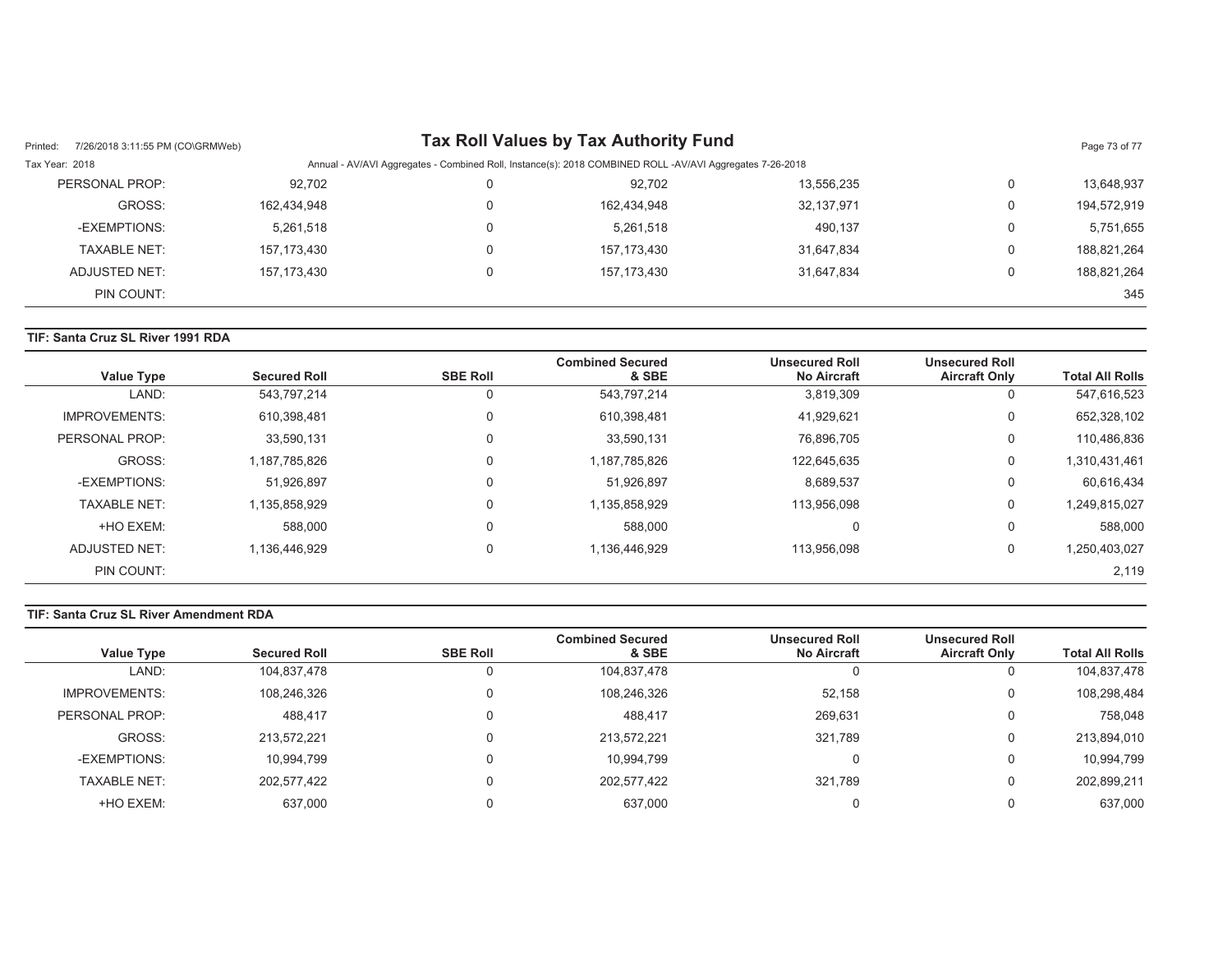| 7/26/2018 3:11:55 PM (CO\GRMWeb)<br>Printed: |             | Tax Roll Values by Tax Authority Fund                                                                    |         | Page 74 of 77 |
|----------------------------------------------|-------------|----------------------------------------------------------------------------------------------------------|---------|---------------|
| Tax Year: 2018                               |             | Annual - AV/AVI Aggregates - Combined Roll, Instance(s): 2018 COMBINED ROLL -AV/AVI Aggregates 7-26-2018 |         |               |
| ADJUSTED NET:                                | 203.214.422 | 203.214.422                                                                                              | 321.789 | 203.536.211   |
| PIN COUNT:                                   |             |                                                                                                          |         | 353           |

| <b>TIF: Santa Cruz SL River RDA</b> |                     |                 |                                  |                                             |                                               |                        |
|-------------------------------------|---------------------|-----------------|----------------------------------|---------------------------------------------|-----------------------------------------------|------------------------|
| <b>Value Type</b>                   | <b>Secured Roll</b> | <b>SBE Roll</b> | <b>Combined Secured</b><br>& SBE | <b>Unsecured Roll</b><br><b>No Aircraft</b> | <b>Unsecured Roll</b><br><b>Aircraft Only</b> | <b>Total All Rolls</b> |
| LAND:                               | 378,871,940         | 0               | 378,871,940                      | 6,342,907                                   | υ                                             | 385,214,847            |
| <b>IMPROVEMENTS:</b>                | 377,875,162         | 0               | 377,875,162                      | 26,868,833                                  | 0                                             | 404,743,995            |
| PERSONAL PROP:                      | 1,946,646           | 0               | 1,946,646                        | 12,147,666                                  | 0                                             | 14,094,312             |
| GROSS:                              | 758,693,748         | 0               | 758,693,748                      | 45,359,406                                  | 0                                             | 804,053,154            |
| -EXEMPTIONS:                        | 48,670,235          | 0               | 48,670,235                       | 19.357.686                                  | 0                                             | 68,027,921             |
| <b>TAXABLE NET:</b>                 | 710,023,513         | 0               | 710,023,513                      | 26,001,720                                  | 0                                             | 736,025,233            |
| +HO EXEM:                           | 2,202,200           | 0               | 2,202,200                        | 0                                           | 0                                             | 2,202,200              |
| ADJUSTED NET:                       | 712,225,713         | 0               | 712,225,713                      | 26,001,720                                  | 0                                             | 738,227,433            |
| PIN COUNT:                          |                     |                 |                                  |                                             |                                               | 1,719                  |

## **TIF: SCOTTS VALLEY RDA**

| <b>Value Type</b>    | <b>Secured Roll</b> | <b>SBE Roll</b> | <b>Combined Secured</b><br>& SBE | <b>Unsecured Roll</b><br><b>No Aircraft</b> | <b>Unsecured Roll</b><br><b>Aircraft Only</b> | <b>Total All Rolls</b> |
|----------------------|---------------------|-----------------|----------------------------------|---------------------------------------------|-----------------------------------------------|------------------------|
|                      |                     |                 |                                  |                                             |                                               |                        |
| LAND:                | 557,564,790         |                 | 557,564,790                      | 222,487                                     | 0                                             | 557,787,277            |
| <b>IMPROVEMENTS:</b> | 527,236,300         | 0               | 527,236,300                      | 38,808,274                                  | 0                                             | 566,044,574            |
| PERSONAL PROP:       | 2,025,952           | 0               | 2,025,952                        | 56,547,093                                  | 0                                             | 58,573,045             |
| GROSS:               | 1,086,827,042       | 0               | 1,086,827,042                    | 95,577,854                                  | 0                                             | 1,182,404,896          |
| -EXEMPTIONS:         | 14,662,534          | 0               | 14,662,534                       | 827,175                                     | 0                                             | 15,489,709             |
| <b>TAXABLE NET:</b>  | 1.072.164.508       | 0               | 1,072,164,508                    | 94.750.679                                  | 0                                             | 1,166,915,187          |
| +HO EXEM:            | 4,426,198           | 0               | 4,426,198                        | 0                                           | 0                                             | 4,426,198              |
| ADJUSTED NET:        | 1,076,590,706       | 0               | 1,076,590,706                    | 94.750.679                                  | 0                                             | 1,171,341,385          |
| PIN COUNT:           |                     |                 |                                  |                                             |                                               | 2,272                  |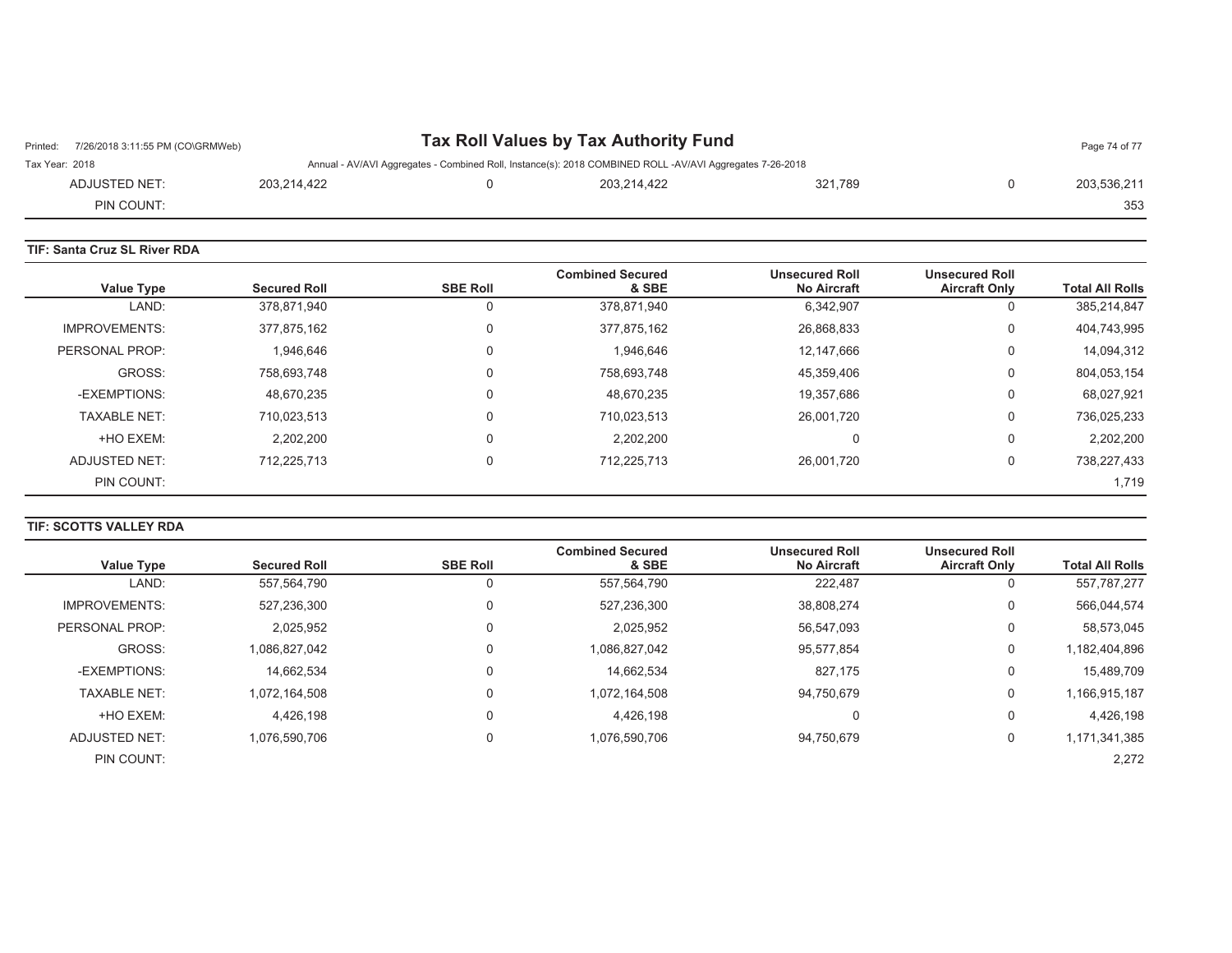# Printed: 7/26/2018 3:11:55 PM (CO\GRMWeb) **Tax Roll Values by Tax Authority Fund** Page 75 of 77

Tax Year: 2018 Annual - AV/AVI Aggregates - Combined Roll, Instance(s): 2018 COMBINED ROLL -AV/AVI Aggregates 7-26-2018

## **TIF: WATSONVILLE RDA 2000 AMENDMENT**

| <b>Value Type</b>    | <b>Secured Roll</b> | <b>SBE Roll</b> | <b>Combined Secured</b><br>& SBE | <b>Unsecured Roll</b><br><b>No Aircraft</b> | <b>Unsecured Roll</b><br><b>Aircraft Only</b> | <b>Total All Rolls</b> |
|----------------------|---------------------|-----------------|----------------------------------|---------------------------------------------|-----------------------------------------------|------------------------|
| LAND:                | 423,039,160         |                 | 423,039,160                      | 3,526,002                                   | 0                                             | 426,565,162            |
| <b>IMPROVEMENTS:</b> | 518,374,302         |                 | 518,374,302                      | 38,379,599                                  | 0                                             | 556,753,901            |
| PERSONAL PROP:       | 8,736,111           |                 | 8,736,111                        | 56,740,242                                  | 24,569,703                                    | 90,046,056             |
| GROSS:               | 950.149.573         |                 | 950,149,573                      | 98,645,843                                  | 24,569,703                                    | 1,073,365,119          |
| -EXEMPTIONS:         | 45,298,019          |                 | 45,298,019                       | 1,120,161                                   | 579,725                                       | 46,997,905             |
| <b>TAXABLE NET:</b>  | 904,851,554         | $\mathbf{0}$    | 904,851,554                      | 97,525,682                                  | 23,989,978                                    | 1,026,367,214          |
| +HO EXEM:            | 3,088,400           |                 | 3,088,400                        |                                             | 0                                             | 3,088,400              |
| ADJUSTED NET:        | 907,939,954         |                 | 907,939,954                      | 97,525,682                                  | 23,989,978                                    | 1,029,455,614          |
| PIN COUNT:           |                     |                 |                                  |                                             |                                               | 3,201                  |

# **TIF: WATSONVILLE RDA CENTRAL 1998 ANNEXATION**

| <b>Value Type</b>    | <b>Secured Roll</b> | <b>SBE Roll</b> | <b>Combined Secured</b><br>& SBE | <b>Unsecured Roll</b><br><b>No Aircraft</b> | <b>Unsecured Roll</b><br><b>Aircraft Only</b> | <b>Total All Rolls</b> |
|----------------------|---------------------|-----------------|----------------------------------|---------------------------------------------|-----------------------------------------------|------------------------|
| LAND:                | 6,403,133           | 0               | 6,403,133                        |                                             | υ                                             | 6,403,133              |
| <b>IMPROVEMENTS:</b> | 14,427,365          | 0               | 14,427,365                       | 33,842                                      | U                                             | 14,461,207             |
| PERSONAL PROP:       | 2,139,613           | $\Omega$        | 2,139,613                        | 192,660                                     | υ                                             | 2,332,273              |
| GROSS:               | 22,970,111          | $\Omega$        | 22,970,111                       | 226,502                                     | υ                                             | 23,196,613             |
| -EXEMPTIONS:         | 14,448,241          | $\Omega$        | 14,448,241                       | $\Omega$                                    | 0                                             | 14,448,241             |
| <b>TAXABLE NET:</b>  | 8,521,870           | $\Omega$        | 8,521,870                        | 226,502                                     | U                                             | 8,748,372              |
| ADJUSTED NET:        | 8,521,870           | 0               | 8,521,870                        | 226,502                                     | υ                                             | 8,748,372              |
| PIN COUNT:           |                     |                 |                                  |                                             |                                               | 25                     |

#### **TIF: WATSONVILLE RDA WESTSIDE 1998 ANNEXATION**

| √alue Type | ed Rol<br>™eured ⊾. | <b>SBE Roll</b> | Secured<br>& SBE | <b>Jnsecured Roll</b><br>Nο<br>Aircran | secured Roll<br>Uns<br><b>Aircraft Only</b> | ∣ Rolls<br>Γot              |
|------------|---------------------|-----------------|------------------|----------------------------------------|---------------------------------------------|-----------------------------|
| LAND:      | ,868,955<br>$\sim$  |                 | 35,868,955       |                                        |                                             | <b>68 Q55</b><br>35,868,955 |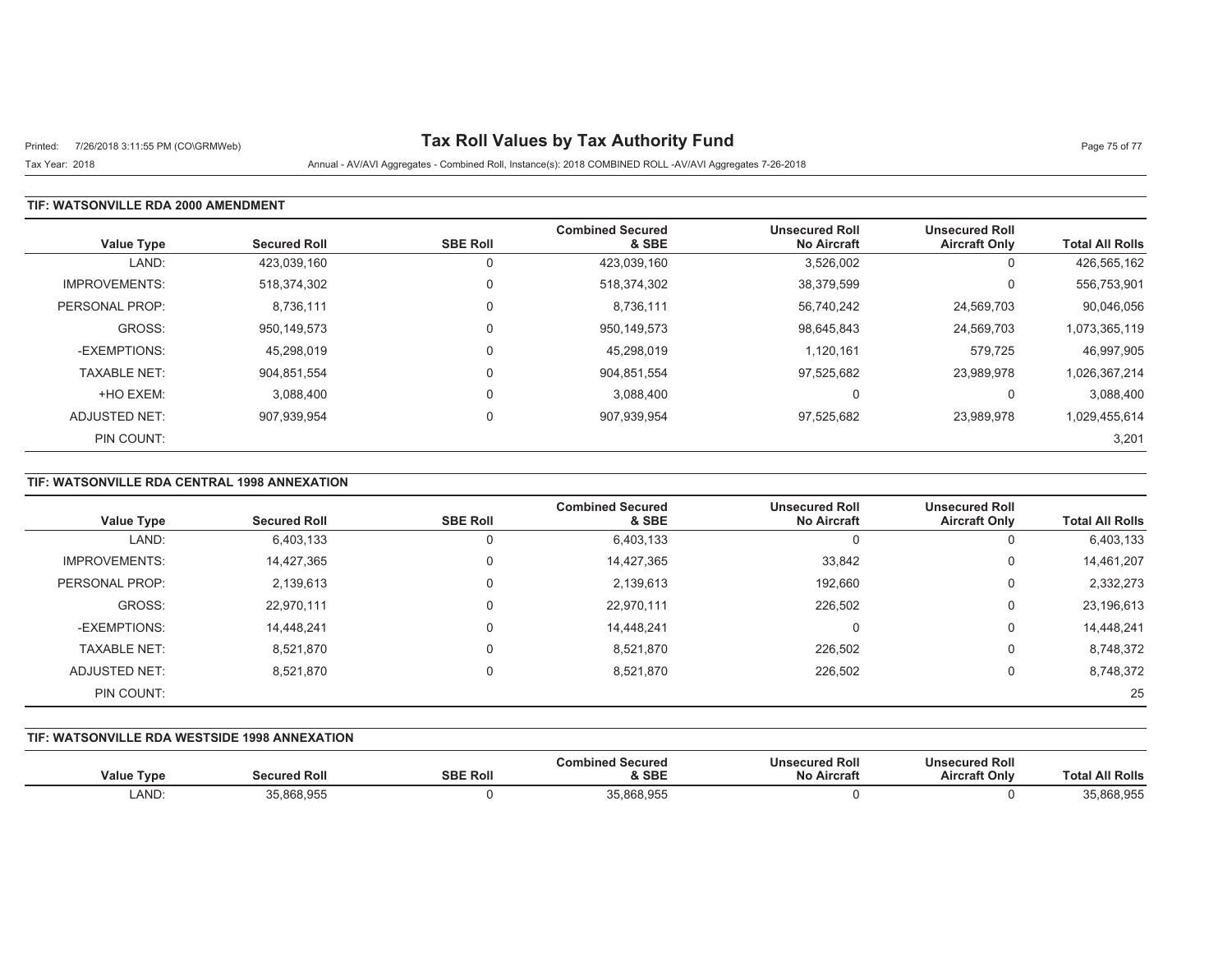| 7/26/2018 3:11:55 PM (CO\GRMWeb)<br>Printed: |            |                                                                                                          | Tax Roll Values by Tax Authority Fund |            |          | Page 76 of 77 |  |
|----------------------------------------------|------------|----------------------------------------------------------------------------------------------------------|---------------------------------------|------------|----------|---------------|--|
| Tax Year: 2018                               |            | Annual - AV/AVI Aggregates - Combined Roll, Instance(s): 2018 COMBINED ROLL -AV/AVI Aggregates 7-26-2018 |                                       |            |          |               |  |
| <b>IMPROVEMENTS:</b>                         | 39,244,781 |                                                                                                          | 39.244.781                            | 2,006,886  | $\Omega$ | 41,251,667    |  |
| PERSONAL PROP:                               | 460.305    |                                                                                                          | 460,305                               | 17.738.157 | 0        | 18,198,462    |  |
| GROSS:                                       | 75,574,041 |                                                                                                          | 75.574.041                            | 19,745,043 | 0        | 95,319,084    |  |
| -EXEMPTIONS:                                 | 8,597,675  |                                                                                                          | 8,597,675                             |            | 0        | 8,597,675     |  |
| <b>TAXABLE NET:</b>                          | 66,976,366 |                                                                                                          | 66,976,366                            | 19.745.043 | 0        | 86,721,409    |  |
| +HO EXEM:                                    | 14.000     |                                                                                                          | 14.000                                |            | 0        | 14.000        |  |
| ADJUSTED NET:                                | 66.990.366 |                                                                                                          | 66.990.366                            | 19.745.043 | $\Omega$ | 86,735,409    |  |
| PIN COUNT:                                   |            |                                                                                                          |                                       |            |          | 155           |  |

### **TIF: WATSONVILLE RDA-CENTRAL**

| <b>Value Type</b>    | <b>Secured Roll</b> | <b>SBE Roll</b> | <b>Combined Secured</b><br>& SBE | <b>Unsecured Roll</b><br><b>No Aircraft</b> | <b>Unsecured Roll</b><br><b>Aircraft Only</b> | <b>Total All Rolls</b> |
|----------------------|---------------------|-----------------|----------------------------------|---------------------------------------------|-----------------------------------------------|------------------------|
| LAND:                | 72,055,669          |                 | 72,055,669                       | 185,353                                     | υ                                             | 72,241,022             |
| <b>IMPROVEMENTS:</b> | 106,998,472         | $\Omega$        | 106,998,472                      | 4,298,597                                   | 0                                             | 111,297,069            |
| PERSONAL PROP:       | 1,026,143           | $\Omega$        | 1,026,143                        | 3,662,951                                   | 0                                             | 4,689,094              |
| GROSS:               | 180,080,284         |                 | 180,080,284                      | 8,146,901                                   | 0                                             | 188,227,185            |
| -EXEMPTIONS:         | 25,836,463          |                 | 25,836,463                       | 59,787                                      | 0                                             | 25,896,250             |
| <b>TAXABLE NET:</b>  | 154,243,821         |                 | 154,243,821                      | 8,087,114                                   | 0                                             | 162,330,935            |
| +HO EXEM:            | 266,000             |                 | 266,000                          | C                                           | 0                                             | 266,000                |
| ADJUSTED NET:        | 154,509,821         |                 | 154,509,821                      | 8,087,114                                   | 0                                             | 162,596,935            |
| PIN COUNT:           |                     |                 |                                  |                                             |                                               | 604                    |

#### **TIF: WATSONVILLE RDA-WESTSIDE**

|                      |                     |                 | <b>Combined Secured</b> | <b>Unsecured Roll</b> | <b>Unsecured Roll</b> |                        |
|----------------------|---------------------|-----------------|-------------------------|-----------------------|-----------------------|------------------------|
| <b>Value Type</b>    | <b>Secured Roll</b> | <b>SBE Roll</b> | & SBE                   | <b>No Aircraft</b>    | <b>Aircraft Only</b>  | <b>Total All Rolls</b> |
| LAND:                | 57,700,641          |                 | 57.700.641              |                       |                       | 57,700,641             |
| <b>IMPROVEMENTS:</b> | 120,080,588         |                 | 120,080,588             | 4,866,823             |                       | 124,947,411            |
| PERSONAL PROP:       | 27,454,700          |                 | 27,454,700              | 23,640,076            |                       | 51,094,776             |
| GROSS:               | 205,235,929         |                 | 205,235,929             | 28,506,899            |                       | 233,742,828            |
| -EXEMPTIONS:         | 3,822,543           |                 | 3,822,543               |                       |                       | 3,822,543              |